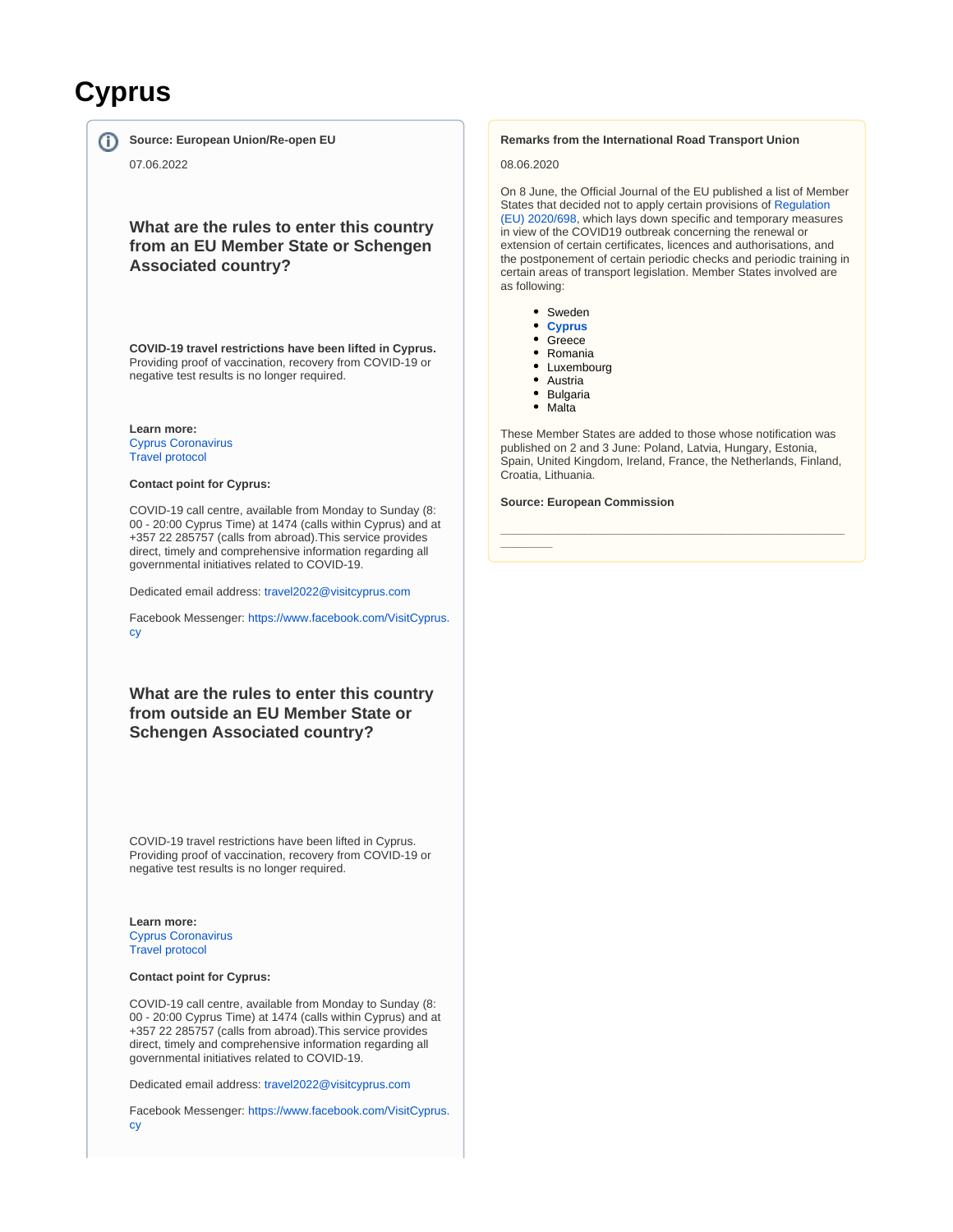## **May I transit this country?**

COVID-19 travel restrictions have been lifted in Cyprus. Providing proof of vaccination, recovery from COVID-19 or negative test results is no longer required.

\_\_\_\_\_\_\_\_\_\_\_\_\_\_\_\_\_\_\_\_\_\_\_\_\_\_\_\_\_\_\_\_\_\_\_\_\_\_\_\_\_\_\_\_\_\_\_\_\_

\_\_\_\_\_\_\_\_\_\_\_\_\_\_\_\_\_\_\_\_\_\_\_\_\_\_\_\_\_\_\_\_\_\_\_\_\_\_\_

17.05.2022

## **What are the rules to enter this country from an EU Member State or Schengen Associated country?**

**All passengers**, regardless of their age and country of departure, can enter Cyprus without being subject to testing or quarantine if they provide one of the following documents:

#### **Proof of full vaccination.**

Validity: for travellers aged 18 and older, 270 days (9 months) after the primary vaccination series was completed, or after the booster dose. For travellers younger than 18, after the primary vaccination series was completed.

Accepted vaccines: AstraZeneca (Vaxzevria, COVISHIELD, SKBio), Comirnaty (BioNTech and Pfizer), Spikevax (Moderna), COVID-19 Vaccine Janssen, Sputnik V (Gam-COVID-Vac), Sinopharm (BBIPCOVID-19), Sinovac (Coronavac), Covaxin, Nuvaxovid (Novavax), CovaVax and, only when administered as a booster dose, Sputnik Light.

- **Proof of recovery from COVID-19**. Validity: between 7 and 180 days after testing positive.
- **Negative result to a pre-departure test**. Accepted tests: molecular (PCR) tests, valid 72 hours, and rapid antigen tests, valid 24 hours.

Travellers can show proof or full vaccination or recovery from COVID-19 with one of the following:

> • A valid 'EU Digital COVID Certificate' (EUDCC) or [eq](https://ec.europa.eu/info/publications/commission-implementing-decisions-eu-equivalence-covid-19-certificates-issued-non-eu-countries_en) [uivalent documents,](https://ec.europa.eu/info/publications/commission-implementing-decisions-eu-equivalence-covid-19-certificates-issued-non-eu-countries_en) meeting the requirements listed above. **Note:**

- **negative test results** are only accepted as an EUDCC or as equivalent documents. - certificates of vaccination and recovery from COVID-19 issued by EU and Schengen Associated countries and by countries that have joined the EUDCC system are only accepted in the digital format, as an EUDCC or an equivalent document.

A valid certificate of vaccination or recovery from COVID-19 meeting the requirements listed above and issued by the competent uthorities of any non-EU country.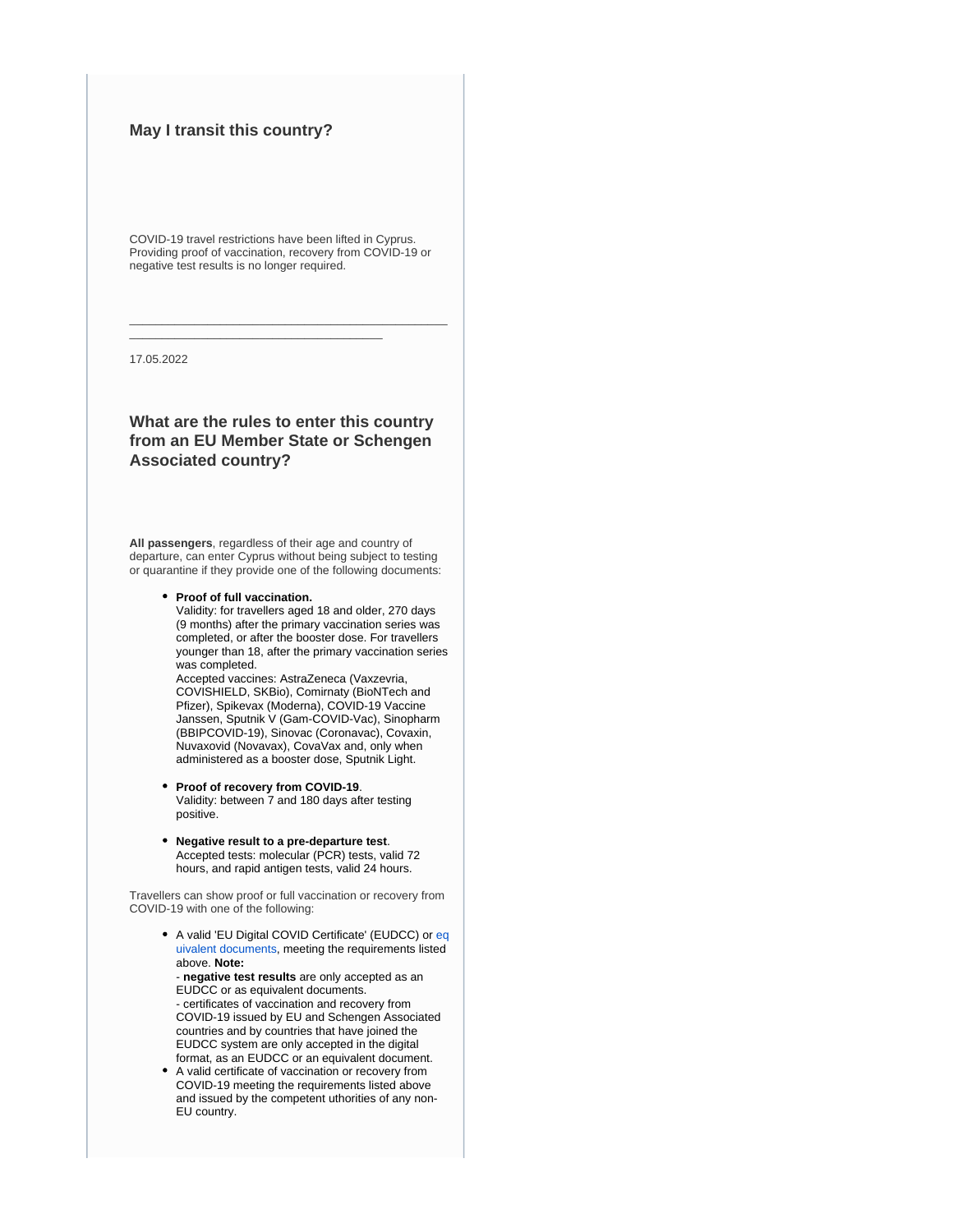Travellers who do not hold any of these documents will be subject to a fine.

**Note:** all travellers might be subject to **random testing upon arrival**, free of charge. Self-isolation is not required until test results become available (they are sent via text message by Cyprus' authorities). Travellers who test positive to COVID-19 must quarantine for 7 days. Quarantine can be shortened to 5 days after a negative test result, performed at own cost.

**Children younger than 12** are exempt from testing requirements.

#### **Learn more:**

[Cyprus Coronavirus](https://www.pio.gov.cy/coronavirus/eng) [Cyprus Coronavirus - travel protocol](https://www.visitcyprus.com/index.php/en/news/774-covid19-travel-protocol)

#### **Contact point for Cyprus:**

COVID-19 call centre, available from Monday to Sunday (8: 00 - 20:00 Cyprus Time) at 1474 (calls within Cyprus) and at +357 22 285757 (calls from abroad).This service provides direct, timely and comprehensive information regarding all governmental initiatives related to COVID-19.

Dedicated email address: [travel2022@visitcyprus.com](mailto:travel2022@visitcyprus.com)

Facebook Messenger: [https://www.facebook.com/VisitCyprus.](https://www.facebook.com/VisitCyprus.cy) [cy](https://www.facebook.com/VisitCyprus.cy)

## **What are the rules to enter this country from outside an EU Member State or Schengen Associated country?**

**All passengers**, regardless of their age and country of departure, can enter Cyprus without being subject to testing or quarantine if they provide one of the following documents:

#### **Proof of full vaccination.**

Validity: for travellers aged 18 and older, 270 days (9 months) after the primary vaccination series was completed, or after the booster dose. For travellers younger than 18, after the primary vaccination series was completed.

Accepted vaccines: AstraZeneca (Vaxzevria, COVISHIELD, SKBio), Comirnaty (BioNTech and Pfizer), Spikevax (Moderna), COVID-19 Vaccine Janssen, Sputnik V (Gam-COVID-Vac), Sinopharm (BBIPCOVID-19), Sinovac (Coronavac), Covaxin, Nuvaxovid (Novavax), CovaVax and, only when administered as a booster dose, Sputnik Light.

- **Proof of recovery from COVID-19**. Validity: between 7 and 180 days after testing positive.
- **Negative result to a pre-departure test**. Accepted tests: molecular (PCR) tests, valid 72 hours, and rapid antigen tests, valid 24 hours.

Travellers can show proof or full vaccination or recovery from COVID-19 with one of the following: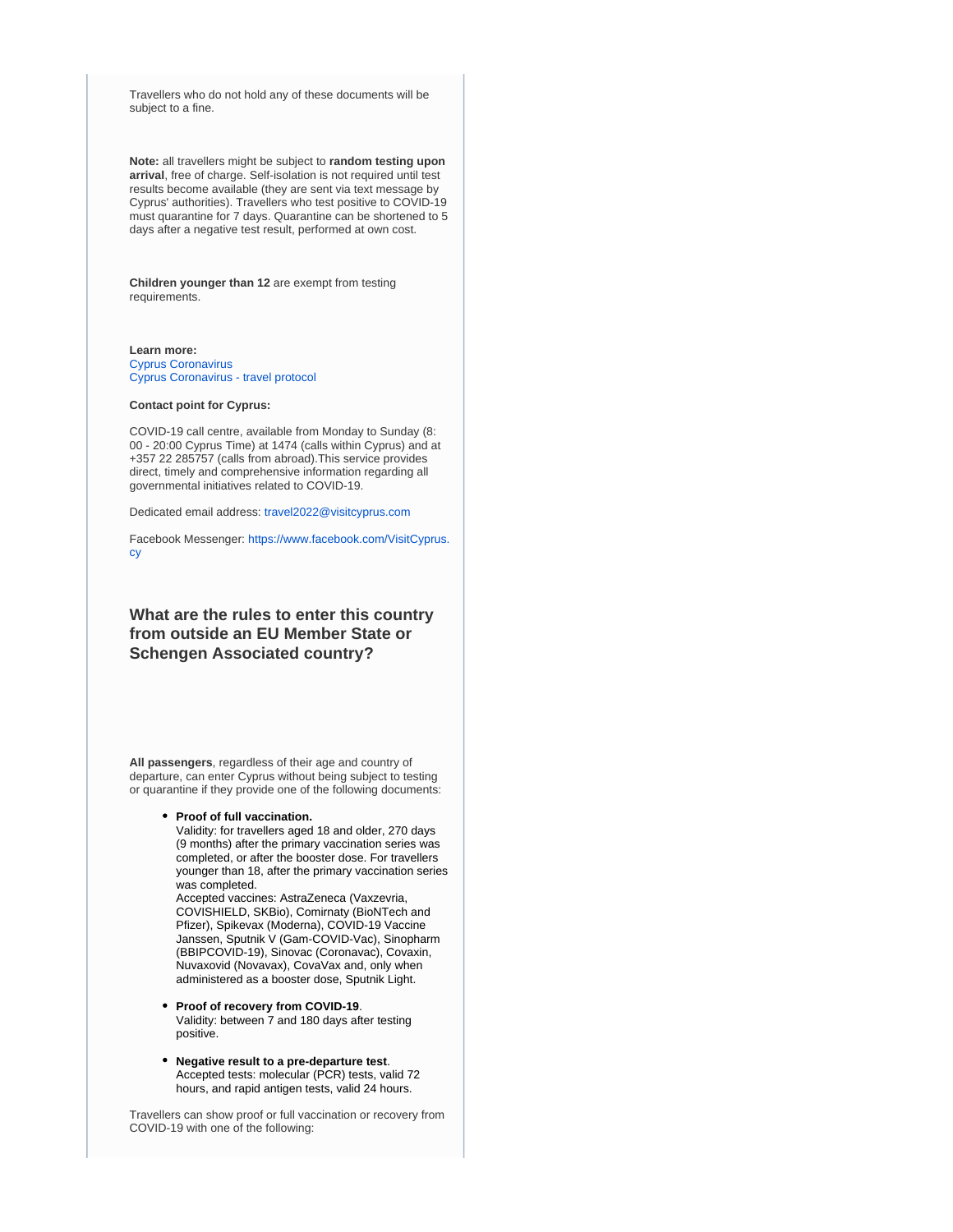• A valid 'EU Digital COVID Certificate' (EUDCC) or [eq](https://ec.europa.eu/info/publications/commission-implementing-decisions-eu-equivalence-covid-19-certificates-issued-non-eu-countries_en) [uivalent documents,](https://ec.europa.eu/info/publications/commission-implementing-decisions-eu-equivalence-covid-19-certificates-issued-non-eu-countries_en) meeting the requirements listed above. **Note:**

- **negative test results** are only accepted as an EUDCC or as equivalent documents. - certificates of vaccination and recovery from COVID-19 issued by EU and Schengen Associated countries and by countries that have joined the EUDCC system are only accepted in the digital format, as an EUDCC or an equivalent document.

A valid certificate of vaccination or recovery from COVID-19 meeting the requirements listed above and issued by the competent uthorities of any non-EU country.

Travellers who do not hold any of these documents will be subject to a fine.

**Note:** all travellers might be subject to **random testing upon arrival**, free of charge. Self-isolation is not required until test results become available (they are sent via text message by Cyprus' authorities). Travellers who test positive to COVID-19 must quarantine for 7 days. Quarantine can be shortened to 5 days after a negative test result, performed at own cost.

**Children younger than 12** are exempt from testing requirements.

**Learn more:** [Cyprus Coronavirus](https://www.pio.gov.cy/coronavirus/eng) [Cyprus Coronavirus - travel protocol](https://www.visitcyprus.com/index.php/en/news/774-covid19-travel-protocol)

#### **Contact point for Cyprus:**

COVID-19 call centre, available from Monday to Sunday (8: 00 - 20:00 Cyprus Time) at 1474 (calls within Cyprus) and at +357 22 285757 (calls from abroad).This service provides direct, timely and comprehensive information regarding all governmental initiatives related to COVID-19.

Dedicated email address: [travel2022@visitcyprus.com](mailto:travel2022@visitcyprus.com)

Facebook Messenger: [https://www.facebook.com/VisitCyprus.](https://www.facebook.com/VisitCyprus.cy) [cy](https://www.facebook.com/VisitCyprus.cy)

#### **May I transit this country?**

Travellers are advised to consult airports' websites, or to call +357 25 123022.

#### **National health measures**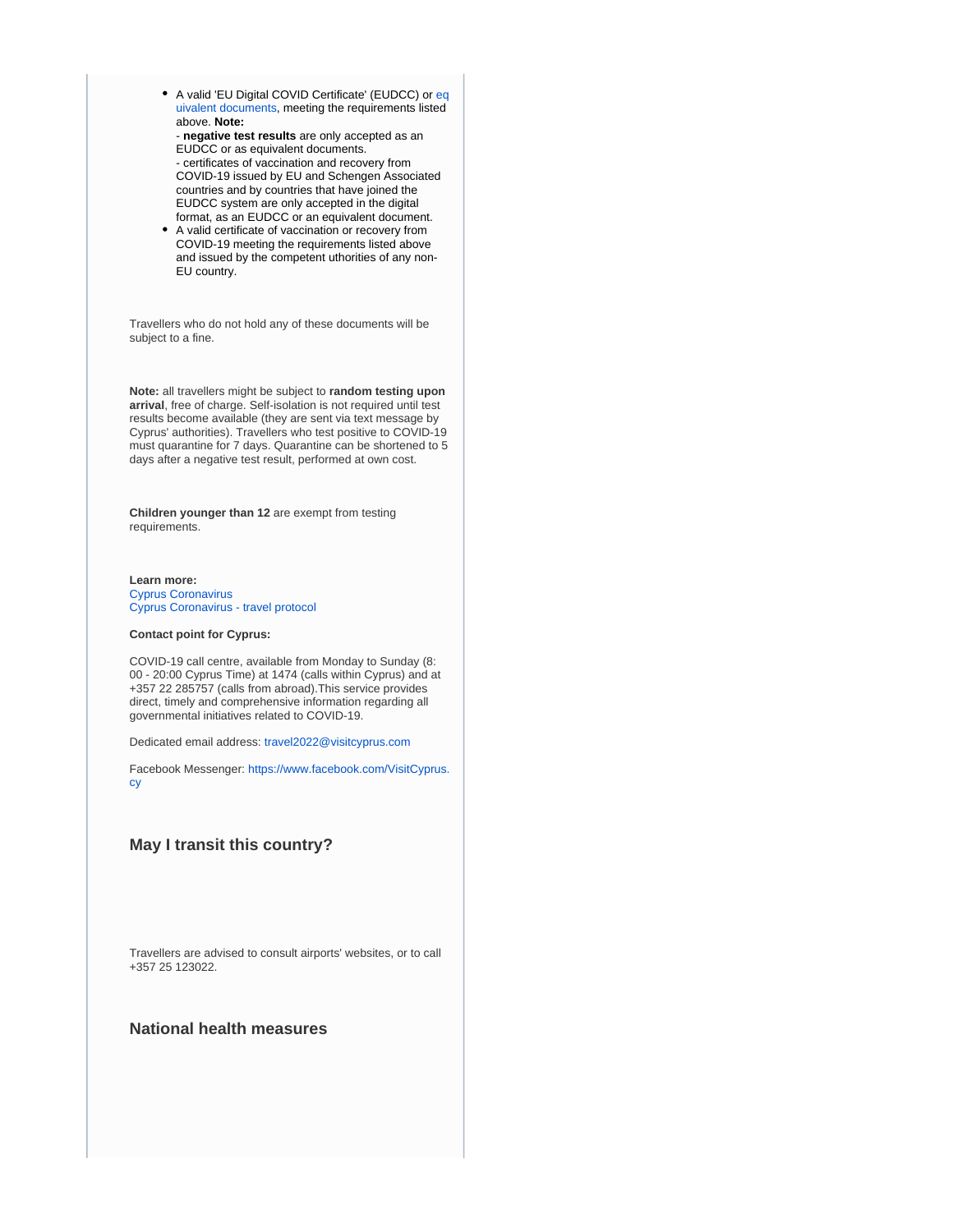In Cyprus, providing proof of full vaccination, recovery from COVID-19 or a negative test result is only required to access nursing homes, health structures, rehabilitation centres and accommodation facilities for vulnerable groups.

Details on the requirements of the documents to provide are available in the section [National use of COVID-19 Certificates.](https://reopen.europa.eu/en/map/CYP/7011)

Learn more: **[VisitCyprus](https://www.visitcyprus.com/index.php/en/)** [Cyprus Coronavirus - travel protocol](https://www.visitcyprus.com/index.php/en/news/774-covid19-travel-protocol)

### **Restrictions at the regional or local level**

Currently, there are no restrictions on movement. Travellers can access all services and facilities in Cyprus. Providing proof of vaccination, recovery from COVID-19 or negative test results is not required.

## **Use of facemasks**

The use of protective facemasks is mandatory for everyone aged 12 or over in all indoor public places, including taxis, buses, diving/safari jeeps, lifts, theatres, malls, etc.

Using double surgical masks or KN95 / FFP2 masks is recommended. Fabric masks should be avoided.

## **Safety measures for public transportation**

Wearing facemasks is mandatory.

#### **Quarantine**

In Cyprus, dedicated COVID-19 hospitals wards and quarantine hotels are available for travellers who test positive to COVID-19 during their stay.

People who have COVID-19 must quarantine for **7 days**, and a rapid antigen test is not required to end the quarantine. They can shorten the quarantine if no symptoms arise and if they perform a negative molecular (PCR) test on day 5.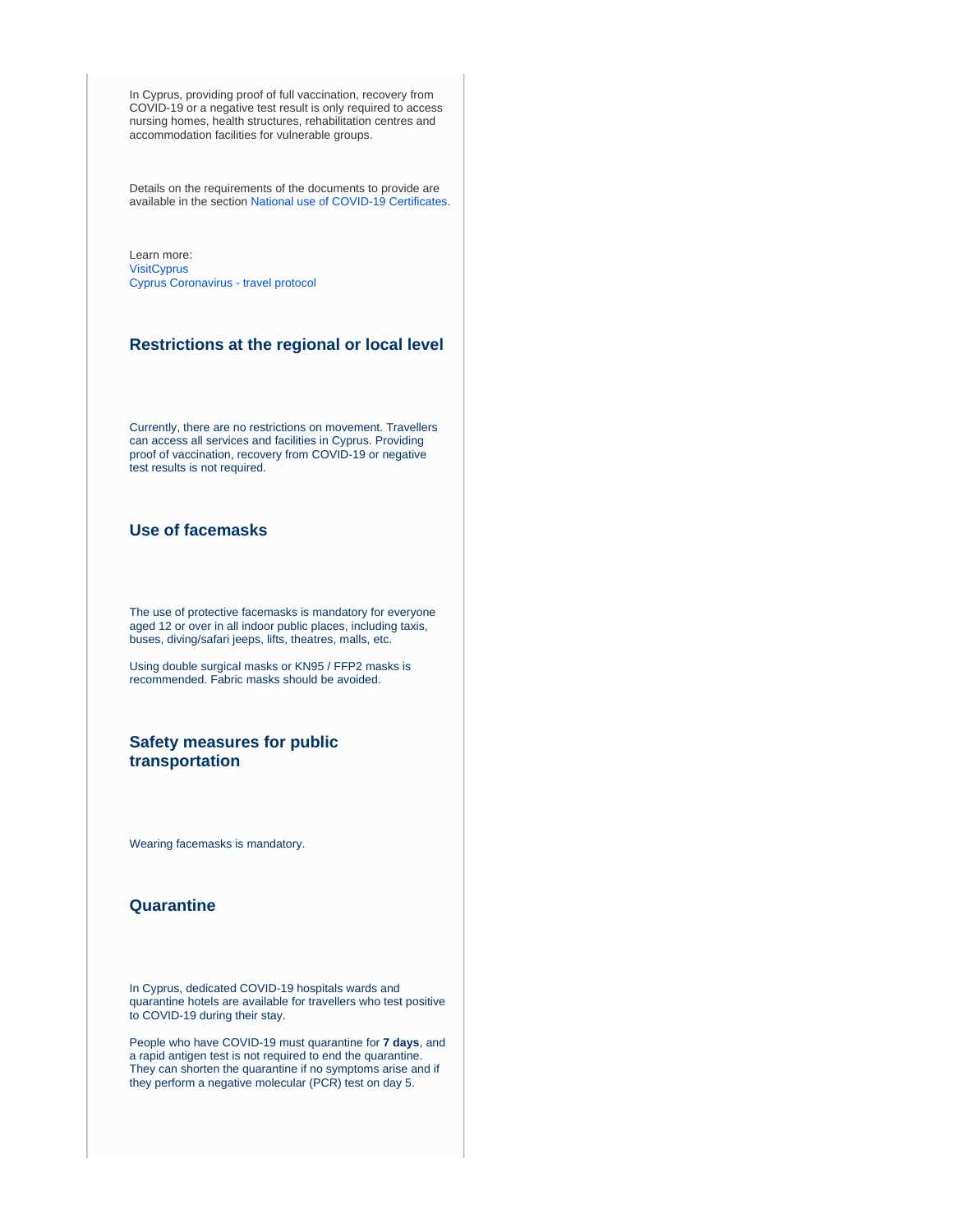Mandatory self-isolation for close contacts (close physical contact at a distance of less than 2 metres and for longer than 15 minutes) of confirmed COVID-19 cases no longer applies. For close contacts who are not fully vaccinated or have not recently recovered from COVID-19, performing a self-test on day 3 and on day 5 is compulsory. In other cases, it is recommended.

#### Learn more:

[Cyprus Coronavirus - travel protocol](https://www.visitcyprus.com/index.php/en/news/774-covid19-travel-protocol) [Announcement of the Ministry of Health](https://www.pio.gov.cy/coronavirus/uploads/13052022_metraxalaroseis_EN.pdf) [Guidance for isolation of close contacts](https://www.pio.gov.cy/coronavirus/uploads/11.4.2022_instructionsforself-isolatingathome_closecontacts.pdf)

## **Non-essential (other than medicine and food) shops**

OPEN

## **Tourist accommodations**

OPEN

## **Catering establishments**

OPEN

## **Cinemas, museums and indoor attractions**

OPEN

## **Personal care services**

OPEN

**National website with coronavirusrelated information for TOURISM**

#### [Visit Cyprus](https://www.visitcyprus.com/index.php/en/cyprus-covid19-travel-protocol)

**Useful Info for tourists**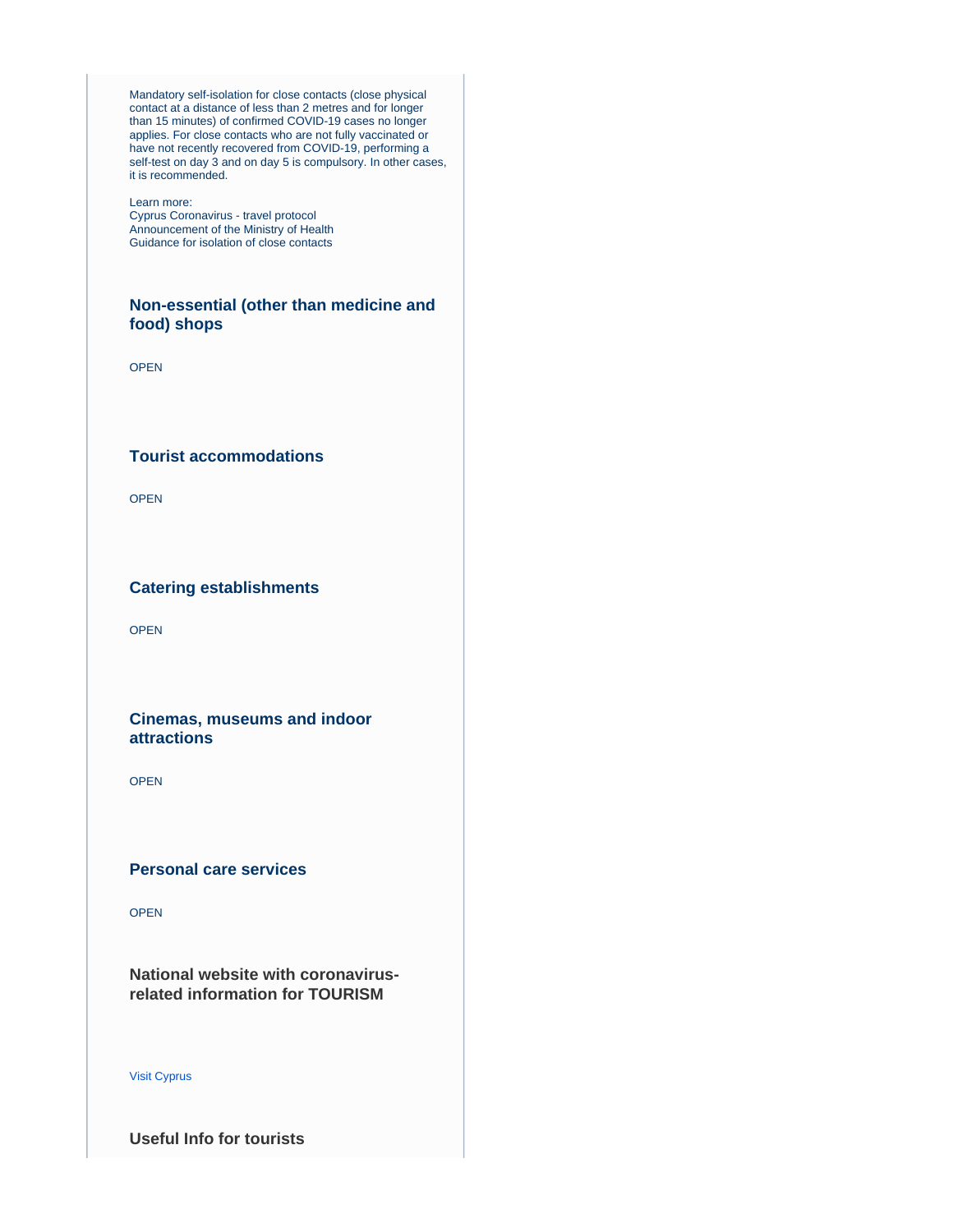Cyprus is allowing entry from four sets of countries of origin, according to epidemiological criteria. To check whether you can enter Cyprus, please use the [quick-check tool on the](https://cyprusflightpass.gov.cy/en/quick-check)  [official website of the Deputy Ministry of Tourism](https://cyprusflightpass.gov.cy/en/quick-check)

\_\_\_\_\_\_\_\_\_\_\_\_\_\_\_\_\_\_\_\_\_\_\_\_\_\_\_\_\_\_\_\_\_\_\_\_\_\_\_\_\_\_\_\_\_\_\_\_\_

\_\_\_\_\_\_\_\_\_\_\_\_\_\_\_\_\_\_\_\_\_\_\_\_\_\_\_\_\_\_\_\_\_\_\_\_\_\_\_\_

07.03.2022

## **What are the rules to enter this country from an EU Member State or Schengen Associated country?**

#### **Document checklist**

**All passengers**, regardless of their age and country of departure, must provide all the following documents:

- 1. They must submit all the information and documents required to obtain the **[CyprusFlightPass](https://www.cyprusflightpass.gov.cy/)** within **48 hours before** starting their journey. If the web platform is temporarily unavailable, travellers must print and fill in the required Passenger Locator Form, downloadable at [cyprusflightpass.gov.cy](https://cyprusflightpass.gov.cy/uploads/forms/79c4132632.pdf) [/upload/forms.](https://cyprusflightpass.gov.cy/uploads/forms/79c4132632.pdf)
- 2. Provide an 'EU Digital COVID Certificate' (EUDCC) with proof of full vaccination or proof of recovery from COVID-19. Details in the sections below.

Travellers who do not hold an EUDCC must follow the [travel](https://www.visitcyprus.com/index.php/en/news/774-covid19-travel-protocol)  [protocol](https://www.visitcyprus.com/index.php/en/news/774-covid19-travel-protocol) depending on the [colour attributed to the country of](https://cyprusflightpass.gov.cy/en/country-categories)  [departure](https://cyprusflightpass.gov.cy/en/country-categories). Standards are set by the European Centre for Disease Prevention and Control (ECDC), and by Cyprus' Ministry of Health for countries not included on the ECDC's list.

Travellers are advised to consult travel measures on Cyprus' [i](https://www.pio.gov.cy/coronavirus/eng) [nformation page on COVID-19.](https://www.pio.gov.cy/coronavirus/eng)

Note: all travellers might be subject to **random testing upon arrival**, free of charge.

## **Entering this country with the EU Digital COVID certificate**

Important: in Cyprus, 'EU Digital COVID Certificates' (EUDCC) issued by EU and Schengen Associated countries are **only accepted in digital format**.

Travellers can enter Cyprus without additional testing requirements, regardless of their country of departure, if their EUDCC (or equivalent document) contains one of the following: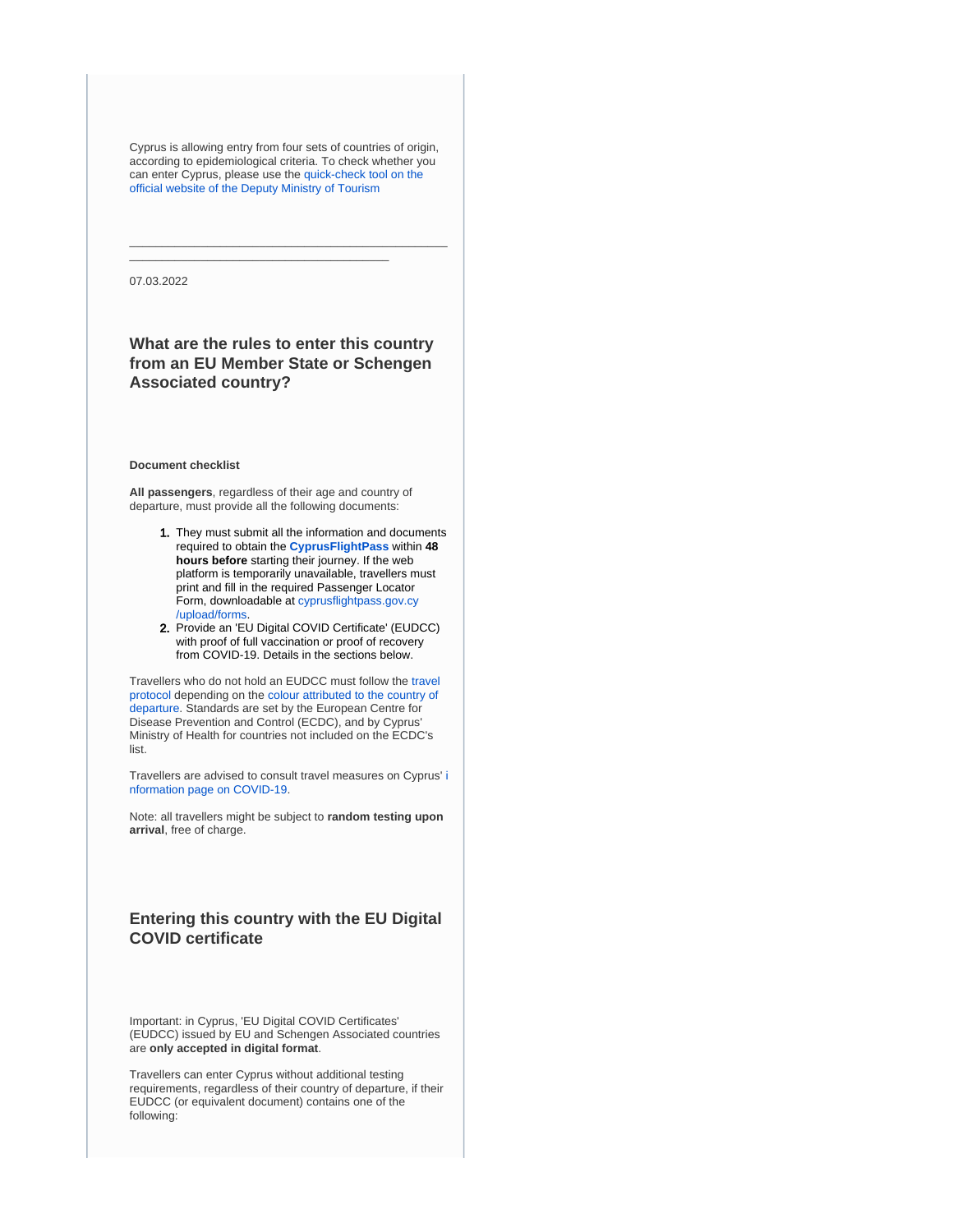- **•** Proof of full vaccination, valid after the full vaccination programme has been administered. Accepted vaccines: all vaccines [approved by the](https://www.ema.europa.eu/en/human-regulatory/overview/public-health-threats/coronavirus-disease-covid-19/treatments-vaccines/vaccines-covid-19/covid-19-vaccines-authorised#authorised-covid-19-vaccines-section)  [European Medicines Agency \(EMA\)](https://www.ema.europa.eu/en/human-regulatory/overview/public-health-threats/coronavirus-disease-covid-19/treatments-vaccines/vaccines-covid-19/covid-19-vaccines-authorised#authorised-covid-19-vaccines-section), Sputnik V, Sinopharm (BBIBP COVID-19), Sinovac, Covaxin, Novavax Nuvaxovid COVID-19 and, only when administered as a booster dose, Sputnik light. Validity: 270 days (9 months) after the primary vaccination series was completed, or after the booster dose.
- **•** Proof of *recovery* from COVID-19. Validity: between 10 and 180 days after testing positive.

## **Entering this country without the EU Digital COVID certificate or with a certificate not compliant with national requirements**

Certificates [equivalent to the 'EU Digital COVID Certificate'](https://ec.europa.eu/info/publications/commission-implementing-decisions-eu-equivalence-covid-19-certificates-issued-non-eu-countries_en) (E UDCC) are also accepted, if they meet the same requirements listed above for the EUDCC.

Travellers who do not hold an EUDCC or equivalent documents certifying full vaccination or recovery must verify and comply with the [travel protocol](https://www.visitcyprus.com/index.php/en/news/774-covid19-travel-protocol) based on the classification of their country of departure.

**Important:** vaccination certificates issued by EU and Schengen Associated countries are only accepted in the form of a digital EUDCC.

Travellers aged 12 and above from **green countries** can enter Cyprus if they provide a negative result to a predeparture molecular (PCR) test, valid 72 hours, or to a rapid antigen test, valid 24 hours. Tests must be performed by a certified laboratory.

Travellers aged 12 and above from **red countries** must fulfill all the following requirements:

- Provide a negative result to a pre-departure molecular (PCR) test, valid 72 hours, or to a rapid antigen test, valid 24 hours
- Perform an additional molecular (PCR) test upon arrival, at own costs. Tests cost EUR15 at Larnaca Airport and EUR19 at Paphos Airport. Results will be available within 3 hours on [www.covid-testcyprus.](https://www.covid-testcyprus.com/) [com](https://www.covid-testcyprus.com/).

Travel for people aged 12 and over from **grey countries** (Spe cial Licence) is only allowed for: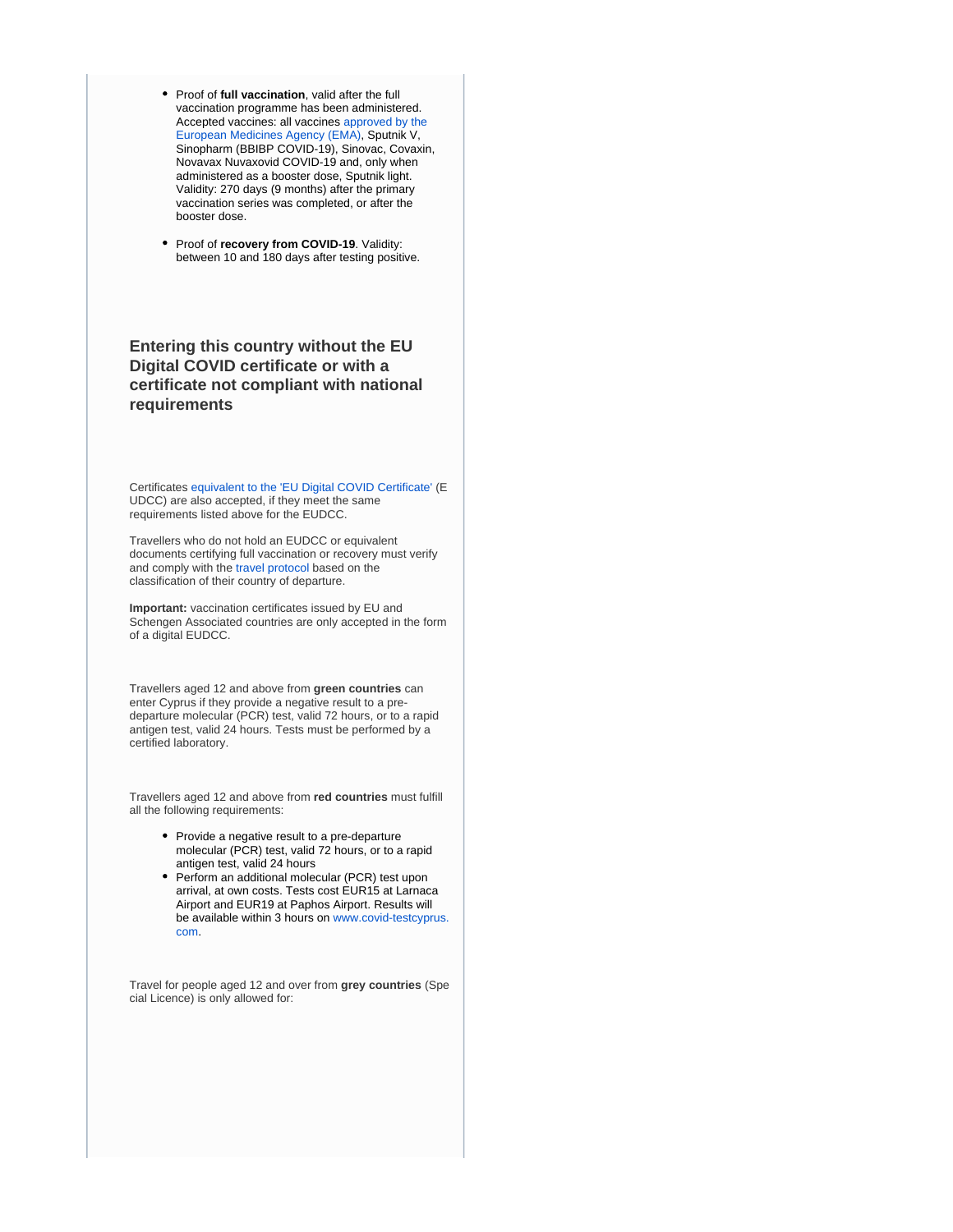- Cypriot citizens and their family members (spouses and children)
- Persons legally residing in Cyprus
- EU citizens; citizens of Iceland, Liechtenstein, Norway, Switzerland.
- Persons allowed to enter Cyprus under the Vienna Convention
- Citizens of non-EU and non-Schengen Associated countries, provided that they obtain prior special permission via the Cyprus Flight Pass Platform: [cypr](https://cyprusflightpass.gov.cy/en/special-permission-request) [usflightpass.gov.cy/en/special-permission-request.](https://cyprusflightpass.gov.cy/en/special-permission-request)

## **Learn more:**

[Cyprus Coronavirus](https://www.pio.gov.cy/coronavirus/eng) [Cyprus Coronavirus - travel protocol](https://www.visitcyprus.com/index.php/en/news/774-covid19-travel-protocol) [Cyprus Coronavirus - country categories](https://cyprusflightpass.gov.cy/en/country-categories) [Cyprus Coronavirus - decrees](https://www.pio.gov.cy/coronavirus/eng/categories/decrees) [Cyprus Coronavirus - important announcements](https://www.pio.gov.cy/coronavirus/eng/categories/important-announcements)

#### **Contact point for Cyprus:**

\_\_\_\_\_\_\_\_\_\_\_\_\_\_\_\_\_\_\_\_\_\_

COVID-19 call centre, available from Monday to Sunday (8: 00 - 20:00 Cyprus Time) at 1474 (calls within Cyprus) and at +357 22 285757 (calls from abroad).This service provides direct, timely and comprehensive information regarding all governmental initiatives related to COVID-19.

Dedicated email address: [travel2022@visitcyprus.com.](mailto:travel2022@visitcyprus.com)

You can find the latest information on air travel regulations for this country on the [IATA website.](https://www.iatatravelcentre.com/international-travel-document-news/1580226297.htm)

You can also find information about [your passenger rights](https://europa.eu/youreurope/citizens/travel/passenger-rights/index_en.htm) on our portal for citizens.

[Documents you need to travel in Europe](https://europa.eu/youreurope/citizens/travel/entry-exit/index_en.htm) [Health cover for temporary stays](https://europa.eu/youreurope/citizens/health/unplanned-healthcare/temporary-stays/index_en.htm)

**What are the rules to enter this country from outside an EU Member State or Schengen Associated country?**

#### **Entry rules**

Travellers from the countries listed on [cyprusflightpass.gov.cy](https://cyprusflightpass.gov.cy/en/vaccinated-passengers) can enter Cyprus without further restrictions if they provide the documents requested (see the checklist below).

Travellers who do not hold an 'EU Digital COVID Certificate' (EUDCC) or equivalent documents must follow the [travel](https://www.visitcyprus.com/index.php/en/news/774-covid19-travel-protocol)  [protocol](https://www.visitcyprus.com/index.php/en/news/774-covid19-travel-protocol) depending on the [colour attributed to the country of](https://cyprusflightpass.gov.cy/en/country-categories)  [departure](https://cyprusflightpass.gov.cy/en/country-categories). Standards are set by the European Centre for Disease Prevention and Control (ECDC), and by Cyprus' Ministry of Health for countries not included on the ECDC's list.

Travel [from grey countries](https://cyprusflightpass.gov.cy/en/special-permission) (Special Permission) is only allowed to the following categories: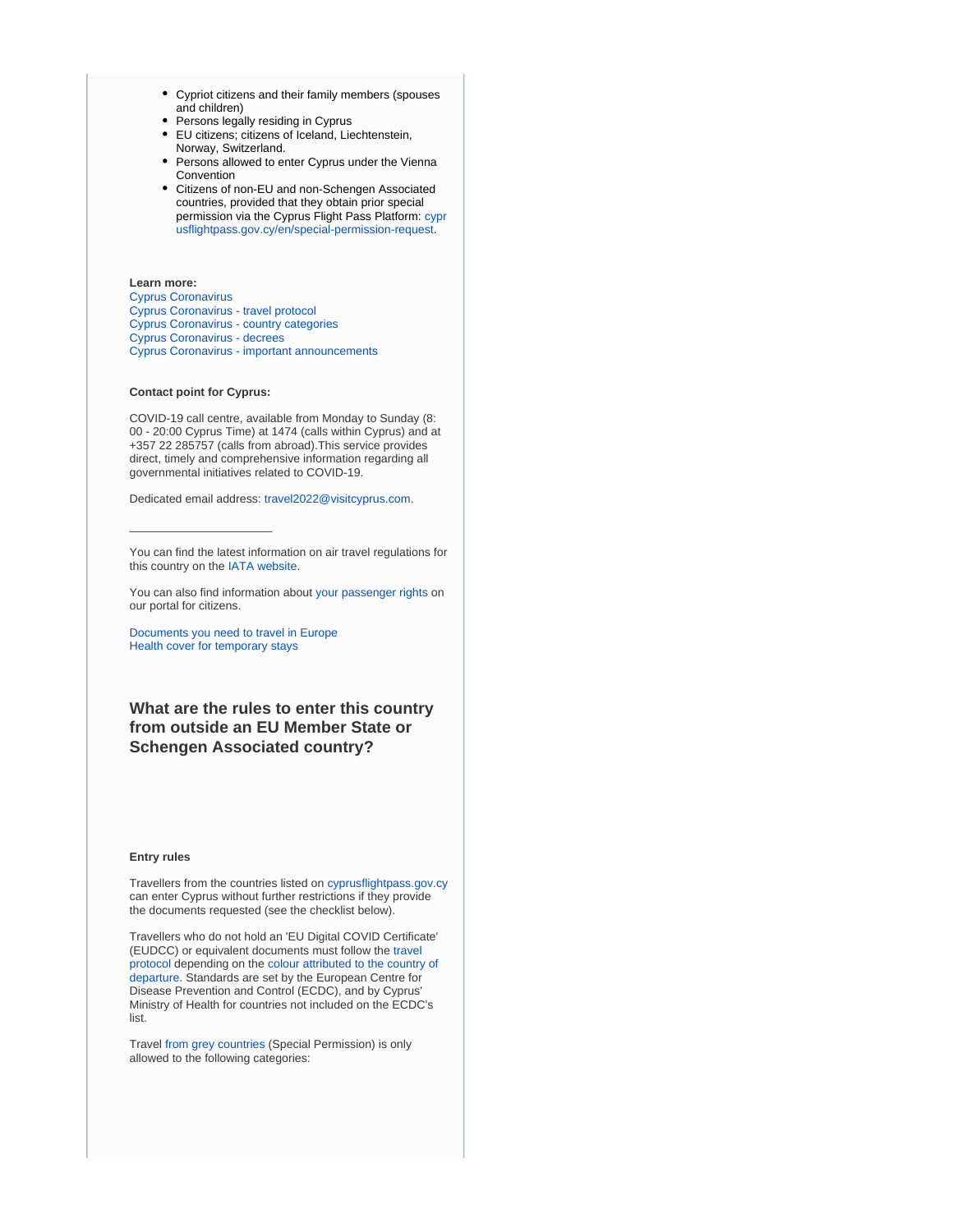- Cypriot citizens, their spouses and minor children
- Legal residents in Cyprus
- Citizens of EU and Schengen Associated countries (Iceland, Norway, Liechtenstein and Switzerland)
- Persons entitled to enter Cyprus under the Vienna **Convention**
- Citizens non-EU and non-Schengen Associated countries, provided that they obtain prior special permission via [cyprusflightpass.gov.cy/en/special](https://cyprusflightpass.gov.cy/en/special-permission-request)[permission-request](https://cyprusflightpass.gov.cy/en/special-permission-request).

Travellers from grey countries who do not hold proof of full vaccination or recovery from COVID-19 must:

- Provide a negative result to a pre-departure molecular (PCR) test, valid 72 hours, or to a rapid antigen test, valid 24 hours.
- Perform an additional molecular test upon arrival, at own costs. Tests cost EUR15 at Larnaca Airport and EUR19 at Paphos airport. Results will be available within 3 hours on [www.covid-testcyprus.com.](http://www.covid-testcyprus.com/)
- Quarantine for 10 days.

Travellers are advised to consult travel measures on Cyprus' [i](https://www.pio.gov.cy/coronavirus/eng) [nformation page on COVID-19.](https://www.pio.gov.cy/coronavirus/eng)

Note: all travellers might be subject to **random testing upon arrival**, free of charge.

#### **Document checklist**

**All passengers**, regardless of their age and country of departure, must provide all the following documents:

- 1. They must submit all the information and documents required to obtain the **[CyprusFlightPass](https://www.cyprusflightpass.gov.cy/)** within **48 hours before** starting their journey. If the web platform is temporarily unavailable, travellers must print and fill in the required Passenger Locator Form, downloadable at [cyprusflightpass.gov.cy](https://cyprusflightpass.gov.cy/uploads/forms/79c4132632.pdf) [/upload/forms.](https://cyprusflightpass.gov.cy/uploads/forms/79c4132632.pdf)
- 2. Provide an 'EU Digital COVID Certificate' (EUDCC) or [equivalent documents](https://ec.europa.eu/info/publications/commission-implementing-decisions-eu-equivalence-covid-19-certificates-issued-non-eu-countries_en) certifying one of the following:

#### Proof of full vaccination

Validity: 270 days (9 months) after the primary vaccination series was completed, or after the booster dose.

Accepted vaccines: all vaccines approved by the [Eur](https://www.ema.europa.eu/en/human-regulatory/overview/public-health-threats/coronavirus-disease-covid-19/treatments-vaccines/vaccines-covid-19/covid-19-vaccines-authorised#authorised-covid-19-vaccines-section) [opean Medicines Agency \(EMA\)](https://www.ema.europa.eu/en/human-regulatory/overview/public-health-threats/coronavirus-disease-covid-19/treatments-vaccines/vaccines-covid-19/covid-19-vaccines-authorised#authorised-covid-19-vaccines-section), Sputnik V, Sinopharm (BBIBP COVID 19), Sinovac, Covaxin, Novavax Nuvaxovid COVID-19 and, only when administered as a booster dose, Sputnik light. Note: vaccination certificates issued by EU or Schengen Associated countries are only accepted in the form of a digital EUDCC.

Or

Proof of recovery from COVID-19 Validity: between 10 and 180 days.

#### **Learn more:**

[Cyprus Coronavirus](https://www.pio.gov.cy/coronavirus/eng) [Cyprus Coronavirus - travel protocol](https://www.visitcyprus.com/index.php/en/news/774-covid19-travel-protocol) [Cyprus Coronavirus - country categories](https://cyprusflightpass.gov.cy/en/country-categories) [Cyprus Coronavirus - decrees](https://www.pio.gov.cy/coronavirus/eng/categories/decrees) [Cyprus Coronavirus - important announcements](https://www.pio.gov.cy/coronavirus/eng/categories/important-announcements)

**Contact point:**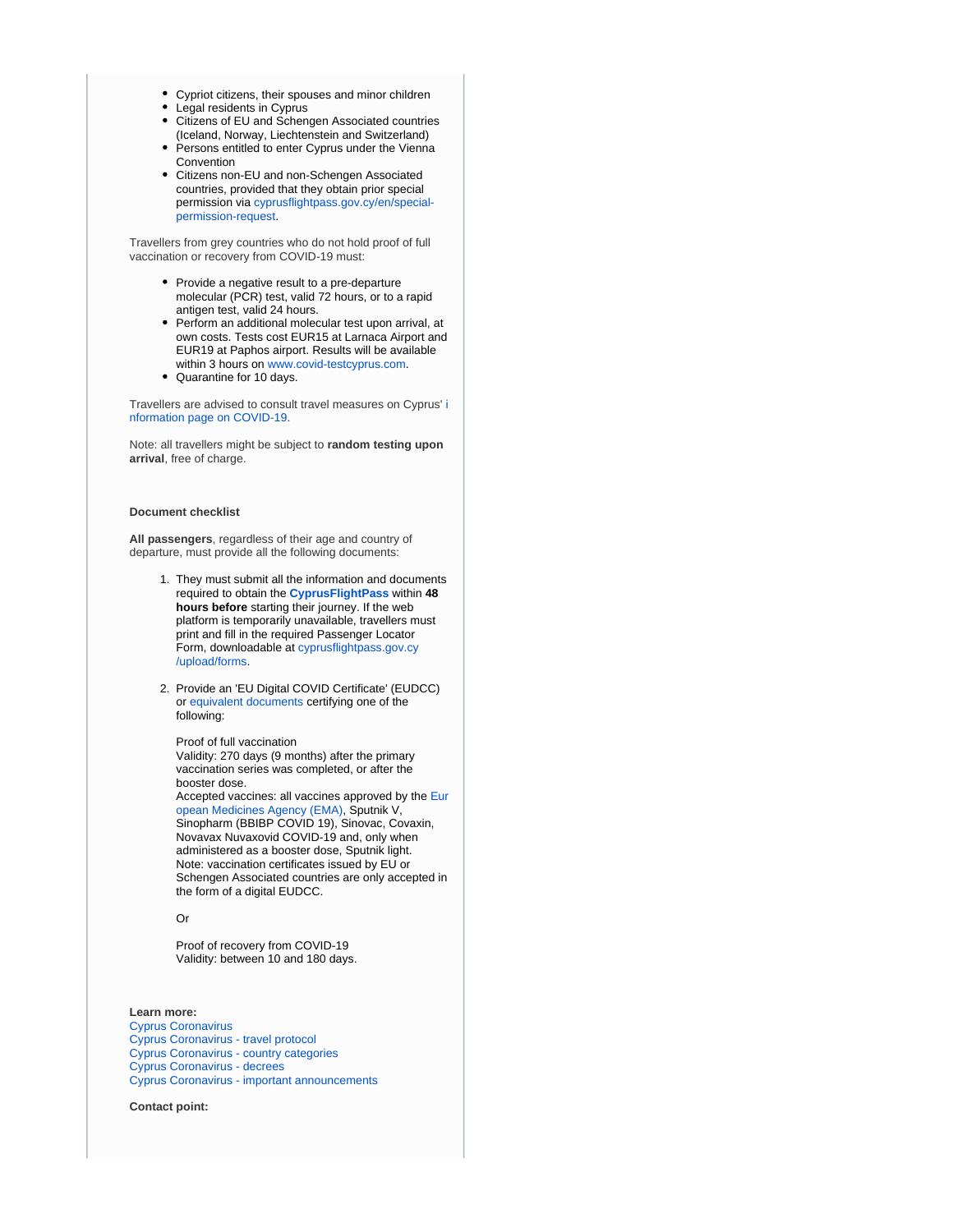COVID-19 call centre, available from Monday to Sunday (8: 00 - 20:00 Cyprus Time) at 1474 (within Cyprus) and at +357 22 285757 (calls from abroad). This service provides direct, timely and comprehensive information regarding all governmental initiatives related to COVID-19.

Dedicated email address: [travel2022@visitcyprus.com](mailto:travel2022@visitcyprus.com)

You can find the latest information on air travel regulations for this country on the [IATA website.](https://www.iatatravelcentre.com/international-travel-document-news/1580226297.htm)

You can also find information about [your passenger rights](https://europa.eu/youreurope/citizens/travel/passenger-rights/index_en.htm) on our portal for citizens.

[Documents you need to travel in Europe](https://europa.eu/youreurope/citizens/travel/entry-exit/index_en.htm) [Health cover for temporary stays](https://europa.eu/youreurope/citizens/health/unplanned-healthcare/temporary-stays/index_en.htm)

 $\_$ 

## **What are the rules if I go abroad from this country, and when I return from abroad?**

The Ministry of Foreign Affairs advises Cypriot citizens to exercise caution when travelling abroad and to check in advance to make sure they are aware of the entry regulations and other measures that apply in their county of destination.

Cypriot citizens who are currently abroad, or intend to travel abroad for any reason, are encouraged to register on the website [www.connect2cy@gov.cy](http://www.connect2cy@gov.cy/)

Passengers intending returning to Cyprus must comply with the rules listed on the sections [Travelling from EU and](https://reopen.europa.eu/en/map/CYP/7001)  [Schengen Associated countries](https://reopen.europa.eu/en/map/CYP/7001), or [from outside EU and](https://reopen.europa.eu/en/map/CYP/7002)  [Schengen Associated countries](https://reopen.europa.eu/en/map/CYP/7002), depending on their country of departure.

#### **In case of an emergency:**

Cypriot citizens may contact the numbers below.

#### **Diplomatic Missions of the Republic of Cyprus abroad:**

Contact details for our Diplomatic Missions are available through the relevant section of [our website.](https://mfa.gov.cy/)

**Consular Affairs Department of the Ministry of Foreign Affairs:**

+35 7 22651113 (8:30 - 15:00, Monday - Friday)

**Duty Officer of the Ministry of Foreign Affairs:**

+35 7 99660129 (outside working hours\*)

**Crisis Management Department of the Ministry of Foreign Affairs:**

+35 7 22801000 (8:30 - 15:00, Monday - Friday)

\* The Duty Officer's line is reachable outside office hours and is intended to provide assistance in emergency situations.

**May I transit this country?**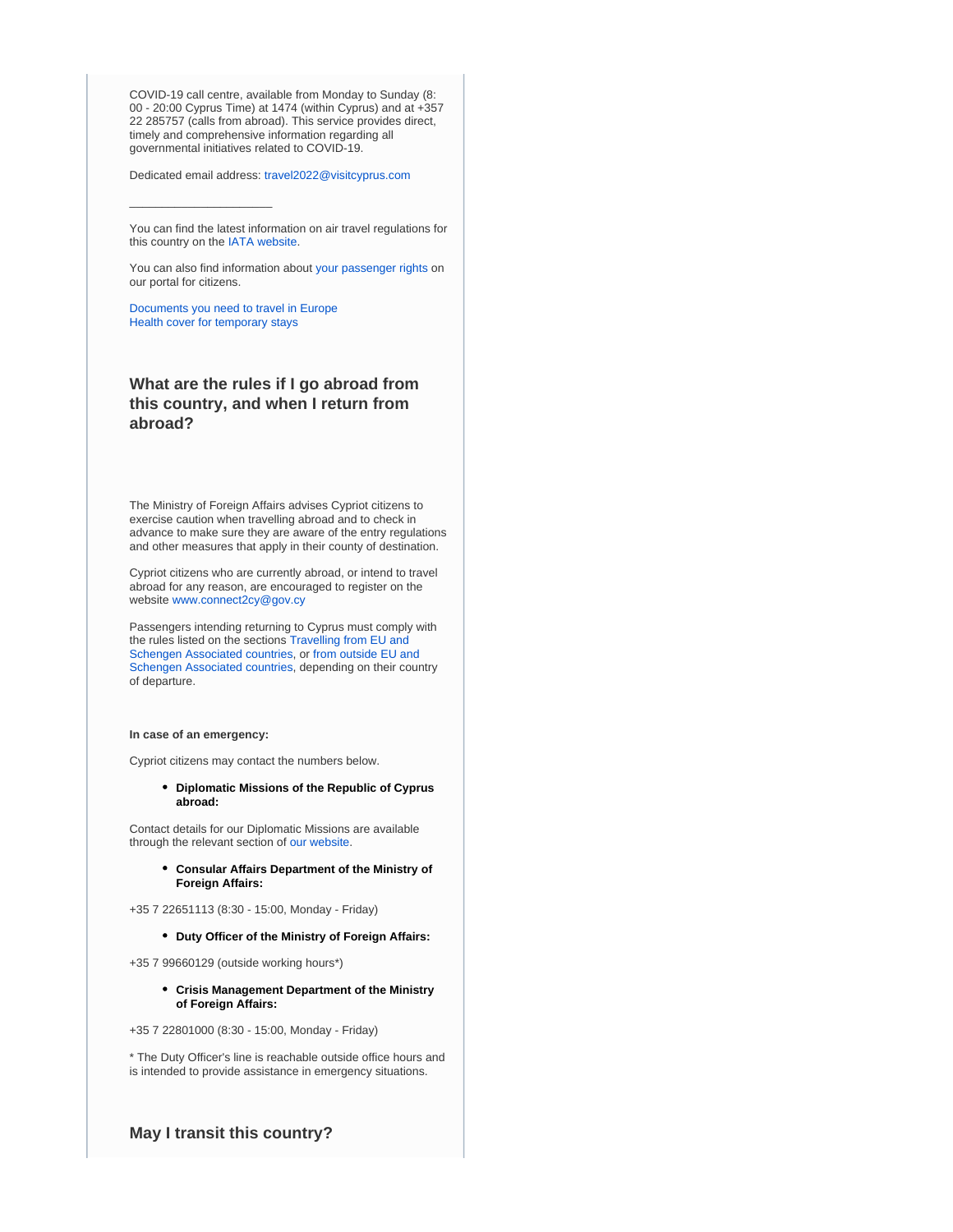Please, consult [cyprusflightpass.gov.cy/en/important](https://cyprusflightpass.gov.cy/en/important-information)[information](https://cyprusflightpass.gov.cy/en/important-information): **Transfer passengers** are those who travel from a departure country via Cyprus, disembark in Cyprus and continue their travel on a connecting flight to their onward destination with the same or different airline without having to re-check in. Transfer passengers must apply for and obtain a [CyprusFlightPass](https://cyprusflightpass.gov.cy/).

**Transit passengers** do not need to apply and obtain a CyprusFlightPass.

## **General measures**

#### **SafePass**

In all indoor and outdoor areas and premises where, subject to the distancing measures, more than 25 people may gather at any time, it is required that people aged 6 and above shall hold a 'SafePass'. Conditions by age:

- 0 5 years: no restrictions apply
- 6 11 years: negative molecular or rapid test, valid for 7 days
- 12 17 years: at least one dose of vaccine administered, or a certificate of recovery (valid 3 months), **and** a negative molecular or rapid test result, valid 72 hours.
- 18 and above: at least one dose of vaccine administered, or a certificate of recovery (valid for 3 months), **and** a negative molecular (valid 72 hours) or rapid (valid 48 hours) test result. **Or** proof of full vaccination, valid for 7 months after the primary vaccination series is completed, or after the booster dose.

The document has to be displayed, together with proof of identification, by all residents and visitors at hotels, restaurants, cafes or bars, places of worship, theatres and cinemas, shopping malls, gyms, retirement homes, beauty salons, beaches, food stores, archaeological sites and other public venues.

An **'EU Digital COVID Certificate' (EUDCC)** of vaccination or recovery can also be used to generate a SafePass.

**Non-residents** entering legally the Republic of Cyprus:

(a) using Larnaca and Pafos Airports may present the **Cyprus Flight Pass** obtained on the [www.cyprusflightpass.gov.cy](http://www.cyprusflightpass.gov.cy/) plat form; and

(b) using legal sea points of entry if they are cruise passengers, they should use their disembarkment card and if they are passengers of recreational craft, they should have the proof they obtain from their Marina Operator subject to the guidelines of the Ministry of Transports, Communications and Works and the Deputy Ministry of Shipping.

When these documents are based on a negative test result, they are valid for 7 days and must be renewed with an additional negative molecular or rapid antigen test.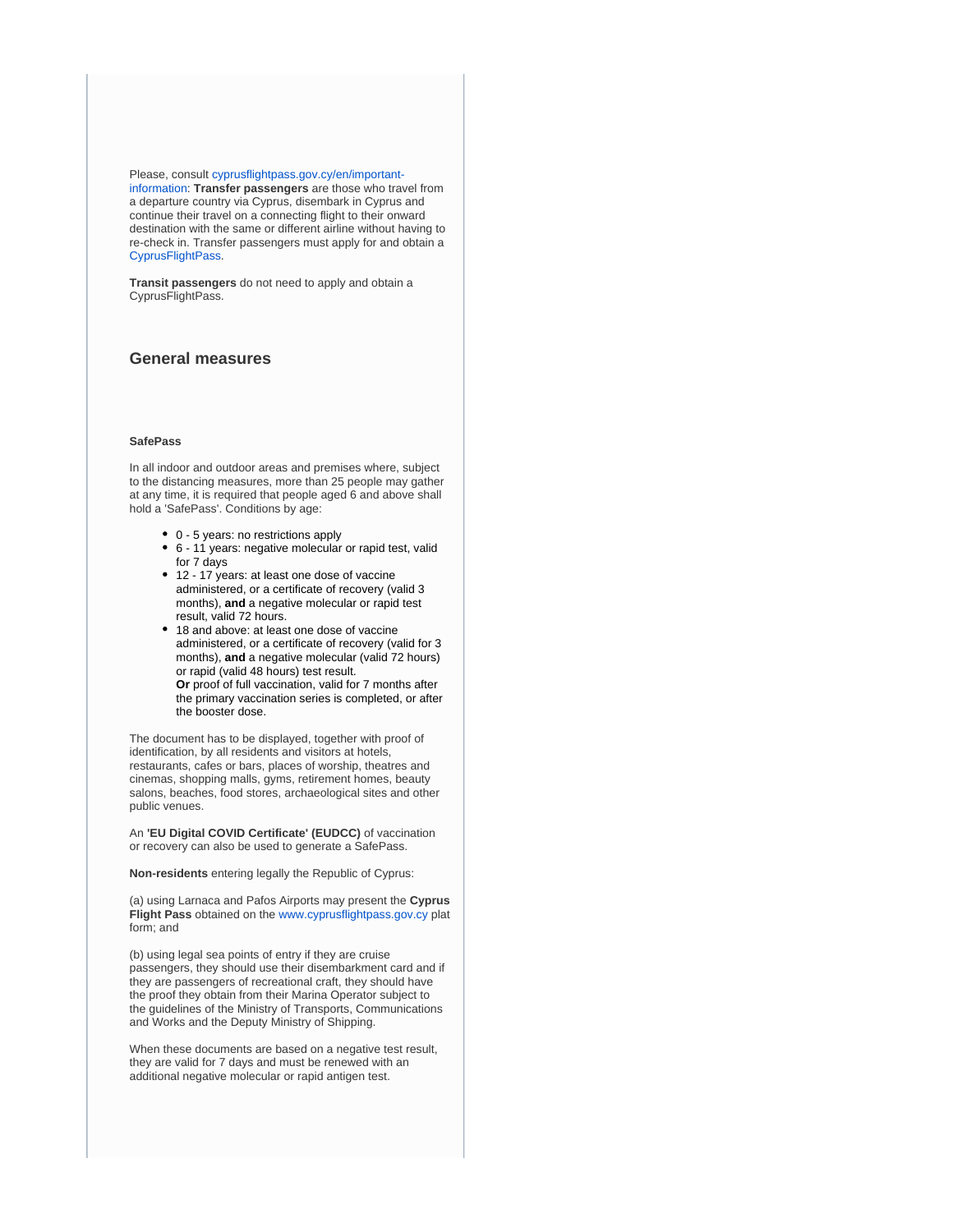**Note: as of 8 March**, rules to access public places will depend on how they are classified according to a [new](https://www.pio.gov.cy/coronavirus/uploads/03032022_planoanaprosarmogismetra_EN.pdf)  [protocol:](https://www.pio.gov.cy/coronavirus/uploads/03032022_planoanaprosarmogismetra_EN.pdf) high risk, medium risk, low risk, and short stay areas.

In **high-risk places** (with more than 150 attendees: entertainment and catering establishments, music and dance venues, events; nursing homes and hospitals), everyone regardless of proof of vaccination or recovery from COVID-19 must provide a negative result to a molecular test (valid 48 hours) or to a rapid antigen test (24 hours). Children aged 6- 17 must provide a test result valid 72 hours.

In **medium-risk places** (with less than 150 attendees: entertainment and catering establishments, music and dance venues, events; tourist accommodations; stadiums; places of worship; gyms; casinos):

- People who do not hold a valid certificate of vaccination or recovery from COVID-19 must provide a negative result to a negative test (valid 48 hours) or to a rapid antigen test (24 hours). Children aged 6-17 must provide a test valid 72 hours.
- People who hold a valid certificate of vaccination or recovery from COVID-19 can access.

In **low-risk places** (theatres, amphitheatres, cinemas, performance venues; schools; shopping malls; gaming and betting establishments; shops):

- People who do not hold a valid certificate of vaccination or recovery from COVID-19 must provide a negative result to a negative test or to a rapid antigen test, valid 72 hours. The same rule applies to children aged 6-17.
- People who hold a valid certificate of vaccination or recovery from COVID-19 can access.

The SafePass is not required to access **short stay areas** for essential needs:

- supermarkets, bakeries
- shops smaller than 100 square metres
- take-away services
- banks
- pharmacies
- $\bullet$  kiosks

#### **Learn more:**

[Implementation of the SafePass Decision as of 10 May](https://www.pio.gov.cy/en/press-releases-article.html?id=20122#flat) [FAQs on measures to contain the COVID-19 pandemic](https://www.pio.gov.cy/en/press-releases-article.html?id=20081#flat) [Cyprus Coronavirus - decrees](https://www.pio.gov.cy/coronavirus/eng/categories/decrees) [Cyprus Coronavirus - important announcements](https://www.pio.gov.cy/coronavirus/eng/categories/important-announcements)

#### **Use of facemasks**

The use of protective facemasks is mandatory for all people older than 6, in all indoor (i.e. taxis, buses, diving/safari jeeps, lifts, theatres, malls, etc.) and outdoor public places.

Areas such as restaurants, coffee shops, bars, snack bars, lobby bars, etc., where people are seated whilst consuming food and beverage are excluded from this provision. The same applies while on the beach, swimming pools and instances where people are exercising. Travellers should always consult the [guidelines issued by the Ministry of Health](https://www.pio.gov.cy/coronavirus/uploads/22102020_epikairopoiimeniodigiagiamaskesexo.pdf)  [\(in Greek\)](https://www.pio.gov.cy/coronavirus/uploads/22102020_epikairopoiimeniodigiagiamaskesexo.pdf)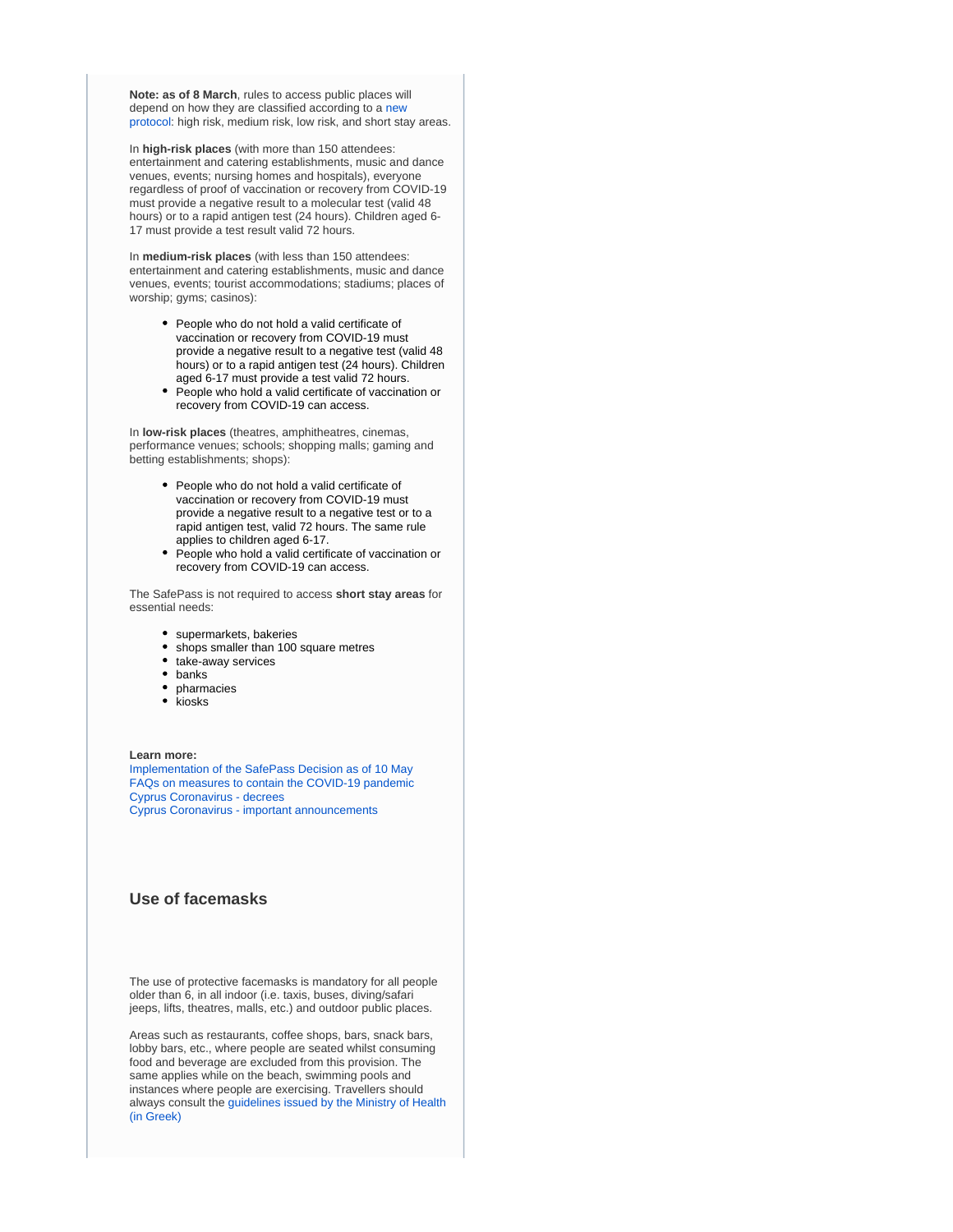Using double surgical masks or KN95 / FFP2 masks is recommended. Fabric masks should be avoided.

## **Physical Distancing**

Physical distancing measures apply so that people who do not belong to the same travel group maintain a reasonable distance from each other (the minimum area occupied per person should be 2 square metres outdoors, and 3 square metres indoors).

## **Indoor and outdoor meetings, public or private gatherings and events**

Mass events, gatherings, school events and celebrations, demonstrations, parades, concerts and festivals in public or private places are prohobited, except for events for which the Ministry of Health has issued guidelines.

Celebrations in schools and festive events in shopping malls (outdoors and indoors) are suspended.

Gatherings in private venues are limited to 20 people, excluding children up to 12 years of age (provided that the total number does not exceed 30).

Weddings, christenings, funerals and events in catering establishments and reception venues can be celebrated if the following rules are respected:

- Maximum 250 participants can attend (500 as of 8 March, if 1.5 square metres per person are ensured), subject to the distancing measures set out by the health protocols.
- Access is allowed to holders of a negative result to a molecular test or rapid test (valid 24 hours) and people who have received the third or booster vaccine dose can access. Children aged 6-11 can access if they have a negative result to a molecular test or to a rapid test, valid 7 days.
- Maximum 12 people per table.

Conferences and trade fairs are allowed at 50% capacity of the premises, and in observance of the guidelines set out by the Ministry of Health.

## **Safety measures for public transportation**

Employees and passengers aged 6 and above must hold a SafePass.

The use of protective facemasks is mandatory both for employees and passengers in all transport means.

#### **Find out more:**

[www.pio.gov.cy \(in Greek\)](https://www.pio.gov.cy/coronavirus/pdf/erg50.pdf)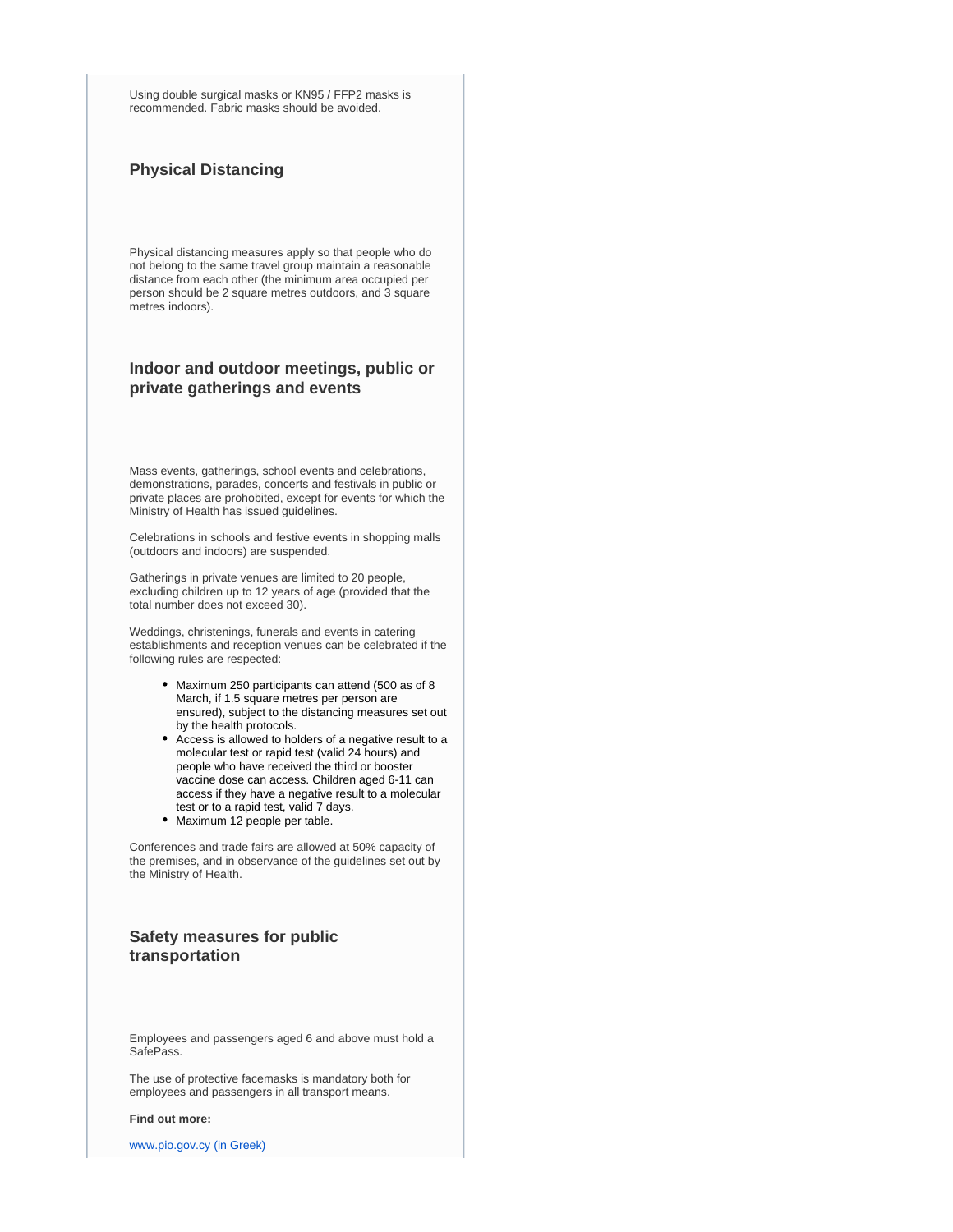## **Places of worship**

During indoors and outdoors religiouse services:

- Distancing measures and the maximum number of persons per square metre must be respected.
- $\bullet$ The maximum number of participants is set to 250.
- Facemasks must be worn at all times, including during the Epiphany doxology. Using double surgical masks or KN95 or FFP2 masks is recommended.

#### **Quarantine**

People who have COVID-19 must quarantine for 10 days.

People who are close contacts of confirmed COVID-19 cases must self-isolate in the following cases:

- People who are not vaccinated
- People who have completed their primary vaccination series for longer than 7 months
- People who have not completed their primary vaccination series
- People who hold a certificate of recovery from COVID-19 older than 90 days.

After day 7 following the first contact, self-isolation can finish with a negative result to a molecular (PCR) test.

#### **As of 8 March:**

- Quarantine can finish on day 7 after a negative test result to a molecular or rapid antigen test. If the test result is positive, it is possible to perform it again until day 10.
- People who are in self-isolation because they are close contacts of confirmed COVID-19 cases can be released on day 10 if they perform a negative molecular test or rapid antigen test.

#### **Learn more:**

[Guidance for isolation](https://www.pio.gov.cy/coronavirus/pdf/erg60.pdf) [Guidance for isolation of close contacts](https://www.pio.gov.cy/coronavirus/uploads/31012022_instructionsforself-isolatingathome_closecontacts.pdf) [Guidance for discharge and ending of isolation](https://www.pio.gov.cy/coronavirus/uploads/04082021_revisedguidelinesapodesmefsiEN.pdf) [Rapid tests](https://www.pio.gov.cy/coronavirus/uploads/28122020_rapidtestnoconfirmation_EN.pdf) [FAQs](https://www.pio.gov.cy/coronavirus/uploads/19042021_questionsandanswersEN.pdf)

#### **Non-essential (other than medicine and food) shops**

In shops and malls: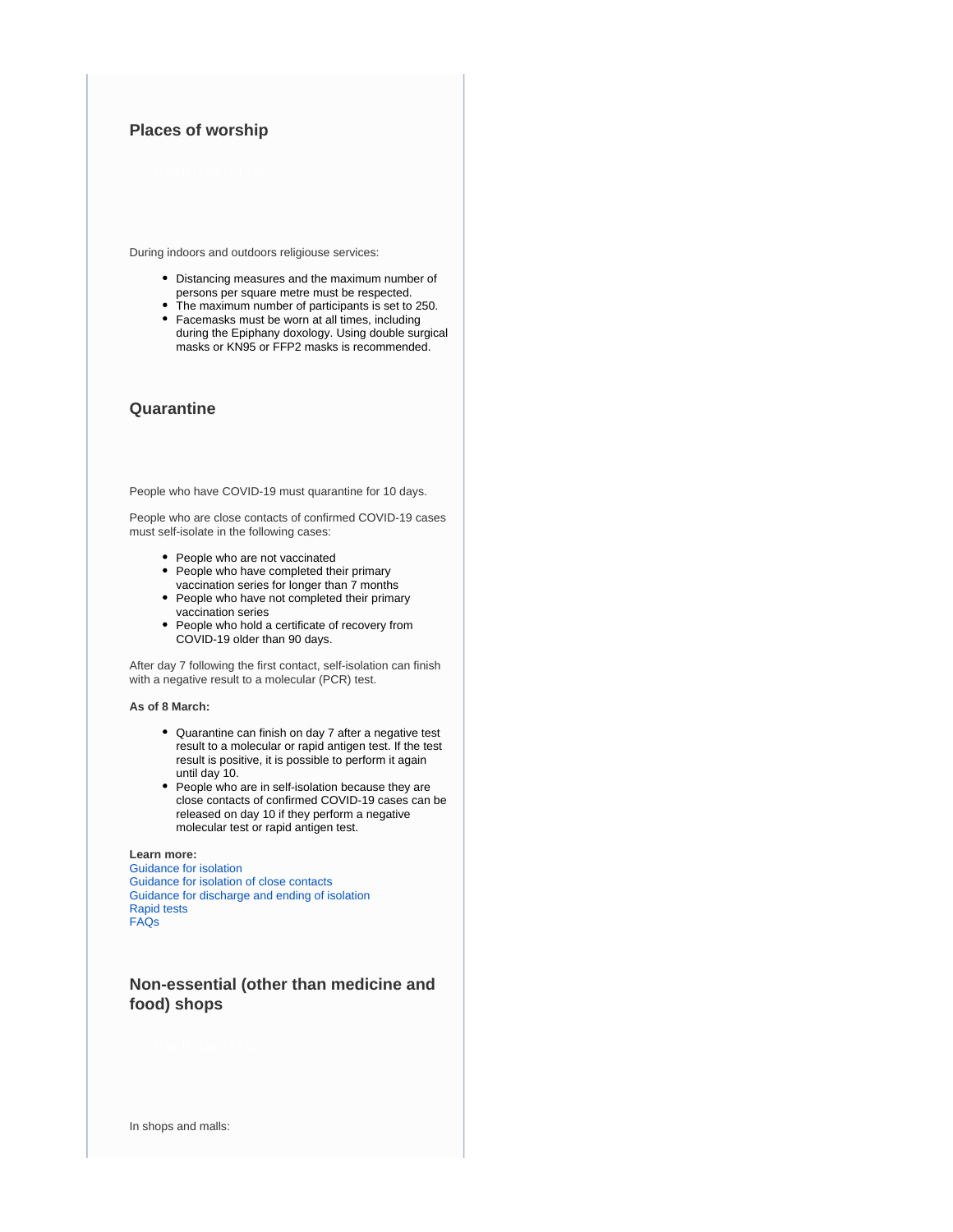- 1 person per 10 square metres is allowed.
- In shopping malls and shops larger than 500 square metres, an authorized person should check at the entrance that the maximum number of customers is respected.
- A 2m distance must be respected.

Farmers' markets must respecte the guidelines of the Ministry of Health; they operate at 50% capacity; a 1.5m distance between people is observed.

### **Tourist accommodations**

Access is allowed to:

- Holders of a certificate of full vaccination or of recovery from COVID-19, or of a negative result to a molecular test or rapid antigen test, valid 24 hours
- Children aged 6-11 if they hold a negative result to a molecular or rapid antigen test, valid 7 days
- People who cannot be vaccinated for health reasons and hold relevant medical certificates and a negative result to a molecular test or rapid test, valid 7 days.

#### **Catering establishments**

In restaurants and other venues where dancing is permitted, access is allowed to:

- People aged 12 and over with a valid negative result to a rapid test, valid 15 hours, regardless of proof of vaccination or recovery from COVID-19
- Children aged 6-11 with a rapid test result, valid 7 days, regardless of proof of vaccination or recovery from COVID-19

In all catering establishments (restaurants, taverns, bars, pubs, snack bars, cafes) without a dance floor, access is allowed to:

- People who hold a negative result to a rapid test or molecular test, valid 24 hours
- People aged 12 or over who whold proof of full vaccination (full primary schedule or booster dose) or proof of recovery from COVID-19
- Children aged 6-11 who hold proof of vaccination or recovery from COVID-19, or a negative result to a rapid test, valid 7 days.

Further details are available in the [protocol for catering and](https://www.pio.gov.cy/coronavirus/uploads/HEALTH-CLARIFICATION%20FOR%20CATERING%20ESTABLISHMENTS.pdf)  [entertainment establishments](https://www.pio.gov.cy/coronavirus/uploads/HEALTH-CLARIFICATION%20FOR%20CATERING%20ESTABLISHMENTS.pdf).

**Cinemas, museums and indoor attractions**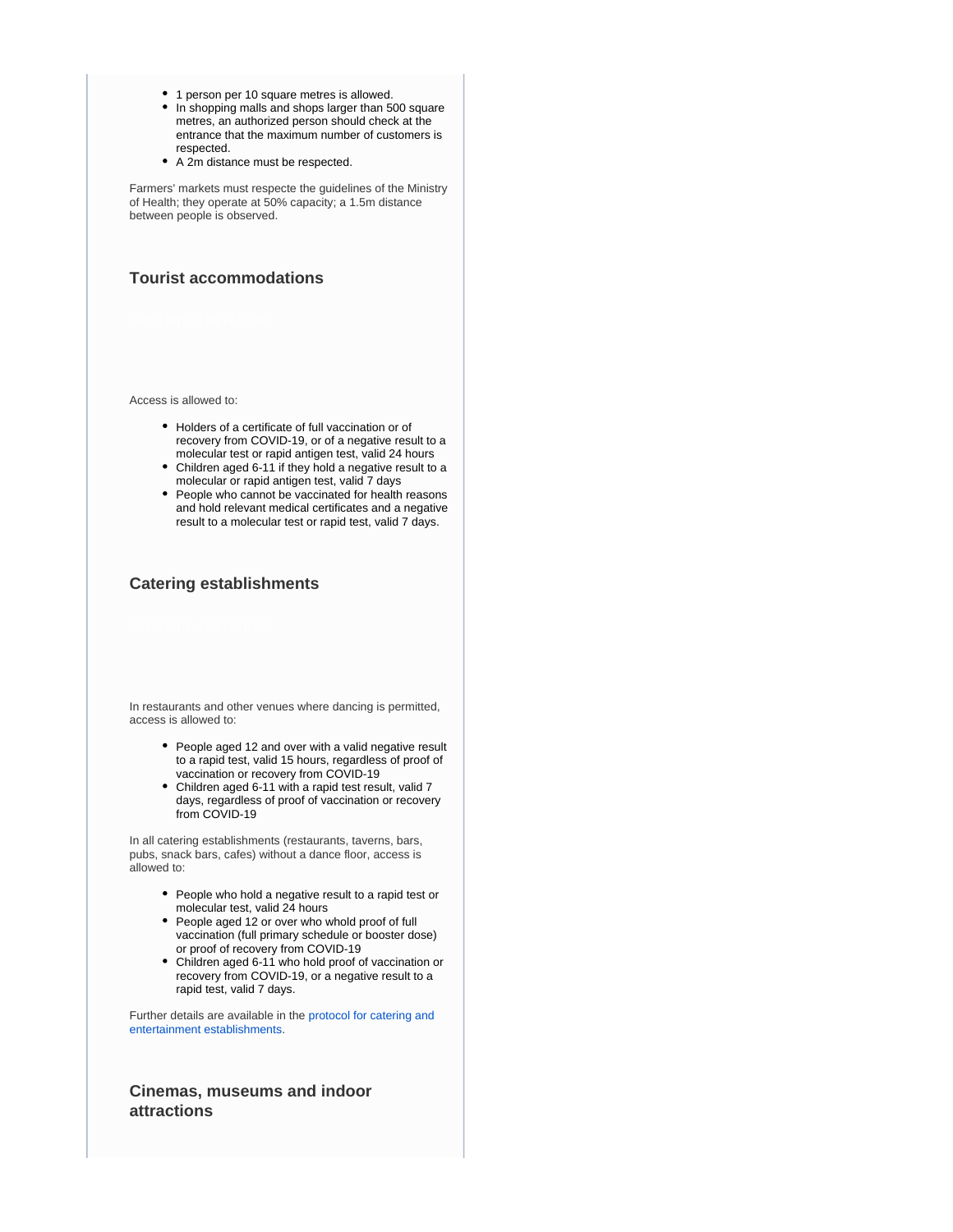Concerts and festivals in public or private places are prohibited, except for events for which the Ministry of Health has issued guidelines.

Casinos operate at 50% capacity, and customers must hold a SafePass.

The operation of archaeological sites, museums and historic sites, visual art places and galleries is permitted subject to the guidelines of the Ministry of Health.

Theatres, cinemas and performance halls operate at 75% capacity and distancing measures must be respected. Access is allowed to:

- Holders of a certificate of full vaccination or recovery from COVID-19, or of a negative result to a molecular or rapid antigen test, valid 24 hours
- Children aged 6-11 if they hold a negative result to a molecular or rapid antigen test, valid 7 days
- People who cannot be vaccinated because of health resons and hold a relevant medical certificate and a negative result to a molecular or rapid antigen test, valid 7 days

In entertainment, music and dance venues where dancing is permitted, access is allowed to:

- People aged 12 and over with a valid negative rapid test result, valid 15 hours, regardless of proof of vaccination or of recovery from COVID-19
- Children aged 6-11 with a rapid test result, valid 7 days, regardless of proof of vaccination or recovery from COVID-19.

Further details are available in the [protocol for catering and](https://www.pio.gov.cy/coronavirus/uploads/HEALTH-CLARIFICATION%20FOR%20CATERING%20ESTABLISHMENTS.pdf)  [entertainment establishments](https://www.pio.gov.cy/coronavirus/uploads/HEALTH-CLARIFICATION%20FOR%20CATERING%20ESTABLISHMENTS.pdf).

#### **Personal care services**

Only in urgent, exceptional cases, holders of a negative lab rapid test result (valid 24 hours) who were authorized by the structures' management can also access.

The operation of hairdressing salons, barbershops, beauty centres and tattooing shops is permitted subject to the guidelines of the Ministry of Health.

Moreover, in all indoor and outdoor areas and premises where subject to the distancing measures, more than 20 people may gather at any time, including the employees, it is required that people aged 12 and above must hold a SafePass.

#### **Outdoors areas and beaches**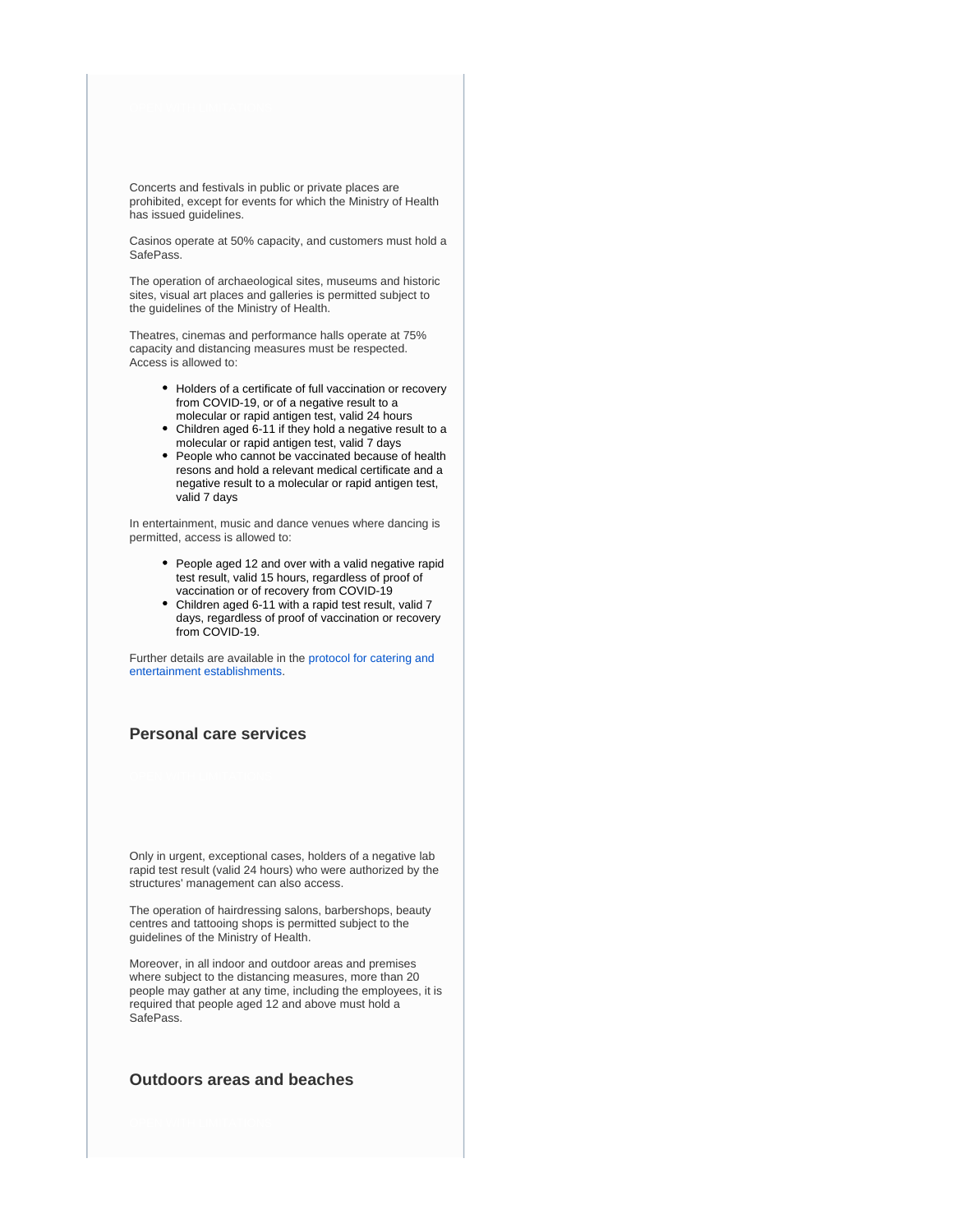Access to parks, beaches, squares, excursion sites, marinas, zoos and nature trails is permitted.

Hygiene measures are in place and distancing measures must be respected.

Organised group camping is suspended.

### **Health protocols for tourism services and tourists**

Protocols available on [www.pio.gov.cy \(in Greek\)](https://www.pio.gov.cy/coronavirus) and on [www](https://www.pio.gov.cy/coronavirus/eng/categories/decrees) [.pio.gov.cy/eng \(in English\)](https://www.pio.gov.cy/coronavirus/eng/categories/decrees)

Also the [Destination Protocol](https://www.visitcyprus.com/index.php/en/news/774-covid19-travel-protocol) is available on various languages.

#### **Other measures**

Persons who enter reception and hospitality centres for asylum seekers should hold a SafePass.

**Information on Tourism at National level**

**National website with coronavirusrelated information for TOURISM**

#### [Visit Cyprus](https://www.visitcyprus.com/index.php/en/cyprus-covid19-travel-protocol)

## **Useful Info for tourists**

Cyprus is allowing entry from four sets of countries of origin, according to epidemiological criteria. To check whether you can enter Cyprus, please use the [quick-check tool on the](https://cyprusflightpass.gov.cy/en/quick-check)  [official website of the Deputy Ministry of Tourism](https://cyprusflightpass.gov.cy/en/quick-check)

Before starting your journey, please check visa requirements for your destination at: [The Schengen visa](https://ec.europa.eu/home-affairs/what-we-do/policies/borders-and-visas/visa-policy/schengen_visa_en)

\_\_\_\_\_\_\_\_\_\_\_\_\_\_\_\_\_\_\_\_\_\_\_\_\_\_\_\_\_\_\_\_\_\_\_\_\_\_\_\_\_\_\_\_\_\_\_\_\_

\_\_\_\_\_\_\_\_\_\_\_\_\_\_\_\_\_\_\_\_\_\_\_\_\_\_\_\_\_\_\_\_\_\_\_\_\_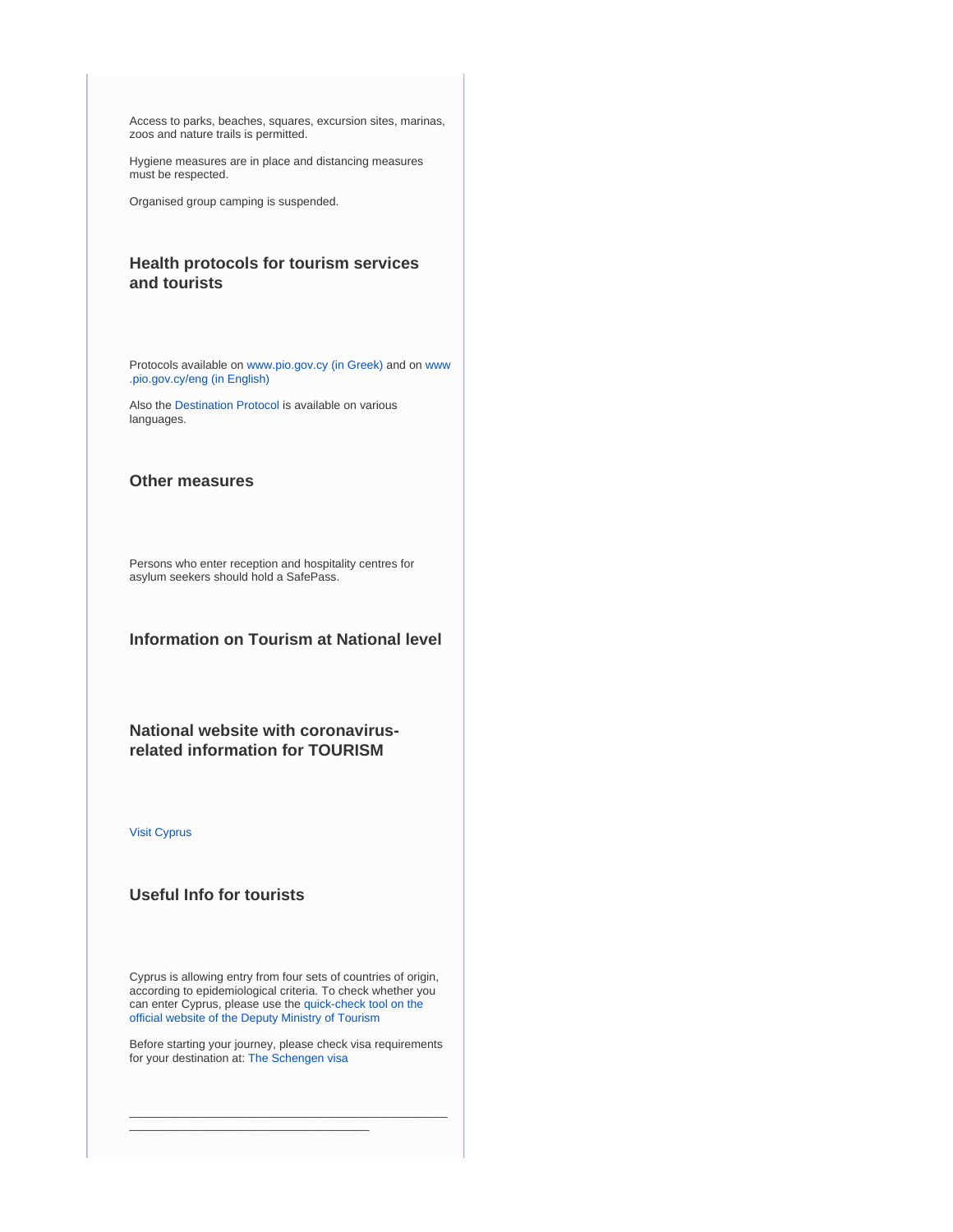#### **EU Digital COVID Certificates**

#### [Information on "EU Digital COVID Certificates" issued in](https://www.eudcc.gov.cy/)  **[Cyprus](https://www.eudcc.gov.cy/)**

**Important**: in Cyprus, the 'EU Digital COVID Certificate' (EUDCC) is **required to access some public spaces**, such as bars and restaurants, museums, swimming pools, large events. Please, consult the [Measures](https://reopen.europa.eu/en/map/CYP/6001) section for further details. Travellers are strongly advised to carry relevant certificates at all times.

## **What are the rules to enter this country from an EU Member State or Schengen Associated country?**

**Travel alert: until 31 January**, in addition to the regular protocol described below, **all travellers older than 12** must:

- provide a pre-departure molecular (PCR) test, valid 72 hours, or a rapid antigen test (valid 24 hours).
- take another molecular (PCR) test upon arrival. Tests cost EUR15 at Larnaca Airport and EUR19 at Paphos airport. Results will be available within 3 hours on [www.covid-testcyprus.com](http://www.covid-testcyprus.com/). Travellers who refuse to take this test must quarantine for 14 days, at own costs. Quarantine can end on day 7 if they take a molecular test.
- Perform an additional rapid antigen test 72 hours after their arrival. These rapid antigen tests will be provided free of charge through the sampling points of the Ministry of Health, by showing the boarding pass and proof of identification. Travellers who were administered the booster vaccine dose are exempted.

#### **Mandatory travel documentation**

**All passengers**, regardless of their age and country of departure, must submit all the information and documents required to obtain the **[CyprusFlightPass](https://www.cyprusflightpass.gov.cy/)** within **48 hours before** starting their journey.

If the web platform is temporarily unavailable, travellers must print and fill in the required Passenger Locator Form, downloadable at [cyprusflightpass.gov.cy/upload/forms.](https://cyprusflightpass.gov.cy/uploads/forms/79c4132632.pdf)

**Children under 12** are exempt from testing requirements, but must hold a CyprusFlightPass.

Entry requirements depend on 2 elements:

- Whether travellers hold an 'EU Digital COVID Certificate' (EUDCC **-** details in the section below);
- The **[colour attributed to the country of departure](https://cyprusflightpass.gov.cy/en/country-categories)**. Standards are set by the European Centre for Disease Prevention and Control (ECDC), and by Cyprus' Ministry of Health for countries not included on the ECDC's list.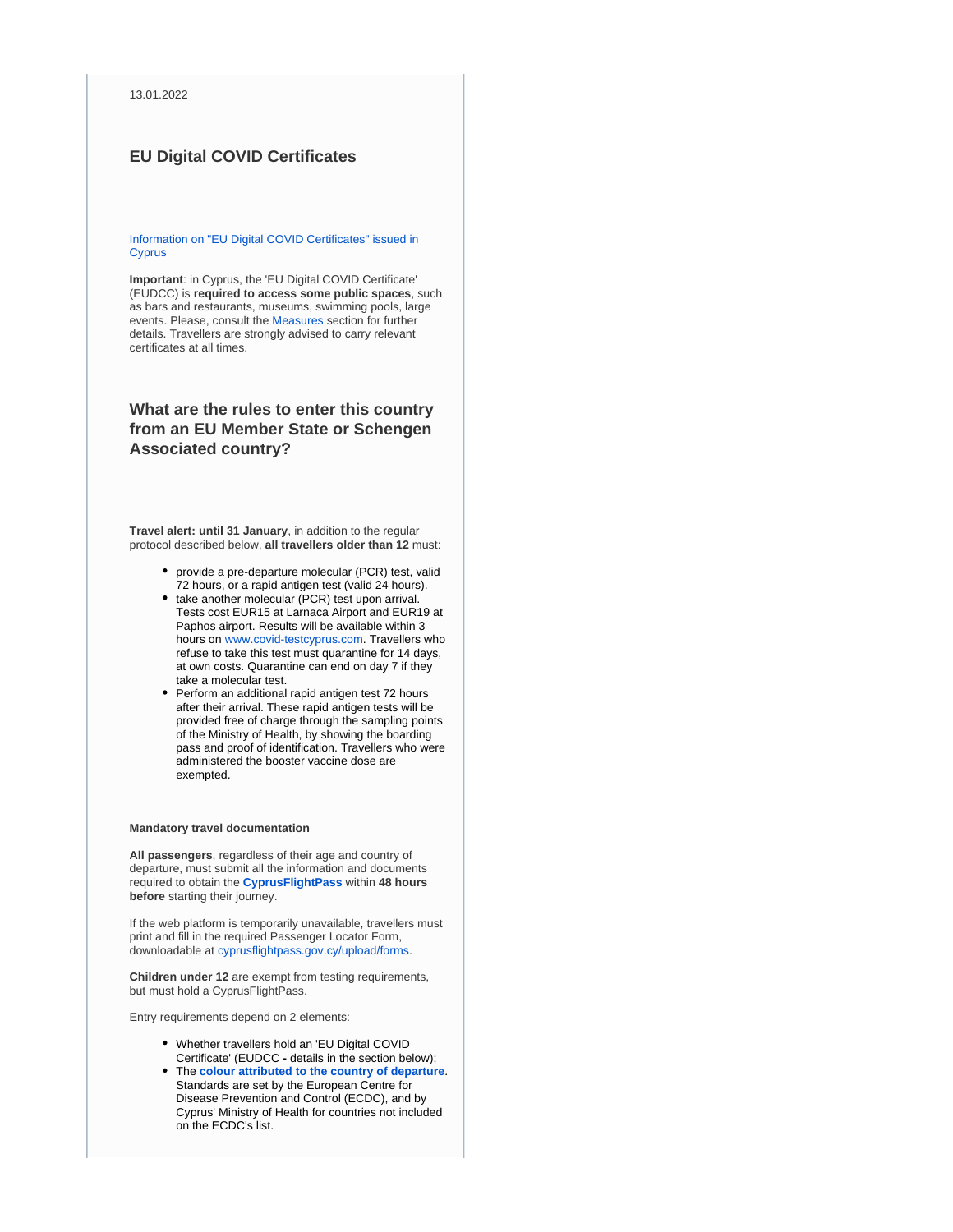Important: travellers **[from grey countries](https://cyprusflightpass.gov.cy/en/special-permission)** must **quarantine for 14 days** when they enter Cyprus, even if they are fully vaccinated. Only certain categories of travellers can enter Cyprus from grey countries. Currently, no EU or Schengen Associated countries are categorized as grey.

Travellers are advised to consult travel measures on Cyprus' [i](https://www.pio.gov.cy/coronavirus/eng) [nformation page on COVID-19.](https://www.pio.gov.cy/coronavirus/eng)

Note: all travellers might be subject to **random testing upon arrival**, free of charge.

## **Entering this country with the EU Digital COVID certificate**

Important: in Cyprus, 'EU Digital COVID Certificates' (EUDCC) issued by EU and Schengen Associated countries are **only accepted in digital format**.

Travellers can enter Cyprus without additional testing requirements, regardless of their country of departure, if their EUDCC contains one of the following:

- **•** Proof of full vaccination, valid after the full vaccination programme has been administered. Accepted vaccines: vaccines [approved by the](https://www.ema.europa.eu/en/human-regulatory/overview/public-health-threats/coronavirus-disease-covid-19/treatments-vaccines/vaccines-covid-19/covid-19-vaccines-authorised#authorised-covid-19-vaccines-section)  [European Medicines Agency \(EMA\)](https://www.ema.europa.eu/en/human-regulatory/overview/public-health-threats/coronavirus-disease-covid-19/treatments-vaccines/vaccines-covid-19/covid-19-vaccines-authorised#authorised-covid-19-vaccines-section), Sputnik V, Sinopharm (BBIBP COVID-19), Sinovac, AstraZeneca-Covishield and AstraZeneca-SKBio, Covaxin and, only when administered as a booster dose, Sputnik light.
- Proof of *recovery* from COVID-19. Validity: 14 days after testing positive and for a period of 180 days.
- Proof of recovery plus a single dose of an accepted vaccine (see above).

Travellers who hold an EUDCC with a **negative result to a molecular (PCR) test**, performed within 72 hours before travelling, must respect the [travel protocol](https://www.visitcyprus.com/index.php/en/news/774-covid19-travel-protocol) based on the colour attributed to their country of departure.

## **Entering this country without the EU Digital COVID certificate or with a certificate not compliant with national requirements**

Travellers who do not hold an 'EU Digital COVID Certificate' (EUDCC) certifying full vaccination or recovery must verify and comply with the [travel protocol](https://www.visitcyprus.com/index.php/en/news/774-covid19-travel-protocol) based on the classification of their country of departure.

**Important:** vaccination certificates issued by EU and Schengen Associated countries are only accepted in the form of a digital EUDCC.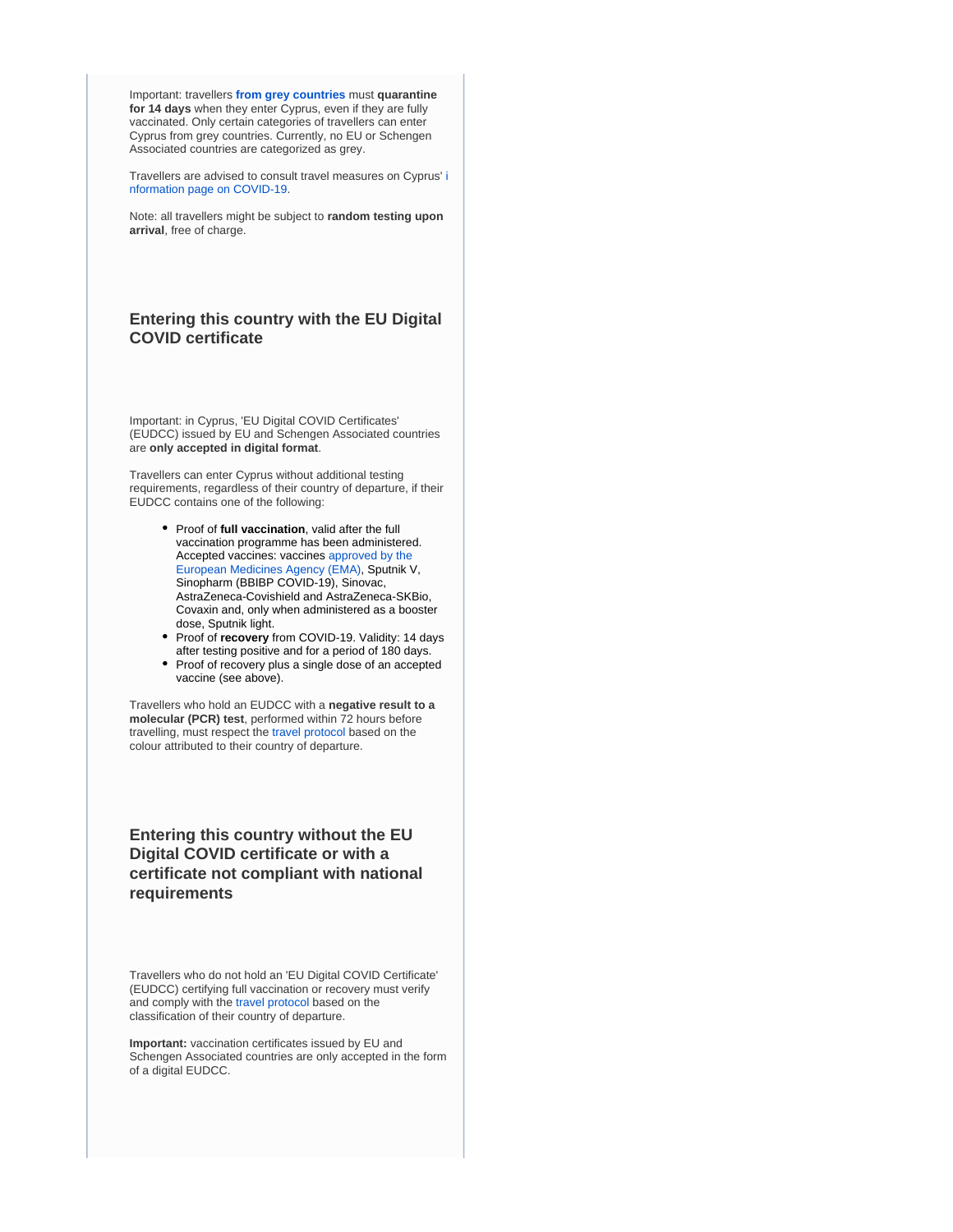Travellers from **orange countries** can enter Cyprus if they provide **a negative test result**, performed by a certified laboratory within 72 hours before departure. **Important:** stricte r conditions can apply for holders of an EUDCC based on a negative test, if they have been in countries with a higher risk assessment (red or grey) than their country of departure in the **14 days before travelling**.

**Exception:** Cypriot citizens, their spouses and minor children, as well as legal residents in Cyprus travelling from orange countries can perform the test at own costs after entering Cyprus, but must self-isolate until they get a negative result. This applies only to the following categories of Cypriot citizens and legal residents:

- Travellers who have received at least the first dose of an approved vaccine;
- travellers aged 12 to 15;
- travellers who cannot be vaccinated due to medical reasons, and hold a relevant certificate by the Cypriot Ministry of Health.

Travellers from **red countries** who enter Cyprus must:

- Provide a negative test result performed by a certified laboratory within 72 hours before departure.
- Perform an **additional laboratory test** immediately after they arrive in Cyprus. They must remain in quarantin until the result is available on [www.covid](https://www.covid-testcyprus.com/)[testcyprus.com/.](https://www.covid-testcyprus.com/)

**Exception:** Cypriot citizens, their spouses and minor children, as well as legal residents in Cyprus travelling from red countries can perform the test at own costs upon arrival, remain in quarantine and perform a second test after 72 hours. The quarantine is lifted if the result of the second test is negative. This applies only to the following categories of Cypriot citizens and legal residents:

- Travellers who have received at least the first dose of an approved vaccine;
- Travellers aged 12 to 15;
- Travellers who cannot be vaccinated due to medical reasons, and hold a relevant certificate by the Cypriot Ministry of Health.

#### **Learn more:**

[Cyprus Coronavirus](https://www.pio.gov.cy/coronavirus/eng) [Cyprus Coronavirus - travel protocol](https://www.visitcyprus.com/index.php/en/news/774-covid19-travel-protocol) [Cyprus Coronavirus - country categories](https://cyprusflightpass.gov.cy/en/country-categories) [Cyprus Coronavirus - decrees](https://www.pio.gov.cy/coronavirus/eng/categories/decrees) [Cyprus Coronavirus - important announcements](https://www.pio.gov.cy/coronavirus/eng/categories/important-announcements)

#### **Contact point for Cyprus:**

COVID-19 call centre, available from Monday to Sunday (8: 00 - 20:00 Cyprus Time) at 1474 (calls within Cyprus) and at +357 22 285757 (calls from abroad).This service provides direct, timely and comprehensive information regarding all governmental initiatives related to COVID-19.

Dedicated email address: [travel2021@visitcyprus.com.](mailto:travel2021@visitcyprus.com)

**What are the rules to enter this country from outside an EU Member State or Schengen Associated country?**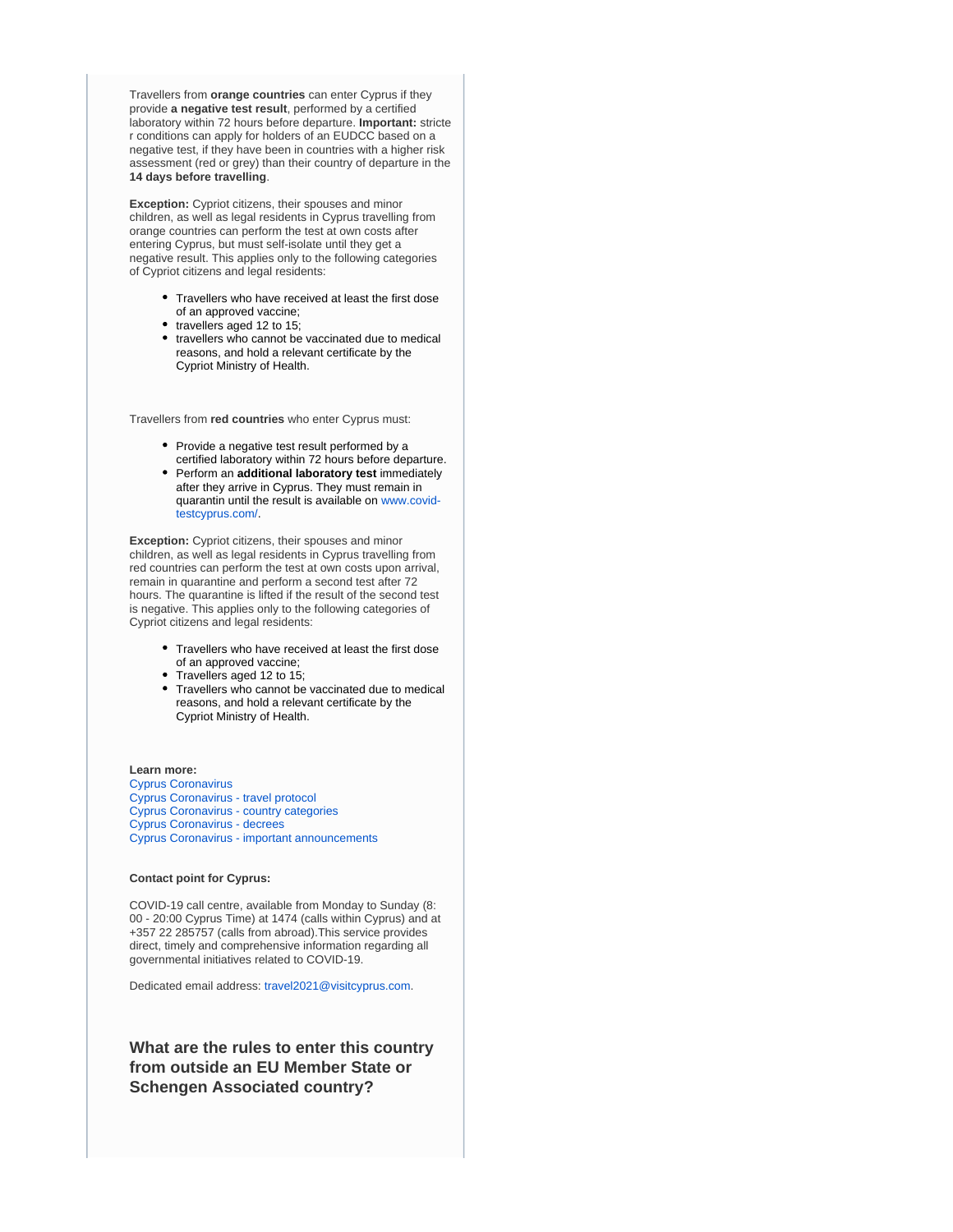**Travel alert: until 31 January**, in addition to the regular protocol described below, **all travellers older than 12** must:

- provide a pre-departure molecular (PCR) test, valid 72 hours, or a rapid antigen test (valid 24 hours).
- take another molecular (PCR) test upon arrival. Tests cost EUR15 at Larnaca Airport and EUR19 at Paphos airport. Results will be available within 3 hours on [www.covid-testcyprus.com](http://www.covid-testcyprus.com/). Travellers who refuse to take this test must quarantine for 14 days, at own costs. Quarantine can end on day 7 if they take a molecular test.
- $\bullet$ Perform an additional rapid antigen test 72 hours after their arrival. These rapid antigen tests will be provided free of charge through the sampling points of the Ministry of Health, by showing the boarding pass and proof of identification. Travellers who were administered the booster vaccine dose are exempted.

#### **Mandatory travel documentation**

**All passengers**, regardless of their age and country of departure, must submit all the information and documents required to obtain the **[CyprusFlightPass](https://www.cyprusflightpass.gov.cy/)** within **48 hours before** starting their journey.

If the web platform is temporarily unavailable, travellers must print and fill in the required Passenger Locator Form, downloadable at [cyprusflightpass.gov.cy/upload/forms.](https://cyprusflightpass.gov.cy/uploads/forms/79c4132632.pdf)

**Children under 12** are exempt from testing requirements, but must hold a CyprusFlightPass.

Entry requirements depend on 2 elements:

- Whether travellers hold an 'EU Digital COVID Certificate' (EUDCC **-** details in the section below);
- $\bullet$ The **[colour attributed to the country of departure](https://cyprusflightpass.gov.cy/en/country-categories)**. Standards are set by the European Centre for Disease Prevention and Control (ECDC), and by Cyprus' Ministry of Health for countries not included on the ECDC's list.

Travellers are advised to consult travel measures on Cyprus' [i](https://www.pio.gov.cy/coronavirus/eng) [nformation page on COVID-19.](https://www.pio.gov.cy/coronavirus/eng)

Note: all travellers might be subject to **random testing upon arrival**, free of charge.

Travellers from countries listed on [cyprusflightpass.gov.cy](https://cyprusflightpass.gov.cy/en/vaccinated-passengers) can enter Cyprus without further restrictions if they hold an 'EU Digital COVID Certificate' (EUDCC) or equivalent document certifying that:

- They have received the required doses of an authorised vaccine. Accepted vaccines: all vaccines approved by the [Eur](https://www.ema.europa.eu/en/human-regulatory/overview/public-health-threats/coronavirus-disease-covid-19/treatments-vaccines/vaccines-covid-19/covid-19-vaccines-authorised#authorised-covid-19-vaccines-section) [opean Medicines Agency \(EMA\)](https://www.ema.europa.eu/en/human-regulatory/overview/public-health-threats/coronavirus-disease-covid-19/treatments-vaccines/vaccines-covid-19/covid-19-vaccines-authorised#authorised-covid-19-vaccines-section), Sputnik V, Sinopharm (BBIBP COVID 19), Sinovac, AstraZeneca-Covishield and AstraZeneca-SKBio, Covaxin and, only when administered as a booster dose, Sputnik light.
- They have recovered from COVID-19 within 14 and 180 days before travelling.
- They have recovered from COVID-19 and received a single dose of an authorized two-dose vaccine (see above).

Important: vaccination certificates issued by EU or Schengen Associated countries are only accepted in the form of a digital EUDCC.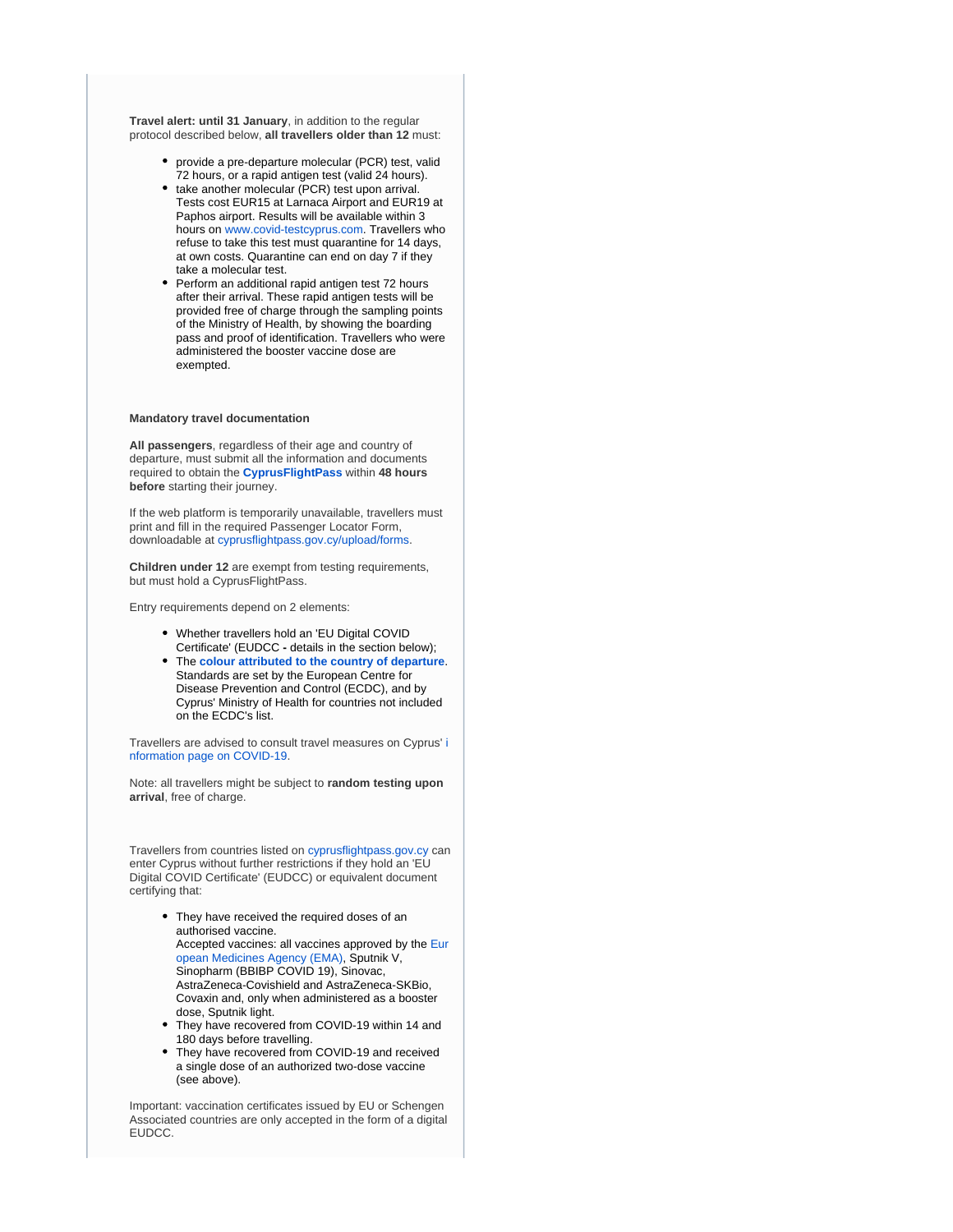Note: travel **[from grey countries](https://cyprusflightpass.gov.cy/en/special-permission)** is only allowed to the following categories:

- Cypriot citizens, their spouses and minor children
- Legal residents in Cyprus
- Citizens of EU and Schengen Associated countries (Iceland, Norway, Liechtenstein and Switzerland)
- Persons entitled to enter Cyprus under the Vienna **Convention**
- Citizens of third countries must request a special permit to enter Cyprus via [cyprusflightpass.gov.cy/en](https://cyprusflightpass.gov.cy/en/special-permission-request) [/special-permission-request,](https://cyprusflightpass.gov.cy/en/special-permission-request) and will only be granted access in specific cases.

Travellers from grey countries must **quarantine for 14 days** u pon arrival, even if they are fully vaccinated. Non-vaccinated citizens of EU, Schengen Associated and third countries must perofmr a pre-departure molecular test. The other categories of travellers have the choice to perform the test either before arrival, or upon arrival, at own costs.

#### **Learn more:**

[Cyprus Coronavirus](https://www.pio.gov.cy/coronavirus/eng) [Cyprus Coronavirus - travel protocol](https://www.visitcyprus.com/index.php/en/news/774-covid19-travel-protocol) [Cyprus Coronavirus - country categories](https://cyprusflightpass.gov.cy/en/country-categories) [Cyprus Coronavirus - decrees](https://www.pio.gov.cy/coronavirus/eng/categories/decrees) [Cyprus Coronavirus - important announcements](https://www.pio.gov.cy/coronavirus/eng/categories/important-announcements)

#### **Contact point:**

COVID-19 call centre, available from Monday to Sunday (8: 00 - 20:00 Cyprus Time) at 1474 (within Cyprus) and at +357 22 285757 (calls from abroad). This service provides direct, timely and comprehensive information regarding all governmental initiatives related to COVID-19.

Dedicated email address: [travel2021@visitcyprus.com](mailto:travel2021@visitcyprus.com)

## **What are the rules if I go abroad from this country, and when I return from abroad?**

In light of the continuing spread globally of coronavirus COVID-19 and given its classification by the World Health Organisation as a pandemic, the Ministry of Foreign Affairs advises Cypriot citizens to exercise caution when travelling abroad and to check in advance to make sure they are aware of the entry regulations and other measures that apply in their county of destination.

Cypriot citizens who are currently abroad, or intend to travel abroad for any reason, are encouraged to register on the website [www.connect2cy@gov.cy](http://www.connect2cy@gov.cy/)

It should be noted that passengers intending to arrive/return to Cyprus will be required to comply with the applicable process, register at [https://cyprusflightpass.gov.cy](https://cyprusflightpass.gov.cy/) and meet the requirements for entry to Cyprus foreseen by relevant Decrees and Decisions of the Council of Ministers.

Relevant decrees, announcements, press releases and information published by the Ministry of Health and other competent Authorities and Services of the Republic of Cyprus, are available from the dedicated website [https://www.](https://www.pio.gov.cy/coronavirus/) [pio.gov.cy/coronavirus/](https://www.pio.gov.cy/coronavirus/)

**In case of an emergency:**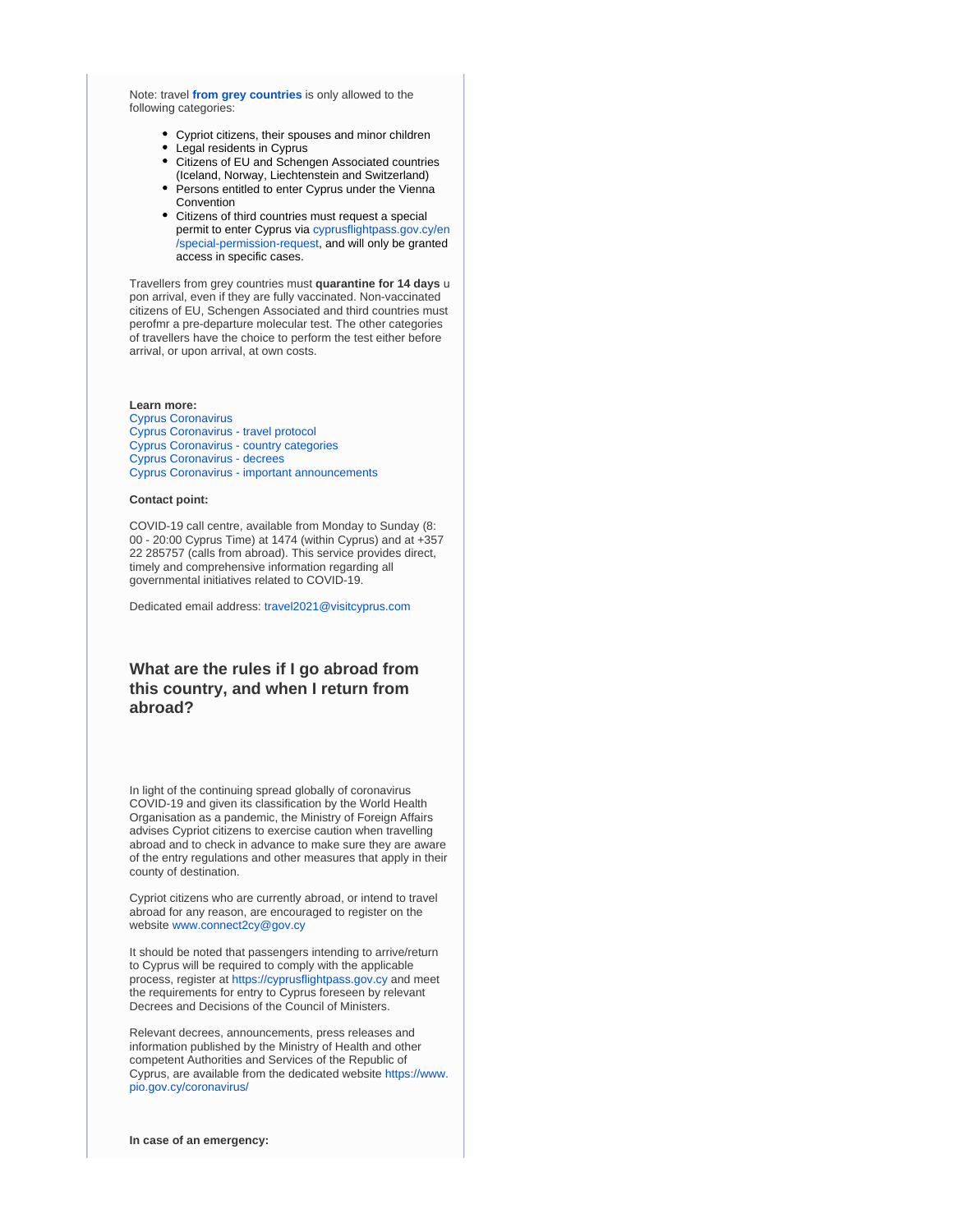Cypriot citizens may contact the numbers below.

**Diplomatic Missions of the Republic of Cyprus abroad:**

Contact details for our Diplomatic Missions are available through the relevant section of [our website.](https://mfa.gov.cy/)

> **Consular Affairs Department of the Ministry of Foreign Affairs:**

+35 7 22651113 (8:30 - 15:00, Monday - Friday)

**Duty Officer of the Ministry of Foreign Affairs:**

+35 7 99660129 (outside working hours\*)

**Crisis Management Department of the Ministry of Foreign Affairs:**

+35 7 22801000 (8:30 - 15:00, Monday - Friday)

\* The Duty Officer's line is reachable outside office hours and is intended to provide assistance in emergency situations.

#### **May I transit this country?**

Please, consult [cyprusflightpass.gov.cy/en/important](https://cyprusflightpass.gov.cy/en/important-information)[information](https://cyprusflightpass.gov.cy/en/important-information): **Transfer passengers** are those who travel from a departure country via Cyprus, disembark in Cyprus and continue their travel on a connecting flight to their onward destination with the same or different airline without having to re-check in. Transfer passengers must apply for and obtain a [CyprusFlightPass](https://cyprusflightpass.gov.cy/).

**Transit passengers** do not need to apply and obtain a CyprusFlightPass.

#### **General measures**

#### **SafePass**

In all indoor and outdoor areas and premises where, subject to the distancing measures, more than 20 people may gather at any time, it is required that people aged 6 and above shall hold a 'SafePass'. Conditions by age: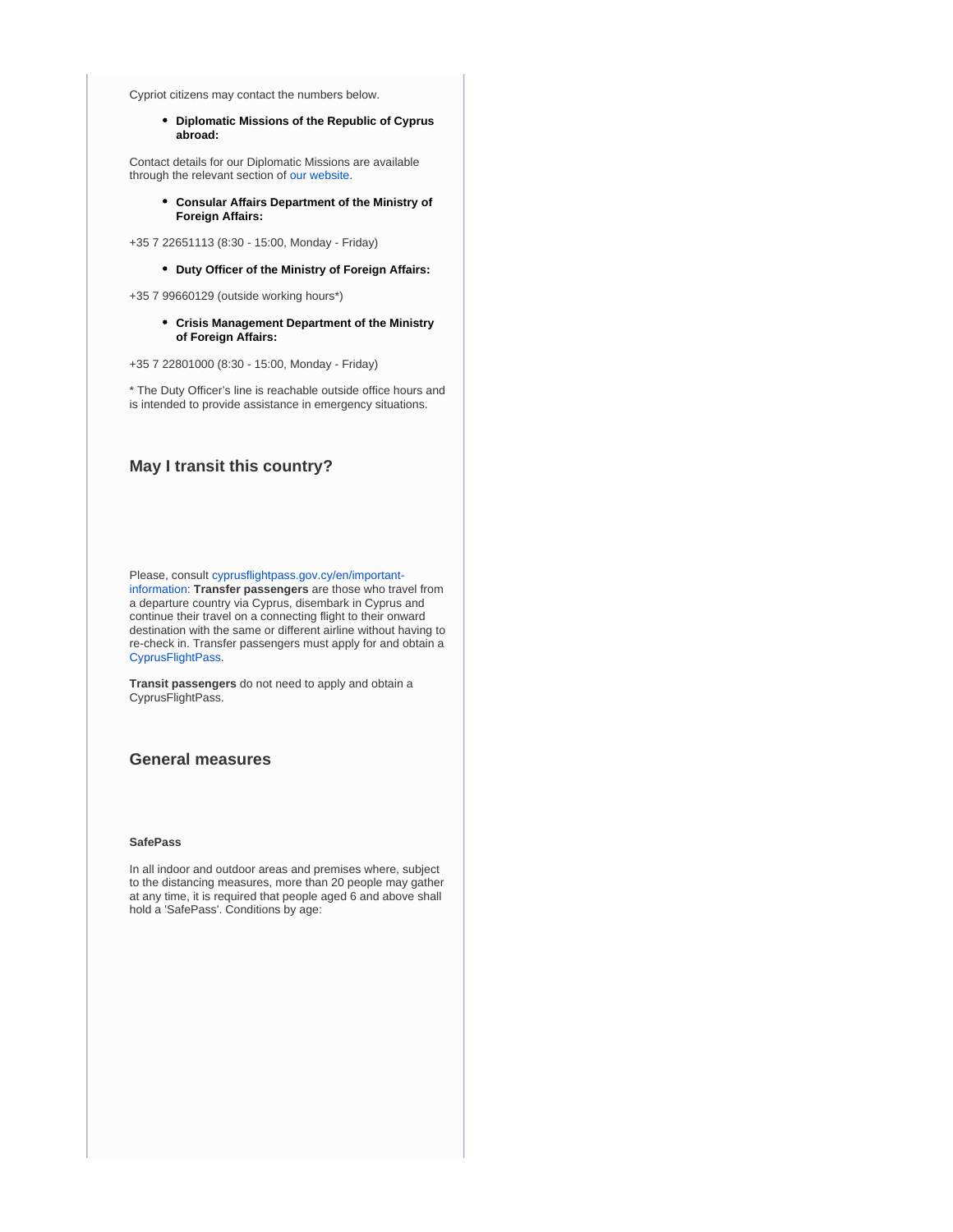- 0 5 years: no restrictions apply
- 6 11 years: negative molecular or rapid test, valid for 7 days
- 12 17 years: at least one dose of vaccine administered, or a certificate of recovery (valid for 6 months. As of 31 January 2022, validity is reduced to 3 months), **and** a negative molecular or rapid test result, valid 72 hours.
- 18 and above: at least one dose of vaccine administered, or a certificate of recovery (valid for 6 months. As of 31 January 2022, validity is reduced to 3 months), **and** a negative molecular (valid 72 hours) or rapid (valid 48 hours) test result. **Or** proof of full vaccination. **As of 18 December 2021**, the SafePass based on vaccination is no longer valid for individuals who have not received a booster dose after 7 months from completing the initial vaccination scheme have expired.

The document has to be displayed, together with proof of identification, by all residents and visitors at hotels, restaurants, cafes or bars, places of worship, theatres and cinemas, shopping malls, gyms, retirement homes, beauty salons, beaches, food stores, archaeological sites and other public venues.

An **'EU Digital COVID Certificate' (EUDCC)** of vaccination or recovery can also be used to generate a SafePass.

**Non-residents** entering legally the Republic of Cyprus:

(a) using Larnaca and Pafos Airports may present the **Cyprus Flight Pass** obtained on the [www.cyprusflightpass.gov.cy](http://www.cyprusflightpass.gov.cy/) plat form; and

(b) using legal sea points of entry if they are cruise passengers, they should use their disembarkment card and if they are passengers of recreational craft, they should have the proof they obtain from their Marina Operator subject to the guidelines of the Ministry of Transports, Communications and Works and the Deputy Ministry of Shipping.

When these documents are based on a negative test result, they are valid for 7 days and must be renewed with an additional negative molecular or rapid antigen test.

Rules listed here are valid until 31 January 2022.

#### **Find out more:**

[Implementation of the SafePass Decision as of 10 May](https://www.pio.gov.cy/en/press-releases-article.html?id=20122#flat) [FAQs on measures to contain the COVID-19 pandemic](https://www.pio.gov.cy/en/press-releases-article.html?id=20081#flat) [Cyprus Coronavirus - decrees](https://www.pio.gov.cy/coronavirus/eng/categories/decrees) [Cyprus Coronavirus - important announcements](https://www.pio.gov.cy/coronavirus/eng/categories/important-announcements)

#### **Use of facemasks**

The use of protective facemasks is mandatory for all people older than 6, in all indoor (i.e. taxis, buses, diving/safari jeeps, lifts, theatres, malls, etc.) and outdoor public places.

Areas such as restaurants, coffee shops, bars, snack bars, lobby bars, etc., where people are seated whilst consuming food and beverage are excluded from this provision. The same applies while on the beach, swimming pools and instances where people are exercising. Travellers should always consult the [guidelines issued by the Ministry of Health](https://www.pio.gov.cy/coronavirus/uploads/22102020_epikairopoiimeniodigiagiamaskesexo.pdf)  [\(in Greek\)](https://www.pio.gov.cy/coronavirus/uploads/22102020_epikairopoiimeniodigiagiamaskesexo.pdf)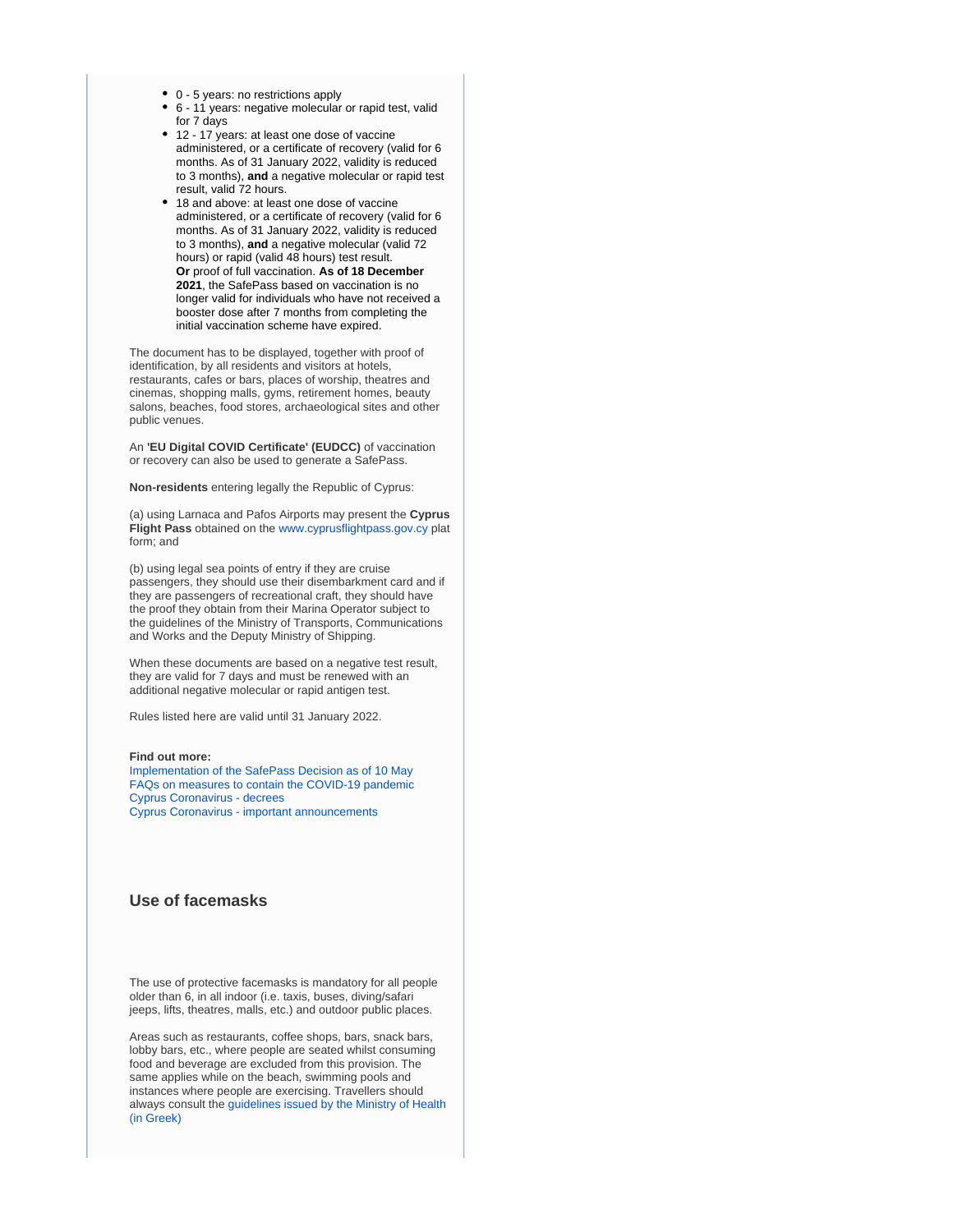Using double surgical masks or KN95 / FFP2 masks is recommended. Fabric masks should be avoided.

## **Physical Distancing**

Physical distancing measures apply so that people who do not belong to the same travel group maintain a reasonable distance from each other (the minimum area occupied per person should be 2 square metres outdoors, and 3 square metres indoors).

## **Indoor and outdoor meetings, public or private gatherings and events**

Mass events, gatherings, school events and celebrations, demonstrations, parades, concerts and festivals in public or private places are prohobited, except for events for which the Ministry of Health has issued guidelines.

Celebrations in schools and festive events in shopping malls (outdoors and indoors) are suspended.

Gatherings in private venues are limited to 20 people, including minor children and hosts.

Weddings, christenings, funerals and events in catering establishments and reception venues can be celebrated if the following rules are respected:

- Only holders of a negative lab rapid test result (valid 24 hours) and people who have received the third or booster vaccine dose can access.
- Maximum 300 participants can attend, subject to the distancing measures set out by the health protocols. For weddings and christenings, the rule applies as of 3 January 2022.
- If the maximum number is not exceeded, children younger than 6, children aged 6-11 who hold a negative result to a molecular or rapid antigen test (valid 7 days), children aged 12-17 with a negative molecular or rapid antigen test performed within 72 hours and people who cannot be vaccinated due to medical reasons who hold supporting documents and a negative test can also participate.

Conferences and trade fairs are allowed at 50% capacity of the premises, and in observance of the guidelines set out by the Ministry of Health.

## **Safety measures for public transportation**

Employees and passengers aged 6 and above must hold a SafePass.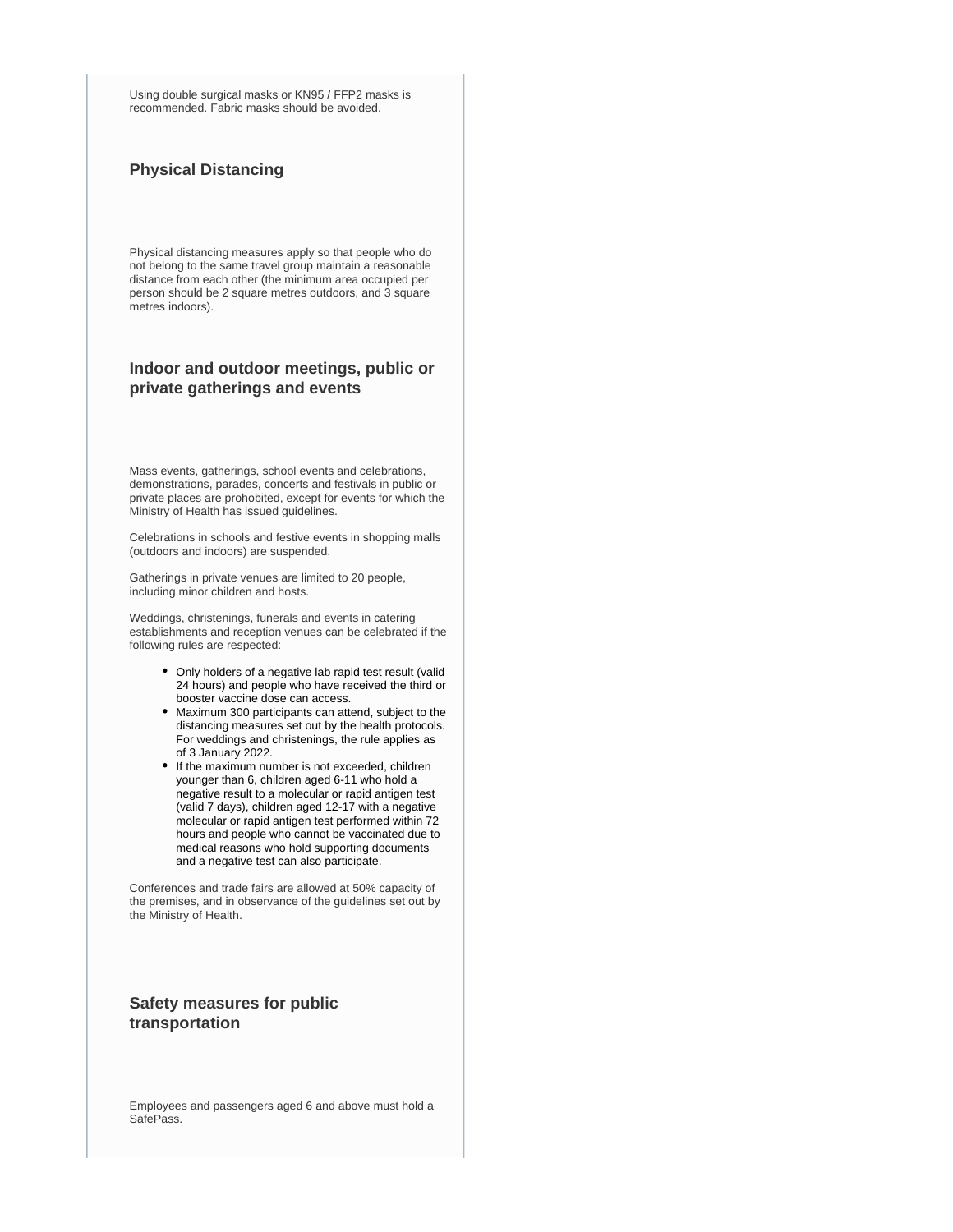The use of protective facemasks is mandatory both for employees and passengers in all transport means.

**Find out more:** 

[www.pio.gov.cy \(in Greek\)](https://www.pio.gov.cy/coronavirus/pdf/erg50.pdf) 

### **Places of worship**

During indoors and outdoors religiouse services:

- Distancing measures and the maximum number of persons per square metre must be respected.
- The maximum number of participants is set to 200.
- Facemasks must be worn at all times, including during the Epiphany doxology. Using double surgical masks or KN95 or FFP2 masks is recommended.

#### **Quarantine**

As of 28 December 2020, the SARS-CoV-2 antigen detection tests carried out by the mobile units of the Ministry of Health do not need confirmation by the molecular method (RT-PCR). Citizens with a positive test result will receive the selfisolation instructions via a text message. At the same time, the virus-positive person should inform his/her close contacts to self-isolate until the Epidemiological Monitoring Unit contacts them, and send a list with the details of his/her close contacts to [contacttracing@moh.gov.cy](mailto:contacttracing@moh.gov.cy).

Close contacts of a suspected or confirmed COVID-19 case (e.g. family members, friends, colleagues) should self-isolate themselves in a well-ventilated room, while the other family members should stay in a separate room, if possible. Isolated people will receive instructions through a text message by the Epidemiological Monitoring Unit and they should self-monitor their health and check their temperature twice a day for the following 14 days from the last contact. They should also maintain regular communication with their personal doctor for the entire duration of the period.

In the case of a positive test result, the text message is considered official and these citizens have an obligation to immediately self-isolate, adhering to the relevant instructions provided by the Tracing Team.

#### **Find out more:**

[Guidance for isolation](https://www.pio.gov.cy/coronavirus/pdf/erg60.pdf)

[Guidance for isolation of close contacts](https://www.pio.gov.cy/coronavirus/uploads/Isolation%20Guidelines%20for%20Suspected%20Cases%20of%20COVID-19.pdf)

[Guidance for discharge and ending of isolation](https://www.pio.gov.cy/coronavirus/uploads/14042021_instructionsforpersonsquarantinedEN.pdf)

[Rapid tests](https://www.pio.gov.cy/coronavirus/uploads/28122020_rapidtestnoconfirmation_EN.pdf)

[FAQs](https://www.pio.gov.cy/coronavirus/uploads/19042021_questionsandanswersEN.pdf)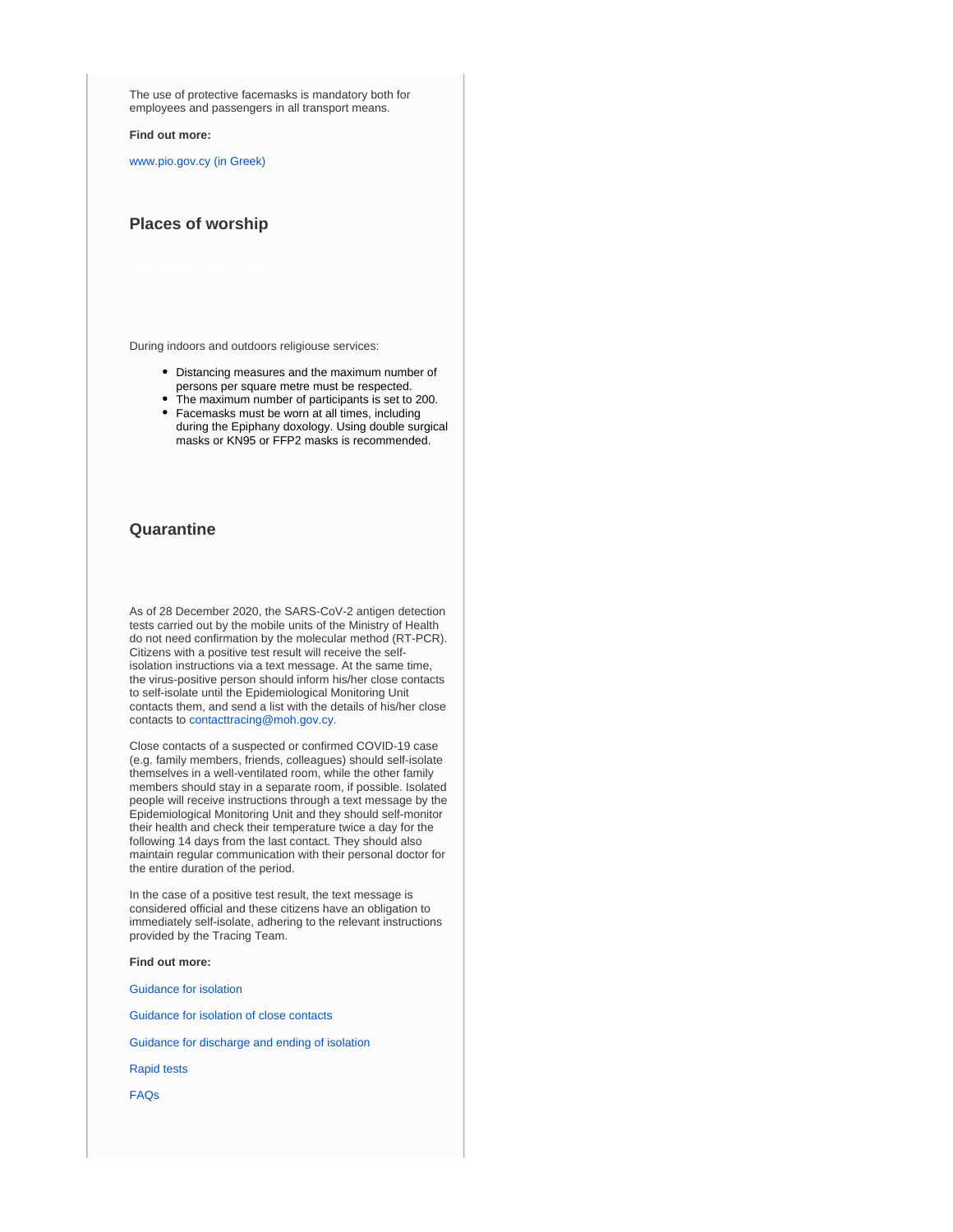## **Non-essential (other than medicine and food) shops**

In shops and malls:

- 1 person per 10 square metres is allowed.
- In shopping malls and shops larger than 500 square metres, an authorized person should check at the entrance that the maximum number of customers is respected.
- A 2m distance must be respected.

Farmers' markets must respecte the guidelines of the Ministry of Health; they operate at 50% capacity; a 1.5m distance between people is observed.

## **Tourist accommodations**

Only people who have started or completed their vaccination scheme, and for who the period required for the administration of the second or third dose of vaccine has not elapsed, can visit or stay at hotels and tourist accommodations.

## **Catering establishments**

The operation of catering establishments is permitted subject to the guidelines of the Ministry of Health. In addition:

- Distancing measures are respected.
- The maximum number of persons allowed is 200.
- $\bullet$ Everyone must hold a valid SafePass.
- If the maximum number is not exceeded, children younger than 6, children aged 6-11 who hold a negative result to a molecular or rapid antigen test (valid 7 days), children aged 12-17 with a negative molecular or rapid antigen test performed within 72 hours and people who cannot be vaccinated due to medical reasons who hold supporting documents and a negative test can also participate.
- Only seated service is provided.
- Maximum 8 people can sit at the same table.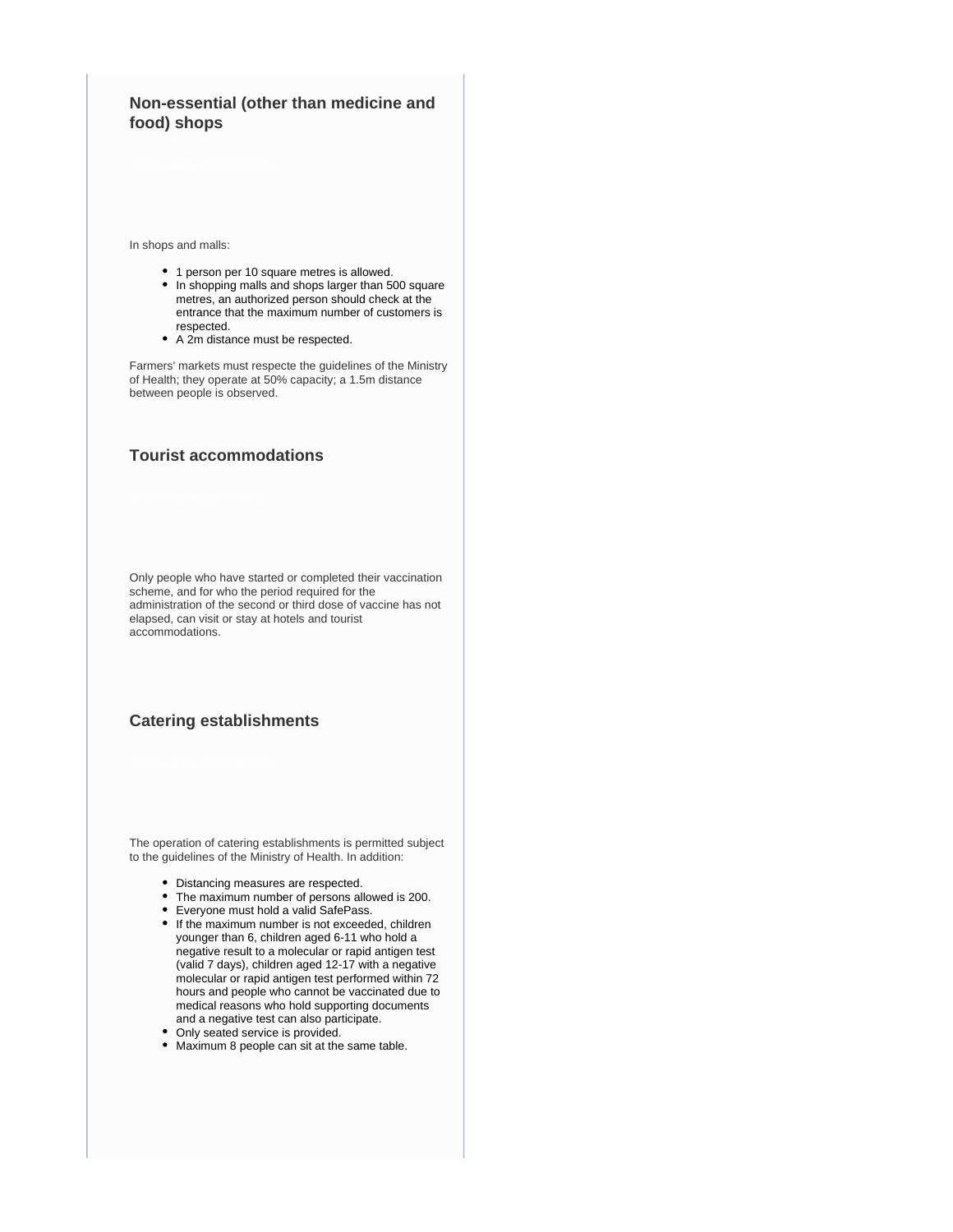## **Cinemas, museums and indoor attractions**

Concerts and festivals in public or private places are prohibited, except for events for which the Ministry of Health has issued guidelines.

Casinos operate at 50% capacity, and customers must hold a SafePass.

The operation of archaeological sites, museums and historic sites, visual art places and galleries is permitted subject to the guidelines of the Ministry of Health.

Entertainment venues, music and dance clubs operate according to the following rules:

- Only holders of a negative lab rapid test result (valid 24 hours) and people who have received the booster or third vaccine dose can access.
- Maximum 200 people are allwed.
- Distancing measures and health protocols are respected.
- $\bullet$ Venues operate at maximum 75% capacity. All attendants must hold a certificate of full vaccination or recovery from COVID-19 (valid for 6 months after the first positive test). If the maximum number is not exceeded, children under 12, children aged 12-17 with a negative molecular or rapid antigen test performed within 72 hours and people who cannot be vaccinated due to medical reasons who hold supporting documents and a negative test can also participate.
- Only seated service is provided and maximum 8 people can sit at a table.
- Dancing is prohibited.

## **Personal care services**

Only people who have received the third or booster vaccine dose can access hospitals. In urgent, exceptional cases, holders of a negative lab rapid test result (valid 24 hours) who were authorized by the structures' management can also access.

The operation of hairdressing salons, barbershops, beauty centres and tattooing shops is permitted subject to the guidelines of the Ministry of Health.

Moreover, in all indoor and outdoor areas and premises where subject to the distancing measures, more than 20 people may gather at any time, including the employees, it is required that people aged 12 and above must hold a SafePass.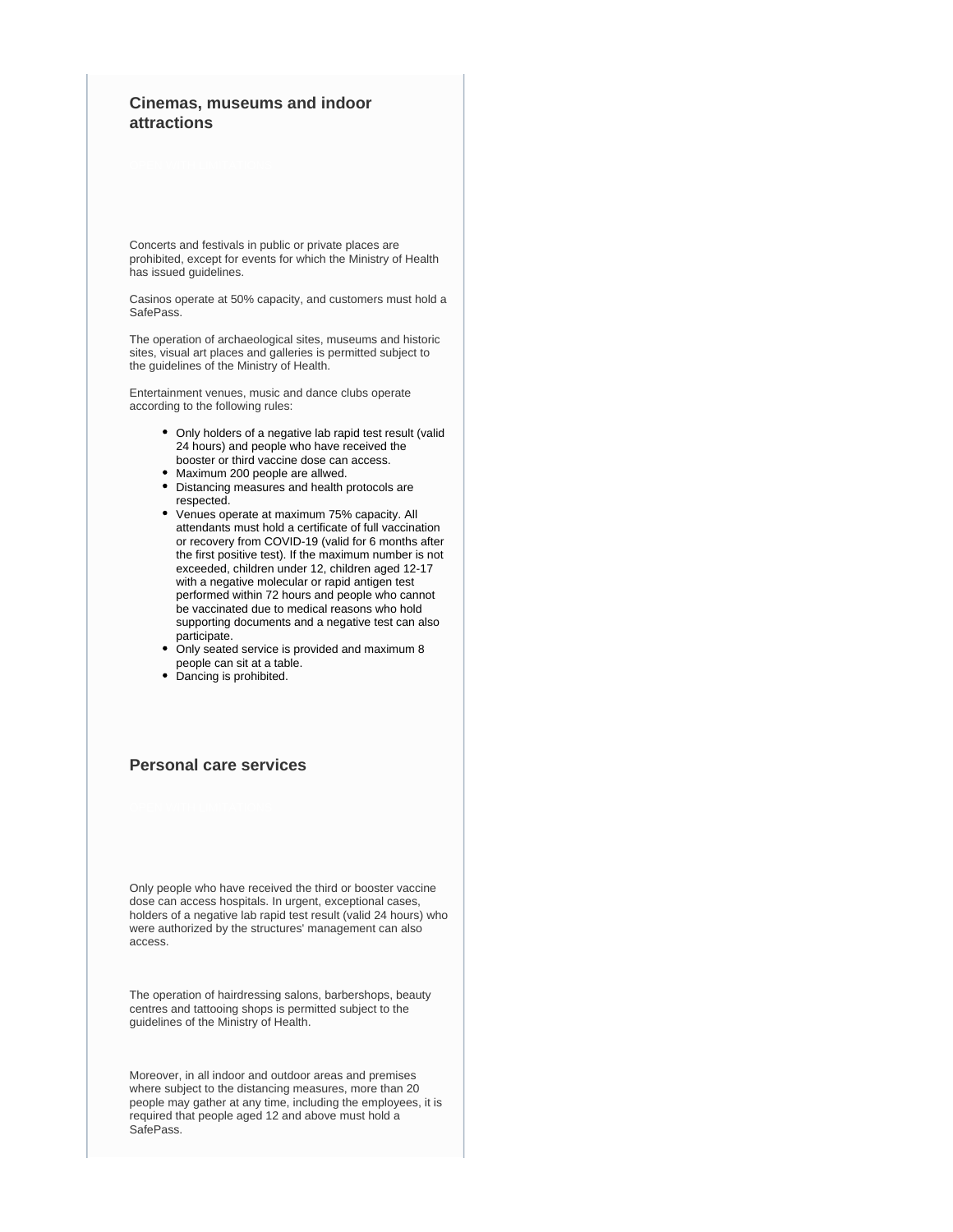## **Outdoors areas and beaches**

Access to parks, beaches, squares, excursion sites, marinas, zoos and nature trails is permitted.

Hygiene measures are in place and distancing measures must be respected.

Organised group camping is suspended.

## **Health protocols for tourism services and tourists**

Protocols available on [www.pio.gov.cy \(in Greek\)](https://www.pio.gov.cy/coronavirus) and on [www](https://www.pio.gov.cy/coronavirus/eng/categories/decrees) [.pio.gov.cy/eng \(in English\)](https://www.pio.gov.cy/coronavirus/eng/categories/decrees)

Also the [Destination Protocol](https://www.visitcyprus.com/index.php/en/news/774-covid19-travel-protocol) is available on various languages.

#### **Other measures**

Persons who enter reception and hospitality centres for asylum seekers should hold a SafePass.

As of 29 November 2021, rapid tests are carried out by mobile units in high-risk areas, regardless of individuals' age and vaccination history.

## **National website with coronavirusrelated information for TOURISM**

[Visit Cyprus](https://www.visitcyprus.com/index.php/en/cyprus-covid19-travel-protocol)

10.12.2021

**What are the rules to enter this country from an EU Member State or Schengen Associated country?**

\_\_\_\_\_\_\_\_\_\_\_\_\_\_\_\_\_\_\_\_\_\_\_\_\_\_\_\_\_\_\_\_\_\_\_\_\_\_\_\_\_\_\_\_\_\_\_\_\_

\_\_\_\_\_\_\_\_\_\_\_\_\_\_\_\_\_\_\_\_\_\_\_\_\_\_\_\_\_\_\_\_\_\_\_\_\_\_\_\_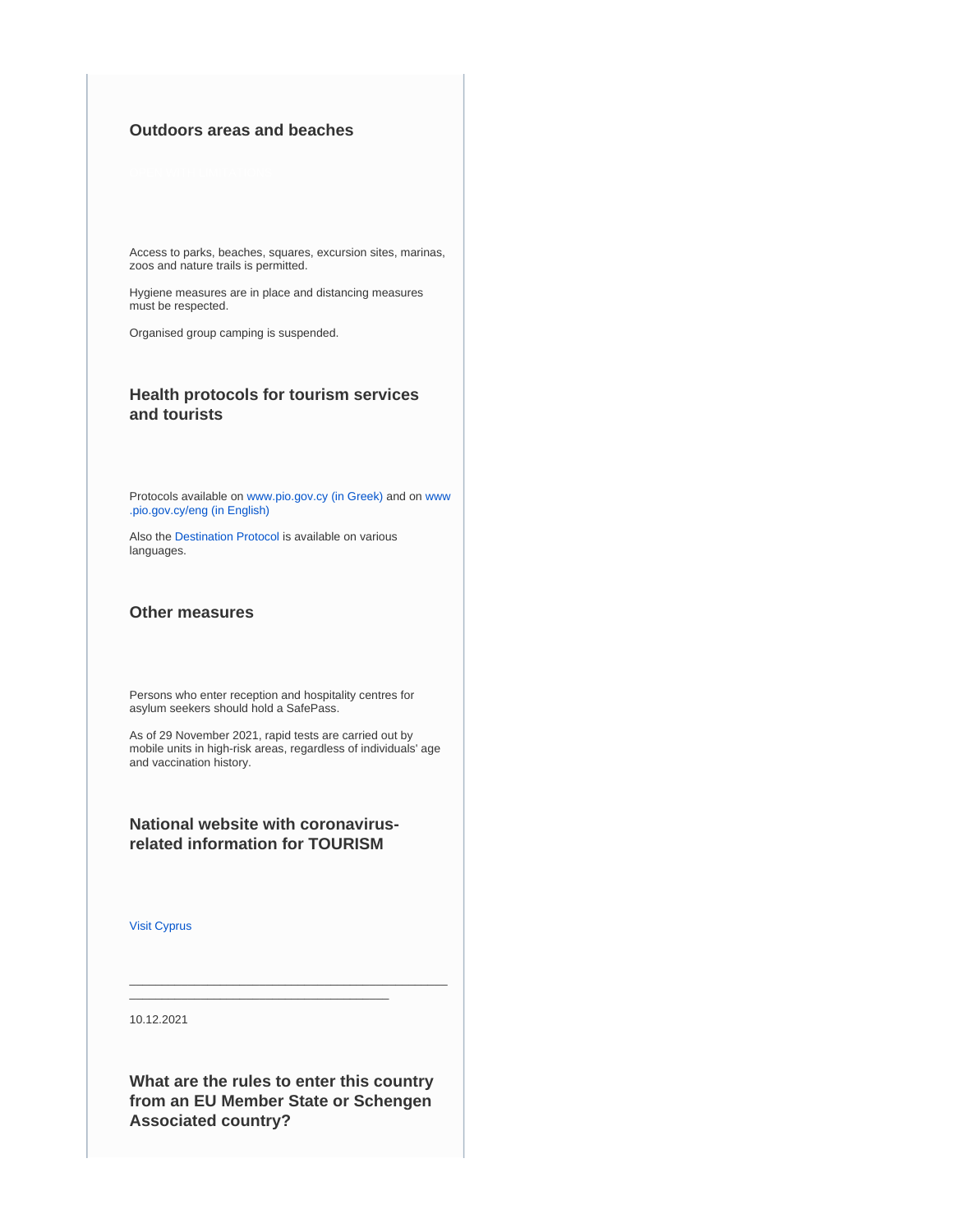#### **Travel alerts:**

- 1. In addition to the regular protocol, **between 6 December 2021 and 10 January 2022 all travellers** must take a **molecular (PCR) test** upon arrival, at own costs, even if they are fully vaccinated, have recovered from COVID-19 or already hold a negative test result. Tests cost EUR15 at Larnaca Airport and EUR19 at Paphos airport. Results will be available within 3 hours on [www.covid-testcyprus.](http://www.covid-testcyprus.com/) [com](http://www.covid-testcyprus.com/).
- 2. Entry is **restricted** for all travellers who have visited or transited the following countries in the **14 days before** entering Cyprus: **Botswana, Eswatini, Lesotho, Malawi, Mozambique, Namibia, South Africa, Zimbabwe**. Only Cypriot citizens, their spouses and underage children, EU and Schengen Associated countries citizens, and legal residents in Cyprus are allowed to enter from these countries. They must hold a negative test result performed within 72 hours, and perform an additional test upon arrival, at own costs. Children under 12 are exempt from testing requirements. Travellers will then be transported in facilities indicated by the Deputy Ministry of Tourism, and quarantine for 10 days (where the date of arrival counts as day 0), at own costs. Travellers must perform a test on the 10th day after arrival. If the result is negative, the quarantine is lifted.

#### **Mandatory travel documentation**

**All passengers**, regardless of their age and country of departure, must submit all the information and documents required to obtain the **[CyprusFlightPass](https://www.cyprusflightpass.gov.cy/)** within **48 hours before** starting their journey.

If the web platform is temporarily unavailable, travellers must print and fill in the required Passenger Locator Form, downloadable at [cyprusflightpass.gov.cy/en/download-forms](https://cyprusflightpass.gov.cy/en/download-forms).

**Children under 12** are exempt from testing requirements, but must hold a CyprusFlightPass.

Entry requirements depend on 2 elements:

- Whether travellers hold an 'EU Digital COVID Certificate' (EUDCC **-** details in the section below);
- The **[colour attributed to the country of departure](https://cyprusflightpass.gov.cy/en/country-categories)**. Standards are set by the European Centre for Disease Prevention and Control (ECDC), and by Cyprus' Ministry of Health for countries not included on the ECDC's list.

Important: travellers **[from grey countries](https://cyprusflightpass.gov.cy/en/special-permission)** must **quarantine for 14 days** when they enter Cyprus, even if they are fully vaccinated. Only certain categories of travellers can enter Cyprus from grey countries. Currently, no EU or Schengen Associated countries are categorized as grey.

Travellers are advised to consult travel measures on Cyprus' [i](https://www.pio.gov.cy/coronavirus/eng) [nformation page on COVID-19.](https://www.pio.gov.cy/coronavirus/eng)

Note: all travellers might be subject to **random testing upon arrival**, free of charge.

## **Entering this country with the EU Digital COVID certificate**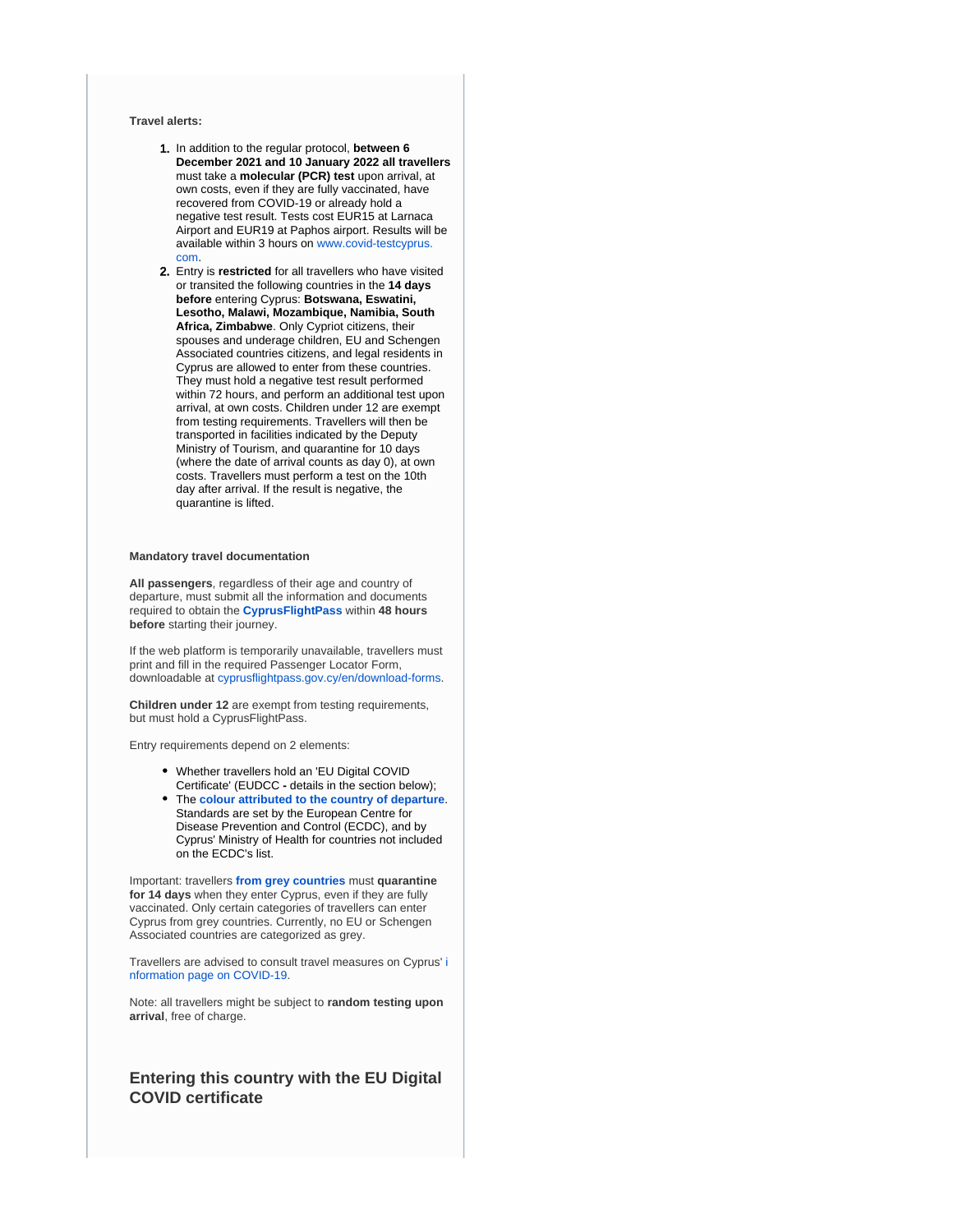Important: in Cyprus, 'EU Digital COVID Certificates' (EUDCC) issued by EU and Schengen Associated countries are **only accepted in digital format**.

Travellers can enter Cyprus without additional testing requirements, regardless of their country of departure, if their EUDCC contains one of the following:

- **•** Proof of full vaccination, valid after the full vaccination programme has been administered. Accepted vaccines: vaccines [approved by the](https://www.ema.europa.eu/en/human-regulatory/overview/public-health-threats/coronavirus-disease-covid-19/treatments-vaccines/vaccines-covid-19/covid-19-vaccines-authorised#authorised-covid-19-vaccines-section)  [European Medicines Agency \(EMA\)](https://www.ema.europa.eu/en/human-regulatory/overview/public-health-threats/coronavirus-disease-covid-19/treatments-vaccines/vaccines-covid-19/covid-19-vaccines-authorised#authorised-covid-19-vaccines-section), Sputnik V, Sinopharm (BBIBP COVID-19), Sinovac, AstraZeneca-Covishield and AstraZeneca-SKBio.
- Proof of *recovery* from COVID-19. Validity: 14 days after testing positive and for a period of 180 days.
- Proof of recovery plus a single dose of an accepted vaccine (see above).

Travellers who hold an EUDCC with a **negative result to a molecular (PCR) test**, performed within 72 hours before travelling, must respect the [travel protocol](https://www.visitcyprus.com/index.php/en/news/774-covid19-travel-protocol) based on the colour attributed to their country of departure.

## **Entering this country without the EU Digital COVID certificate or with a certificate not compliant with national requirements**

Travellers who do not hold an 'EU Digital COVID Certificate' (EUDCC) certifying full vaccination or recovery must verify and comply with the [travel protocol](https://www.visitcyprus.com/index.php/en/news/774-covid19-travel-protocol) based on the classification of their country of departure.

**Important:** vaccination certificates issued by EU and Schengen Associated countries are only accepted in the form of a digital EUDCC.

Travellers from **orange countries** can enter Cyprus if they provide **a negative test result**, performed by a certified laboratory within 72 hours before departure. **Important:** stricter conditions can apply for holders of an EUDCC based on a negative test, if they have been in countries with a higher risk assessment (red or grey) than their country of departure in the **14 days before travelling**.

**Exception:** Cypriot citizens, their spouses and minor children, as well as legal residents in Cyprus travelling from orange countries can perform the test at own costs after entering Cyprus, but must self-isolate until they get a negative result. This applies only to the following categories of Cypriot citizens and legal residents:

- Travellers who have received at least the first dose of an approved vaccine;
- travellers aged 12 to 15;
- travellers who cannot be vaccinated due to medical reasons, and hold a relevant certificate by the Cypriot Ministry of Health.

Travellers from **red countries** who enter Cyprus must: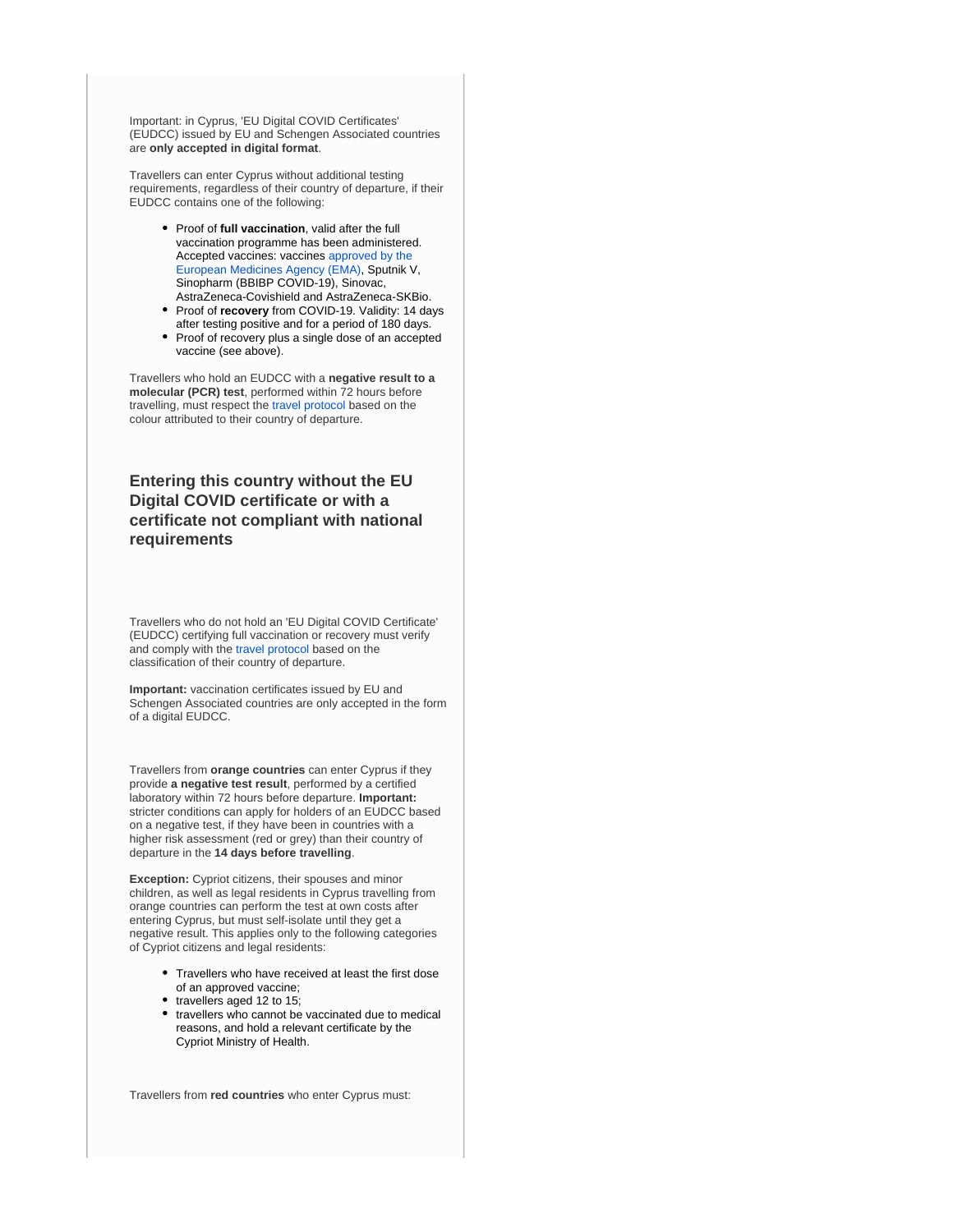• Provide a negative test result performed by a certified laboratory within 72 hours before departure.

Perform an **additional laboratory test** immediately after they arrive in Cyprus. They must remain in quarantin until the result is available on [www.covid](https://www.covid-testcyprus.com/)[testcyprus.com/.](https://www.covid-testcyprus.com/)

**Exception:** Cypriot citizens, their spouses and minor children, as well as legal residents in Cyprus travelling from red countries can perform the test at own costs upon arrival, remain in quarantine and perform a second test after 72 hours. The quarantine is lifted if the result of the second test is negative. This applies only to the following categories of Cypriot citizens and legal residents:

- Travellers who have received at least the first dose of an approved vaccine;
- Travellers aged 12 to 15;
- Travellers who cannot be vaccinated due to medical reasons, and hold a relevant certificate by the Cypriot Ministry of Health.

**Find out more:**

[Cyprus Coronavirus](https://www.pio.gov.cy/coronavirus/eng) [Cyprus Coronavirus - travel protocol](https://www.visitcyprus.com/index.php/en/news/774-covid19-travel-protocol) [Cyprus Coronavirus - country categories](https://cyprusflightpass.gov.cy/en/country-categories) [Cyprus Coronavirus - decrees](https://www.pio.gov.cy/coronavirus/eng/categories/decrees) [Cyprus Coronavirus - important announcements](https://www.pio.gov.cy/coronavirus/eng/categories/important-announcements)

#### **Contact point for Cyprus:**

COVID-19 call centre, available from Monday to Sunday (8: 00 - 20:00 Cyprus Time) at 1474 (calls within Cyprus) and at +357 22 285757 (calls from abroad).This service provides direct, timely and comprehensive information regarding all governmental initiatives related to COVID-19.

Dedicated email address: [travel2021@visitcyprus.com.](mailto:travel2021@visitcyprus.com)

[Documents you need to travel in Europe](https://europa.eu/youreurope/citizens/travel/entry-exit/index_en.htm) [Health cover for temporary stays](https://europa.eu/youreurope/citizens/health/unplanned-healthcare/temporary-stays/index_en.htm)

**What are the rules to enter this country from outside an EU Member State or Schengen Associated country?**

**Travel alerts:**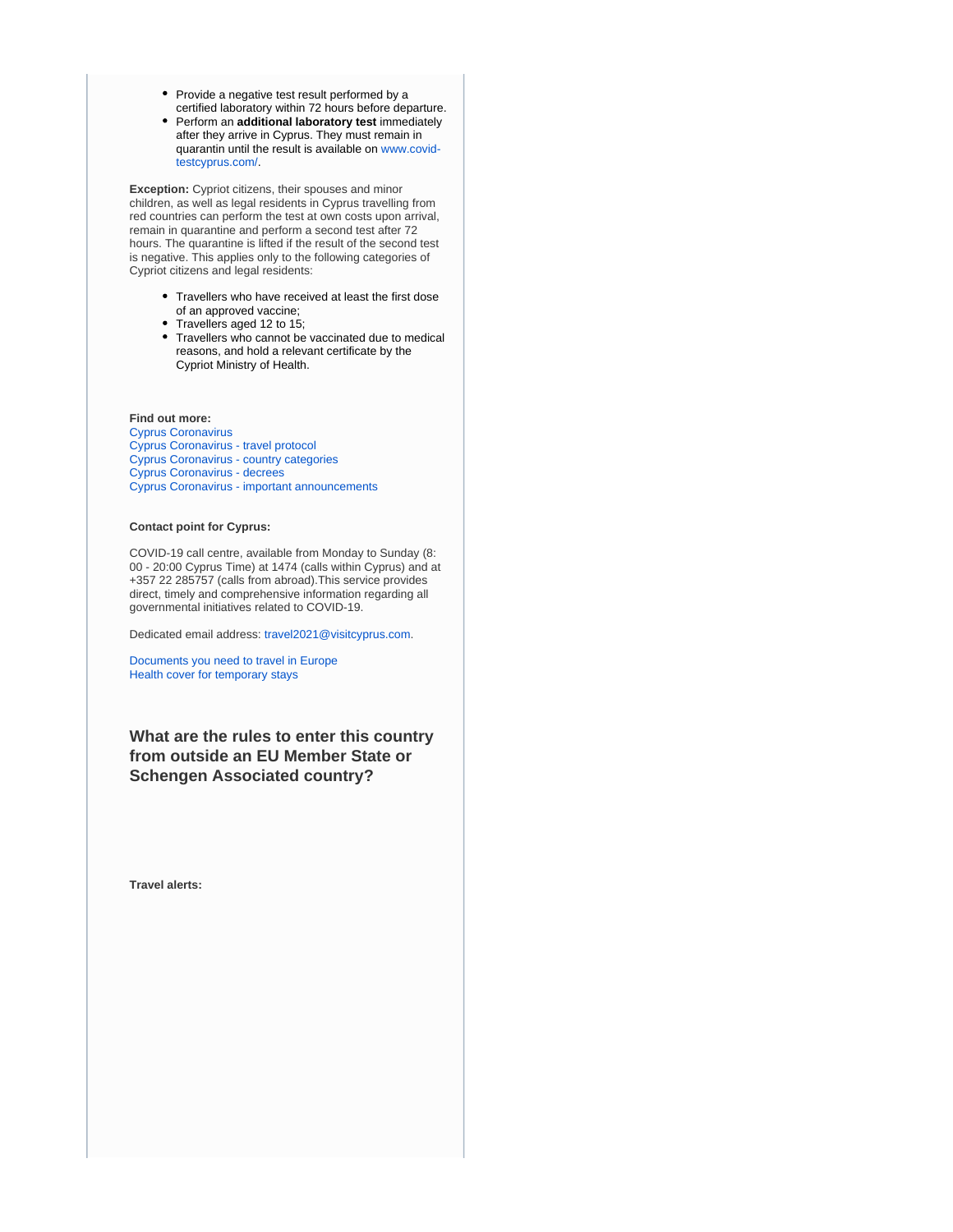- 1. In addition to the regular protocol, **between 6 December 2021 and 10 January 2022 all travellers** must take a **molecular (PCR) test** upon arrival, at own costs, even if they are fully vaccinated, have recovered from COVID-19 or already hold a negative test result. Tests cost EUR15 at Larnaca Airport and EUR19 at Paphos Airport. Results will be available within 3 hours on [www.covid-testcyprus.](http://www.covid-testcyprus.com/) [com](http://www.covid-testcyprus.com/).
- 2. Entry is **restricted** for all travellers who have visited or transited the following countries in the **14 days before** entering Cyprus: **Botswana, Eswatini, Lesotho, Malawi, Mozambique, Namibia, South Africa, Zimbabwe**. Only Cypriot citizens, their spouses and underage children, EU and Schengen Associated countries citizens, and legal residents in Cyprus are allowed to enter from these countries. They must hold a negative test result performed within 72 hours, and perform an additional test upon arrival, at own costs. Children under 12 are exempt from testing requirements. Travellers will then be transported in facilities indicated by the Deputy Ministry of Tourism, and quarantine for 10 days (where the date of arrival counts as day 0), at own costs. Travellers must perform a test on the 10th day after arrival. If the result is negative, the quarantine is lifted.

#### **Mandatory travel documentation**

**All passengers**, regardless of their age and country of departure, must submit all the information and documents required to obtain the **[CyprusFlightPass](https://www.cyprusflightpass.gov.cy/)** within **48 hours before** starting their journey.

If the web platform is temporarily unavailable, travellers must print and fill in the required Passenger Locator Form, downloadable at [cyprusflightpass.gov.cy/en/download-forms](https://cyprusflightpass.gov.cy/en/download-forms).

**Children under 12** are exempt from testing requirements, but must hold a CyprusFlightPass.

Entry requirements depend on 2 elements:

- Whether travellers hold an 'EU Digital COVID Certificate' (EUDCC **-** details below);
- The **[colour attributed to the country of departure](https://cyprusflightpass.gov.cy/en/country-categories)**. Standards are set by the European Centre for Disease Prevention and Control (ECDC), and by Cyprus' Ministry of Health for countries not included on the ECDC's list.

Travellers are advised to consult travel measures on Cyprus' [i](https://www.pio.gov.cy/coronavirus/eng) [nformation page on COVID-19.](https://www.pio.gov.cy/coronavirus/eng)

Note: all travellers might be subject to **random testing upon arrival**, free of charge.

Travellers from the countries listed on [cyprusflightpass.gov.cy](https://cyprusflightpass.gov.cy/en/vaccinated-passengers) can enter Cyprus without further restrictions if they hold an 'EU Digital COVID Certificate' (EUDCC) or equivalent documents certifying:

- They have received the required doses of an authorized vaccine. Accepted vaccines: vaccines [ap](https://www.ema.europa.eu/en/human-regulatory/overview/public-health-threats/coronavirus-disease-covid-19/treatments-vaccines/vaccines-covid-19/covid-19-vaccines-authorised#authorised-covid-19-vaccines-section) [proved by the European Medicines Agency \(EMA\),](https://www.ema.europa.eu/en/human-regulatory/overview/public-health-threats/coronavirus-disease-covid-19/treatments-vaccines/vaccines-covid-19/covid-19-vaccines-authorised#authorised-covid-19-vaccines-section) Sputnik V, Sinopharm (BBIBP COVID-19), Sinovac, AstraZeneca-Covishield and AstraZeneca-SKBio.
- They have recovered from COVID-19 within 14 and 180 days before travelling.
- They have recovered from COVID-19 and received a single dose of an authorized two-dose vaccine (see above)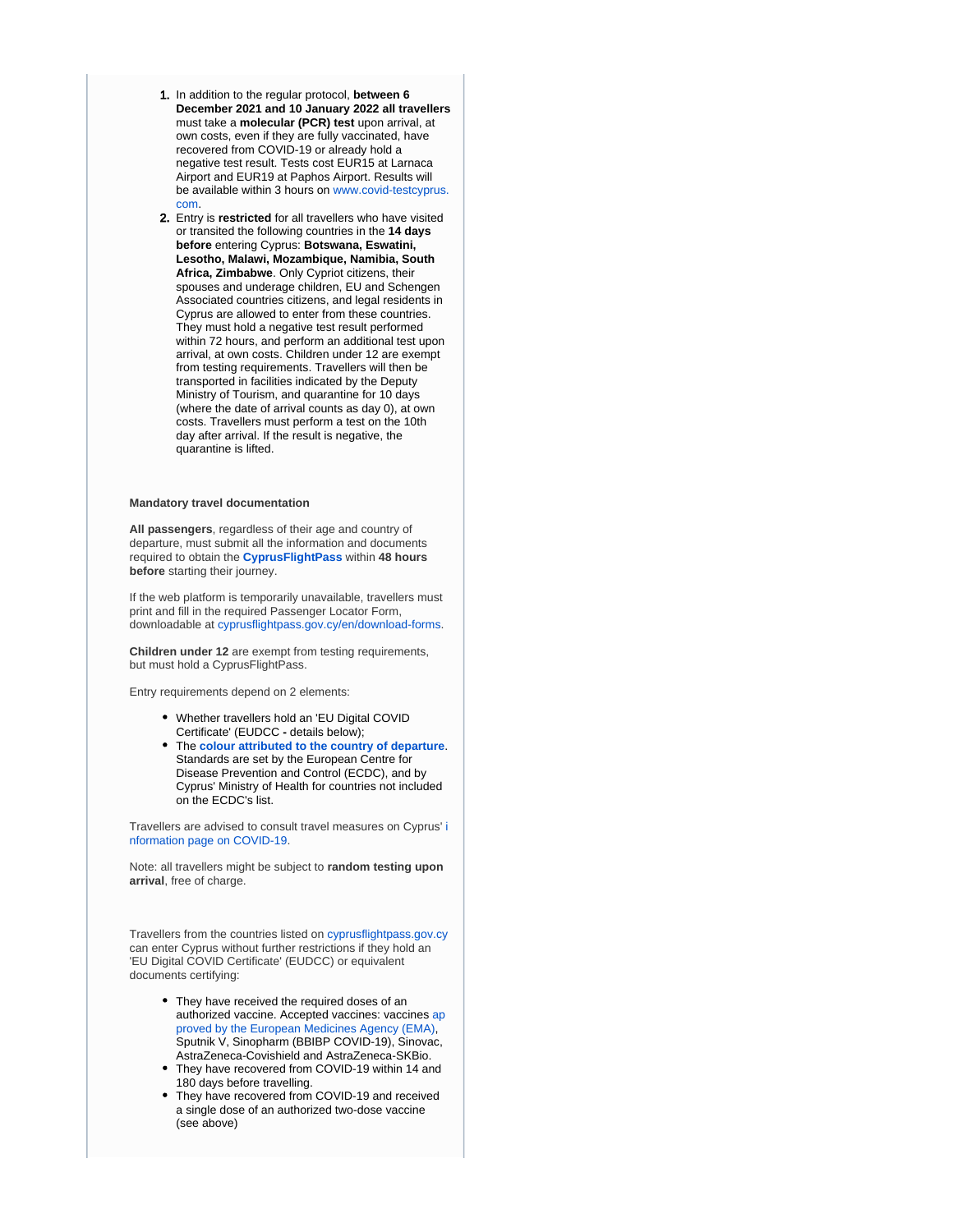**Important:** vaccination certificates issued by EU or Schengen Associated countries are only accepted in the form of a digital EUDCC.

Note: travel **from grey countries** is only allowed for the following categories:

- Cypriot citizens, their spouses and minor children;
- legal residents in Cyprus;
- citizens of EU and Schengen Associated countries;
- persons entitled to enter Cyprus under the Vienna Convention;
- citizens of third countries must request a special permit via [cyprusflightpass.gov.cy/en/special](https://cyprusflightpass.gov.cy/en/special-permission-request)[permission-request](https://cyprusflightpass.gov.cy/en/special-permission-request), and will only be granted access in special cases. Details are available on [CyprusFlig](https://cyprusflightpass.gov.cy/en/special-permission) [htPass - special permission.](https://cyprusflightpass.gov.cy/en/special-permission)

Travellers from grey countries must **quarantine for 14 days** upon arrival, even if they are fully vaccinated. Non-vaccinated citizens of EU, Schengen Associated and third countries must perform a pre-departure molecular test. The other categories of travellers have the choice to perform the test either before travelling, or upon arrival, at own costs.

#### **Find out more:**

[Cyprus Coronavirus](https://www.pio.gov.cy/coronavirus/eng) [Cyprus Coronavirus - travel protocol](https://www.visitcyprus.com/index.php/en/news/774-covid19-travel-protocol) [Cyprus Coronavirus - country categories](https://cyprusflightpass.gov.cy/en/country-categories) [Cyprus Coronavirus - decrees](https://www.pio.gov.cy/coronavirus/eng/categories/decrees) [Cyprus Coronavirus - important announcements](https://www.pio.gov.cy/coronavirus/eng/categories/important-announcements)

#### **Contact point for Cyprus:**

COVID-19 call centre, available from Monday to Sunday (8: 00 - 20:00 Cyprus Time) at 1474 (calls within Cyprus) and at +357 22 285757 (calls from abroad).This service provides direct, timely and comprehensive information regarding all governmental initiatives related to COVID-19.

Dedicated email address: [travel2021@visitcyprus.com.](mailto:travel2021@visitcyprus.com)

## **What are the rules if I go abroad from this country, and when I return from abroad?**

In light of the continuing spread globally of coronavirus COVID-19 and given its classification by the World Health Organisation as a pandemic, the Ministry of Foreign Affairs advises Cypriot citizens to exercise caution when travelling abroad and to check in advance to make sure they are aware of the entry regulations and other measures that apply in their county of destination.

Cypriot citizens who are currently abroad, or intend to travel abroad for any reason, are encouraged to register on the website [www.connect2cy@gov.cy](http://www.connect2cy@gov.cy/)

It should be noted that passengers intending to arrive/return to Cyprus will be required to comply with the applicable process, register at [https://cyprusflightpass.gov.cy](https://cyprusflightpass.gov.cy/) and meet the requirements for entry to Cyprus foreseen by relevant Decrees and Decisions of the Council of Ministers.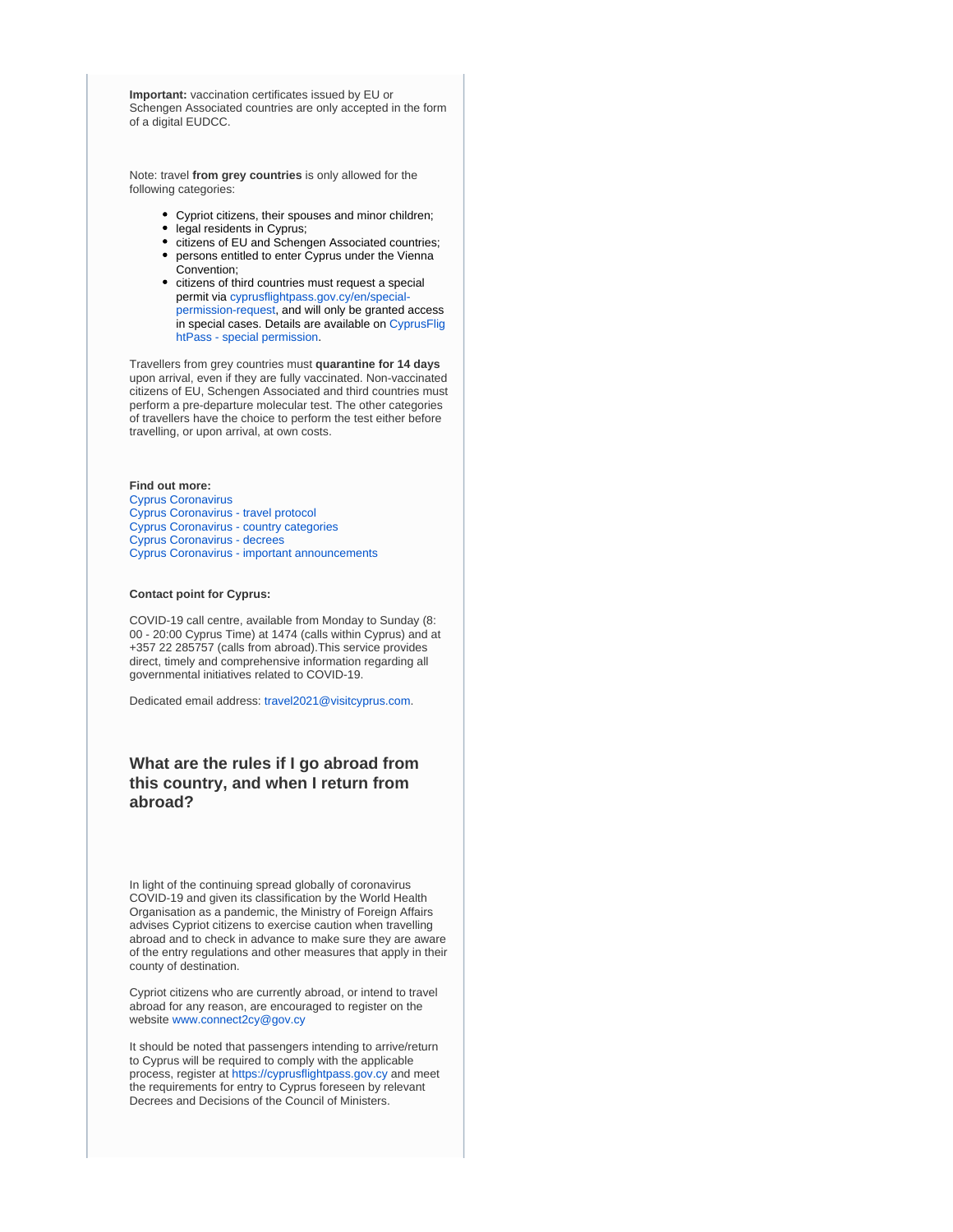Relevant decrees, announcements, press releases and information published by the Ministry of Health and other competent Authorities and Services of the Republic of Cyprus, are available from the dedicated website [https://www.](https://www.pio.gov.cy/coronavirus/) [pio.gov.cy/coronavirus/](https://www.pio.gov.cy/coronavirus/)

#### **In case of an emergency:**

Cypriot citizens may contact the numbers below.

**Diplomatic Missions of the Republic of Cyprus abroad:**

Contact details for our Diplomatic Missions are available through the relevant section of [our website.](https://mfa.gov.cy/)

> **Consular Affairs Department of the Ministry of Foreign Affairs:**

+35 7 22651113 (8:30 - 15:00, Monday - Friday)

**Duty Officer of the Ministry of Foreign Affairs:**

+35 7 99660129 (outside working hours\*)

**Crisis Management Department of the Ministry of Foreign Affairs:**

+35 7 22801000 (8:30 - 15:00, Monday - Friday)

\* The Duty Officer's line is reachable outside office hours and is intended to provide assistance in emergency situations.

#### **May I transit this country?**

Please, consult [cyprusflightpass.gov.cy/en/important](https://cyprusflightpass.gov.cy/en/important-information)[information](https://cyprusflightpass.gov.cy/en/important-information): **Transfer passengers** are those who travel from a departure country via Cyprus, disembark in Cyprus and continue their travel on a connecting flight to their onward destination with the same or different airline without having to re-check in. Transfer passengers must apply for and obtain a [CyprusFlightPass](https://cyprusflightpass.gov.cy/).

**Transit passengers** do not need to apply and obtain a CyprusFlightPass.

Cruise passengers travelling to Cyprus for no longer than 24 hours must provide a negative rapid test performed 24 hours before they disembark, and might be subject to random rapid testing upon arrival.

As a general rule, passengers in transit in the EU+ area are exempted from temporary travel restriction.

EU citizens entering the EU from a third country, as well as their family members, irrespective of their nationality, are exempted from the travel restrictions regardless of whether or not they are returning to their country of nationality or residence.

Passengers travelling from a non-EU country to another non-EU country may transit through the international transit area of airports located in the Schengen area. Rules regarding airport transit visa requirements continue to apply.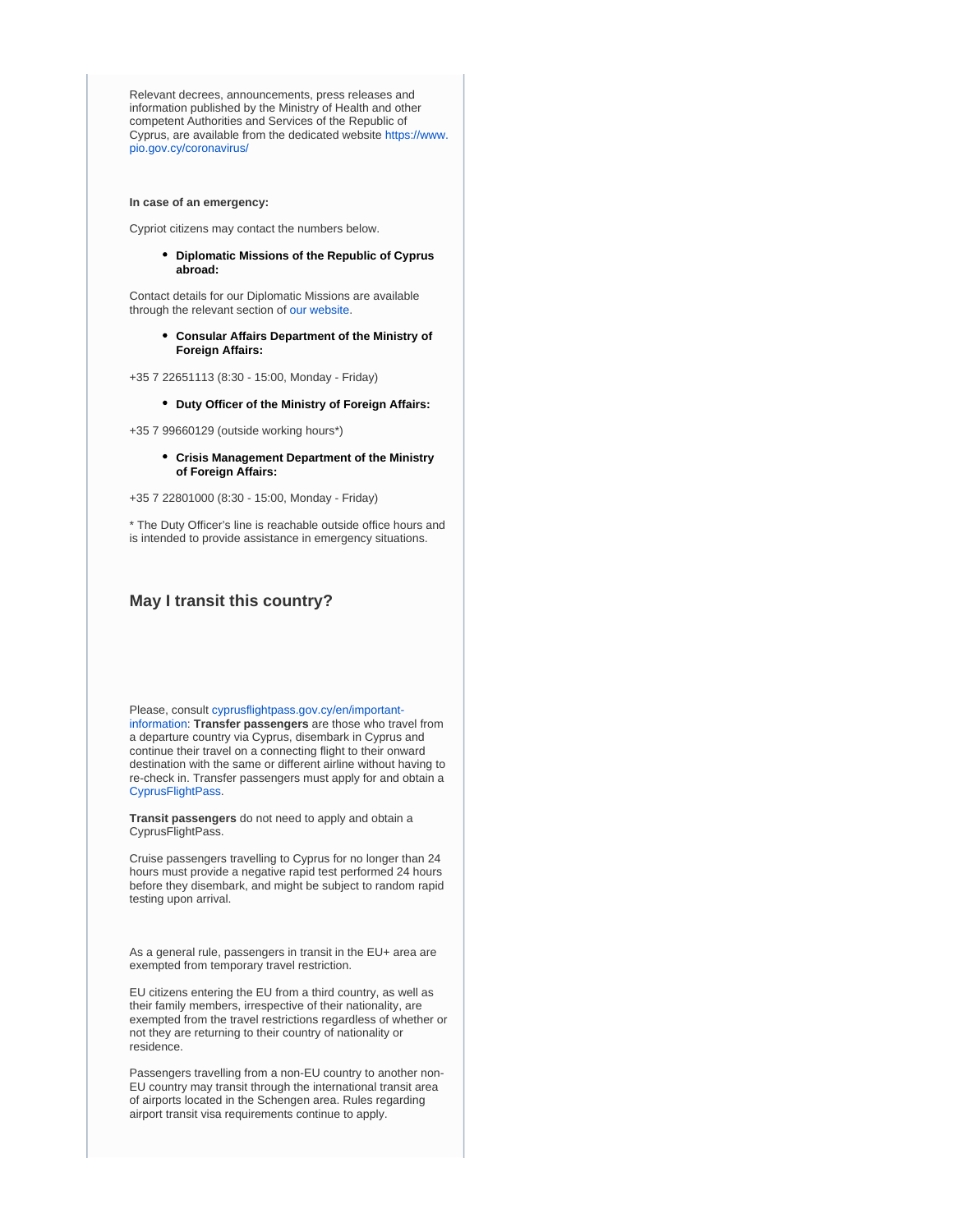## **General measures**

### **SafePass**

In all indoor and outdoor areas and premises where, subject to the distancing measures, more than 20 people may gather at any time, it is required that people aged 6 and above shall hold a 'SafePass'. Conditions by age:

- 0 5 years: no restrictions apply
- 6 11 years: negative molecular or rapid test, valid for 7 days
- 12 17 years: at least one dose of vaccine administered, or a certificate of recovery (valid for 6 months), **and** a negative molecular or rapid test result, valid 72 hours.
- 18 and above: at least one dose of vaccine administered, or a certificate of recovery (valid for 6 months), **and** a negative molecular (valid 72 hours) or rapid (valid 48 hours) test result. **Or** proof of full vacciantion. **As of 18 December 2021**, the SafePass based on vaccination will no longer be valid for individuals who will not have received a booster dose after 7 months from completing the initial vaccination scheme have expired.

The document has to be displayed by all residents and visitors at hotels, restaurants, cafes or bars, places of worship, theatres and cinemas, shopping malls, gyms, retirement homes, beauty salons, beaches, food stores, archaeological sites and other public venues.

An **'EU Digital COVID Certificate' (EUDCC)** of vaccination or recovery can also be used to generate a SafePass.

**Non-residents** entering legally the Republic of Cyprus:

(a) using Larnaca and Pafos Airports may present the **Cyprus Flight Pass** obtained on the [www.cyprusflightpass.gov.cy](http://www.cyprusflightpass.gov.cy/) platform; and

(b) using legal sea points of entry if they are cruise passengers, they should use their disembarkment card and if they are passengers of recreational craft, they should have the proof they obtain from their Marina Operator subject to the guidelines of the Ministry of Transports, Communications and Works and the Deputy Ministry of Shipping.

When these documents are based on a negative test result, they are valid for 7 days and must be renewed with an additional negative molecular or rapid antigen test.

As of **15 December 2021**, only people aged 12 and above who have received at least one dose of vaccine and hold a negative PCR or rapid test result will be allowed to access closed and outdoors stadiums, theatres, cinemas, amphiteatres, entertainment halls, nightclubs, discos, music and dance venues and catering facilities (including in shopping malls.

Details on the current health measures can be consulted in the [Minister of Health's statement of 24 November 2021](https://www.pio.gov.cy/coronavirus/uploads/25112021_statementHealthMinisterMEASURES_EN.pdf) and in the [Ministry of Health's clarifications of 26 November 2021](https://www.pio.gov.cy/coronavirus/uploads/26112021_clarifications%20by the Ministry on new measures_EN.pdf).

### **Find out more:**

[Implementation of the SafePass Decision as of 10 May](https://www.pio.gov.cy/en/press-releases-article.html?id=20122#flat) [FAQs on measures to contain the COVID-19 pandemic](https://www.pio.gov.cy/en/press-releases-article.html?id=20081#flat) [Cyprus Coronavirus - decrees](https://www.pio.gov.cy/coronavirus/eng/categories/decrees) [Cyprus Coronavirus - important announcements](https://www.pio.gov.cy/coronavirus/eng/categories/important-announcements)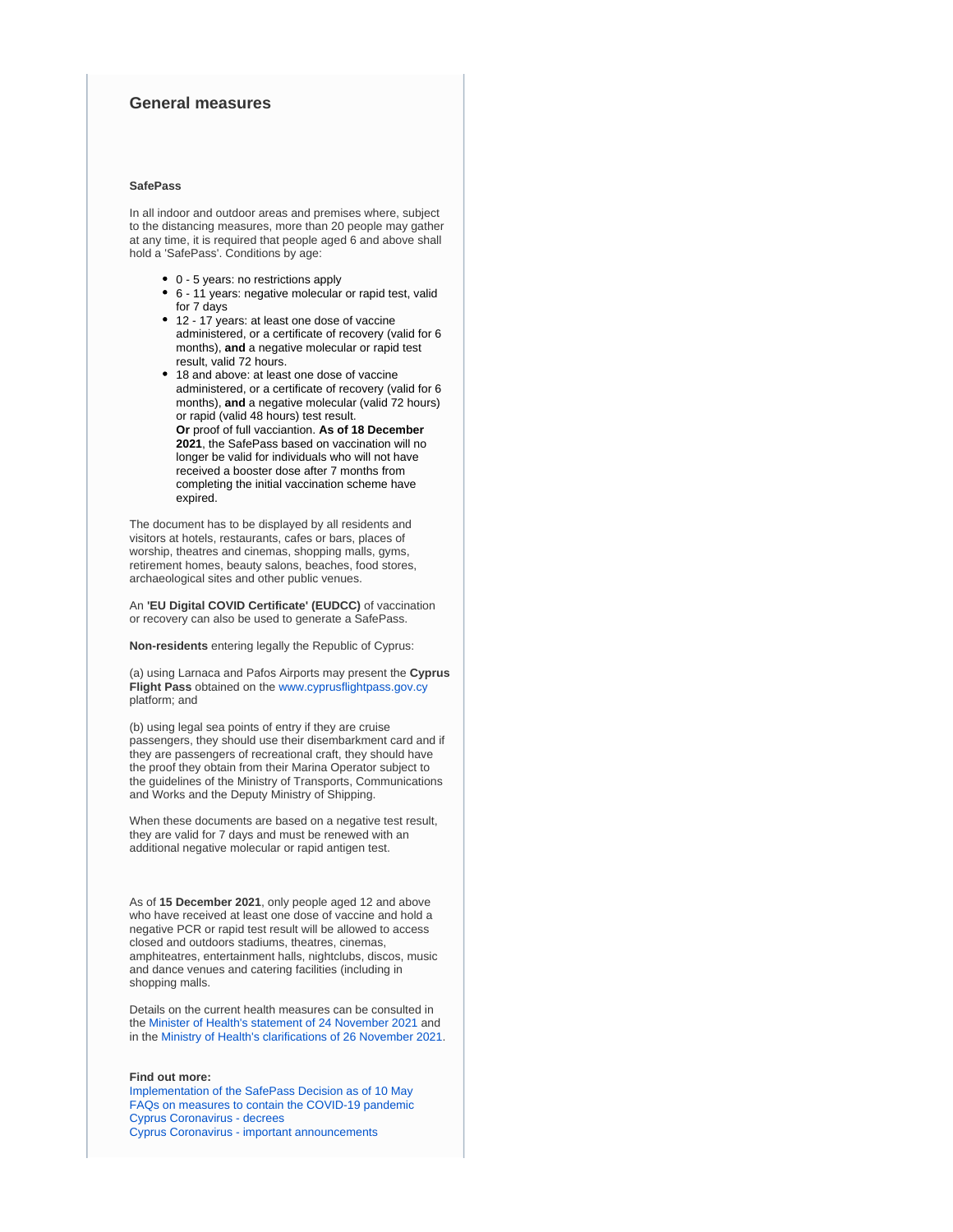# **Use of facemasks**

The use of protective facemasks is mandatory for all people over 6 indoors (i.e. taxis, buses, diving/safari jeeps, lifts, theatres, malls, etc.) and in outdoor public places.

Areas such as restaurants, coffee shops, bars, snack bars, lobby bars, etc., where people are seated whilst consuming food and beverage are excluded from this provision. The same applies while on the beach, swimming pools and instances where people are exercising. Travellers should always consult the [guidelines issued by the Ministry of Health](https://www.pio.gov.cy/coronavirus/uploads/22102020_epikairopoiimeniodigiagiamaskesexo.pdf)  [\(in Greek\)](https://www.pio.gov.cy/coronavirus/uploads/22102020_epikairopoiimeniodigiagiamaskesexo.pdf)

# **Physical Distancing**

Physical distancing measures apply so that people who do not belong to the same travel group maintain a reasonable distance from each other (the minimum area occupied per person should be 2 square metres outdoors, and 3 square metres indoors).

# **Indoor and outdoor meetings, public or private gatherings and events**

Mass events, gatherings, school events and celebrations, demonstrations, parades, concerts and festivals in public or private places are prohobited, except for events for which the Ministry of Health has issued guidelines.

Gatherings in private venues are limited to 20 people, including minor children and hosts.

Weddings, christenings, funerals and events in catering establishments and reception venues can be celebrated if the following rules are respected:

- Maximum 300 participants indoors, 350 outdoors, subject to the distancing measures set out by the health protocols.
- Maximum 500 participants if everyone holds a certificate of completed vaccination or recovery (valid for 6 months after the first positive test).
- If the maximum number is not exceeded, children under 12, children aged 12-17 with a negative molecular or rapid antigen test performed within 72 hours and people who cannot be vaccinated due to medical reasons who hold supporting documents and a negative test can also participate.

Conferences and trade fairs are allowed at 50% capacity of the premises, and in observance of the guidelines set out by the Ministry of Health.

As of **15 December 2021**, only people aged 12 and above who have received at least one dose of vaccine and hold a negative PCR or rapid test result will be allowed to access closed and outdoors stadiums.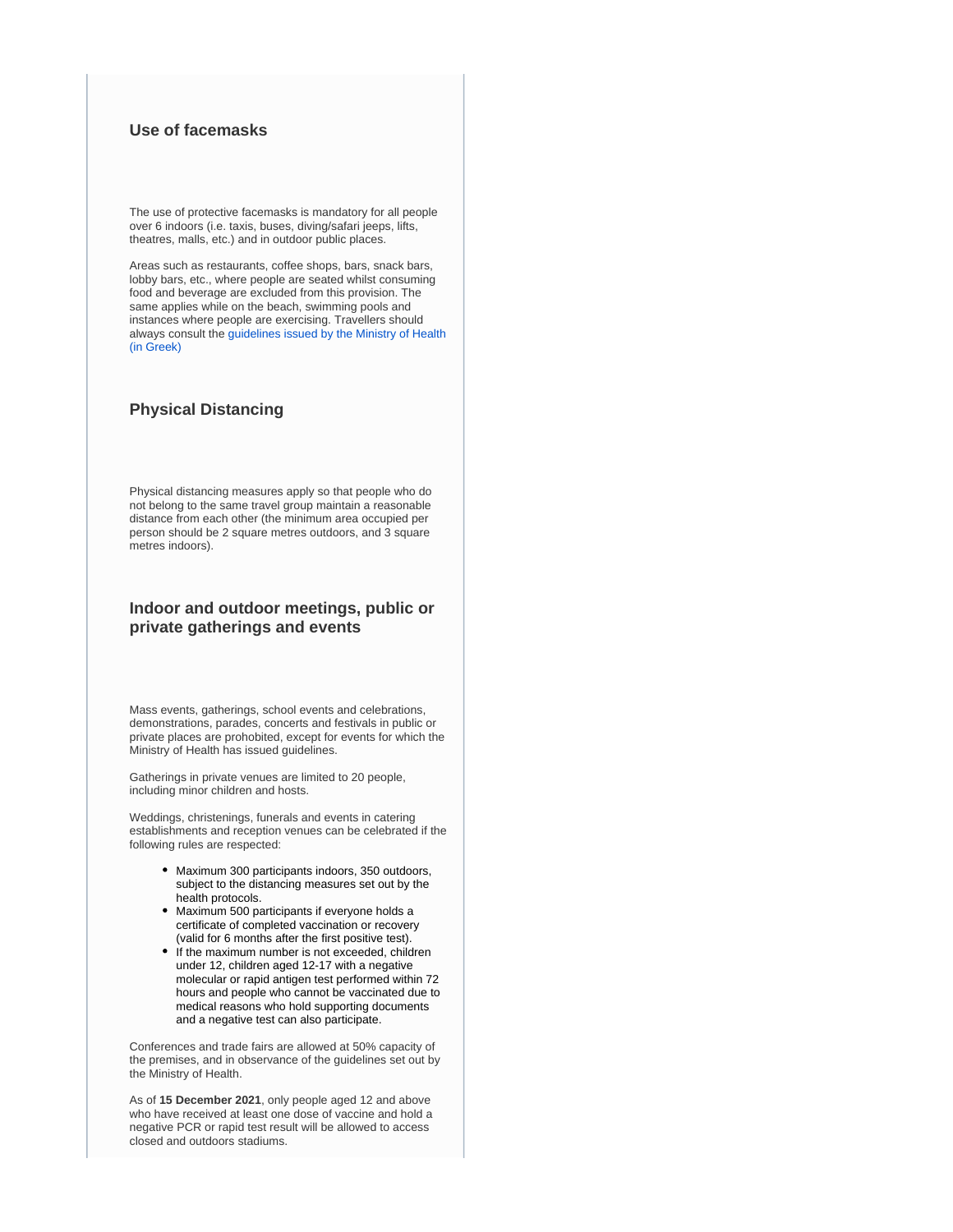# **Safety measures for public transportation**

Employees and passengers aged 6 and above must hold a SafePass.

The use of protective facemasks is mandatory both for employees and passengers in all transport means.

**Find out more:** 

[www.pio.gov.cy \(in Greek\)](https://www.pio.gov.cy/coronavirus/pdf/erg50.pdf) 

# **Places of worship**

Open with limitations

During indoors religiouse services:

- Distancing measures must be respected.
- The maximum number of participants is set to 300. It can be increased to 500 if all participants hold a certificate of full vaccination or recovery (valid for 6 months after the first positive test).
- If the maximum number is not exceeded, children under 12, children aged 12-17 with a negative molecular or rapid antigen test performed within 72 hours and people who cannot be vaccinated due to medical reasons who hold supporting documents and a negative test can also attend.

During outdoors religious services, the same rules apply, but the maximum number of participants is set to 350.

# **Quarantine**

As of 28 December 2020, the SARS-CoV-2 antigen detection tests carried out by the mobile units of the Ministry of Health do not need confirmation by the molecular method (RT-PCR). Citizens with a positive test result will receive the selfisolation instructions via a text message. At the same time, the virus-positive person should inform his/her close contacts to self-isolate until the Epidemiological Monitoring Unit contacts them, and send a list with the details of his/her close contacts to [contacttracing@moh.gov.cy](mailto:contacttracing@moh.gov.cy).

Close contacts of a suspected or confirmed COVID-19 case (e.g. family members, friends, colleagues) should self-isolate themselves in a well-ventilated room, while the other family members should stay in a separate room, if possible. Isolated people will receive instructions through a text message by the Epidemiological Monitoring Unit and they should self-monitor their health and check their temperature twice a day for the following 14 days from the last contact. They should also maintain regular communication with their personal doctor for the entire duration of the period.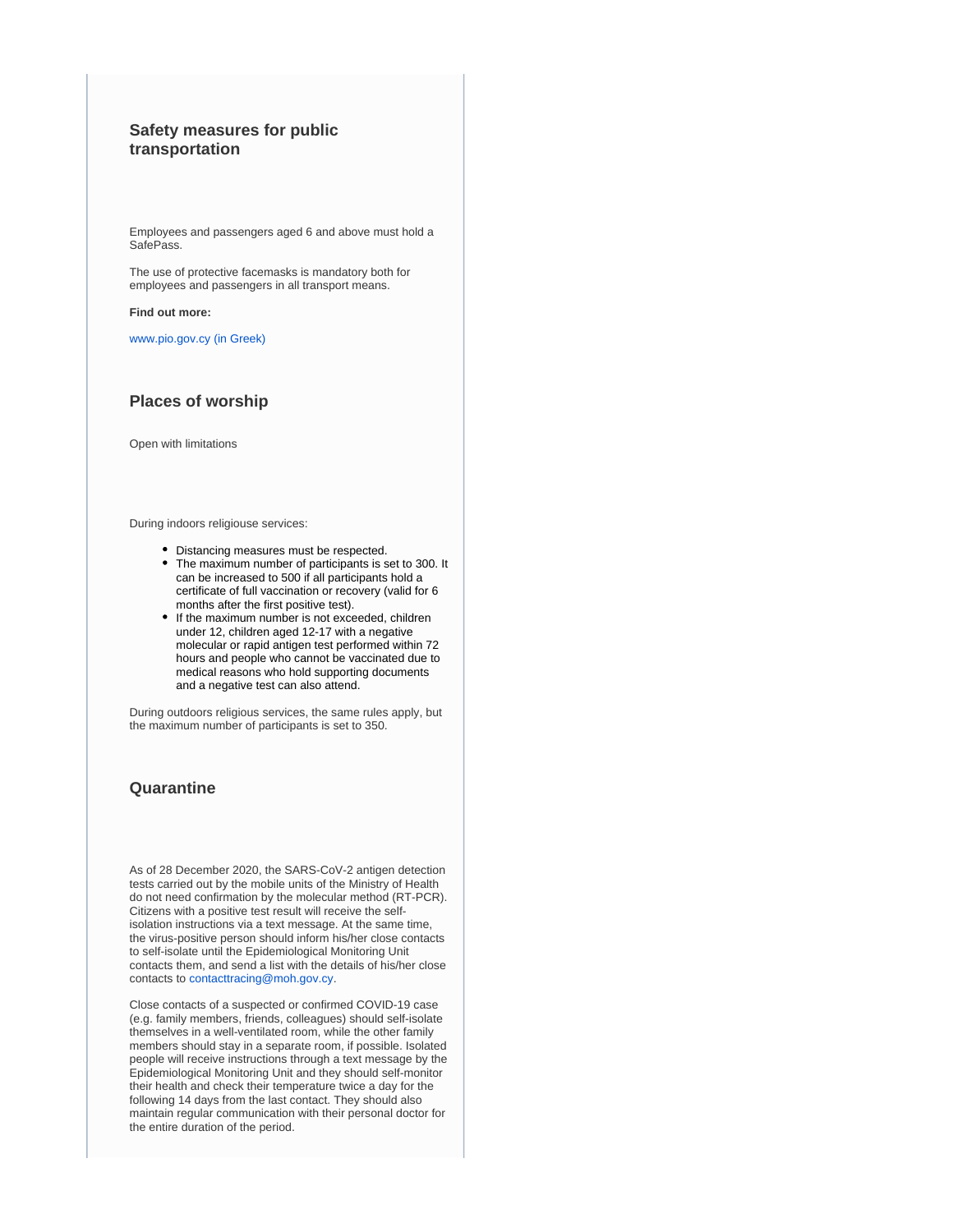In the case of a positive test result, the text message is considered official and these citizens have an obligation to immediately self-isolate, adhering to the relevant instructions provided by the Tracing Team.

**Find out more:** 

[Guidance for isolation](https://www.pio.gov.cy/coronavirus/pdf/erg60.pdf)

[Guidance for isolation of close contacts](https://www.pio.gov.cy/coronavirus/uploads/Isolation%20Guidelines%20for%20Suspected%20Cases%20of%20COVID-19.pdf)

[Guidance for discharge and ending of isolation](https://www.pio.gov.cy/coronavirus/uploads/14042021_instructionsforpersonsquarantinedEN.pdf)

[Rapid tests](https://www.pio.gov.cy/coronavirus/uploads/28122020_rapidtestnoconfirmation_EN.pdf)

[FAQs](https://www.pio.gov.cy/coronavirus/uploads/19042021_questionsandanswersEN.pdf)

# **Non-essential (other than medicine and food) shops**

Open with limitations

In shops and malls:

- 1 person per 10 square metres is allowed.
- In shopping malls and shops larger than 500 square metres, an authorized person should check at the entrance that the maximum number of customers is respected.
- A 2m distance must be respected.

Farmers' markets must respecte the guidelines of the Ministry of Health; they operate at 50% capacity; a 1.5m distance between people is observed.

## **Tourist accommodations**

Open with limitations

The operation of hotels or/and tourist accommodation units is permitted subject to the guidelines of the Ministry of Health and the Deputy Ministry of Tourism. In addition:

- Distancing measures are respected.
- The maximum number of persons allowed is 300 indoors, and 350 outdoors.
- Maximum 500 participants if everyone holds a certificate of completed vaccination or recovery (valid for 6 months after the first positive test).
- If the maximum number is not exceeded, children under 12, children aged 12-17 with a negative molecular or rapid antigen test performed within 72 hours and people who cannot be vaccinated due to medical reasons who hold supporting documents and a negative test can also participate.
- Only seated service is provided.
- Maximum 12 people can sit at the same table.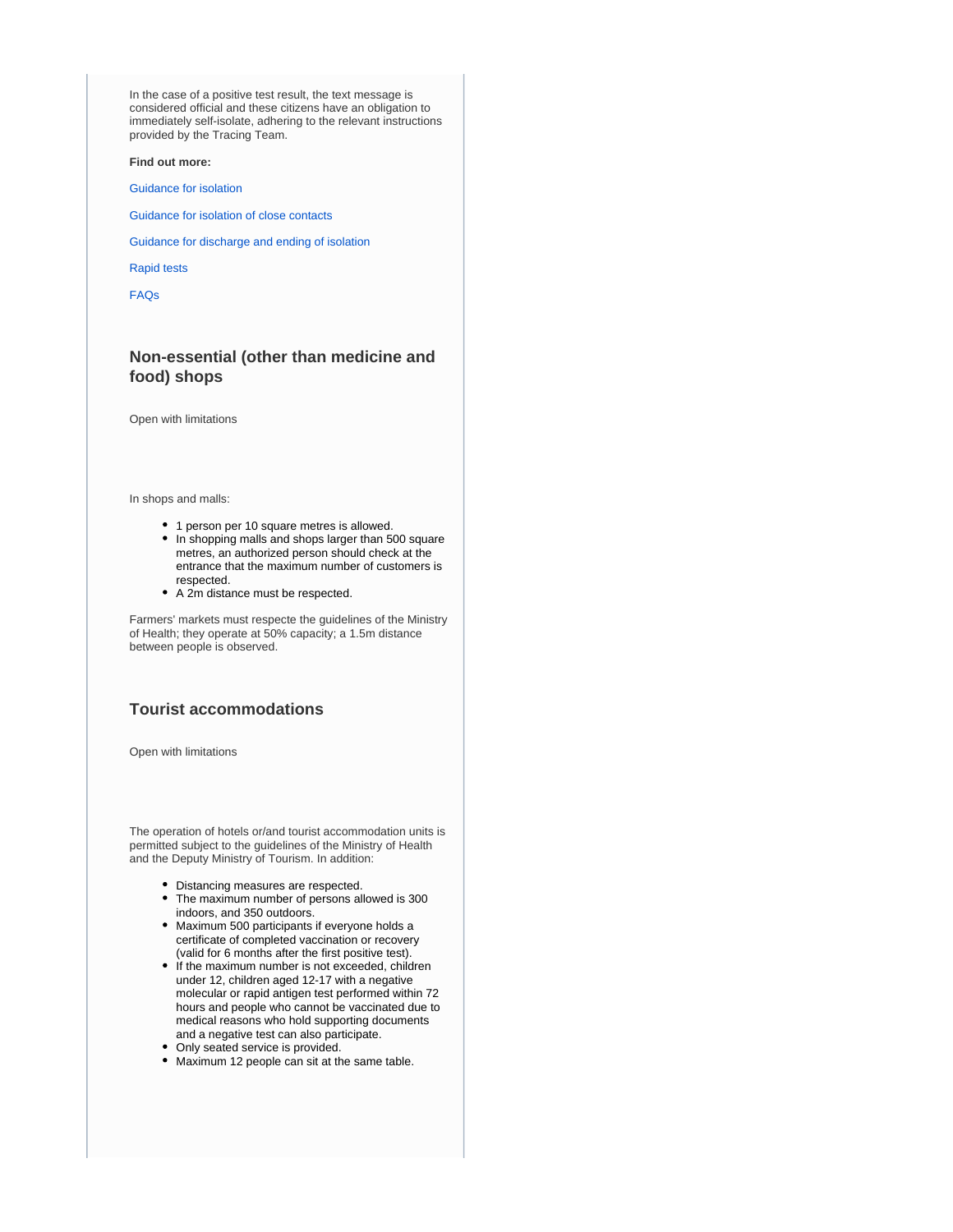## **Catering establishments**

Open with limitations

The operation of catering establishments is permitted subject to the guidelines of the Ministry of Health. In addition:

- Distancing measures are respected.
- The maximum number of persons allowed is 300 indoors, and 350 outdoors.
- Maximum 500 participants if everyone holds a certificate of completed vaccination or recovery (valid for 6 months after the first positive test).
- If the maximum number is not exceeded, children under 12, children aged 12-17 with a negative molecular or rapid antigen test performed within 72 hours and people who cannot be vaccinated due to medical reasons who hold supporting documents and a negative test can also participate.
- Only seated service is provided.
- Maximum 12 people can sit at the same table.  $\bullet$

As of **15 December 2021**, only people aged 12 and above who have received at least one dose of vaccine and hold a negative PCR or rapid test result will be allowed to access catering facilities, including those located inside shopping malls.

# **Cinemas, museums and indoor attractions**

Open with limitations

Concerts and festivals in public or private places are prohibited, except for events for which the Ministry of Health has issued guidelines.

Casinos operate at 50% capacity, and customers must hold a SafePass.

The operation of archaeological sites, museums and historic sites, visual art places and galleries is permitted subject to the guidelines of the Ministry of Health.

Theatres, amphitheatres, cinemas and performance halls operate according to the following rules:

- Maximum 300 spectators are allowed indoors, and maximum 350 outdoors.
- Distancing measures and health protocols are respected.
- Venues operate at maximum 75% capacity. All attendants must hold a certificate of full vaccination or recovery from COVID-19 (valid for 6 months after the first positive test). If the maximum number is not exceeded, children under 12, children aged 12-17 with a negative molecular or rapid antigen test performed within 72 hours and people who cannot be vaccinated due to medical reasons who hold supporting documents and a negative test can also participate.

Night clubs, event venues, clubs and music and dancing venues operate according to the guidelines of the Ministry of Health. In addition: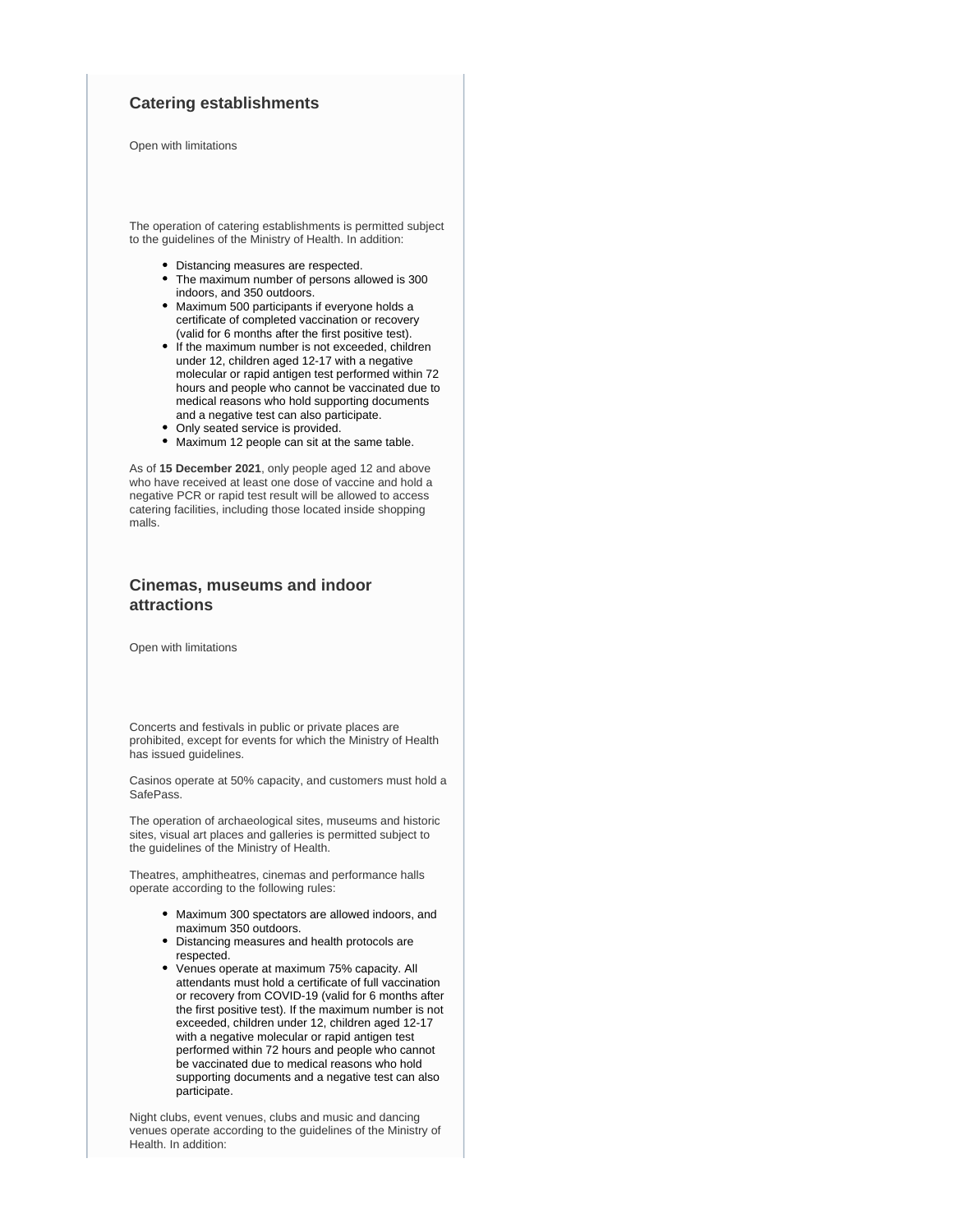- Distancing measures are respected.
- The maximum number of persons allowed is 300 indoors, and 350 outdoors.
- Maximum 500 participants if everyone holds a certificate of completed vaccination or recovery (valid for 6 months after the first positive test).
- If the maximum number is not exceeded, children under 12, children aged 12-17 with a negative molecular or rapid antigen test performed within 72 hours and people who cannot be vaccinated due to medical reasons who hold supporting documents and a negative test can also participate.
- $\bullet$ Only seated service is provided.
- Maximum 12 people can sit at the same table.

Detailed rules about sports activities and competitions are available in the [decree of 29 October 2021](https://www.pio.gov.cy/coronavirus/uploads/29102021_Decree%20No 39_EN.pdf) (articles 35-37).

As of **15 December 2021**, only people aged 12 and above who have received at least one dose of vaccine and hold a negative PCR or rapid test result will be allowed to access closed stadiums, theatres, cinemas, amphitheatres, entertainment halls, nightclubs, discos, music and dance venues and catering facilities (including in shopping malls).

## **Personal care services**

Open with limitations

Excepted for emergency cases and exceptional circumstances, visitors and outpatients in hospitals, clinics, medical and diagnostic centres aged 6 and above must hold a SafePass.

The operation of hairdressing salons, barbershops, beauty centres and tattooing shops is permitted subject to the guidelines of the Ministry of Health.

Moreover, in all indoor and outdoor areas and premises where subject to the distancing measures, more than 20 people may gather at any time, including the employees, it is required that people aged 12 and above must hold a SafePass.

## **Outdoors areas and beaches**

Open with limitations

Access to parks, beaches, squares, excursion sites, marinas, zoos and nature trails is permitted.

Hygiene measures are in place and distancing measures must be respected.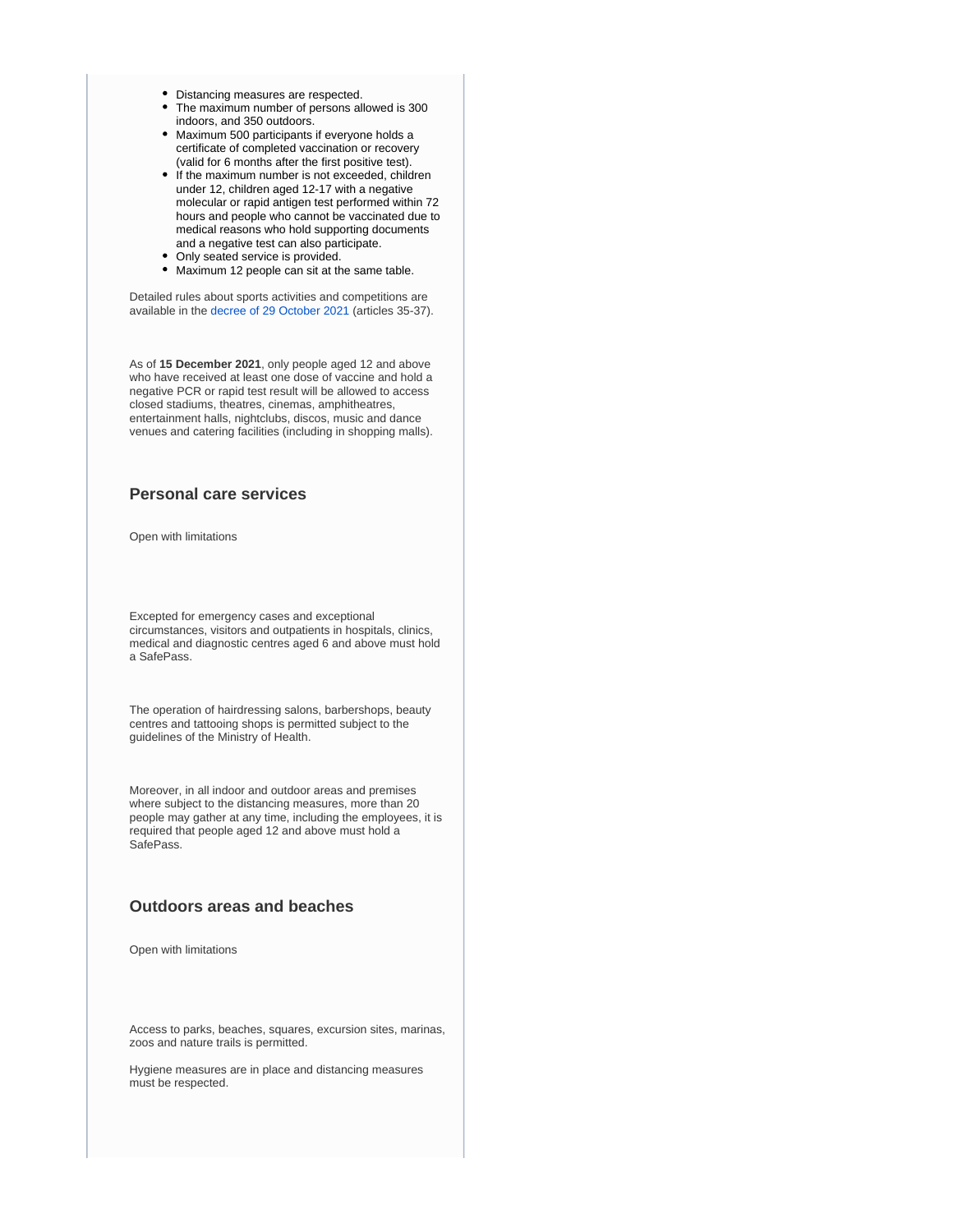# **Health protocols for tourism services and tourists**

Protocols available on [www.pio.gov.cy \(in Greek\)](https://www.pio.gov.cy/coronavirus) and on [www](https://www.pio.gov.cy/coronavirus/eng/categories/decrees) [.pio.gov.cy/eng \(in English\)](https://www.pio.gov.cy/coronavirus/eng/categories/decrees)

Also the [Destination Protocol](https://www.visitcyprus.com/index.php/en/news/774-covid19-travel-protocol) is available on various languages.

## **Other measures**

Persons who enter reception and hospitality centres for asylum seekers should hold a SafePass.

As of 29 November 2021, rapid tests are carried out by mobile units in high-risk areas, regardless of individuals' age and vaccination history.

# **National website with coronavirusrelated information for TOURISM**

[Visit Cyprus](https://www.visitcyprus.com/index.php/en/cyprus-covid19-travel-protocol)

# **Useful Info for tourists**

Cyprus is allowing entry from four sets of countries of origin, according to epidemiological criteria. To check whether you can enter Cyprus, please use the [quick-check tool on the](https://cyprusflightpass.gov.cy/en/quick-check)  [official website of the Deputy Ministry of Tourism](https://cyprusflightpass.gov.cy/en/quick-check)

\_\_\_\_\_\_\_\_\_\_\_\_\_\_\_\_\_\_\_\_\_\_\_\_\_\_\_\_\_\_\_\_\_\_\_\_\_\_\_\_\_\_\_\_\_\_\_\_\_

26.08.2021

# **What are the rules to enter this country from an EU Member State or Schengen Associated country?**

Cyprus is following a colour-coded system harmonised with evaluation standards set by the European Centre for Disease Prevention and Control (ECDC). Therefore, a separate evaluation is only carried out by Cyprus for countries not included on these lists.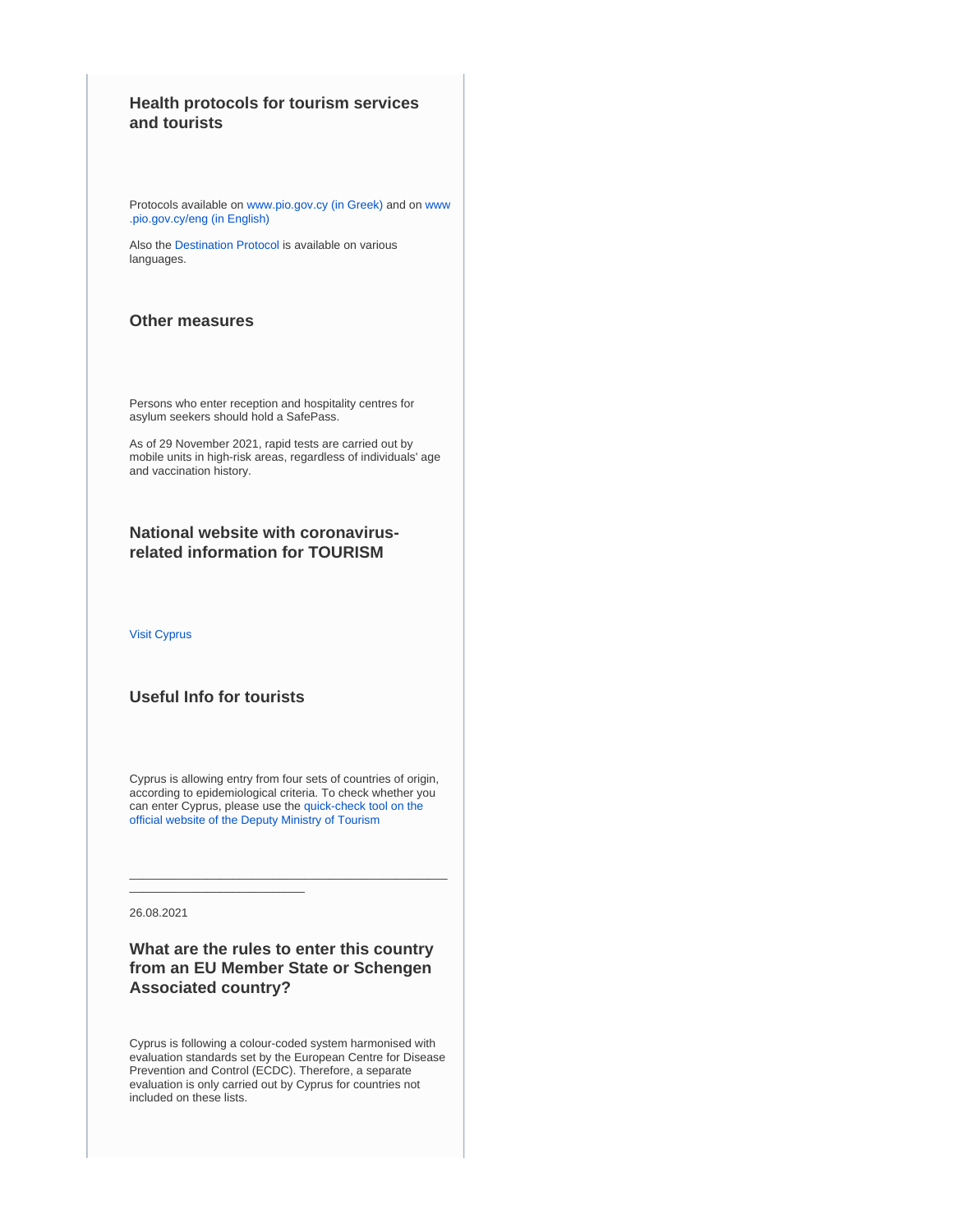Countries are categorized according to their epidemiological situation into "Green", "Orange" and "Red" categories, with the category "Green" having the most favourable epidemiological status.The categorisation of Countries is updated weekly by the Ministry of Health.

All passengers have to submit, within 48 hours before starting their journey, all the information and documents required to obtain th[eCyprusFlightPass.](https://www.cyprusflightpass.gov.cy/%22%20/t%20%22_blank)

If the web platform is temporarily unavailable due to technical issues or scheduled maintenance, travellers need to complete by hand and carry with them the required Passenger Locator Form. The download forms for passengers travelling to Cyprus can be found a[thttps://cyprusf](https://cyprusflightpass.gov.cy/en/download-forms) [lightpass.gov.cy/en/download-forms](https://cyprusflightpass.gov.cy/en/download-forms)

### **Contact point for Cyprus:**

A Covid-19 call centre is available from Monday to Sunday (8: 00 - 20:00 Cyprus Time) at 1474 (calls within Cyprus) and at +357 22 285757 (calls from abroad).This service provides direct, timely and comprehensive information regarding all governmental initiatives related to COVID-19.

Also, a dedicated email address has been set up for this purpose at[travel2021@visitcyprus.com.](mailto:travel2021@visitcyprus.com)

# **Entering this country with the EU Digital COVID certificate**

Provisional information subject to further revision and confirmation from National Authorities

Cyprus is accepting "EU Digital COVID certificates" (EUDCC) since**1 July 2021**.

The following certificates are accepted:

**Vaccination certificate**, which is valid**from the day of the second dose**of the vaccine (or 14 days after the single dose of the Janssen/Johnson&Johnson vaccine).

The following vaccines are accepted: Pfizer /BioNTech,Moderna,AstraZeneca,Johnson & Johnson (Janssen), Sputnik V, Sinopharm (BBIBP COVID-19) and Sinovac.

- **Proof of recovery from COVID-19**, which is valid**be tween 14 and 180 days**from a positive result to a PCR test.
- Proof of recovery from Covid-19 plus a single dose of an authorized vaccine (Pfizer/BioNTech, Moderna, AstraZeneca, Johnson & Johnson (Janssen), Sputnik V, Sinopharm (BBIBP COVID-19 and Sinovac)).
- A negative result to a**PCR Covid test, with the sampling being carried out within 72 hours prior to departure.**

It should be noted that, vaccination certificates issued by the competent authorities of the Member States of the European Union, the Member States of the European Economic Area (including Norway, Iceland and Lichtenstein) and Switzerland, are only being accepted in digital form through the EU Digital Covid Certificate

Holders of a vaccination-based or recovery-based EUDCC will be exempt from any additional testing upon entering Cyprus, irrespective of the colour categorisation of their country of departure.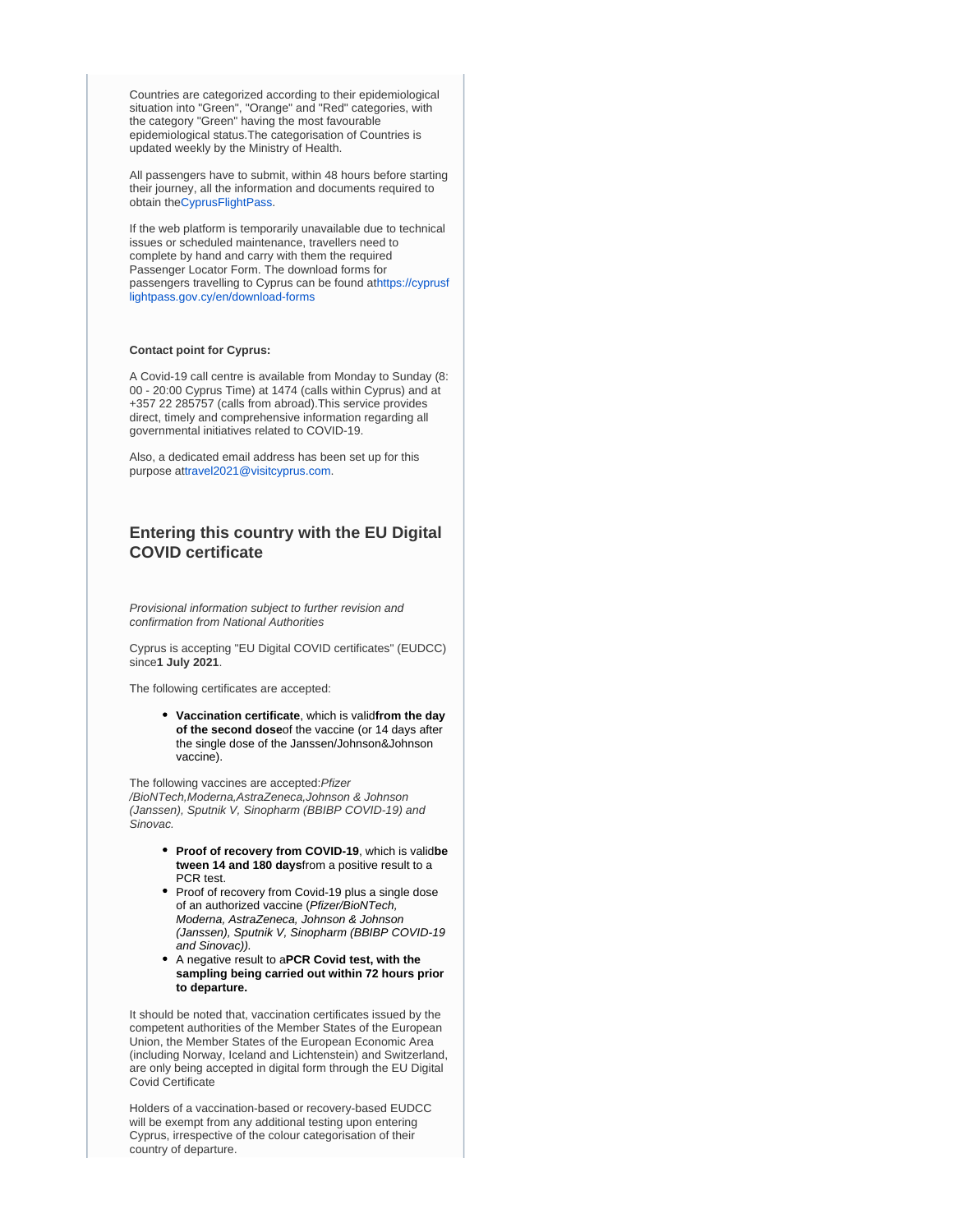Holders of a test-based EUDCC will need to follow the measures based on the colour categorisation of their country of departure or of the country they have visited within the last 14 days before their travel (if it is categorised as a higher risk country).

Between 1 July and 15 August 2021, the use of EUDCC is not compulsory for travel from EU or Schengen Associated countries. Prior to travel, holders of a EUDCC need to fill out all required information on the Cyprus Flight Pass Platform.

Travellers may still be subject to random testing upon arrival and are still obliged to follow all destination protocols.

# **Entering this country without the EU Digital COVID certificate or with a certificate not compliant with national requirements**

Cyprus is following a colour-coded system harmonised with evaluation standards set by the European Centre for Disease Prevention and Control (ECDC).

Countries are categorized according to their epidemiological situation into "Green", "Orange" and "Red" categories, with the category "Green" having the most favourable epidemiological status. The categorisation of Countries is updated weekly by the Ministry of Health. The measures applicable depend on th[ecolour code assigned to each](https://cyprusflightpass.gov.cy/en/country-categories)  [country.](https://cyprusflightpass.gov.cy/en/country-categories)

The following entry requirements apply:

#### **Travel from countries classified as "GREEN"**

Persons traveling from **"GREEN"** countries will not need to demonstrate a negative PCR test for COVID-19 when traveling to Cyprus; they only need to fill out the Cyprus Flight Pass and provide certain information and solemn declarations.

## **Travel from countries NOT classified as "GREEN"**

Travellers arriving from countries NOT classified as "GREEN" can enter Cyprus without being subject to any isolation or test requirement in case they have been**fully vaccinated**. These passengers, regardless of their nationality, holding a[valid](https://cyprusflightpass.gov.cy/en/vaccinated-passengers)  [vaccination certificate,](https://cyprusflightpass.gov.cy/en/vaccinated-passengers) will be able to travel from any country to the Republic of Cyprus without being subject to isolation or test requirement. A[dedicated form](https://cyprusflightpass.gov.cy/en/vaccinated-fly-request)must be filled in within 24 hours before the last departure flight to the Republic of Cyprus. Full information for vaccinated travellers is available at[Cyprus Flight Pass](https://cyprusflightpass.gov.cy/en/vaccinated-passengers).

Persons traveling from **"ORANGE"** countries are required to undergo a molecular test (PCR test) at a certified lab, with the sample taken during the last 72 hours prior to flight departure, and upload a certificate that demonstrates a negative PCR for COVID-19, on the Cyprus Flight Pass Platform. Children who arrive in Cyprus before their 12th birthday, are exempted from testing. All travelers need to fill out the Cyprus Flight Pass where they will be asked to provide certain information and solemn declarations.

The following persons will be allowed to be exempted from the provision to undergo a molecular test (PCR test) at a certified lab, with the sample taken during the last 72 hours prior to the flight departure, and they will be allowed to enter the Republic of Cyprus,and undergo a lab test (PCR test) at their own expense, upon entry to the Republic of Cyprus. However, they need to self-isolate until they get a negative result: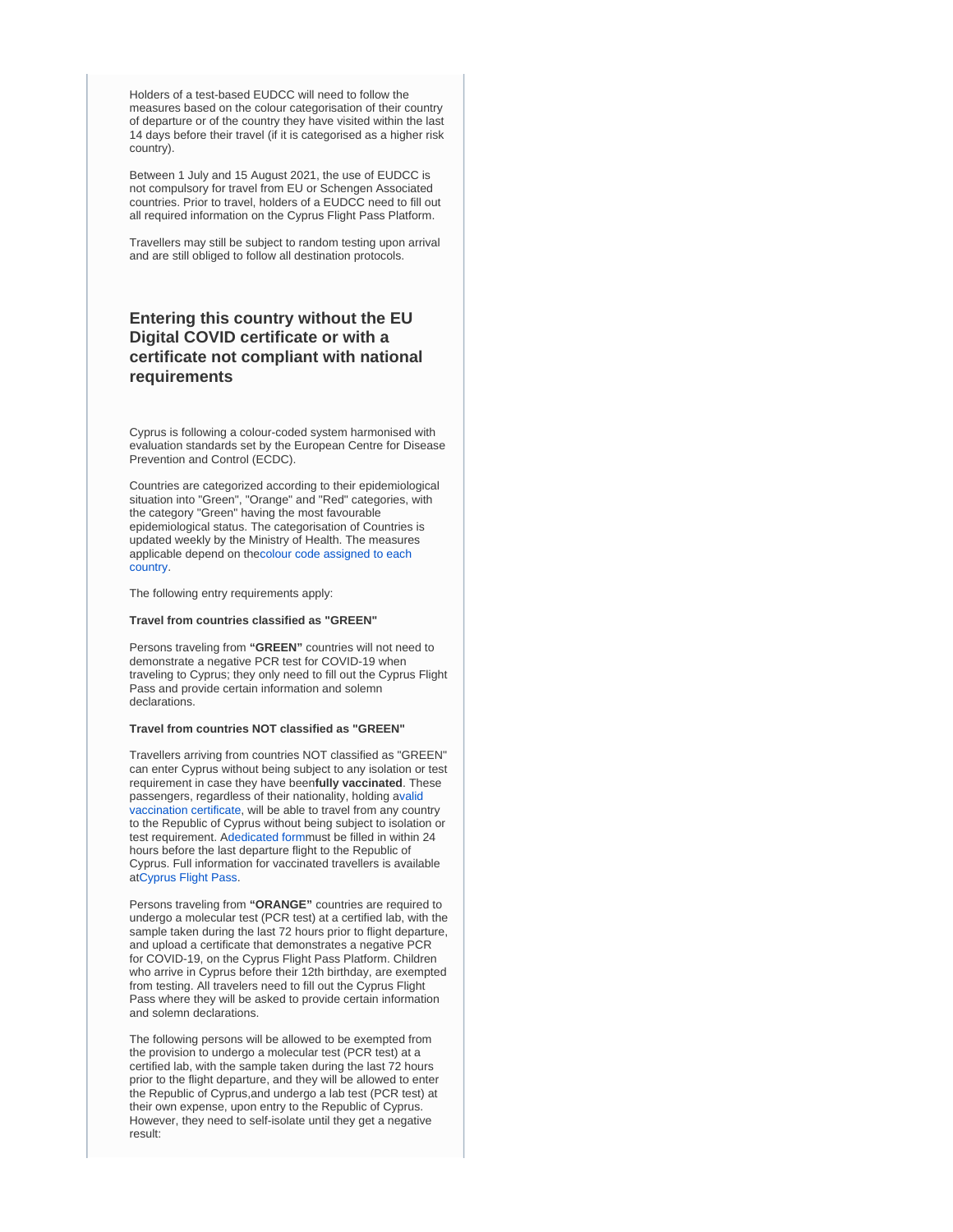Cypriot citizens and members of their families (foreign spouses and children) or Legal residents of the Republic. who meet at least one of the following conditions:

- 1. a)havereceived at least one dose of a Covid-19 vaccine approved by the Republic of Cyprus.
- 2. b)cannotbe vaccinated for medical reasons, and are holders of a relevant medical certificate issued by the Cyprus Ministry of Health.
- 3. c)areminors between the ages of 12 and 15.

Persons traveling from **"RED"** countries are required to undergo a molecular test (PCR test) at a certified lab, with the sample taken during the last 72 hours prior to flight departure, and upload a certificate that demonstrates a negative PCR for COVID-19, on the Cyprus Flight Pass Platform. They will also need to pay for and undergo a molecular PCR test upon arrival to Cyprus, the cost of which is 15 Euros at Larnaca airport and 19 Euros at Paphos airport; results of the test will be available within 3 hours on the digital platform [www.covid](https://www.covid-testcyprus.com/)[testcyprus.com.](https://www.covid-testcyprus.com/) Children, who arrive in Cyprus before their 12th birthday, are exempted from testing. All travelers need to fill out the Cyprus Flight Pass where they will be asked to provide certain information and solemn declarations.

The following categories from "RED" countries may opt to be tested only upon arrival in Cyprus (at their own expense), without the necessity to provide a pre-departure test:

- 1. Cypriot citizens and their family members (spouses, underage children and parents)who have received at least one dose of a Covid-19 vaccine approved by the Republic of Cyprus or cannot be vaccinated for medical reasons, and are holders of a relevant medical certificate issued by the Cyprus Ministry of Health or they are minors between the ages of 12 and 15;
- 2. Persons legally residing in Cyprus;
- 3. Persons entitled to enter the Republic under the Vienna Convention;

These persons may choose to undergo one lab test, namely upon their arrival to Cyprus, but must then remain in a status of obligatory self-isolation for a minimum of 72 hours from the time of their arrival. After the 72 hour self-isolation, they must undergo a second PCR test for Covid-19, again at their own expense. They are released from self-isolation after a negative test result which must be submitted online to the CyprusFlightPass platform.

#### **Travel from countries classified as "GREY"**

Travel from "GREY" countries is allowed only for:

- 1. Cypriot citizens and their family members (spouses and children);
- 2. Persons legally residing in the Republic of Cyprus
- 3. EU citizens, citizens of the European Economic Area (including Iceland, Lichtenstein, Norway) and Switzerland;
- 4. Persons allowed to enter the Republic of Cyprus in accordance with the Vienna Convention.
- 5. Citizens of third countries, provided they obtain prior special permission from the Republic of Cyprus, as defined under the Infectious Diseases Decree (N.2 /2021 8.1.21), as amended. The application for a Special Permission must be submitted on the Cyprus Flight Pass Platform ([https://cyprusflightpass.](https://cyprusflightpass.gov.cy/en/specialpermission) [gov.cy/en/specialpermission](https://cyprusflightpass.gov.cy/en/specialpermission)).

Note: European Union citizens, citizens of European Economic Area (including Iceland, Lichtenstein, Norway), citizens of Switzerland and citizens of third countries, must undergo a molecular test prior to departure, as stipulated above.

The other categories of passengers have the choice of either taking the test prior to their departure or taking it upon entry to the Republic of Cyprus, at their own expense.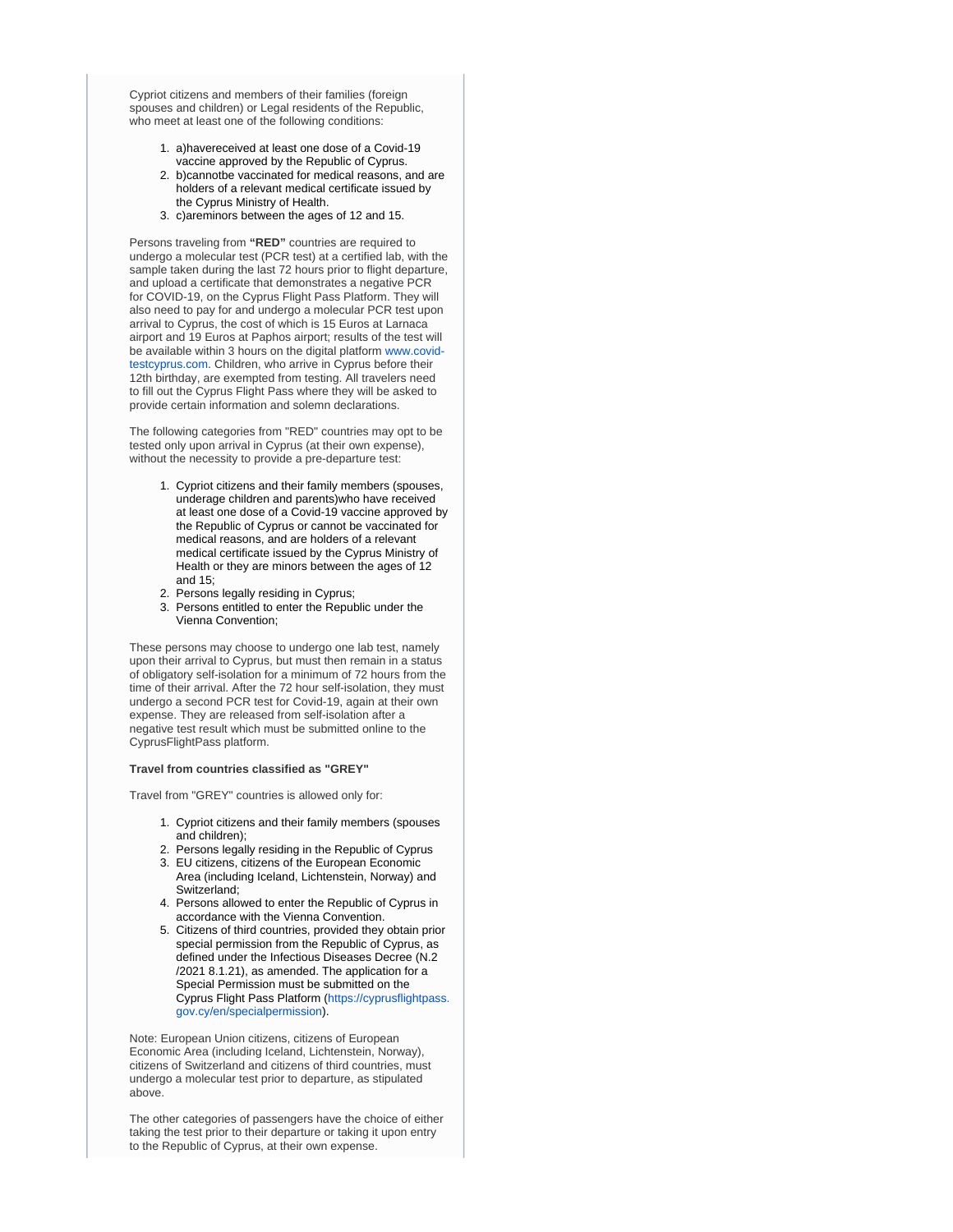Persons traveling from GREY countries are required to undergo a molecular test (PCR test) at a certified lab, with the sample taken during the last 72 hours prior to the flight departure, and upload a certificate that demonstrates a negative PCR for COVID-19, on the Cyprus Flight Pass Platform. In addition, they will remain in a status of obligatory self-isolation / quarantine for fourteen (14) days or a status of obligatory self-isolation / quarantine for seven (7) days, provided they undergo another PCR test for Covid-19 on the 7th day, at their own expense. The result of the lab test must be submitted online to the CyprusFlightPass platform. Children who arrive in Cyprus before their 12th birthday, are exempted from testing. All travelers need to fill out the Cyprus Flight Pass where they will be asked to provide certain information and solemn declarations.

It should be noted that the Republic of Cyprus still reserves the right to randomly test any arriving flight.

### **Find out more:**

[Epidemiological risk assessment of countries concerning](https://www.pio.gov.cy/coronavirus/uploads/02082021_epidemiologicalEN.pdf)  [COVID-19 \(02/08/2021\)](https://www.pio.gov.cy/coronavirus/uploads/02082021_epidemiologicalEN.pdf)

#### [COVID-19 Destination Protocol Cyprus](https://www.visitcyprus.com/files/Covid19/COVID-19_Destination_Protocol_Cyprus_-2nd_August_21b.pdf)

[Documents you need to travel in Europe](https://europa.eu/youreurope/citizens/travel/entry-exit/index_en.htm) [Health cover for temporary stays](https://europa.eu/youreurope/citizens/health/unplanned-healthcare/temporary-stays/index_en.htm)

# **What are the rules to enter this country from outside an EU Member State or Schengen Associated country?**

Cyprus is following a colour-coded system harmonised with evaluation standards set by the European Centre for Disease Prevention and Control (ECDC).

Countries are categorized according to their epidemiological situation into "Green", "Orange" and "Red" categories, with the category "Green" having the most favourable epidemiological status. The categorisation of Countries is updated weekly by the Ministry of Health. The measures applicable depend on th[ecolour code assigned to each](https://cyprusflightpass.gov.cy/en/country-categories)  [country.](https://cyprusflightpass.gov.cy/en/country-categories)

The following entry requirements apply:

### **Travel from countries classified as "GREEN"**

Persons traveling from **"GREEN"** countries will not need to demonstrate a negative PCR test for COVID-19 when traveling to Cyprus; they only need to fill out the Cyprus Flight Pass and provide certain information and solemn declarations.

## **Travel from countries NOT classified as "GREEN"**

Travellers arriving from countries NOT classified as "GREEN" can enter Cyprus without being subject to any isolation or test requirement in case they have been**fully vaccinated**. These passengers, regardless of their nationality, holding a[valid](https://cyprusflightpass.gov.cy/en/vaccinated-passengers)  [vaccination certificate,](https://cyprusflightpass.gov.cy/en/vaccinated-passengers) will be able to travel from any country to the Republic of Cyprus without being subject to isolation or test requirement. A[dedicated form](https://cyprusflightpass.gov.cy/en/vaccinated-fly-request)must be filled in within 24 hours before the last departure flight to the Republic of Cyprus. Full information for vaccinated travellers is available at[Cyprus Flight Pass](https://cyprusflightpass.gov.cy/en/vaccinated-passengers).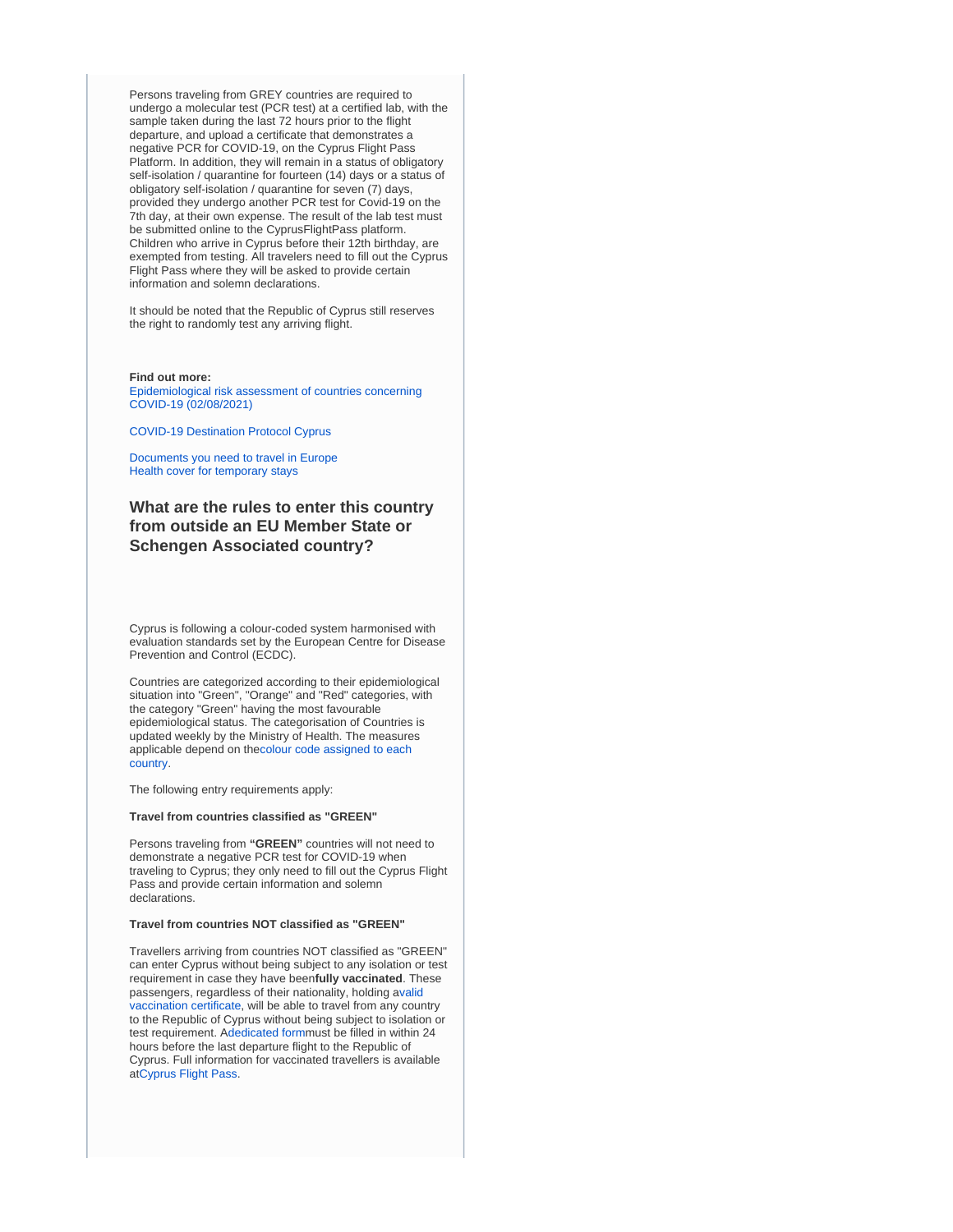Persons traveling from **"ORANGE"** countries are required to undergo a molecular test (PCR test) at a certified lab, with the sample taken during the last 72 hours prior to flight departure, and upload a certificate that demonstrates a negative PCR for COVID-19, on the Cyprus Flight Pass Platform. Children who arrive in Cyprus before their 12th birthday, are exempted from testing. All travelers need to fill out the Cyprus Flight Pass where they will be asked to provide certain information and solemn declarations.

The following persons will be allowed to be exempted from the provision to undergo a molecular test (PCR test) at a certified lab, with the sample taken during the last 72 hours prior to the flight departure, and they will be allowed to enter the Republic of Cyprus,and undergo a lab test (PCR test) at their own expense, upon entry to the Republic of Cyprus. However, they need to self-isolate until they get a negative result:

Cypriot citizens and members of their families (foreign spouses and children) or Legal residents of the Republic, who meet at least one of the following conditions: a) havereceived at least one dose of a Covid-19 vaccine approved by the Republic of Cyprus.

b) cannotbe vaccinated for medical reasons, and are holders of a relevant medical certificate issued by the Cyprus Ministry of Health.

c) areminors between the ages of 12 and 15.

Persons traveling from **"RED"** countries are required to undergo a molecular test (PCR test) at a certified lab, with the sample taken during the last 72 hours prior to flight departure, and upload a certificate that demonstrates a negative PCR for COVID-19, on the Cyprus Flight Pass Platform. They will also need to pay for and undergo a molecular PCR test upon arrival to Cyprus, the cost of which is 15 Euros at Larnaca airport and 19 Euros at Paphos airport; results of the test will be available within 3 hours on the digital platform [www.covid](http://www.covid-testcyprus.com)[testcyprus.com.](http://www.covid-testcyprus.com) Children, who arrive in Cyprus before their 12th birthday, are exempted from testing. All travelers need to fill out the Cyprus Flight Pass where they will be asked to provide certain information and solemn declarations.

The following categories from "RED" countries may opt to be tested only upon arrival in Cyprus (at their own expense), without the necessity to provide a pre-departure test:

- 1. Cypriot citizens and their family members (spouses, underage children and parents)who have received at least one dose of a Covid-19 vaccine approved by the Republic of Cyprus or cannot be vaccinated for medical reasons, and are holders of a relevant medical certificate issued by the Cyprus Ministry of Health or they are minors between the ages of 12 and 15;
- 2. Persons legally residing in Cyprus;
- 3. Persons entitled to enter the Republic under the Vienna Convention;

These persons may choose to undergo one lab test, namely upon their arrival to Cyprus, but must then remain in a status of obligatory self-isolation for a minimum of 72 hours from the time of their arrival. After the 72 hour self-isolation, they must undergo a second PCR test for Covid-19, again at their own expense. They are released from self-isolation after a negative test result which must be submitted online to the CyprusFlightPass platform.

#### **Travel from countries classified as "GREY"**

Travel from "GREY" countries is allowed only for: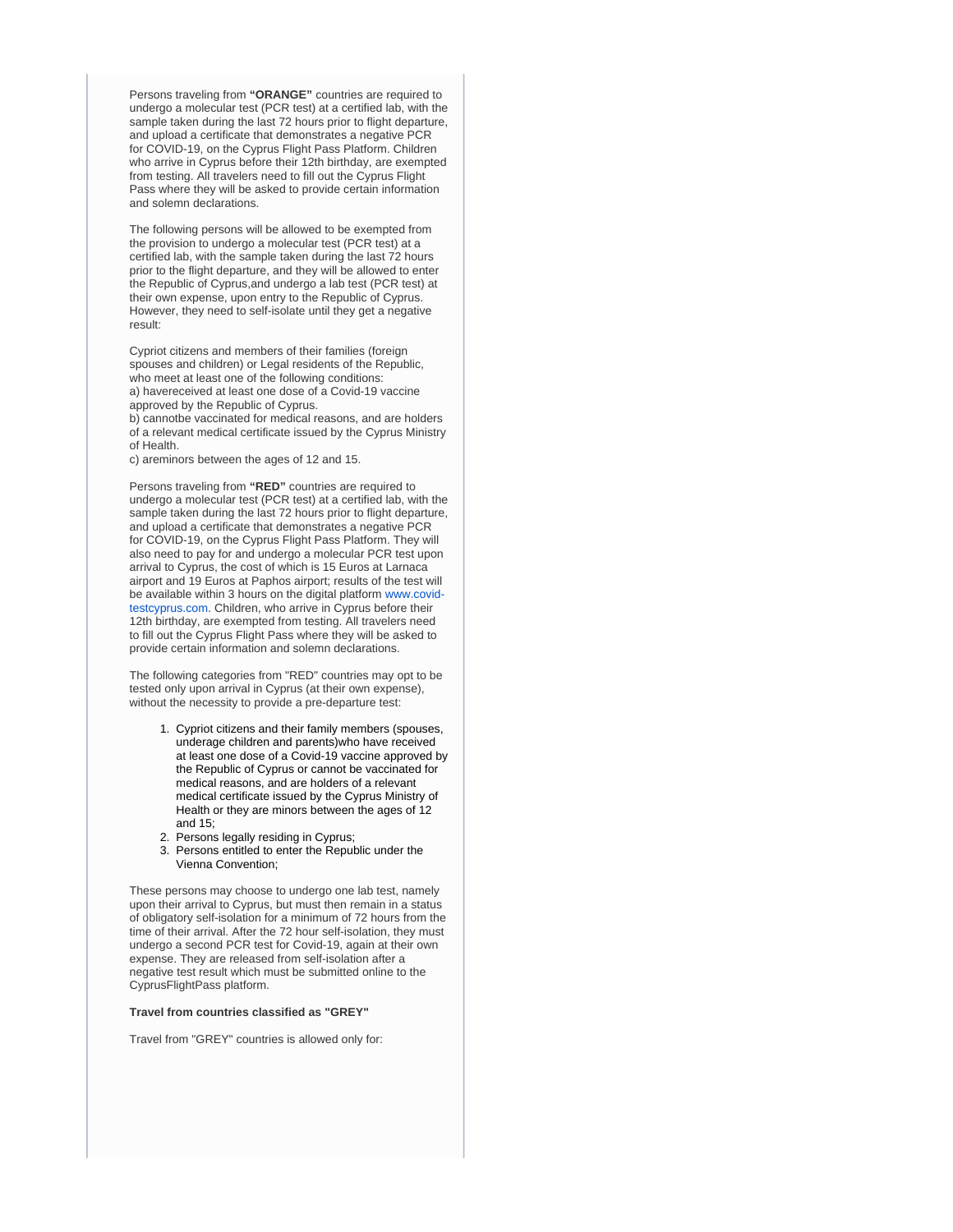- 1. Cypriot citizens and their family members (spouses and children);
- 2. Persons legally residing in the Republic of Cyprus;
- 3. EU citizens, citizens of the European Economic Area (including Iceland, Lichtenstein, Norway) and Switzerland;
- 4. Persons allowed to enter the Republic of Cyprus in accordance with the Vienna Convention;
- 5. Citizens of third countries, provided they obtain prior special permission from the Republic of Cyprus, as defined under the Infectious Diseases Decree (N.2 /2021 8.1.21), as amended. The application for a Special Permission must be submitted on the Cyprus Flight Pass Platform ([https://cyprusflightpass.](https://cyprusflightpass.gov.cy/en/specialpermission) [gov.cy/en/specialpermission](https://cyprusflightpass.gov.cy/en/specialpermission)).

Note: European Union citizens, citizens of European Economic Area (including Iceland, Lichtenstein, Norway), citizens of Switzerland and citizens of third countries, must undergo a molecular test prior to departure, as stipulated above.

The other categories of passengers have the choice of either taking the test prior to their departure or taking it upon entry to the Republic of Cyprus, at their own expense.

Persons traveling from GREY countries are required to undergo a molecular test (PCR test) at a certified lab, with the sample taken during the last 72 hours prior to the flight departure, and upload a certificate that demonstrates a negative PCR for COVID-19, on the Cyprus Flight Pass Platform. In addition, they will remain in a status of obligatory self-isolation / quarantine for fourteen (14) days or a status of obligatory self-isolation / quarantine for seven (7) days, provided they undergo another PCR test for Covid-19 on the 7th day, at their own expense. The result of the lab test must be submitted online to the CyprusFlightPass platform. Children who arrive in Cyprus before their 12th birthday, are exempted from testing. All travelers need to fill out the Cyprus Flight Pass where they will be asked to provide certain information and solemn declarations.

### **Mandatory Travel Documentation**

All passengers have to submit, within 48 hours before starting their journey, all the information and documents required to obtain th[eCyprusFlightPass.](https://www.cyprusflightpass.gov.cy/%22%20/t%20%22_blank)

If the web electronic platform is temporarily unavailable due to technical issues or scheduled maintenance, travellers need to complete by hand and carry with them the Passenger Locator Form.

The download forms for passengers travelling to Cyprus can be found at<https://cyprusflightpass.gov.cy/en/download-forms>

It should be noted that the Republic of Cyprus still reserves the right to randomly test any arriving flight.

#### **Find out more:**

[Epidemiological risk assessment of countries concerning](https://www.pio.gov.cy/coronavirus/uploads/02082021_epidemiologicalEN.pdf)  [COVID-19 \(02/08/2021\)](https://www.pio.gov.cy/coronavirus/uploads/02082021_epidemiologicalEN.pdf) [COVID-19 Destination Protocol Cyprus](https://www.visitcyprus.com/files/Covid19/COVID-19_Destination_Protocol_Cyprus_-2nd_August_21b.pdf) [Issuance of the EU Digital COVID Certificate for individuals](https://www.pio.gov.cy/coronavirus/uploads/21072021_eudccEN.pdf)  [who have been vaccinated or have tested positive for the](https://www.pio.gov.cy/coronavirus/uploads/21072021_eudccEN.pdf)  [virus in countries outside the EU, EEA or Switzerland](https://www.pio.gov.cy/coronavirus/uploads/21072021_eudccEN.pdf)

### **Contact point for Cyprus:**

A Covid-19 call centre is available from Monday to Sunday (8: 00 - 20:00 Cyprus Time) at 1474 (calls within Cyprus) and at +357 22 285757 (calls from abroad). This service provides direct, timely and comprehensive information regarding all governmental initiatives related to COVID-19.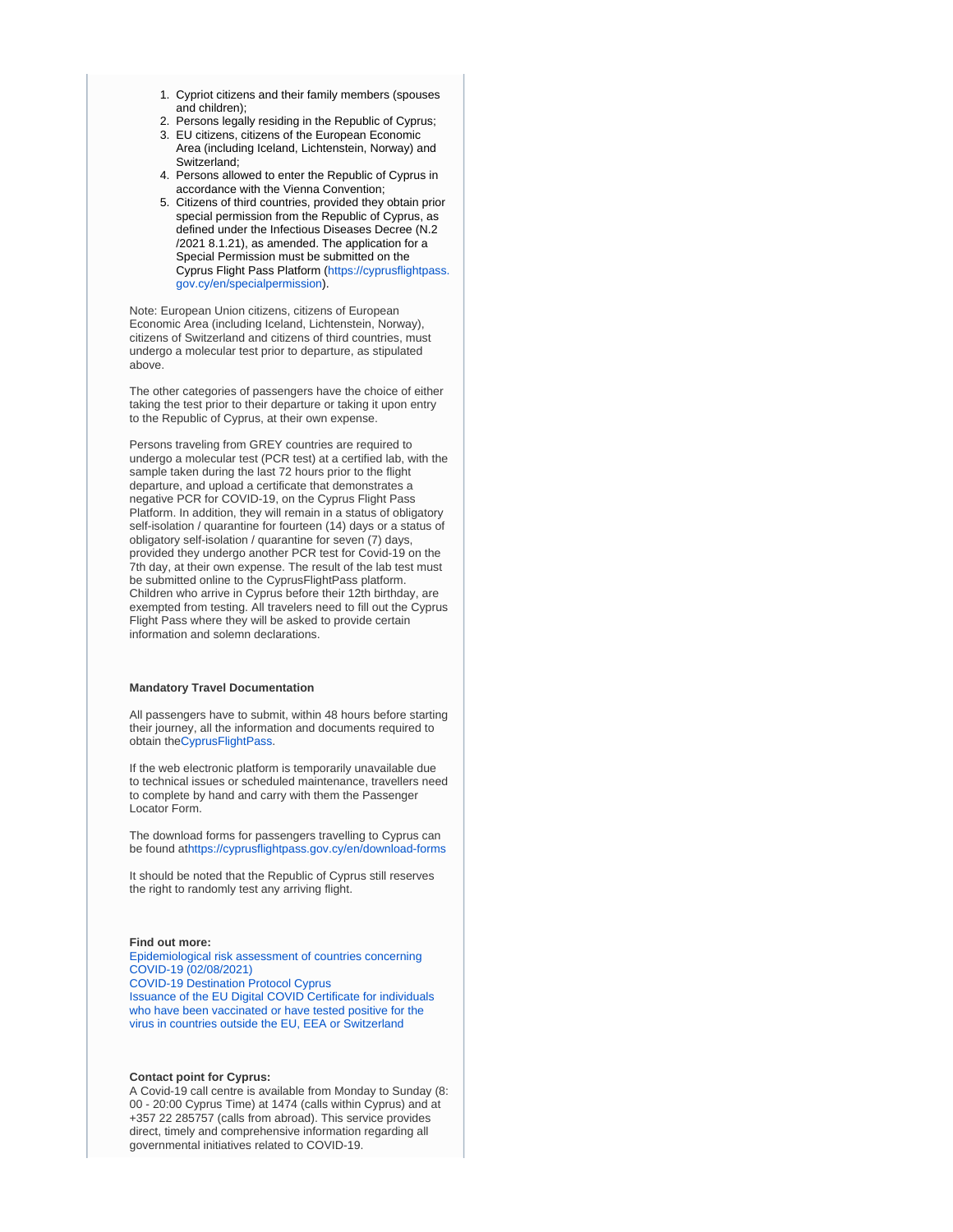Also, a dedicated email address has been set up for this purpose at[travel2021@visitcyprus.com.](mailto:travel2021@visitcyprus.com)

## **May I transit this country?**

#### **Partially**

As a general rule, passengers in transit in the EU+ area are exempted from temporary travel restriction.

EU citizens entering the EU from a third country, as well as their family members, irrespective of their nationality, are exempted from the travel restrictions regardless of whether or not they are returning to their country of nationality or residence.

Passengers travelling from a non-EU country to another non-EU country may transit through the international transit area of airports located in the Schengen area. Rules regarding airport transit visa requirements continue to apply.

## **General measures**

## **SafePass**

In all indoor and outdoor areas and premises where, subject to the distancing measures, more than 20 people may gather at any time, it is required that people aged 12 and above shall hold a "SafePass".

The pass consists of a document stating that the bearer has either:

- been vaccinated against Covid-19;
- recovered from COVID-19 in the last 6 months;
- $\bullet$  tested negative for COVID-19 within the last 72 hours.

The document has to be displayed by all residents and visitors at hotels, restaurants, cafes or bars, places of worship, theatres and cinemas, shopping malls, gyms, retirement homes, beauty salons, beaches, food stores, archaeological sites and other public venues.

To obtain a SafePass, citizens must present one of the following forms of evidence:

- 1. Vaccination certificate with at least one dose and after a period of 3 weeks has passed (citizens can present the Vaccination Card given to them at the vaccination centres);
- 2. Proof that a person has contracted COVID-19 in the last 6 months (citizens may present the release text message or the recovery text message sent to their mobile phone by the Ministry of Health);
- 3. Citizens aged 12 and over are given the option to present a negative test certificate, from a PCR or a rapid test, valid for 72 hours. Citizens may present either the form provided by the different test units, or the text message sent to their mobile phone with the result of the test.

EU Digital Covid Certificate of vaccination against Covid-19 or recovery from Covid-19 is also accepted.

**NON-RESIDENTS** entering legally the Republic of Cyprus:

(a) using Larnaca and Pafos Airports may present the **Cyprus Flight Pass** obtained on the [www.cyprusflightpass.gov.cy](http://www.cyprusflightpass.gov.cy/) platform; and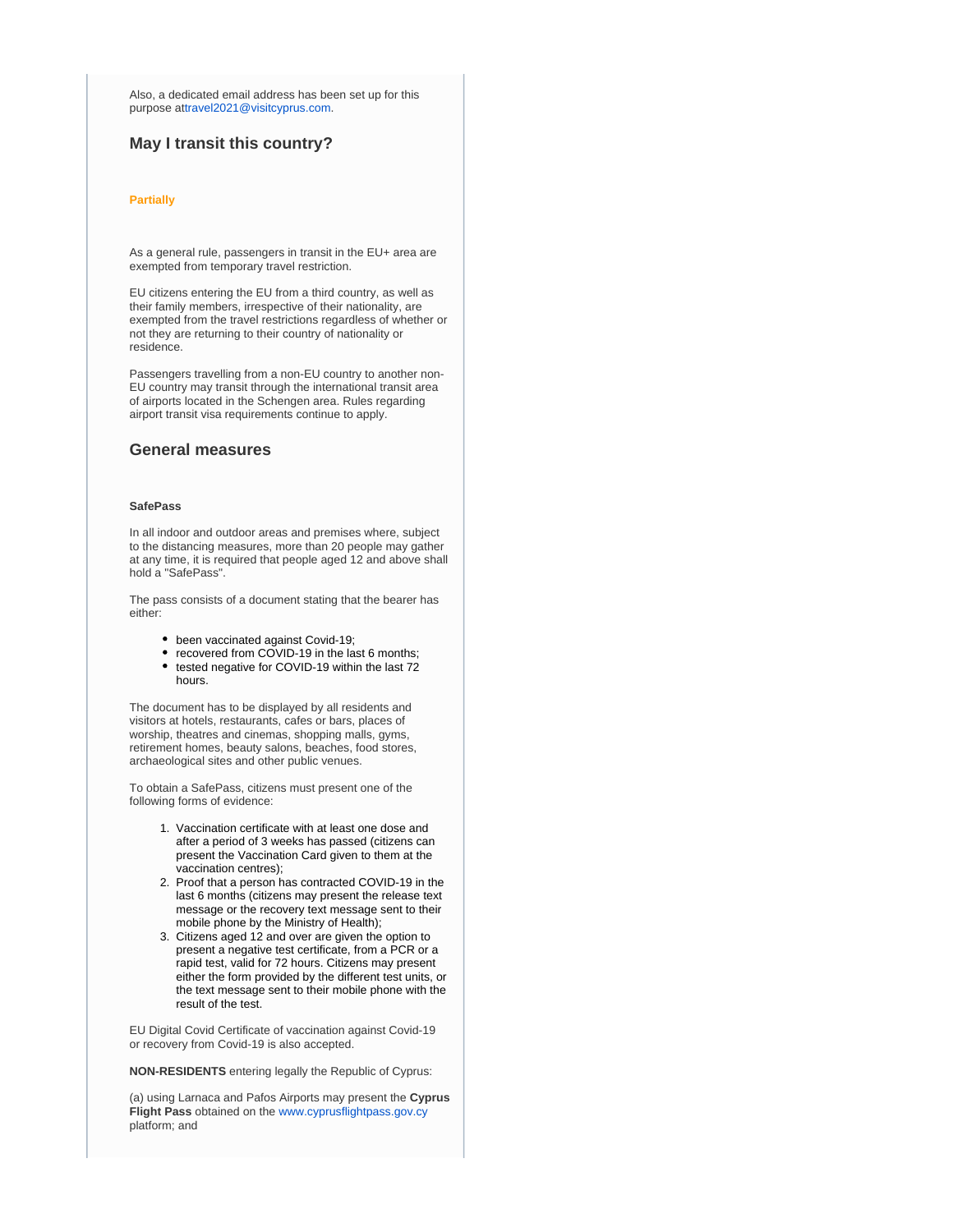(b) using legal sea points of entry if they are cruise passengers, they should use their disembarkment card and if they are passengers of recreational craft, they should have the proof they obtain from their Marina Operator subject to the guidelines of the Ministry of Transports, Communications and Works and the Deputy Ministry of Shipping.

### **Find out more:**

[Implementation of the SafePass Decision as of 10 May](https://www.pio.gov.cy/en/press-releases-article.html?id=20122#flat) [FAQs on measures to contain the COVID-19 pandemic](https://www.pio.gov.cy/en/press-releases-article.html?id=20081#flat)

## **Use of facemasks**

The use of protective facemasks is mandatory for all people over 12 indoors (i.e. taxis, buses, diving/safari jeeps, lifts, theatres, malls, etc.) and in outdoor public places.

Areas such as restaurants, coffee shops, bars, snack bars, lobby bars, etc., where people are seated whilst consuming food and beverage are excluded from this provision. The same applies while on the beach, swimming pools and instances where people are exercising. Travellers should always consult the [guidelines issued by the Ministry of Health](https://www.pio.gov.cy/coronavirus/uploads/22102020_epikairopoiimeniodigiagiamaskesexo.pdf)  [\(in Greek\)](https://www.pio.gov.cy/coronavirus/uploads/22102020_epikairopoiimeniodigiagiamaskesexo.pdf)

## **Physical Distancing**

Physical distancing measures apply so that people who do not belong to the same travel group maintain a reasonable distance from each other (the minimum area occupied per person should be 2 square metres outdoors, and 3 square metres indoors).

# **Indoor and outdoor meetings, public or private gatherings and events**

The holding of events, including weddings and christenings is permitted in catering establishments, event and reception venues, hotels or/and tourist accommodation units, night clubs, clubs and music and dancing venues, as well as in residences, subject to the guidelines of the Ministry of Health.

In particular,

- The maximum number of persons allowed indoors is 250 subject to the distancing measures set out by the health protocols.
- The maximum number of persons allowed outdoors is 350 subject to the distancing measures. This number can be also increased to 500 people if some specific conditions are met.

Moreover, in all indoor and outdoor areas and premises where subject to the distancing measures, more than 20 people may gather at any time, including the employees, it is required that people aged 12 and above shall hold: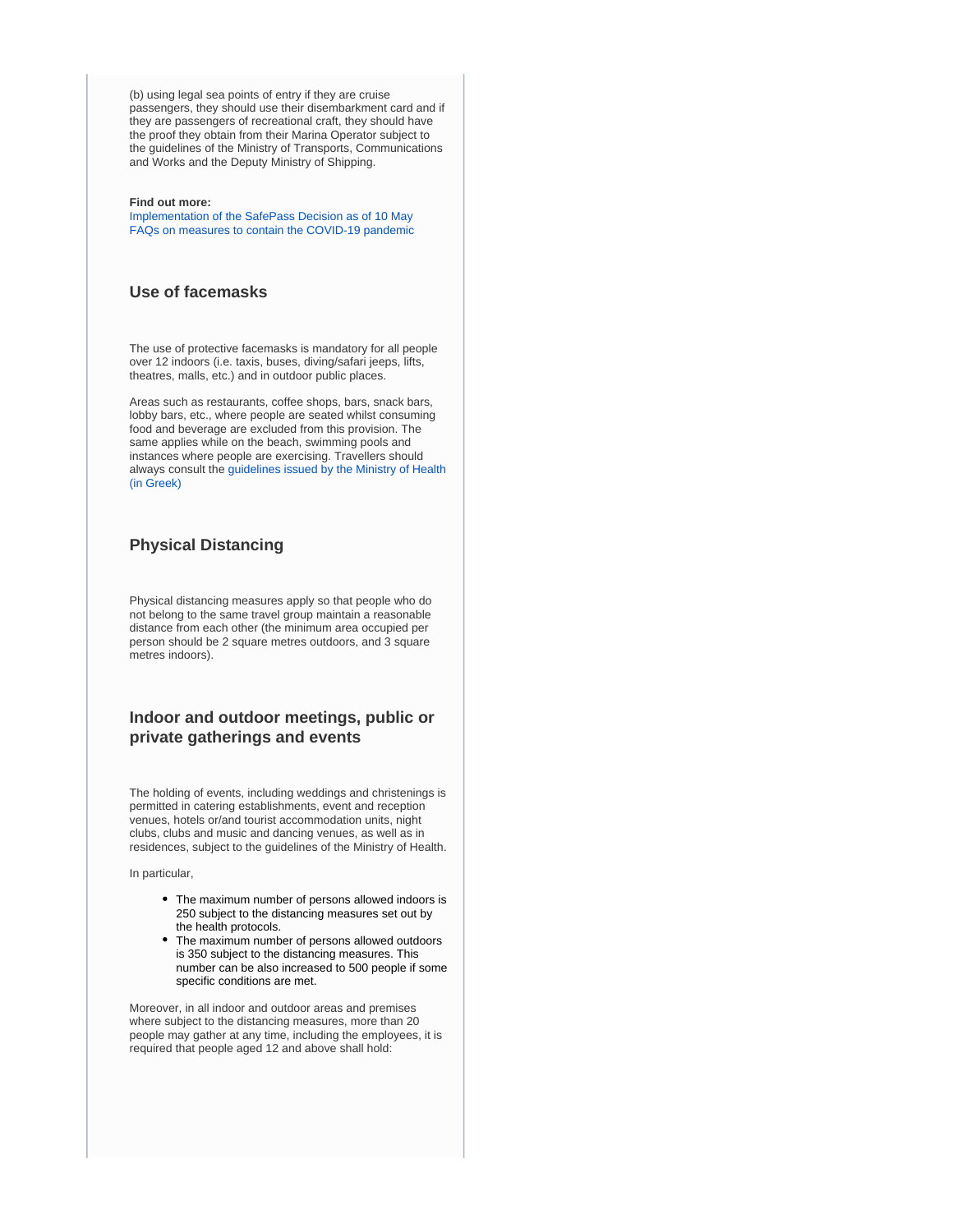- a negative Covid-19 PCR or antigen rapid test performed within 72 hours; or
- a certificate of vaccination against Covid-19 for at least one dose and provided that three weeks have elapsed; or
- proof of recovery from Covid-19 and provided that a period of six months has not elapsed since the date of the initial positive diagnosis.

Additional details are available on the [Decree of n. 31 of 19](https://www.pio.gov.cy/coronavirus/uploads/19072021_Decree%20No%2031%20EN.pdf)  [July 2021.](https://www.pio.gov.cy/coronavirus/uploads/19072021_Decree%20No%2031%20EN.pdf)

## **Safety measures for public transportation**

Employees and passengers aged 12 and above must hold a SafePass.

The use of protective facemasks is mandatory both for employees and passengers in all transport means. Capacity is allowed at 100%.

#### **Find out more:**

[www.pio.gov.cy \(in Greek\)](https://www.pio.gov.cy/coronavirus/pdf/erg50.pdf) 

## **Places of worship**

Open with limitations

The presence of congregants during church services and/or other forms of religious worship is permitted following specific requirements specified on the [Decree of n. 31 of 19 July 2021.](https://www.pio.gov.cy/coronavirus/uploads/19072021_Decree%20No%2031%20EN.pdf)

## **Quarantine**

As of 28 December 2020, the SARS-CoV-2 antigen detection tests carried out by the mobile units of the Ministry of Health do not need confirmation by the molecular method (RT-PCR). Citizens with a positive test result will receive the selfisolation instructions via a text message. At the same time, the virus-positive person should inform his/her close contacts to self-isolate until the Epidemiological Monitoring Unit contacts them, and send a list with the details of his/her close contacts to [contacttracing@moh.gov.cy](mailto:contacttracing@moh.gov.cy).

Close contacts of a suspected or confirmed COVID-19 case (e.g. family members, friends, colleagues) should self-isolate themselves in a well-ventilated room, while the other family members should stay in a separate room, if possible. Isolated people will receive instructions through a text message by the Epidemiological Monitoring Unit and they should self-monitor their health and check their temperature twice a day for the following 14 days from the last contact. They should also maintain regular communication with their personal doctor for the entire duration of the period.

In the case of a positive test result, the text message is considered official and these citizens have an obligation to immediately self-isolate, adhering to the relevant instructions provided by the Tracing Team.

**Find out more:**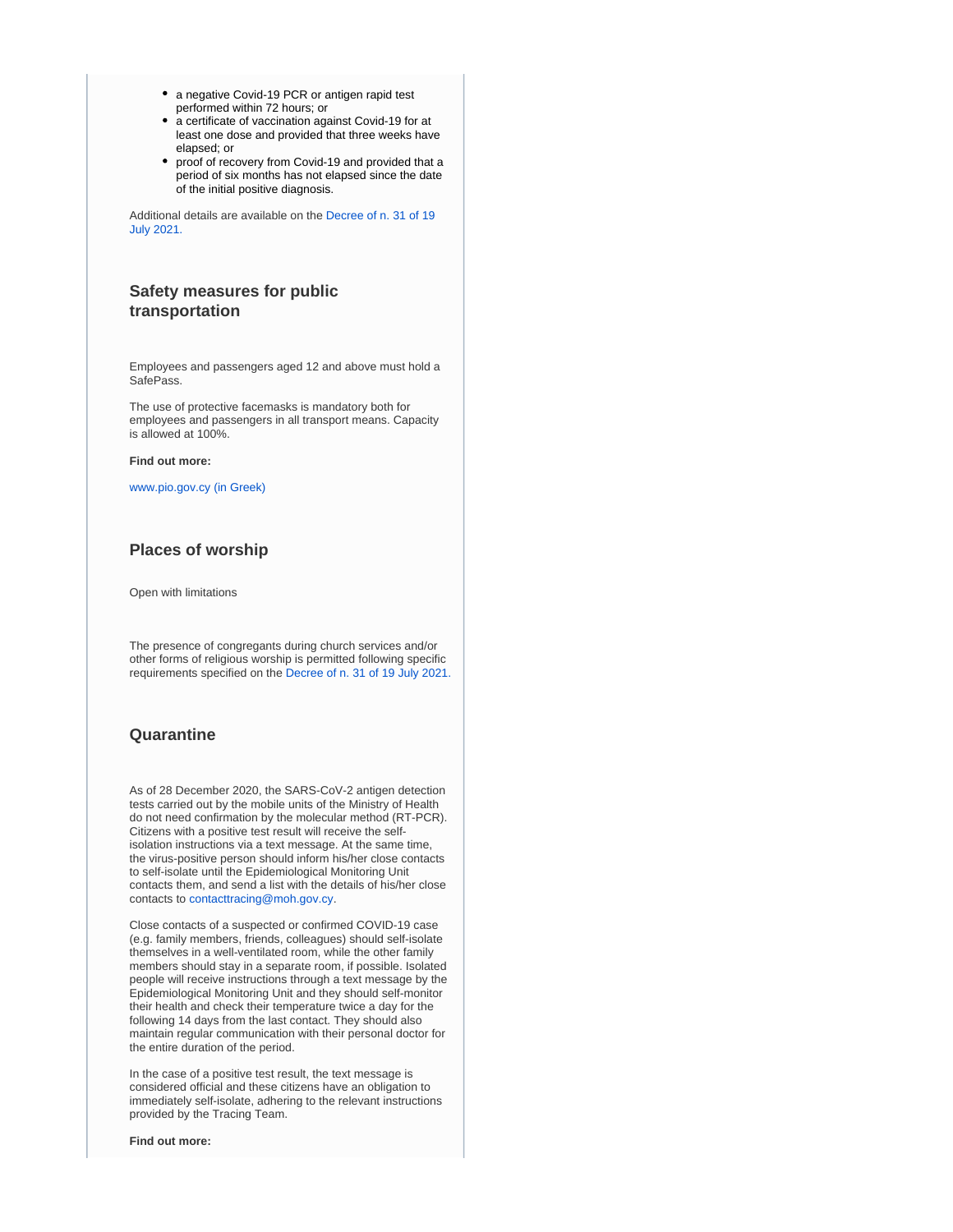### [Guidance for isolation](https://www.pio.gov.cy/coronavirus/pdf/erg60.pdf)

[Guidance for isolation of close contacts](https://www.pio.gov.cy/coronavirus/uploads/Isolation%20Guidelines%20for%20Suspected%20Cases%20of%20COVID-19.pdf)

[Guidance for discharge and ending of isolation](https://www.pio.gov.cy/coronavirus/uploads/14042021_instructionsforpersonsquarantinedEN.pdf)

[Rapid tests](https://www.pio.gov.cy/coronavirus/uploads/28122020_rapidtestnoconfirmation_EN.pdf)

[FAQs](https://www.pio.gov.cy/coronavirus/uploads/19042021_questionsandanswersEN.pdf)

# **Non-essential (other than medicine and food) shops**

Open with limitations

Retail trade enterprises including shopping centres, malls and large stores, are open.

Specific measures can be found on the [Decree of n. 31 of 19](https://www.pio.gov.cy/coronavirus/uploads/19072021_Decree%20No%2031%20EN.pdf)  [July 2021.](https://www.pio.gov.cy/coronavirus/uploads/19072021_Decree%20No%2031%20EN.pdf)

## **Tourist accommodations**

Open with limitations

The operation of hotels or/and tourist accommodation units is permitted subject to the guidelines of the Ministry of Health and the Deputy Ministry of Tourism.

Moreover, in all indoor and outdoor areas and premises where subject to the distancing measures, more than 20 people may gather at any time, including the employees, it is required that people aged 12 and above shall hold:

- a negative Covid-19 PCR or antigen rapid test performed within 72 hours; or
- a certificate of vaccination against Covid-19 for at least one dose and provided that three weeks have elapsed; or
- proof of recovery from Covid-19 and provided that a period of six months has not elapsed since the date of the initial positive diagnosis.

Additional details are available on the [Decree of n. 31 of 19](https://www.pio.gov.cy/coronavirus/uploads/19072021_Decree%20No%2031%20EN.pdf)  [July 2021.](https://www.pio.gov.cy/coronavirus/uploads/19072021_Decree%20No%2031%20EN.pdf)

## **Catering establishments**

Open with limitations

The operation of catering establishments is permitted subject to the guidelines of the Ministry of Health.

Details are available on the [Decree of n. 31 of 19 July 2021.](https://www.pio.gov.cy/coronavirus/uploads/19072021_Decree%20No%2031%20EN.pdf)

**Cinemas, museums and indoor attractions**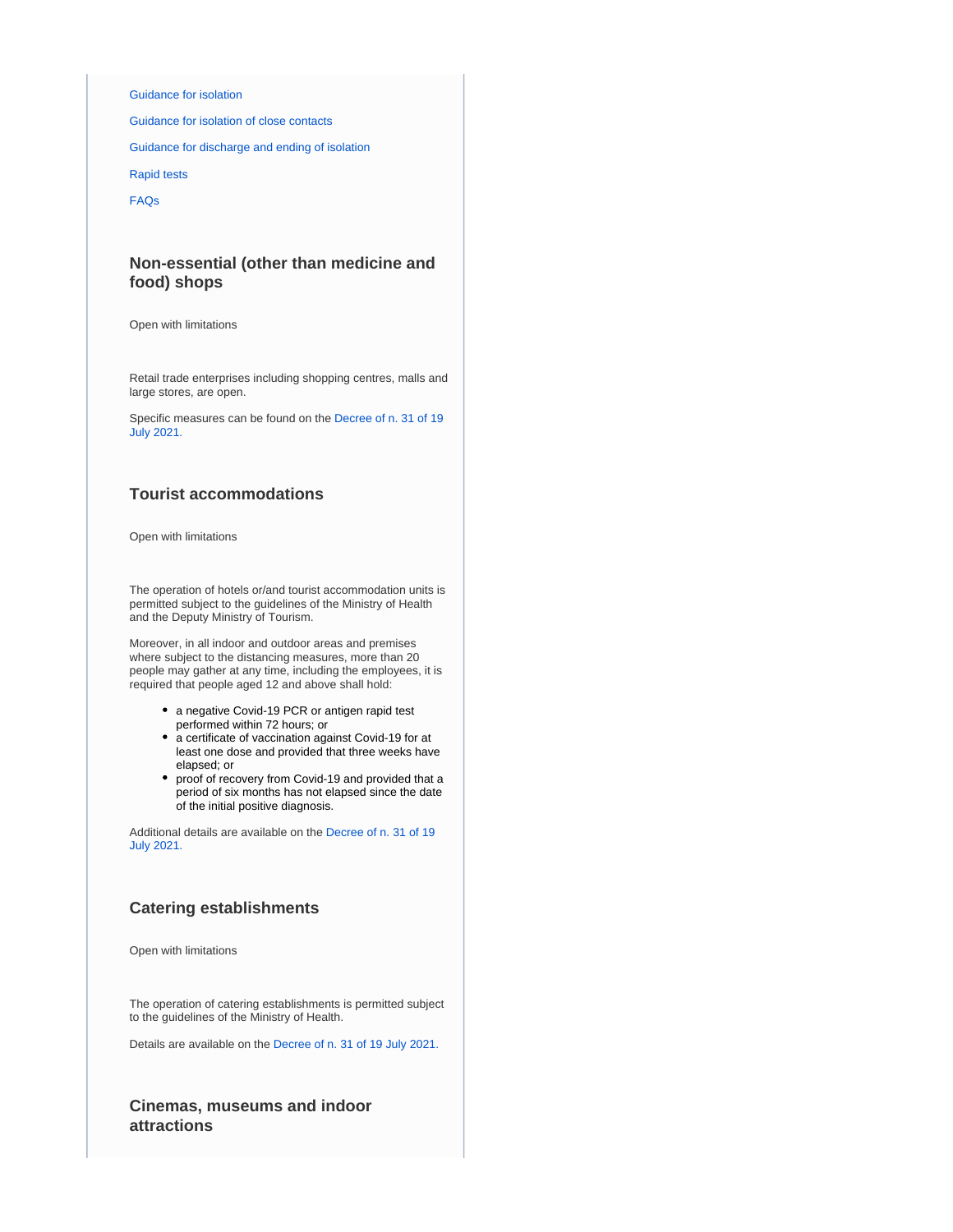Open with limitations

The operation of archaeological sites, museums and historic sites, visual art places and galleries is permitted subject to the guidelines of the Ministry of Health.

The operation of theatres, amphitheatres, cinemas and performance halls is be permitted as of 21 July 2021.

Details are available on the [Decree of n. 31 of 19 July 2021.](https://www.pio.gov.cy/coronavirus/uploads/19072021_Decree%20No%2031%20EN.pdf)

# **Personal care services**

Open with limitations

The operation of hairdressing salons, barbershops, beauty centres and tattooing shops is permitted subject to the guidelines of the Ministry of Health.

Moreover, in all indoor and outdoor areas and premises where subject to the distancing measures, more than 20 people may gather at any time, including the employees, it is required that people aged 12 and above shall hold:

- a negative Covid-19 PCR or antigen rapid test performed within 72 hours; or
- a certificate of vaccination against Covid-19 for at least one dose and provided that three weeks have elapsed; or
- proof of recovery from Covid-19 and provided that a period of six months has not elapsed since the date of the initial positive diagnosis.

Additional details are available on the [Decree of n. 31 of 19](https://www.pio.gov.cy/coronavirus/uploads/19072021_Decree%20No%2031%20EN.pdf)  [July 2021.](https://www.pio.gov.cy/coronavirus/uploads/19072021_Decree%20No%2031%20EN.pdf)

# **Outdoors areas and beaches**

Open with limitations

Hygiene measures are in place and it is required a distance of 4 metres between umbrellas and 2 metres between sunbeds occupied by different groups.

The operation of playgrounds, luna parks and thematic parks is allowed, on the basis of a Health Protocol.

It is not required to present the Cyprus Flight Pass or Safe Pass.

# **Health protocols for tourism services and tourists**

Protocols available on [www.pio.gov.cy \(in Greek\)](https://www.pio.gov.cy/coronavirus) and on [www](https://www.pio.gov.cy/coronavirus/eng/categories/decrees) [.pio.gov.cy/eng \(in English\)](https://www.pio.gov.cy/coronavirus/eng/categories/decrees)

Also the [Destination Protocol](https://www.visitcyprus.com/index.php/en/news/774-covid19-travel-protocol) is available on various languages.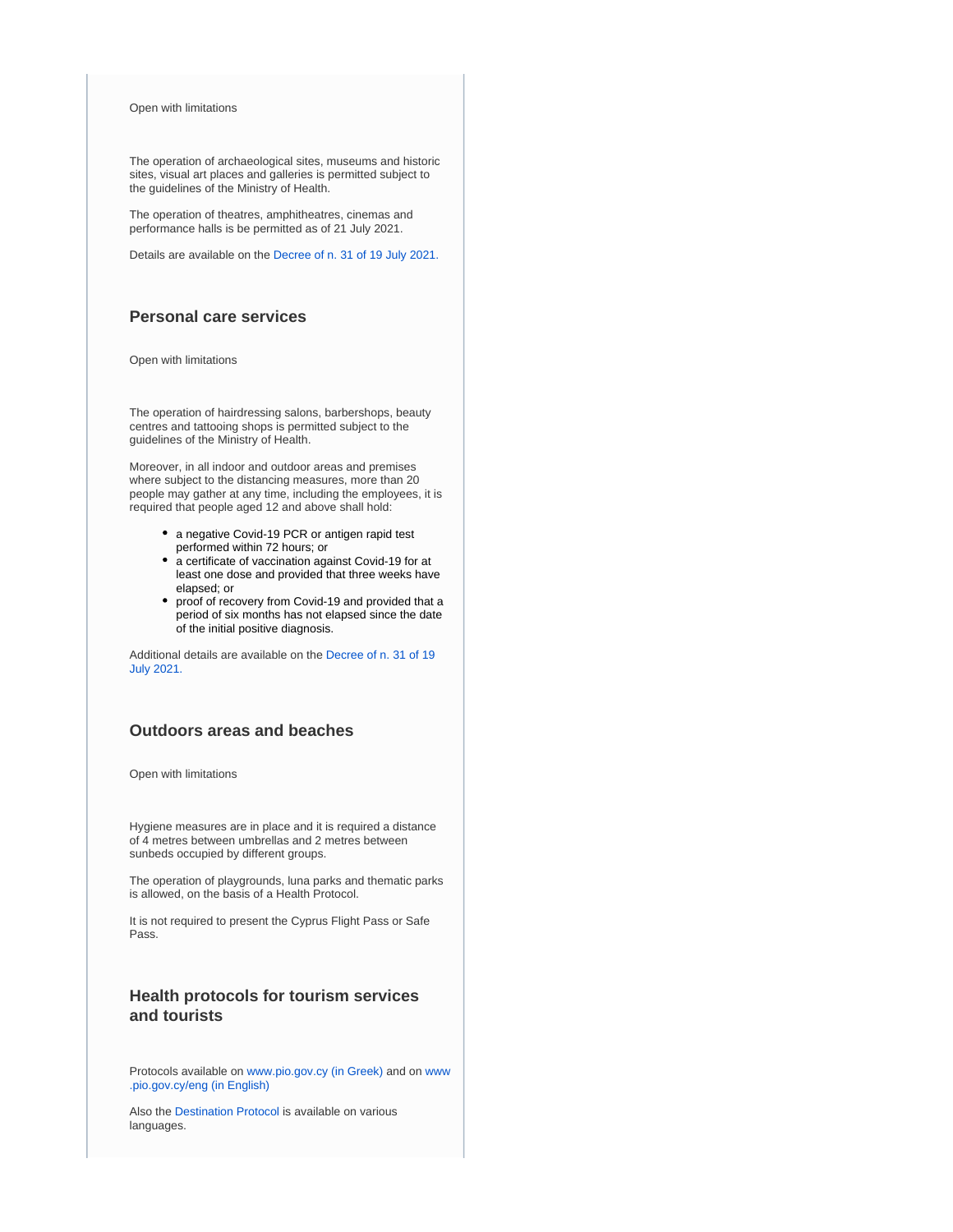# **Information on Tourism at National level**

**National website with coronavirusrelated information for TOURISM**

### [Visit Cyprus](https://www.visitcyprus.com/index.php/en/cyprus-covid19-travel-protocol)

## **Useful Info for tourists**

\_\_\_\_\_\_\_\_\_\_\_\_\_\_\_\_\_\_\_\_\_\_\_\_\_\_\_\_

Cyprus is allowing entry from four sets of countries of origin, according to epidemiological criteria. To check whether you can enter Cyprus, please use the [quick-check tool on the](https://cyprusflightpass.gov.cy/en/quick-check)  [official website of the Deputy Ministry of Tourism](https://cyprusflightpass.gov.cy/en/quick-check)

Before starting your journey, please check visa requirements for your destination at: [The Schengen visa](https://ec.europa.eu/home-affairs/what-we-do/policies/borders-and-visas/visa-policy/schengen_visa_en)

\_\_\_\_\_\_\_\_\_\_\_\_\_\_\_\_\_\_\_\_\_\_\_\_\_\_\_\_\_\_\_\_\_\_\_\_\_\_\_\_\_\_\_\_\_\_\_\_\_

22.07.2021

# **What are the rules to enter this country from an EU Member State or Schengen Associated country?**

Cyprus is following a colour-coded system harmonised with evaluation standards set by the European Centre for Disease Prevention and Control (ECDC). Therefore, a separate evaluation is only carried out by Cyprus for countries not included on these lists.

Countries are categorized according to their epidemiological situation into "Green", "Orange" and "Red" categories, with the category "Green" having the most favourable epidemiological status. The categorisation of Countries is updated weekly by the Ministry of Health. For Categories GREEN, ORANGE and RED, please see here: [https://cyprusfl](https://cyprusflightpass.gov.cy/en/country-categories) [ightpass.gov.cy/en/country-categories](https://cyprusflightpass.gov.cy/en/country-categories).

Any country not defined below is treated as GREY (Special Permission) category.

Travel from "GREY" countries is allowed only for:

- 1. Cypriot citizens and their family members (spouses and children)
- 2. Persons legally residing in the Republic of Cyprus.
- 3. EU citizens, citizens of the European Economic Area (including Iceland, Lichtenstein, Norway) and Switzerland.
- 4. Persons allowed to enter the Republic of Cyprus in accordance with the Vienna Convention.

All passengers have to submit, within 48 hours before starting their journey, all the information and documents required to obtain the [CyprusFlightPass](https://www.cyprusflightpass.gov.cy/).

The download forms for passengers travelling to Cyprus can be found at <https://cyprusflightpass.gov.cy/en/home> and [https:](https://cyprusflightpass.gov.cy/en/download-forms) [//cyprusflightpass.gov.cy/en/download-forms](https://cyprusflightpass.gov.cy/en/download-forms)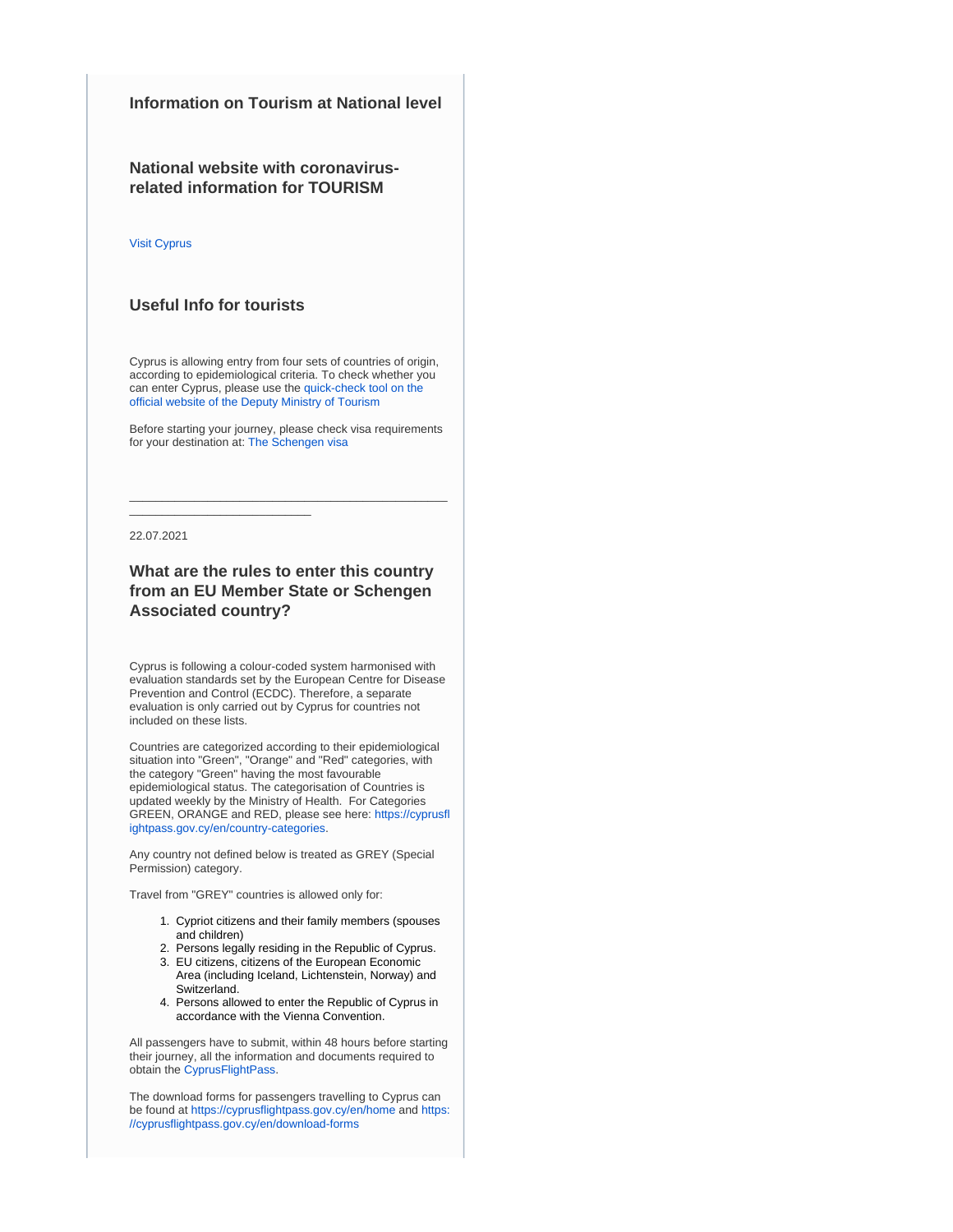### **Contact point for Cyprus:**

A Covid-19 call centre is available from Monday to Sunday (8: 00 - 20:00 Cyprus Time) at 1474. This service provides direct, timely and comprehensive information regarding all governmental initiatives related to COVID-19.

Also, a dedicated email address has been set up for this purpose at [travel2021@visitcyprus.com.](mailto:travel2021@visitcyprus.com)

# **Entering this country with the EU Digital COVID certificate**

Provisional information subject to further revision and confirmation from National Authorities

Cyprus is accepting "EU Digital COVID certificates" (EUDCC) since **1 July 2021**.

The following certificates are accepted:

**Vaccination certificate**, which is valid **from the day of the second dose** of the vaccine (or 14 days after the single dose of the Janssen /Johnson&Johnson vaccine). F

The following vaccines are accepted: Pfizer /BioNTech, Moderna, AstraZeneca, Johnson & Johnson (Janssen), Sputnik V, Sinopharm (BBIBP COVID-19) and Sinovac.

- **Proof of recovery from COVID-19**, which is valid **be tween 14 and 180 days** from a positive result to a PCR test.
- Proof of recovery from Covid-19 plus a single dose of an authorized vaccine (Pfizer /BioNTech, Moderna, AstraZeneca, Johnson & Johnson (Janssen), Sputnik V, Sinopharm (BBIBP COVID-19 and Sinovac).
- A negative result to a **PCR Covid test, with the sampling being carried out within 72 hours prior to departure.**

Holders of a vaccination-based or recovery-based EUDCC will be exempt from any additional testing upon entering Cyprus, irrespective of the colour categorisation of their country of departure.

Between 1 July and 15 August 2021, the use of EUDCC is not compulsory for travel from EU or Schengen Associated countries. Prior to travel, holders of a EUDCC need to fill out all required information on the Cyprus Flight Pass Platform.

Travellers may still be subject to random testing upon arrival and are still obliged to follow all destination protocols.

# **Entering this country without the EU Digital COVID certificate or with a certificate not compliant with national requirements**

Cyprus is following a colour-coded system harmonised with evaluation standards set by the European Centre for Disease Prevention and Control (ECDC). Therefore, a separate evaluation is only carried out by Cyprus for countries not included on these lists.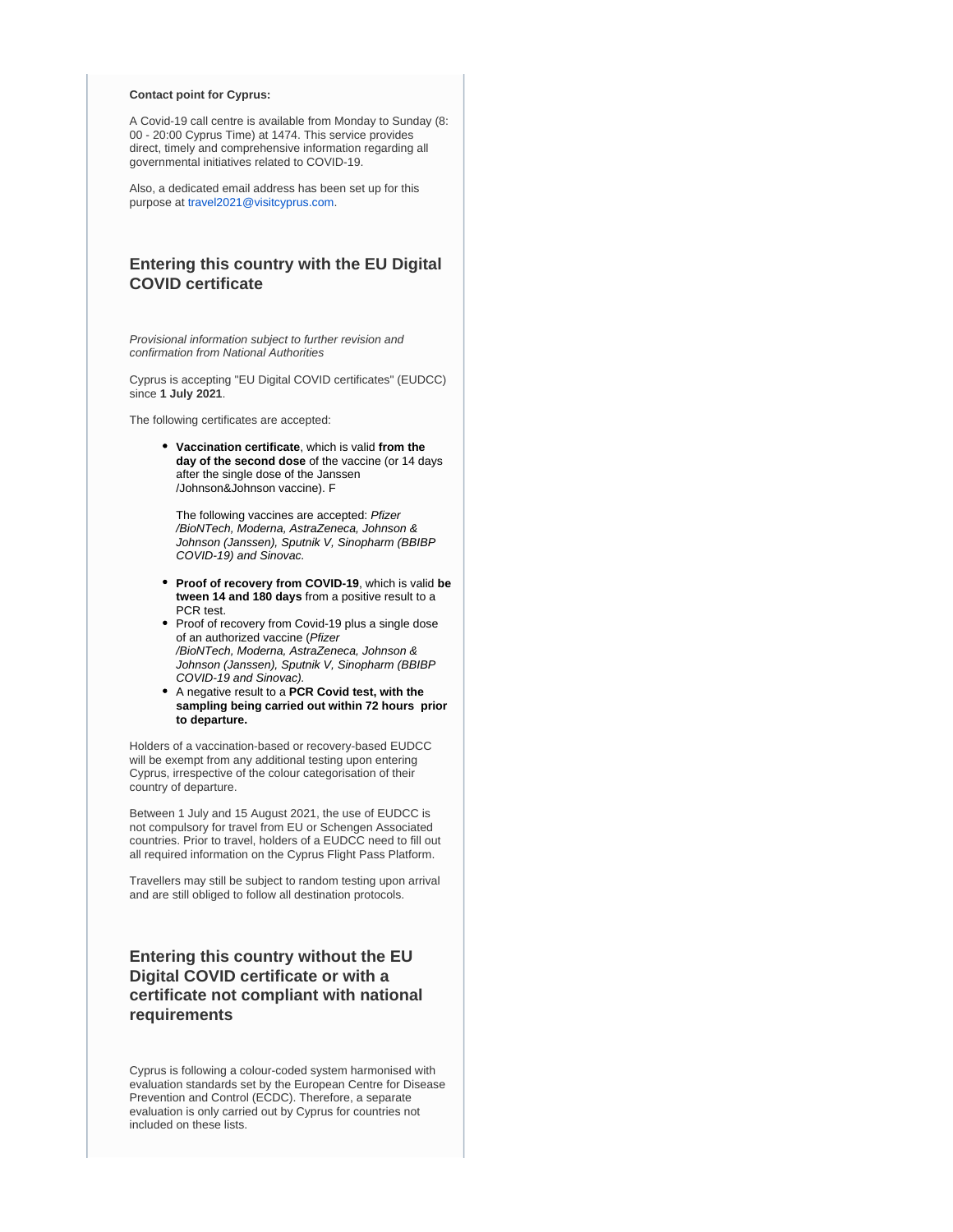Countries are categorized according to their epidemiological situation into "Green", "Orange" and "Red" categories, with the category "Green" having the most favourable epidemiological status. The categorisation of Countries is updated weekly by the Ministry of Health. For Categories Green, Orange and Red, please see here: [https://cyprusflight](https://cyprusflightpass.gov.cy/en/country-categories) [pass.gov.cy](https://cyprusflightpass.gov.cy/en/country-categories)

The following entry requirements apply:

### **Travel from countries classified as "GREEN"**

Travellers arriving from countries classified as "GREEN" can enter Cyprus without being subject to any test requirement.

These travellers only need to fill out the Cyprus Flight Pass.

#### **Travel from countries NOT classified as "GREEN"**



 Travellers arriving from countries NOT classified as "GREEN" can enter Cyprus without being subject to any isolation or test requirement in case they have been **fully vaccinated**. These passengers, regardless of their nationality, holding a [valid vaccination certificate,](https://cyprusflightpass.gov.cy/en/vaccinated-passengers) will be able to travel from any country to the Republic of Cyprus without being subject to isolation or test requirement. A [dedicated](https://cyprusflightpass.gov.cy/en/vaccinated-fly-request)  [form](https://cyprusflightpass.gov.cy/en/vaccinated-fly-request) must be filled in within 24 hours before the last departure flight to the Republic of Cyprus. Full information for vaccinated travellers is available at [Cyprus Flight Pass](https://cyprusflightpass.gov.cy/en/vaccinated-passengers).

All other travellers arriving from countries classified as "ORANGE" or "RED" are subject to the requirement for a **predeparture negative PCR test**. The test must be taken within **72 hours prior to the flight departure**.

Additionally, travellers from countries classified as "RED" are subject to a **second test upon their arrival**, at their own expense.

Children under the age of 12 are exempted from the testing requirement.

The following categories may opt to be tested upon arrival in Cyprus only (at their own expenses):

- 1. Cypriot citizens and their family members (spouses, underage children and parents);
- 2. Persons legally residing in Cyprus;
- 3. Persons entitled to enter the Republic under the Vienna Convention;
- 4. Persons from countries classified as "orange", irrespective of their nationality, whose country of residence does not provide a laboratory testing service.

Travellers from countries classified as "ORANGE" or "RED" shall remain in mandatory self-isolation until they receive the test result. People arriving from "RED" countries falling under categories 1-3 above must remain in self-isolation for 72 hours and, after that, they must undergo a second PCR test at their own expense. If the last test is negative, isolation is ended.

### **Travel from countries classified as "GREY"**

Travel from "GREY" countries, is allowed only for: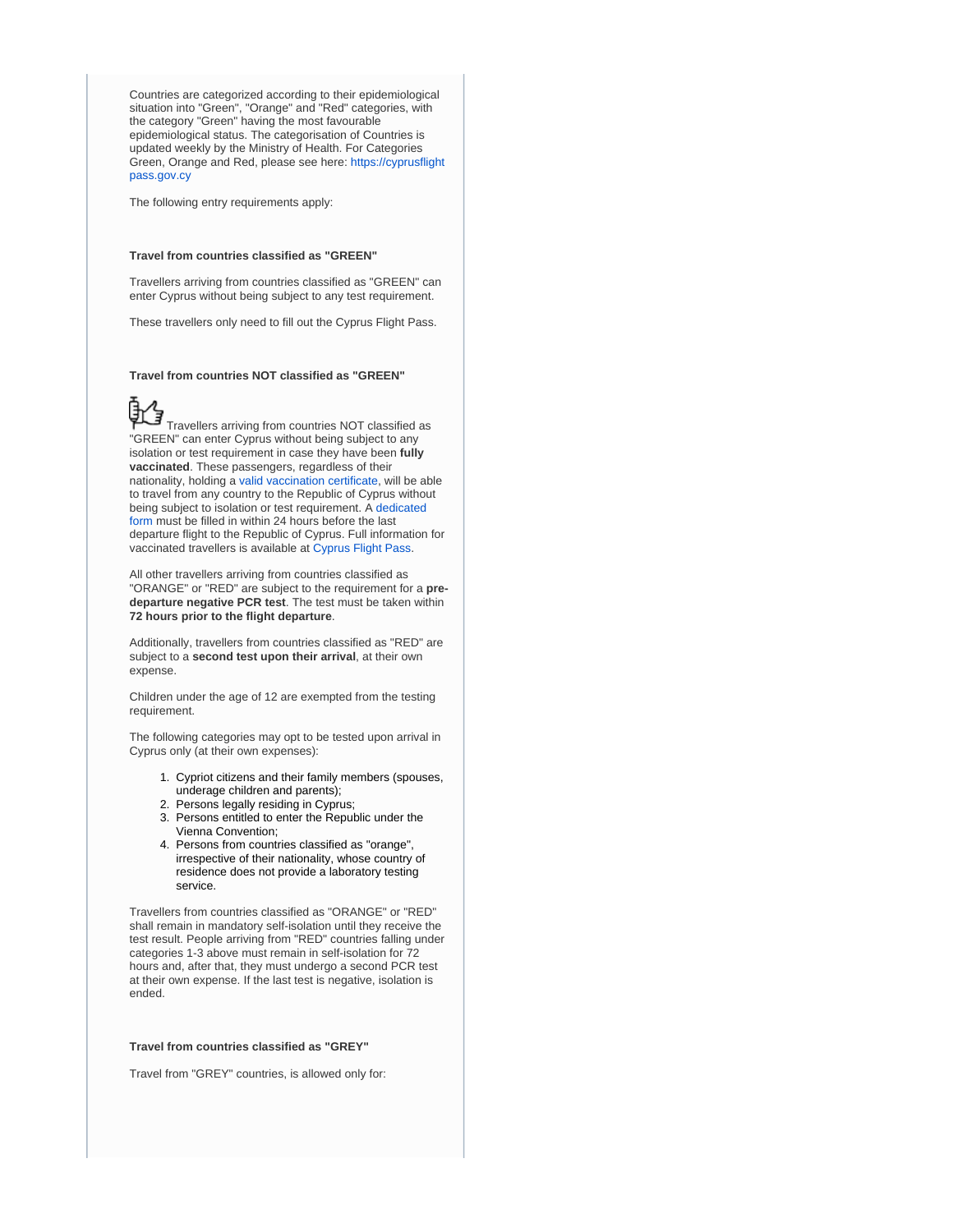- 1. Cypriot citizens and their family members (spouses and children)
- 2. Persons legally residing in the Republic of Cyprus
- 3. EU citizens, citizens of the European Economic Area (including Iceland, Lichtenstein, Norway) and Switzerland
- 4. Persons allowed to enter the Republic of Cyprus in accordance with the Vienna Convention

All other travellers arriving from countries classified as "GREY" are subject to the requirement for a **pre-departure negative PCR test**. The test must be taken within **72 hours prior to the flight departure.**

In addition, they must complete a compulsory self-isolation of 14 days. Self-isolation may be shortened by taking a PCR test on day 7 of the isolation period.

The test result [m](mailto:monada@mphs.moh.gov.cy)ust be sent to the following email address: m [onada@mphs.moh.gov.cy](mailto:monada@mphs.moh.gov.cy)

All travellers who test positive will be placed in compulsory confinement for **14 days**.

Children under the age of 12 are exempted from the testing requirement.

### **Find out more:**

[Epidemiological risk assessment of countries concerning](https://www.pio.gov.cy/coronavirus/uploads/19072021_EPIDIMIOLOGIKI-EIKONA-HORON%20-%20English.pdf)  [COVID-19 \(19/07/2021\)](https://www.pio.gov.cy/coronavirus/uploads/19072021_EPIDIMIOLOGIKI-EIKONA-HORON%20-%20English.pdf)

[COVID-19 Destination Protocol\\_Cyprus](https://www.visitcyprus.com/files/Covid19/COVID-19_Destination_Protocol_Cyprus_-8th_July_21.pdf)

# **What are the rules to enter this country from outside an EU Member State or Schengen Associated country?**

Cyprus implements travel restrictions according to a classification of high, medium and low-risk countries based on data and criteria communicated every Thursday by the European Centre for Disease Prevention and Control (ECDC). The measures applicable to travel to Cyprus depend on the [colour code assigned to each country](https://cyprusflightpass.gov.cy/en/country-categories).

## **Travel from countries classified as "GREEN"**

Travellers arriving from countries classified as "GREEN" can enter Cyprus without being subject to any isolation or test requirement.

For these travellers, testing and quarantine are not required also in case of transit through high-risk countries, provided that no overnight stay has taken place (as well as no stay has taken place in such countries in the last 14 days).

## **Travel from countries NOT classified as "GREEN"**

 Travellers arriving from countries NOT classified as "GREEN" can enter Cyprus without being subject to any isolation or test requirement in case they have been **fully vaccinated**. These passengers, regardless of their nationality, holding a [valid vaccination certificate,](https://cyprusflightpass.gov.cy/en/vaccinated-passengers) will be able to travel from any country to the Republic of Cyprus without being subject to isolation or test requirement. A dedicated [form](https://cyprusflightpass.gov.cy/en/vaccinated-fly-request) must be filled in within 24 hours before the last departure flight to the Republic of Cyprus. Full information for vaccinated travellers is available at [Cyprus Flight Pass](https://cyprusflightpass.gov.cy/en/vaccinated-passengers).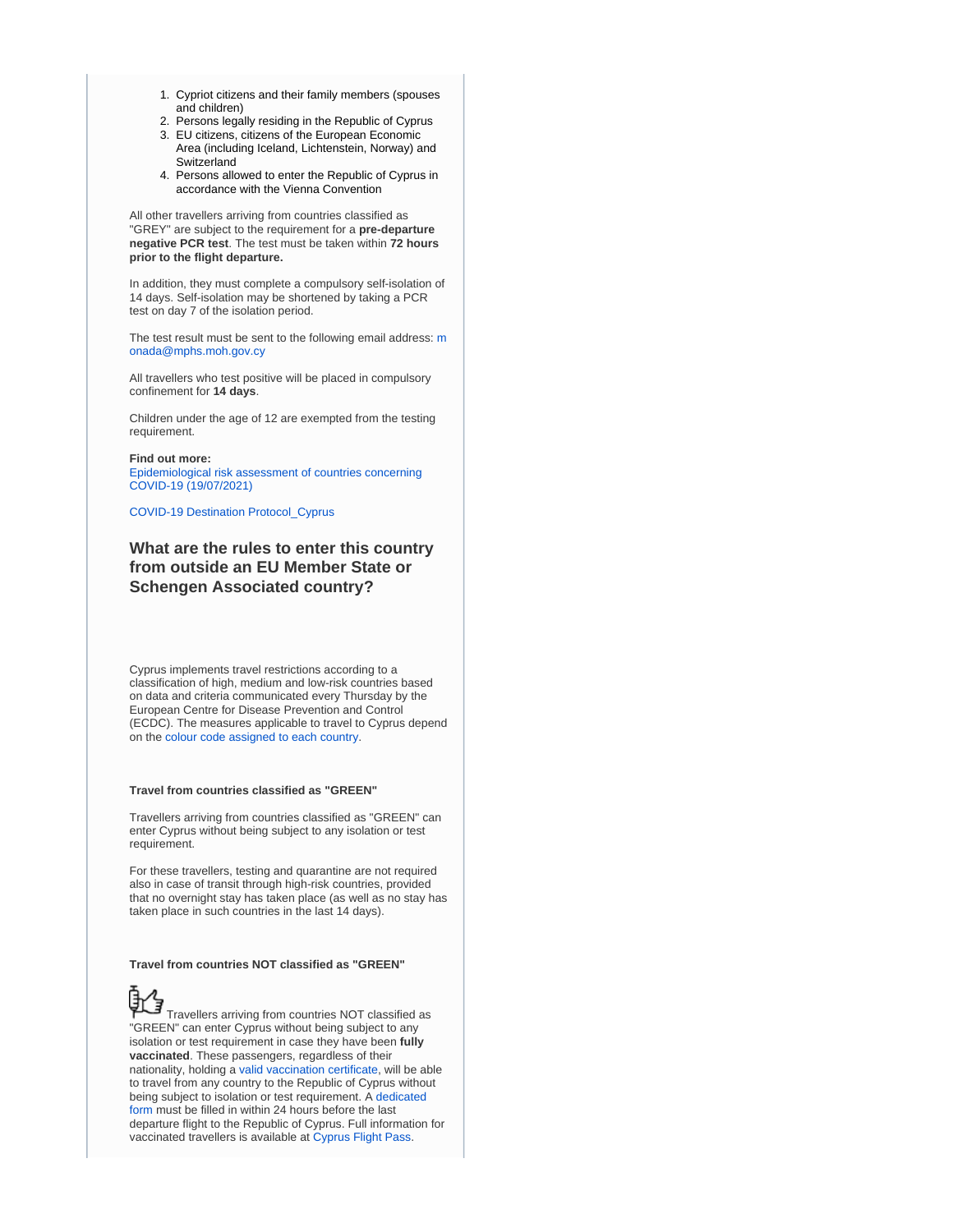All other travellers arriving from countries classified as "ORANGE" or "RED" are subject to the requirement for a **predeparture negative PCR test**. The test must be taken within **72 hours prior to the flight departure**.

Additionally, travellers from countries classified as "RED" are subject to a **second test upon their arrival**, at their own expense.

The following categories may opt to be tested upon arrival in Cyprus only (at their own expenses):

- 1. Cypriot citizens and their family members (spouses, underage children and parents);
- 2. Persons legally residing in Cyprus;
- 3. Persons entitled to enter the Republic under the Vienna Convention;
- 4. Persons from countries classified as "orange", irrespective of their nationality, whose country of residence does not provide a laboratory testing service.

Travellers from countries classified as "ORANGE" or "RED" shall remain in mandatory self-isolation until they receive the test result. People arriving from "red" countries falling under categories 1-3 above must remain in self-isolation for 72 hours and, after that, they must undergo a second PCR test at their own expense. If the last test is negative, isolation is ended.

Travel from "GREY" countries, is allowed only for:

- 1. Cypriot citizens and their family members (spouses and children)
- 2. Persons legally residing in the Republic of Cyprus
- 3. EU citizens, citizens of the European Economic Area (including Iceland, Lichtenstein, Norway) and Switzerland
- 4. Persons allowed to enter the Republic of Cyprus in accordance with the Vienna Convention;
- 5. Citizens of third countries, provided they obtain prior special permission from the Republic of Cyprus, as defined under the Infectious Diseases Decree (N.2 /2021 8.1.21), as amended. The application for a Special Permission must be submitted on the Cyprus Flight Pass Platform ([https://cyprusflightpass.](https://cyprusflightpass.gov.cy/en/specialpermission) [gov.cy/en/specialpermission](https://cyprusflightpass.gov.cy/en/specialpermission))

All other travellers arriving from countries classified as "GREY" are subject to the requirement for a **pre-departure negative PCR test**. The test must be taken within **72 hours prior to arrival**.

In addition, they must complete a compulsory self-isolation of 14 days. Self-isolation may be shortened by taking a PCR test on day 7 of the isolation period.

The test result [m](mailto:monada@mphs.moh.gov.cy)ust be sent to the following email address: m [onada@mphs.moh.gov.cy](mailto:monada@mphs.moh.gov.cy)

All travellers who test positive will be placed in compulsory confinement for **14 days**.

Children under the age of 12 are exempted from the testing requirement.

### **Mandatory Travel Documentation**

All passengers have to submit, within 48 hours before starting their journey, all the information and documents required to obtain the [CyprusFlightPass](https://www.cyprusflightpass.gov.cy/).

The download forms for passengers travelling to Cyprus can be found at <https://cyprusflightpass.gov.cy/en/home> and [https:](https://cyprusflightpass.gov.cy/en/download-forms) [//cyprusflightpass.gov.cy/en/download-forms](https://cyprusflightpass.gov.cy/en/download-forms)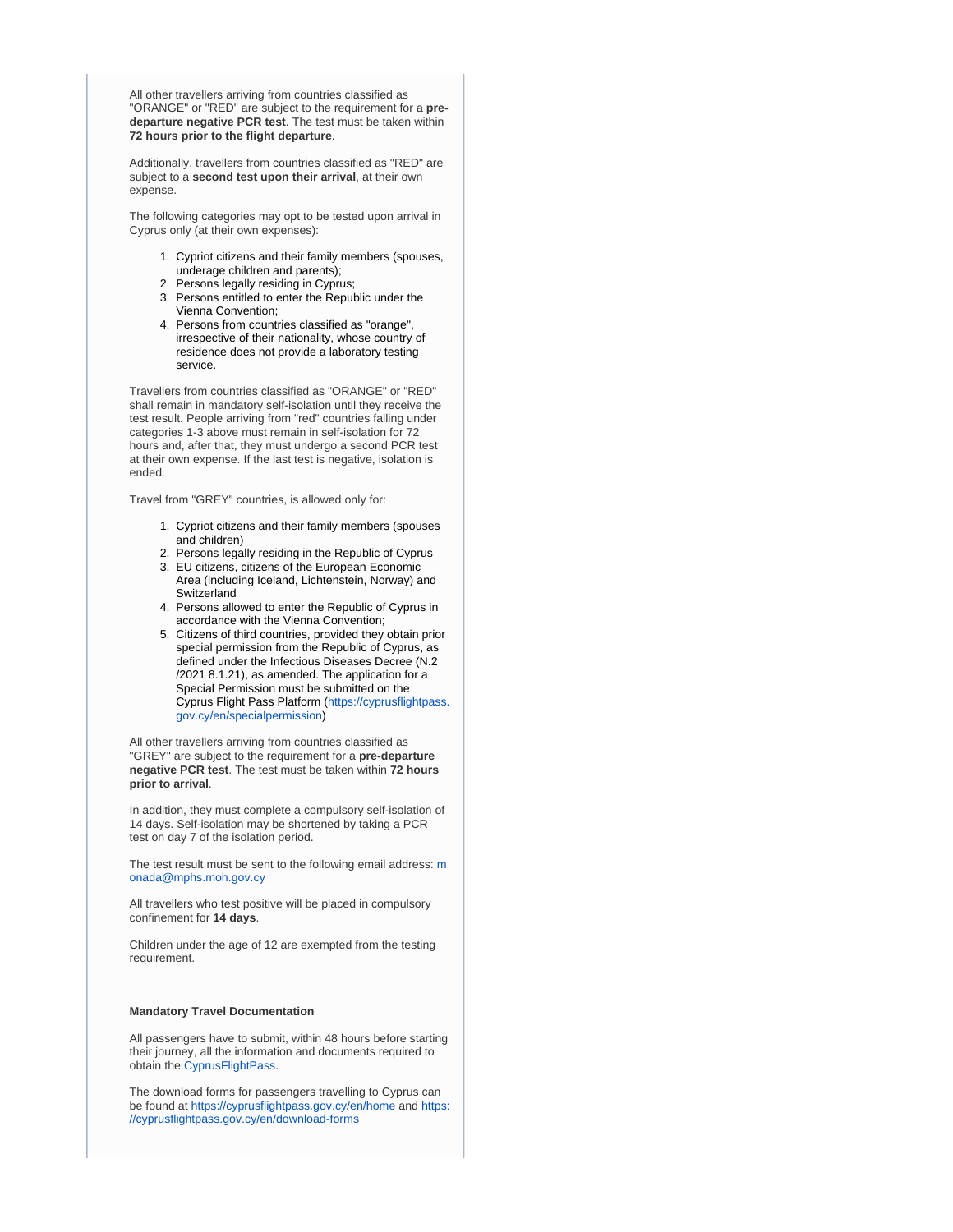### **Find out more:**

[Epidemiological risk assessment of countries concerning](https://www.pio.gov.cy/coronavirus/uploads/19072021_EPIDIMIOLOGIKI-EIKONA-HORON%20-%20English.pdf)  [COVID-19 \(19/07/2021\)](https://www.pio.gov.cy/coronavirus/uploads/19072021_EPIDIMIOLOGIKI-EIKONA-HORON%20-%20English.pdf)

[COVID-19 Destination Protocol\\_Cyprus](https://www.visitcyprus.com/files/Covid19/COVID-19_Destination_Protocol_Cyprus_-8th_July_21.pdf)

[Issuance of the EU Digital COVID Certificate for individuals](https://www.pio.gov.cy/coronavirus/uploads/21072021_eudccEN.pdf)  [who have been vaccinated or have tested positive for the](https://www.pio.gov.cy/coronavirus/uploads/21072021_eudccEN.pdf)  [virus in countries outside the EU, EEA or Switzerland](https://www.pio.gov.cy/coronavirus/uploads/21072021_eudccEN.pdf)

### **Contact point for Cyprus:**

A Covid-19 call centre is available from Monday to Sunday (8: 00 - 20:00 Cyprus Time) at 1474 (calls within Cyprus) and at +357 22 285757 (calls from abroad). This service provides direct, timely and comprehensive information regarding all governmental initiatives related to COVID-19.

Also, a dedicated email address has been set up for this purpose at [travel2021@visitcyprus.com.](mailto:travel2021@visitcyprus.com)

## **May I transit this country?**

Partially

As a general rule, passengers in transit in the EU+ area are exempted from temporary travel restriction.

EU citizens entering the EU from a third country, as well as their family members, irrespective of their nationality, are exempted from the travel restrictions regardless of whether or not they are returning to their country of nationality or residence.

Passengers travelling from a non-EU country to another non-EU country may transit through the international transit area of airports located in the Schengen area. Rules regarding airport transit visa requirements continue to apply.

## **General measures**

## **SafePass**

In all indoor and outdoor areas and premises where, subject to the distancing measures, more than 20 people may gather at any time, it is required that people aged 12 and above shall hold a "SafePass".

The pass consists of a document stating that the bearer has either:

- been vaccinated against Covid-19;
- recovered from COVID-19 in the last 6 months;
- tested negative for COVID-19 within the last 72 hours.

The document has to be displayed by all residents and visitors at hotels, restaurants, cafes or bars, places of worship, theatres and cinemas, shopping malls, gyms, retirement homes, beauty salons, beaches, food stores, archaeological sites and other public venues.

To obtain a SafePass, citizens must present one of the following forms of evidence: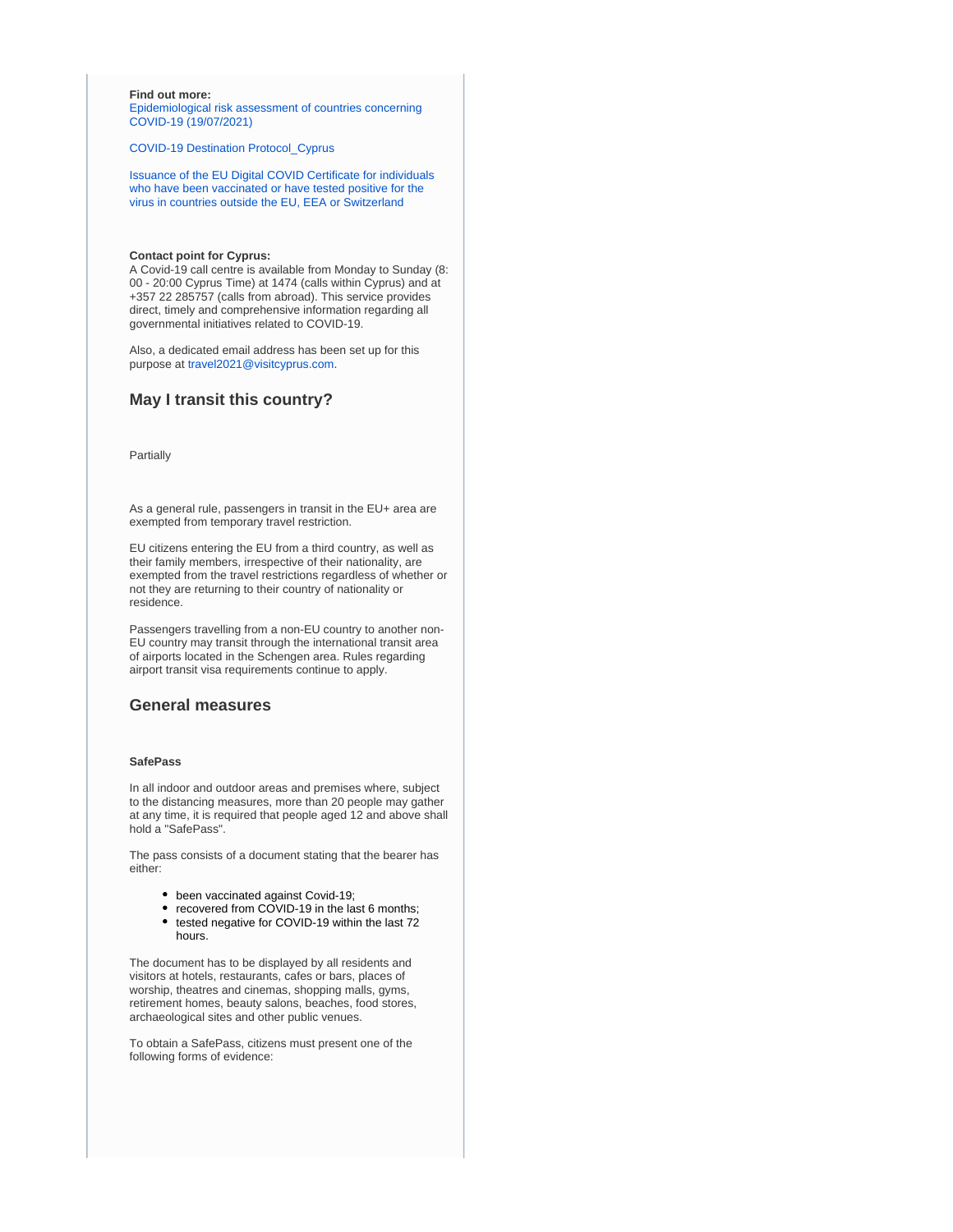- 1. Vaccination certificate with at least one dose and after a period of 3 weeks has passed (citizens can present the Vaccination Card given to them at the vaccination centres);
- 2. Proof that a person has contracted COVID-19 in the last 6 months (citizens may present the release text message or the recovery text message sent to their mobile phone by the Ministry of Health);
- 3. Citizens aged 12 and over are given the option to present a negative test certificate, from a PCR or a rapid test, valid for 72 hours. Citizens may present either the form provided by the different test units, or the text message sent to their mobile phone with the result of the test.

EU Digital Covid Certificate of vaccination against Covid-19 or recovery from Covid-19 is also accepted.

**NON-RESIDENTS** entering legally the Republic of Cyprus:

(a) using Larnaca and Pafos Airports may present the **Cyprus Flight Pass** obtained on the [www.cyprusflightpass.gov.cy](http://www.cyprusflightpass.gov.cy/) platform; and

(b) using legal sea points of entry if they are cruise passengers, they should use their disembarkment card and if they are passengers of recreational craft, they should have the proof they obtain from their Marina Operator subject to the guidelines of the Ministry of Transports, Communications and Works and the Deputy Ministry of Shipping.

#### **Find out more:**

[Implementation of the SafePass Decision as of 10 May](https://www.pio.gov.cy/en/press-releases-article.html?id=20122#flat) [FAQs on measures to contain the COVID-19 pandemic](https://www.pio.gov.cy/en/press-releases-article.html?id=20081#flat)

# **Use of facemasks**

Facemasks are compulsory in all indoor areas (taxis, buses, diving/safari jeeps, lifts, theatres, malls, etc.) and outdoor public places. Areas where people are seated whilst consuming food and beverage (e.g. restaurants, coffee shops, bars, snack bars, lobby bars, etc.), are excluded from this provision.

An exemption on mask-wearing is also in place on the beach and during physical exercise.

# **Physical Distancing**

Physical distancing measures apply so that people who do not belong to the same travel group maintain a reasonable distance from each other (the minimum area occupied per person should be 2 square metres outdoors, and 3 square metres indoors).

# **Indoor and outdoor meetings, public or private gatherings and events**

From 9 to 31 July: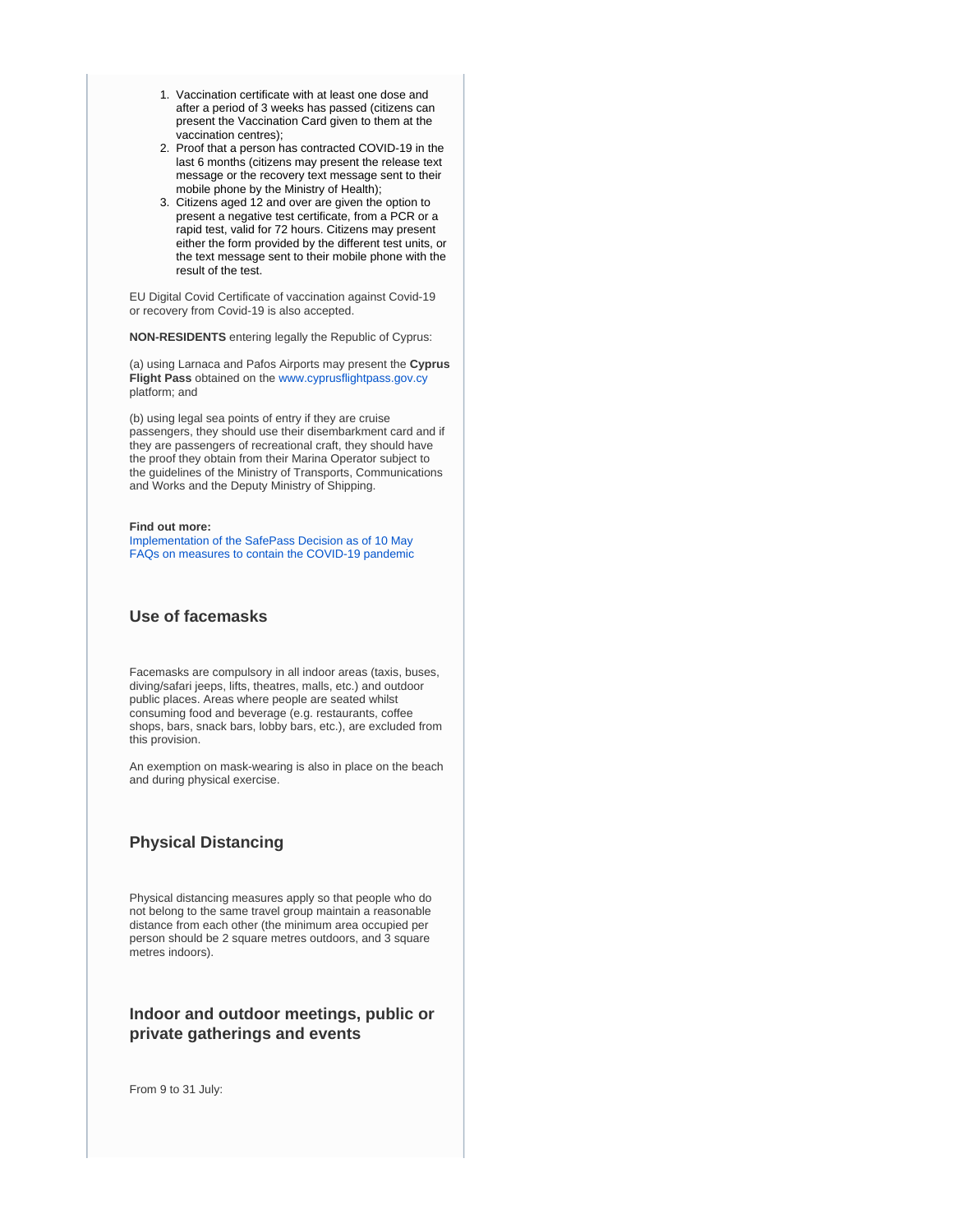- The maximum number of individuals in indoor spaces is set at 450, provided that they are all fully vaccinated or have recovered from COVID-19 in the last six months. The health protocol applies to each establishment/sector.
- The maximum number of individuals in outdoor spaces shall be set at 350 individuals with necessary SafePass presentation or 500 individuals provided that all individuals are vaccinated at least with the first dose and a period of three weeks has elapsed, or have been infected with COVID-19 during the last six months. The health protocol applies to each establishment/sector.

[Corresponding press release](https://www.pio.gov.cy/coronavirus/uploads/07072021_statementHealthMinisterEN.pdf%20)

# **Information on Tourism at National level**

# **National website with coronavirusrelated information for TOURISM**

[Visit Cyprus](https://www.visitcyprus.com/index.php/en/cyprus-covid19-travel-protocol)

## **Useful Info for tourists**

Cyprus is allowing entry from four sets of countries of origin, according to epidemiological criteria. To check whether you can enter Cyprus, please use the [quick-check tool on the](https://cyprusflightpass.gov.cy/en/quick-check)  [official website of the Deputy Ministry of Tourism](https://cyprusflightpass.gov.cy/en/quick-check)

Before starting your journey, please check visa requirements for your destination at: [The Schengen visa](https://ec.europa.eu/home-affairs/what-we-do/policies/borders-and-visas/visa-policy/schengen_visa_en)

# **EU Digital COVID Certificates**

This country is already connected to the Gateway and is issuing and/or verifying at least one EU Digital COVID Certificate (Vaccination, Recovery, Test)

[Information on "EU Digital COVID Certificates" issued in](https://www.eudcc.gov.cy/)  **[Cyprus](https://www.eudcc.gov.cy/)** 

The [EU Digital COVID Certificate Regulation](https://ec.europa.eu/info/live-work-travel-eu/coronavirus-response/safe-covid-19-vaccines-europeans/eu-digital-covid-certificate_en) entered into force on 01 July 2021. EU citizens and residents will now be able to have their Digital COVID Certificates issued and verified across the EU. National authorities are in charge of issuing the certificate.

The certificate provides a standardised recognition of the holder's status related to vaccination, recovery from Covid-19, or test result. **Despite the European Digital COVID Certificate, each country continues to be responsible for the definition of its own entry requirements and rules, which are not standardised at the EU level.** This means that what is required to enter upon presentation of this certificate, depends on the measures and entry rules in place at your destination.

**Find out more:**

 $\overline{\phantom{a}}$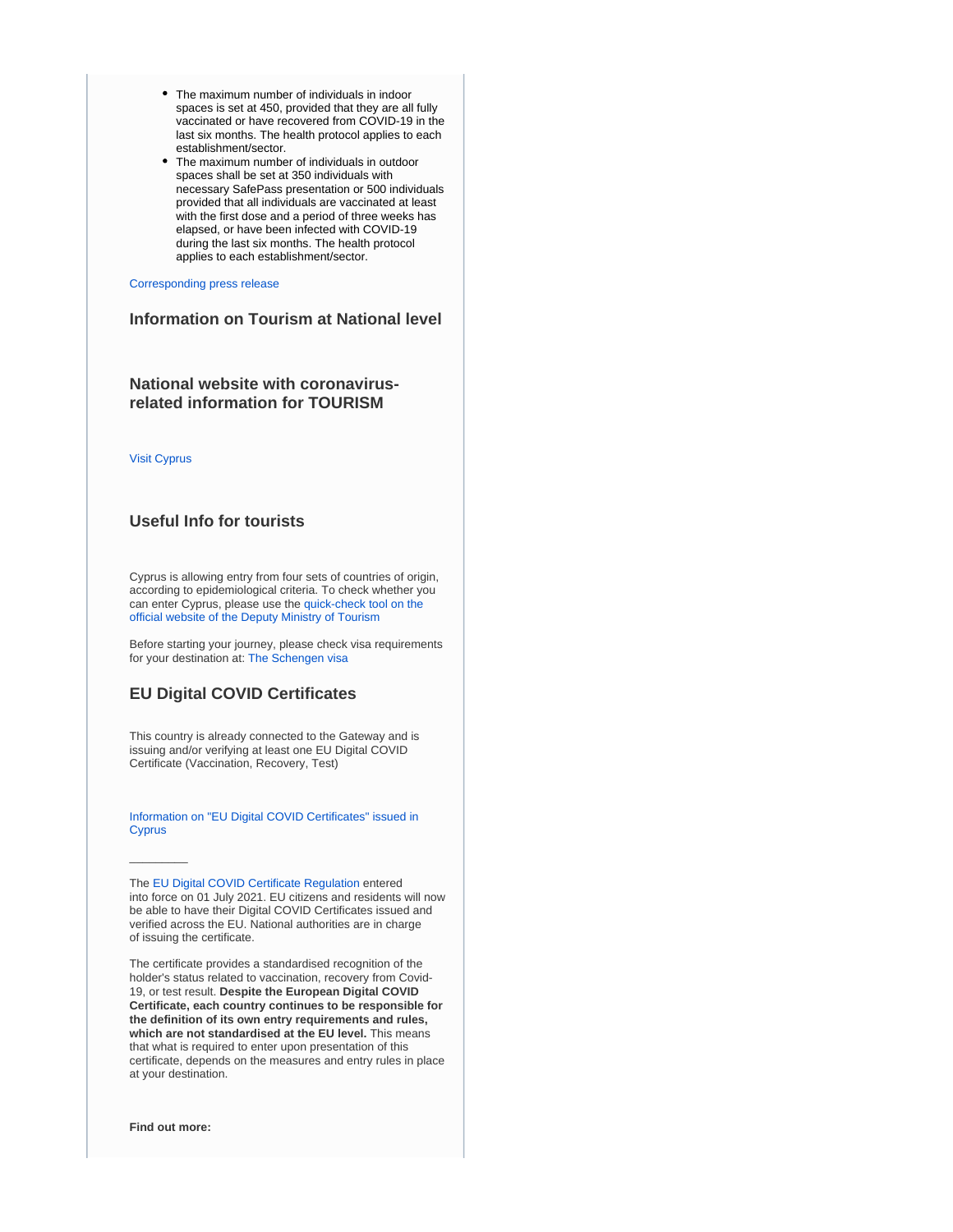[Information on the "EU Digital COVID Certificate"](https://ec.europa.eu/info/live-work-travel-eu/coronavirus-response/safe-covid-19-vaccines-europeans/eu-digital-covid-certificate_en)

[Press Release](https://ec.europa.eu/commission/presscorner/detail/en/IP_21_2721)

[Questions & Answers](https://ec.europa.eu/commission/presscorner/detail/en/QANDA_21_2781)

[Factsheet](https://ec.europa.eu/commission/presscorner/detail/en/FS_21_2793)

Further information: [https://reopen.europa.eu/en/map/CYP](https://reopen.europa.eu/en/map/CYP/7011) [/7011](https://reopen.europa.eu/en/map/CYP/7011)

\_\_\_\_\_\_\_\_\_\_\_\_\_\_\_\_\_\_\_\_\_\_\_\_\_\_\_\_\_\_\_\_\_\_\_\_\_\_\_\_\_\_\_\_\_\_\_\_\_

 $\overline{\phantom{a}}$ 18.06.2021

**What are the rules to enter this country from an EU Member State or Schengen Associated country?**

**Entering this country with the EU Digital COVID certificate**

Information not yet available.

**Entering this country without the EU Digital COVID certificate or with a certificate not compliant with national requirements**

Cyprus implements travel restrictions according to a classification of high, medium and low-risk countries based on data and criteria communicated every Thursday by the European Centre for Disease Prevention and Control (ECDC). The measures applicable to travel to Cyprus depend on the [colour code assigned to each country](https://cyprusflightpass.gov.cy/en/country-categories).

## **Travel from countries classified as "green"**

Travellers arriving from countries classified as "green" can enter Cyprus without being subject to any isolation or test requirement.

For these travellers, testing and quarantine are not required also in case of transit through high-risk countries, provided that no overnight stay has taken place (as well as no stay has taken place in such countries in the last 14 days).

**Travel from countries NOT classified as "green"**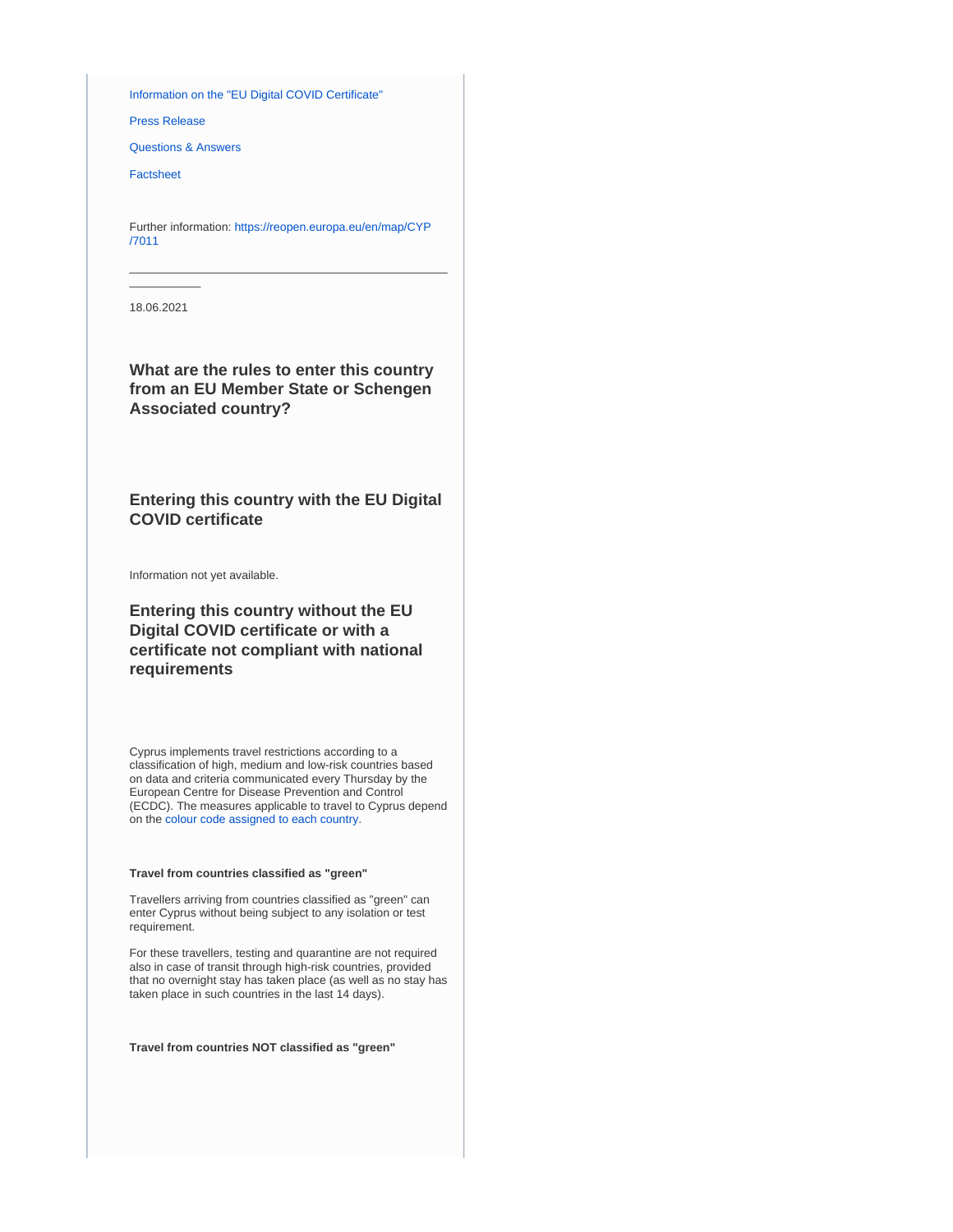Travellers arriving from countries NOT classified as "green" can enter Cyprus without being subject to any isolation or test requirement in case they have been **fully vaccinated**. These passengers, regardless of their nationality, holding a [valid vaccination certificate,](https://cyprusflightpass.gov.cy/en/vaccinated-passengers) will be able to travel from any country to the Republic of Cyprus without being subject to isolation or test requirement. A [dedicated](https://cyprusflightpass.gov.cy/en/vaccinated-fly-request)  [form](https://cyprusflightpass.gov.cy/en/vaccinated-fly-request) must be filled in within 24 hours before the last departure flight to the Republic of Cyprus. Full information for vaccinated travellers is available at [Cyprus Flight Pass](https://cyprusflightpass.gov.cy/en/vaccinated-passengers).

All other travellers arriving from countries classified as "orange" or "red" are subject to the requirement for a **predeparture negative PCR test**. The test must be taken within **72 hours prior to arrival**.

Additionally, travellers from countries classified as "red" are subject to a **second test upon their arrival**, at their own expenses.

The following categories may opt to be tested upon arrival in Cyprus only (at their own expenses):

- 1. Cypriot citizens and their family members (spouses, underage children and parents);
- 2. Persons legally residing in Cyprus;
- 3. Persons entitled to enter the Republic under the Vienna Convention;
- 4. Persons from countries classified as "orange", irrespective of their nationality, whose country of residence does not provide a laboratory testing service.

Travellers from countries classified as "orange" or "red" shall remain in mandatory self-isolation until they receive the test result. People arriving from "red" countries falling under categories 1-3 above must remain in self-isolation for 72 hours and, after that, they must undergo a second PCR test at their own expenses. If the last test is negative, isolation is ended.

Travellers from countries classified as "gray" must complete a compulsory self-isolation of 14 days. Self-isolation may be shortened by taking a PCR test on day 7 of the isolation period.

The test result [m](mailto:monada@mphs.moh.gov.cy)ust be sent to the following email address: m [onada@mphs.moh.gov.cy](mailto:monada@mphs.moh.gov.cy)

All travellers who test positive will be placed in compulsory confinement for **14 days**.

### **Mandatory Travel Documentation**

All passengers have to submit, within 24 hours before starting their journey, all the information and documents required to obtain the [CyprusFlightPass](https://www.cyprusflightpass.gov.cy/).

The download forms for passengers travelling to Cyprus can be found at <https://cyprusflightpass.gov.cy/en/download-forms>

## **Find out more:**

[Updated information on Country Categories](https://cyprusflightpass.gov.cy/en/country-categories) [Epidemiological risk assessment \(03/05/2021\)](https://www.pio.gov.cy/coronavirus/uploads/03052021_epidemiological_assessmentEN.pdf)

## **Contact point for Cyprus:**

A Covid-19 call centre is available from Monday to Sunday (8: 00 - 20:00) at 1474. This service provides direct, timely and comprehensive information regarding all governmental initiatives related to COVID-19.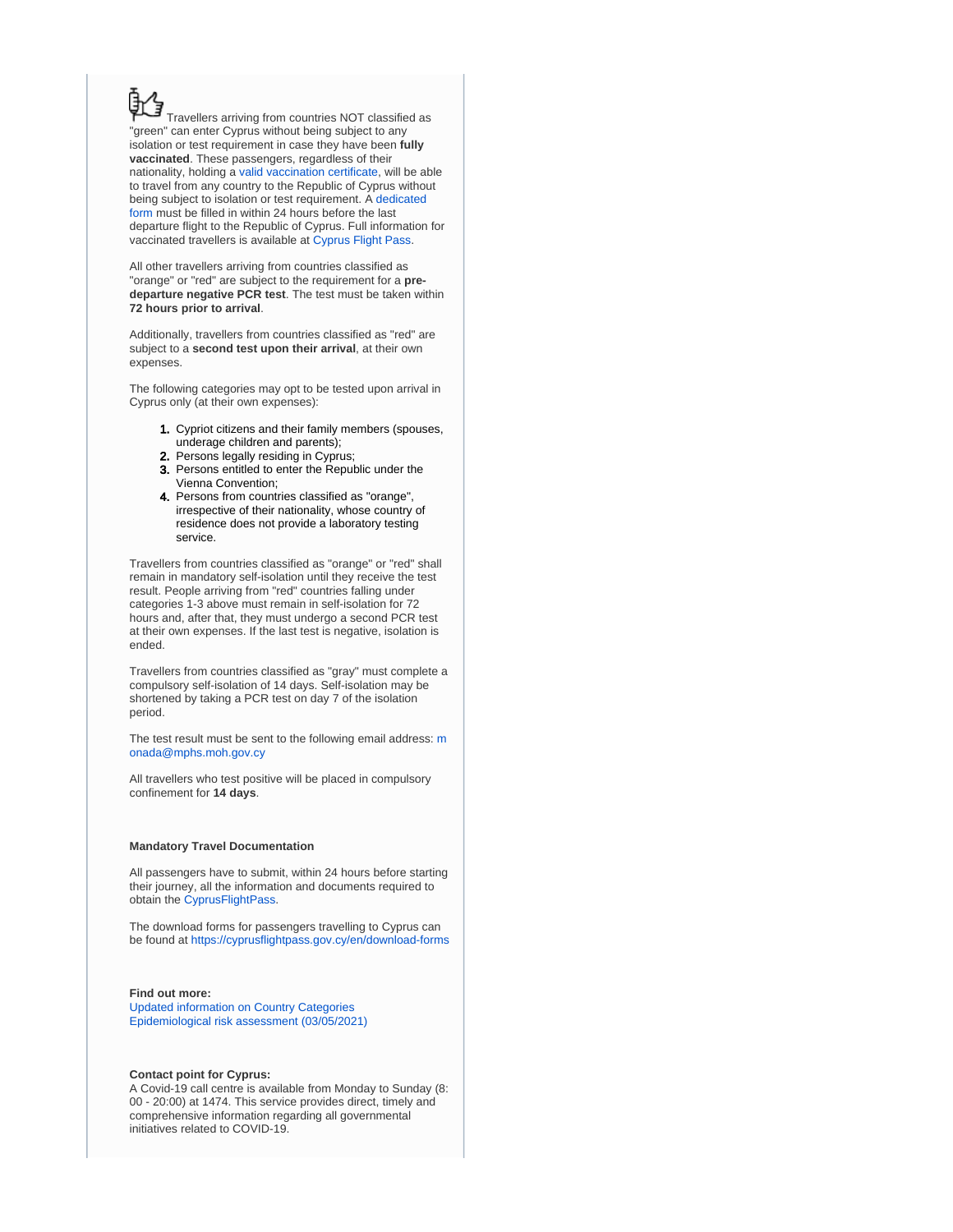**What are the rules to enter this country from outside an EU Member State or Schengen Associated country?**

Cyprus implements travel restrictions according to a classification of high, medium and low-risk countries based on data and criteria communicated every Thursday by the European Centre for Disease Prevention and Control (ECDC). The measures applicable to travel to Cyprus depend on the [colour code assigned to each country](https://cyprusflightpass.gov.cy/en/country-categories).

#### **Travel from countries classified as "green"**

Travellers arriving from countries classified as "green" can enter Cyprus without being subject to any isolation or test requirement.

For these travellers, testing and quarantine are not required also in case of transit through high-risk countries, provided that no overnight stay has taken place (as well as no stay has taken place in such countries in the last 14 days).

### **Travel from countries NOT classified as "green"**



Travellers arriving from countries NOT classified as "green" can enter Cyprus without being subject to any isolation or test requirement in case they have been **fully vaccinated**. These passengers, regardless of their nationality, holding a [valid vaccination certificate,](https://cyprusflightpass.gov.cy/en/vaccinated-passengers) will be able to travel from any country to the Republic of Cyprus without being subject to isolation or test requirement. A [dedicated](https://cyprusflightpass.gov.cy/en/vaccinated-fly-request)  [form](https://cyprusflightpass.gov.cy/en/vaccinated-fly-request) must be filled in within 24 hours before the last departure flight to the Republic of Cyprus. Full information for vaccinated travellers is available at [Cyprus Flight Pass](https://cyprusflightpass.gov.cy/en/vaccinated-passengers).

All other travellers arriving from countries classified as "orange" or "red" are subject to the requirement for a **predeparture negative PCR test**. The test must be taken within **72 hours prior to arrival**.

Additionally, travellers from countries classified as "red" are subject to a **second test upon their arrival**, at their own expenses.

The following categories may opt to be tested upon arrival in Cyprus only (at their own expenses):

- 1. Cypriot citizens and their family members (spouses, underage children and parents);
- 2. Persons legally residing in Cyprus;
- 3. Persons entitled to enter the Republic under the Vienna Convention;
- 4. Persons from countries classified as "orange", irrespective of their nationality, whose country of residence does not provide a laboratory testing service.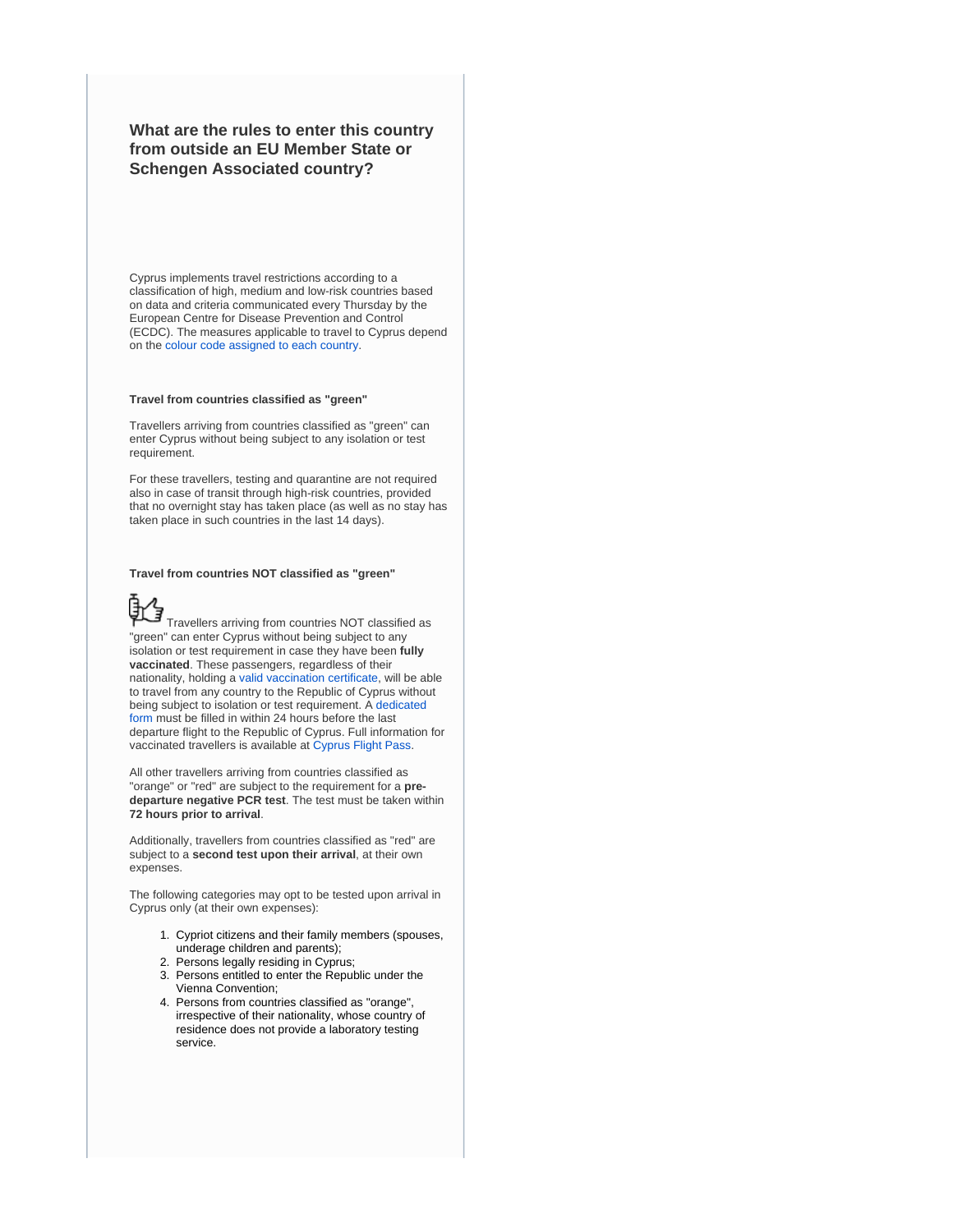Travellers from countries classified as "orange" or "red" shall remain in mandatory self-isolation until they receive the test result. People arriving from "red" countries falling under categories 1-3 above must remain in self-isolation for 72 hours and, after that, they must undergo a second PCR test at their own expenses. If the last test is negative, isolation is ended.

Travellers from countries classified as "gray" must complete a compulsory self-isolation of 14 days. Self-isolation may be shortened by taking a PCR test on day 7 of the isolation period.

The test result must be sent to the following email address: [m](mailto:monada@mphs.moh.gov.cy) [onada@mphs.moh.gov.cy](mailto:monada@mphs.moh.gov.cy)

All travellers who test positive will be placed in compulsory confinement for **14 days**.

### **Mandatory Travel Documentation**

All passengers have to submit, within 24 hours before starting their journey, all the information and documents required to obtain the [CyprusFlightPass](https://www.cyprusflightpass.gov.cy/).

The download forms for passengers travelling to Cyprus can be found at <https://cyprusflightpass.gov.cy/en/download-forms>

**Find out more:**

[Updated information on Country Categories](https://cyprusflightpass.gov.cy/en/country-categories) [Epidemiological risk assessment \(03/05/2021\)](https://www.pio.gov.cy/coronavirus/uploads/03052021_epidemiological_assessmentEN.pdf)

## **May I transit this country?**

## **PARTIALLY**

As a general rule, passengers in transit in the EU+ area are exempted from temporary travel restriction.

EU citizens entering the EU from a third country, as well as their family members, irrespective of their nationality, are exempted from the travel restrictions regardless of whether or not they are returning to their country of nationality or residence.

Passengers travelling from a non-EU country to another non-EU country may transit through the international transit area of airports located in the Schengen area. Rules regarding airport transit visa requirements continue to apply.

# **General measures**

A curfew is in place and the movement of citizens is banned **fr om midnight to 05:00** (with some exceptions).

## **SafePass**

From 10 May, a "SafePass" aimed at safely reopening social and economic activities has been introduced.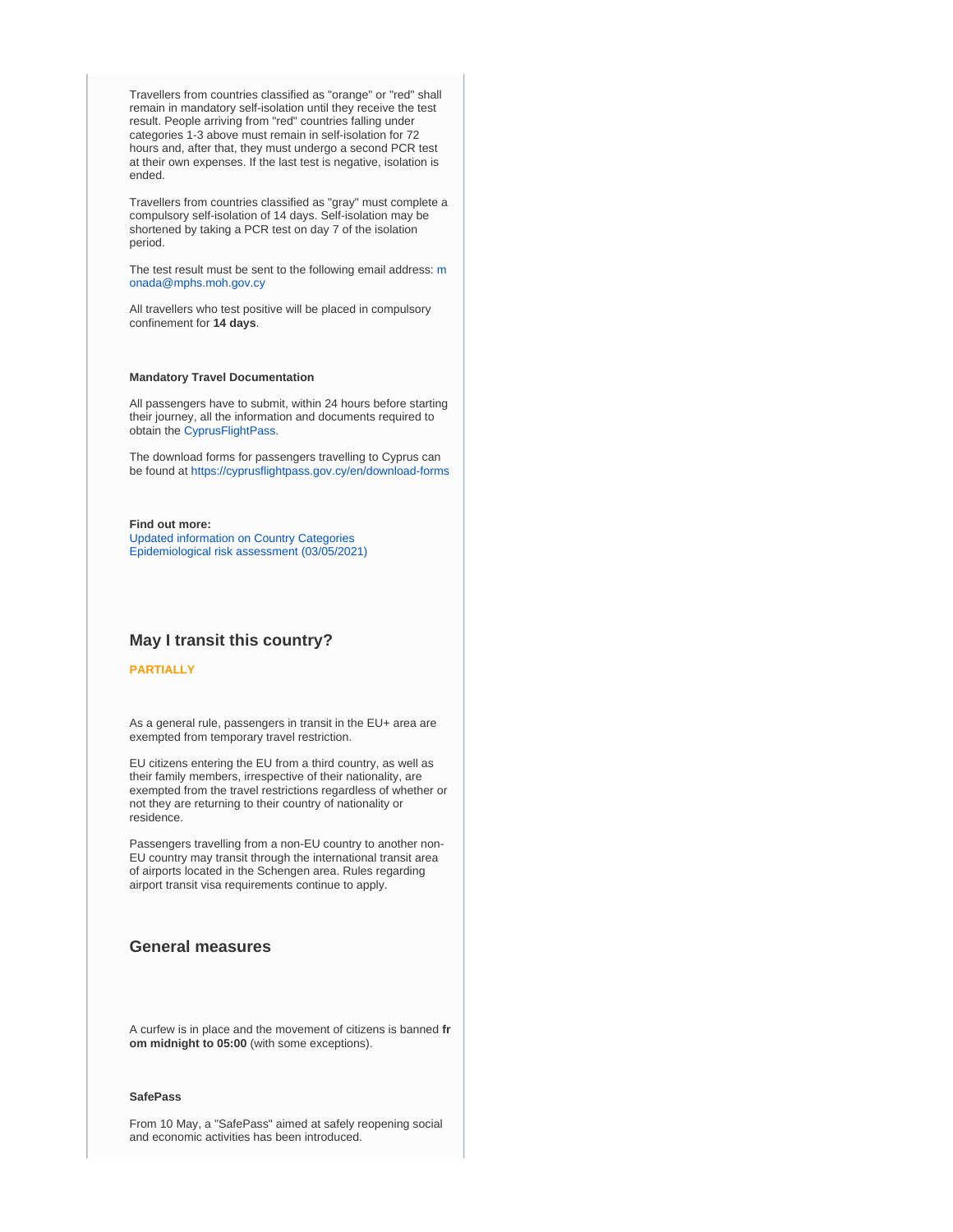The pass consists of a document stating that the bearer has either:

- been vaccinated against Covid-19;
- recovered from COVID-19 in the last 6 months;
- $\bullet$  tested negative for COVID-19 within the last  $72$ hours.

The document has to be displayed by all residents and visitors at hotels, restaurants, cafes or bars, places of worship, theatres and cinemas, shopping malls, gyms, retirement homes, beauty salons, beaches, food stores and other public venues.

To obtain a SafePass, citizens must present one of the following forms of evidence:

- 1. Vaccination certificate with at least one dose and after a period of 3 weeks has passed (citizens can present the Vaccination Card given to them at the vaccination centres);
- 2. Proof that a person has contracted COVID-19 in the last 6 months (citizens may present the release text message or the recovery text message sent to their mobile phone by the Ministry of Health);
- 3. Citizens aged 12 and over are given the option to present a negative test certificate, from a PCR or a rapid test, valid for 72 hours. Citizens may present either the form provided by the different test units, or the text message sent to their mobile phone with the result of the test.

#### **Find out more:**

[Implementation of the SafePass Decision as of 10 May](https://www.pio.gov.cy/en/press-releases-article.html?id=20122#flat) [FAQs on measures to contain the COVID-19 pandemic](https://www.pio.gov.cy/en/press-releases-article.html?id=20081#flat)

## **Use of facemasks**

The use of a facemask is mandatory for people from the age of  $12$ 

- in closed public spaces with more than 1 person;
- in outdoor public places with more than 2 people;
- in any workplace that involves physical proximity with the public, in retail stores and for people delivering goods.

## **Physical Distancing**

Physical distancing measures of **2 metres outdoors** and **3 metres indoors** are in place.

**Information on Tourism at National level**

**National website with coronavirusrelated information for TOURISM**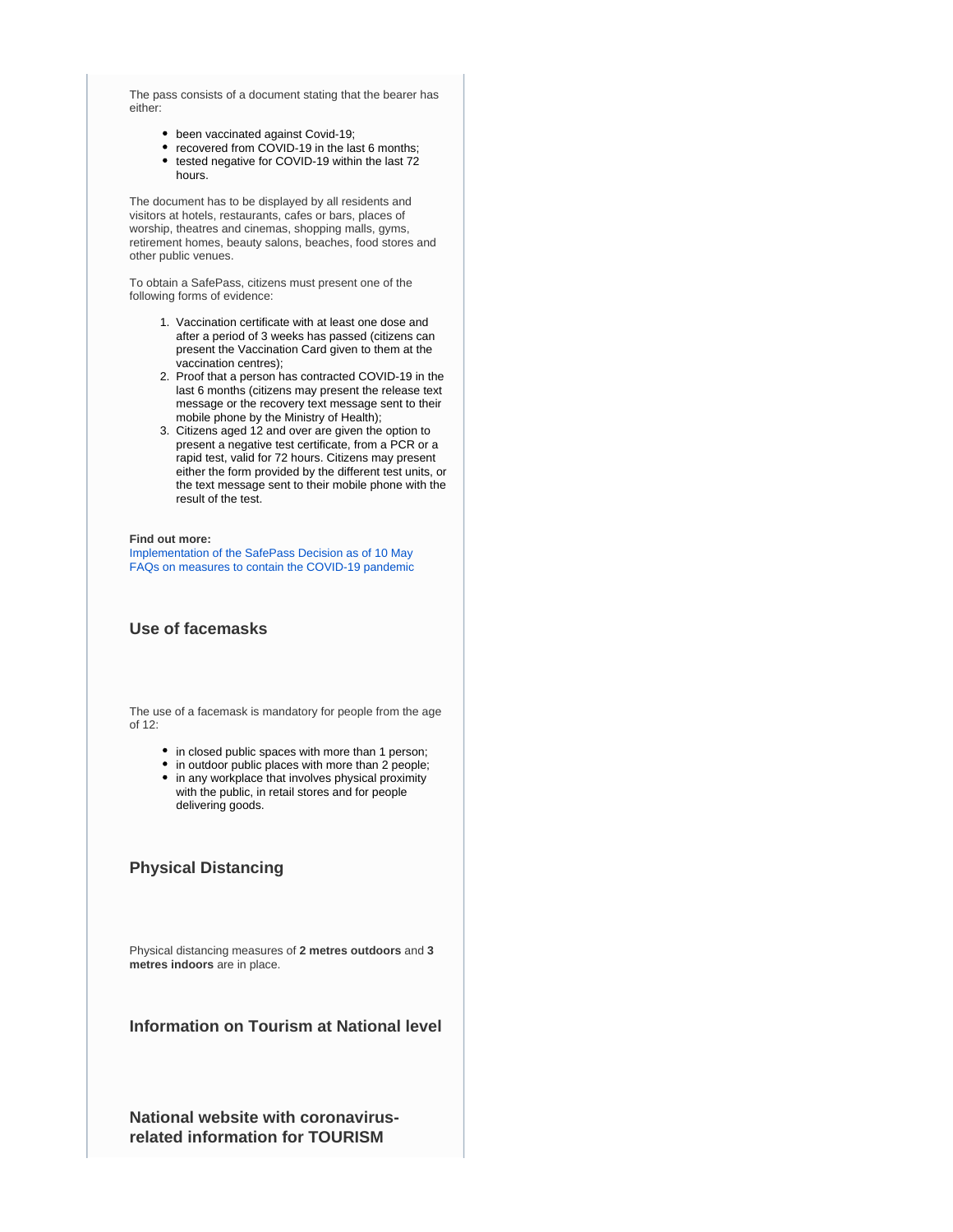### [Visit Cyprus](https://www.visitcyprus.com/index.php/en/cyprus-covid19-travel-protocol)

 $\overline{\phantom{a}}$ 

## **Useful Info for tourists**

Cyprus is allowing entry from two sets of countries of origin, according to epidemiological criteria. To check whether you can enter Cyprus, please use the [quick-check tool on the](https://cyprusflightpass.gov.cy/en/quick-check)  [official website of the Deputy Ministry of Tourism](https://cyprusflightpass.gov.cy/en/quick-check)

## **EU Digital COVID Certificates**

[Information on "EU Digital COVID Certificates" issued in](https://www.pio.gov.cy/coronavirus/uploads/07062021_vaccinationcertificateEN.pdf)  **[Cyprus](https://www.pio.gov.cy/coronavirus/uploads/07062021_vaccinationcertificateEN.pdf)** 

The EU Digital COVID Certificate (available from **1 July 2021**) provides proof that a person has either:

- **been vaccinated against COVID-19** (vaccine type and manufacturer, number of doses, date of vaccination);
- **received a negative test result**, PCR or rapid antigen, with the name of the test, date and time of test, test centre and result (self-tests are not valid);
- **recovered from COVID-19**.

When travelling, holders of the EU Digital COVID Certificate will have the same rights as citizens of the visited Member State who have been vaccinated, tested or recovered.

The certificate provides a standardised recognition of the holder's status related to vaccination, recovery from COVID or test result. Each country continues to be responsible for the definition of its own entry requirements and rules, which are not standardised at the EU level. This means that **what you will be eligible for, upon presentation of this certificate, depends on the measures and entry rules in place at your country of destination**.

**How does it work**:

- 1. **Member States** issue a certificate automatically or upon request, which is issued either digitally or on paper, and has a QR code with an electronic signature;
- 2. **Citizens** store the certificate in their digital app or wallet and can use it when they travel;
- 3. When the **verifier** asks the citizen for the certificate, the QR code is shown and the digital signature is verified.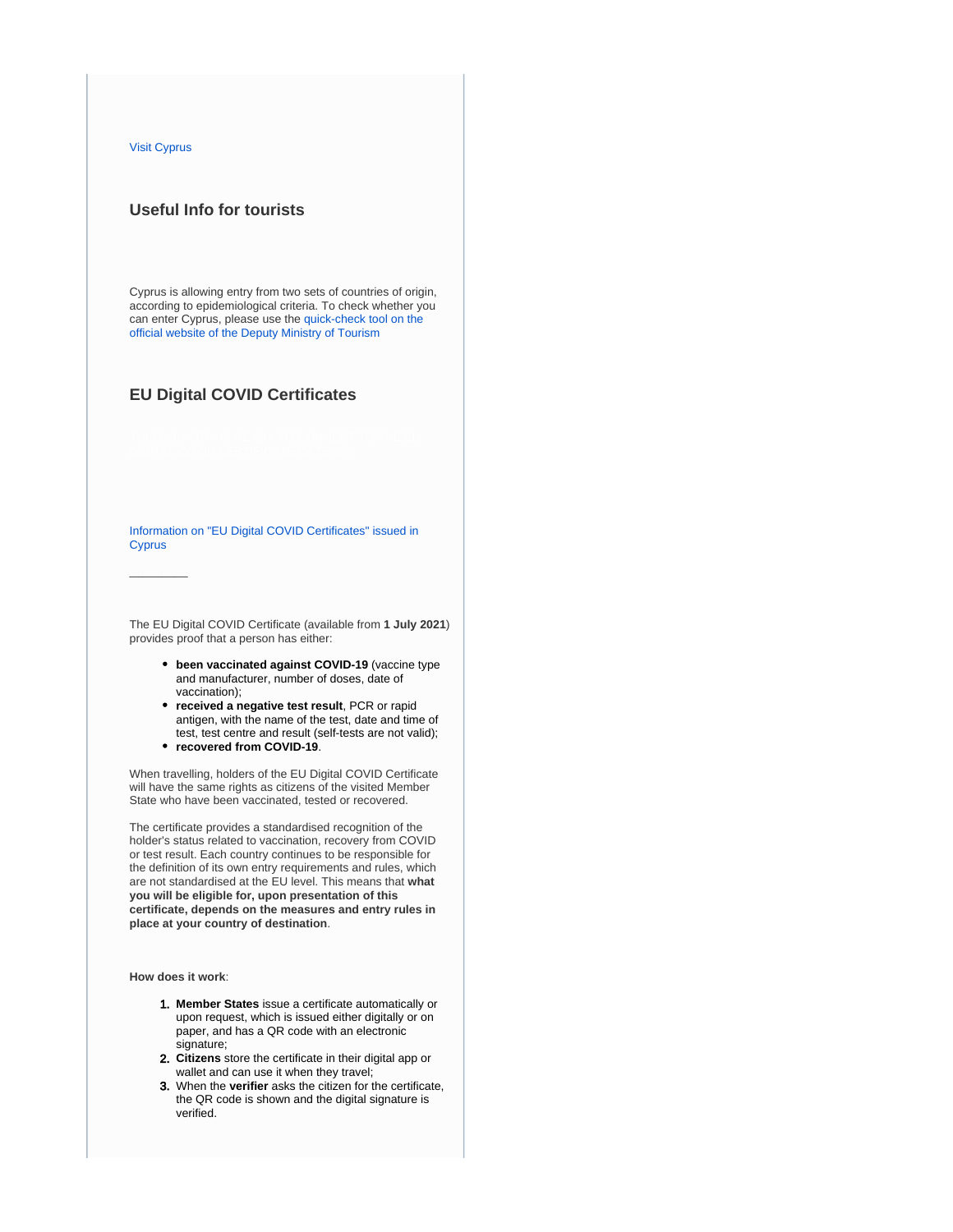**Find out more:** [Information on the EU Digital COVID Certificate](https://ec.europa.eu/info/live-work-travel-eu/coronavirus-response/safe-covid-19-vaccines-europeans/eu-digital-covid-certificate_en)

[Press Release](https://ec.europa.eu/commission/presscorner/detail/en/IP_21_2721) [Questions & Answers](https://ec.europa.eu/commission/presscorner/detail/en/QANDA_21_2781) [Factsheet](https://ec.europa.eu/commission/presscorner/detail/en/FS_21_2793)

04.05.2021

**\_\_\_\_\_\_\_\_\_\_\_\_**

# **From an EU Member State or Schengen Associated Country, may I enter this country without being subject to extraordinary restrictions?**

**\_\_\_\_\_\_\_\_\_\_\_\_\_\_\_\_\_\_\_\_\_\_\_\_\_\_\_\_\_\_\_\_\_\_\_\_\_\_\_\_\_\_\_\_\_\_\_\_\_**

## **PARTIALLY**

Cyprus has introduced a traffic light system of high, medium and low-risk countries. It is based on the data and criteria communicated by the European Centre for Disease Prevention and Control (ECDC) every Thursday. Each country is given a colour code **(red, orange, green)**. The measures applicable to travel to Cyprus depend on the colour code assigned to each country.

Find out the [current colour code assigned by Cyprus to each](https://cyprusflightpass.gov.cy/en/country-categories)  [country](https://cyprusflightpass.gov.cy/en/country-categories)

#### **Is a coronavirus test required?**

As of **1 April 2021**, passengers from countries of the **"Green Category"** are not required to hold a Covid-19 test certificate and to self-isolate.

Travellers from **"Orange Category"** countries are subject to the requirement for a **pre-departure negative PCR test**.

The test must be taken within **72 hours prior to arrival**.

Additionally, the following categories may be tested upon arrival:

- 1. Cypriot citizens and their family members (spouses, underage children and parents);
- 2. Persons legally residing in Cyprus;
- 3. Persons entitled to enter the Republic under the Vienna Convention;
- 4. Persons, irrespective of nationality, whose country of residence does not provide a laboratory testing service.

Travellers from **"Red Category"** countries are subject to the requirement for a **pre-departure negative PCR test**.

The test must be taken within **72 hours prior to arrival**. Additionally, these travellers are subject to a **second test upon their arrival**.

The following categories of passengers from a "Red Category" country may enter Cyprus after having taken, at their own expense, only a test upon their arrival: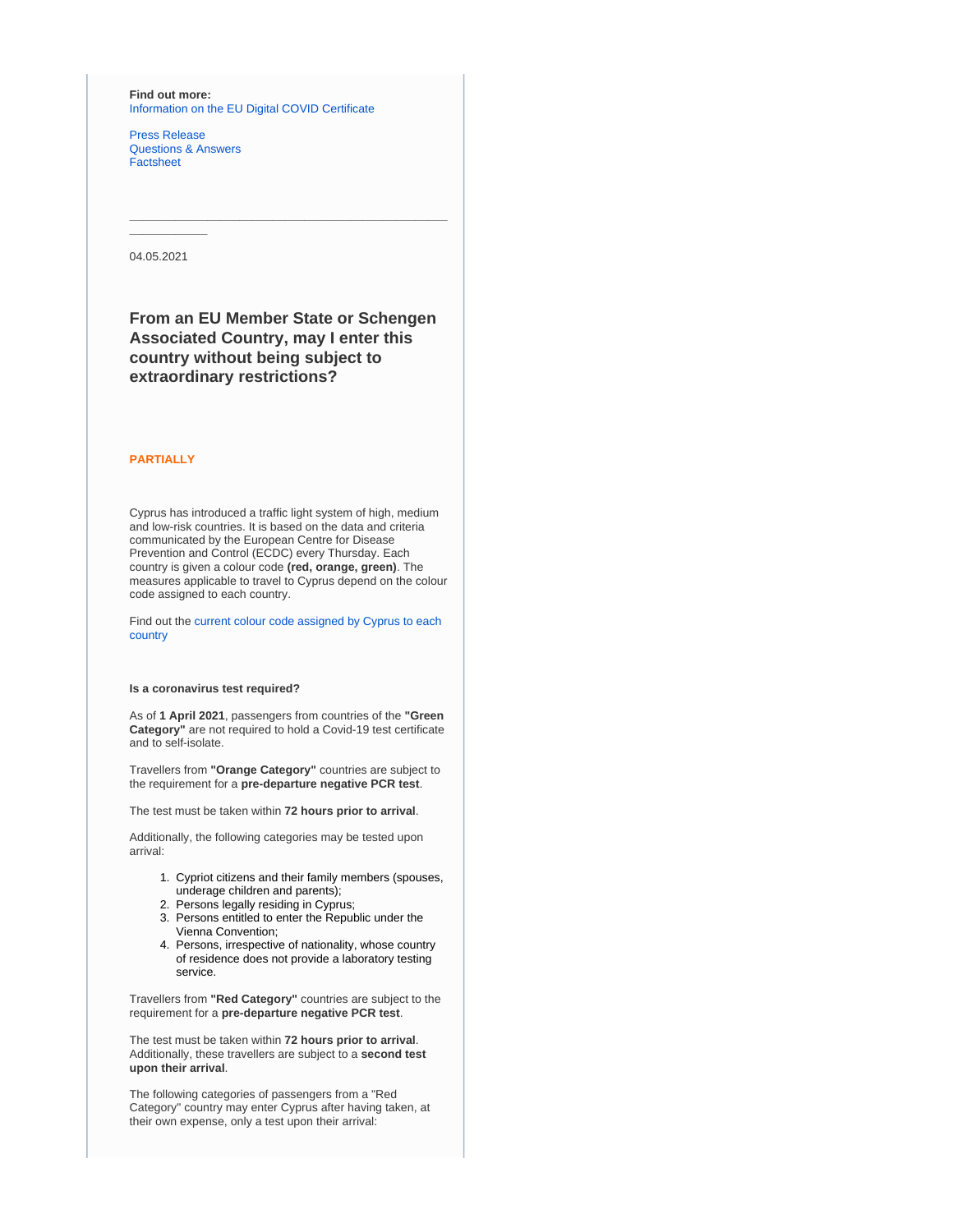- 1. Cypriot citizens and their family members (spouses, underage children and parents);
- 2. Persons legally residing in Cyprus;
- 3. Persons entitled to enter the Republic under the Vienna Convention.

As of 1 April 2021, all passengers holding a **vaccination certificate** from the Republic of Cyprus are not required to undergo a Covid-19 test upon arrival and to self-isolate.

### **Is a quarantine required?**

Travellers from "Orange" and "Red" countries shall remain in mandatory self-isolation until they receive the test result.

People from "Red" countries falling within the categories 1-3 above must remain in mandatory self-isolation for 72 hours and, after the end of the 72 hours, they must undergo another PCR test, at their own expenses. If the last test is negative, isolation is ended.

The test result [m](mailto:monada@mphs.moh.gov.cy)ust be sent to the following email address: m [onada@mphs.moh.gov.cy](mailto:monada@mphs.moh.gov.cy)

All travellers who test positive should be placed in compulsory confinement for **14 days** and follow the medical protocol of the Ministry of Health.

### **Mandatory Travel Documentation**

All passengers have to submit, within 24 hours before starting their journey, all the information and documents required to obtain the [CyprusFlightPass](https://www.cyprusflightpass.gov.cy/).

The use of the platform is mandatory for anyone who wishes to travel to Cyprus. Only in case of technical problems or scheduled maintenance of the electronic platform, passengers will be allowed to fill in the required form in writing.

The download forms for passengers travelling to Cyprus can be found at <https://cyprusflightpass.gov.cy/en/download-forms>

#### **Find out more:**

[Updated information on Country Categories](https://cyprusflightpass.gov.cy/en/country-categories) [Epidemiological risk assessment \(19/04/2021\)](https://www.pio.gov.cy/coronavirus/uploads/19042021_epidemiological_assessmentEN.pdf)

### **Contact point for Cyprus:**

A Covid-19 call center is available from Monday to Sunday (8: 00 - 20:00) at 1474. This service provides direct, timely and comprehensive information regarding all governmental initiatives related to COVID-19.

**What are the rules to enter this country from outside an EU Member State or Schengen Associated country?**

**Specific measures for the new variant of coronavirus**

In the case of passengers arriving from the UK: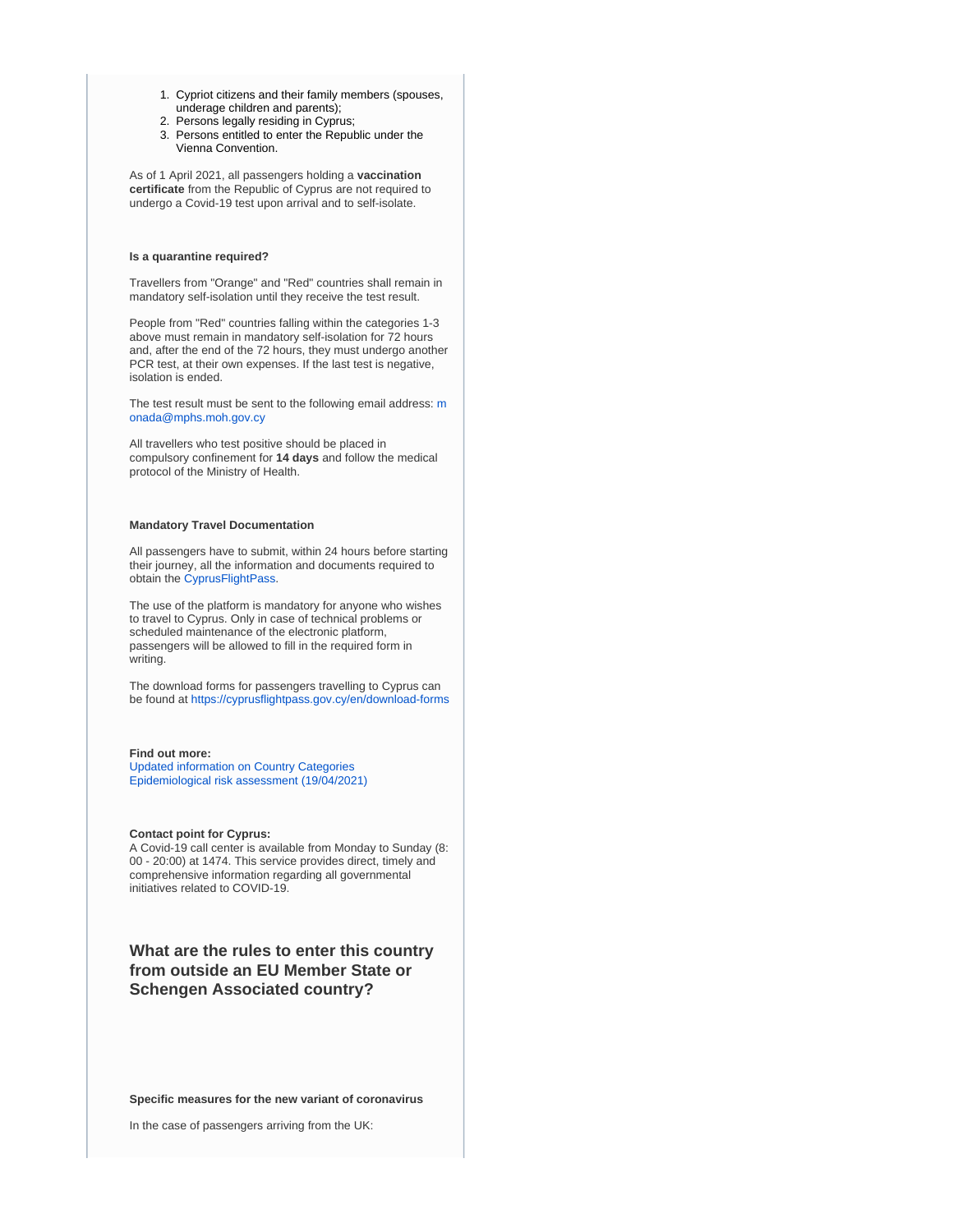- 1. Passengers will undergo a molecular test upon their arrival at the Airports;
- 2. They will then be transferred to designated hotels for compulsory 7-day self-isolation;
- 3. On the 7th day of isolation, they will undergo a new molecular test and, in case of a negative result, they will continue their self-isolation at home for another 3 days (total self-isolation: 10 days);
- 4. On the 10th day, and provided no symptoms occur, they are automatically released. In case symptoms occur, the General Practitioner should be contacted.

As of 1 March 2021, the evaluation of third countries will be carried out by the Ministry of Health which classifies them as "green", "orange", "red" and "grey".

As of 1 April 2021, all passengers holding a **vaccination certificate** from the Republic of Cyprus are not required to undergo a Covid-19 test upon arrival and to self-isolate.

### **Is a coronavirus test required?**

As of **1 April 2021**, all passengers from **"Green Category"** co untries are not required to hold a Covid-19 test certificate and to self-isolate.

Travellers from **"Orange Category"** countries have to provide a document showing a negative result of a PCR test taken within 72 hours before entering the country.

The following categories have also the option to be tested upon arrival:

- 1. Cypriot citizens and their family members (spouses, underage children and parents);
- 2. Persons legally residing in Cyprus;
- 3. Persons entitled to enter the Republic under the Vienna Convention;
- 4. Persons, irrespective of nationality, whose countries of residence ("orange" countries) do not provide a laboratory testing service.

Travellers from **"Red Category"** countries have to undergo a **double testing procedure**, showing a negative result of a PCR test taken within 72 hours before entering the country and carrying out another PCR test upon arrival.

The following categories of passengers may enter from a "red" country after having undergone, at their own expense, only a laboratory test upon their arrival:

- 1. Cypriot citizens and their family members (spouses, underage children and parents);
- 2. Persons legally residing in Cyprus;
- 3. Persons entitled to enter the Republic under the Vienna Convention.

## **Is a quarantine required?**

Travellers from "orange" and "red" countries shall remain in mandatory self-isolation until they receive the PCR test result. People from "red" countries falling within the categories 1-3 above must remain in mandatory self-isolation for 72 hours and after the end of the 72 hours they must undergo another PCR test, at their own expense. If the last test is negative, isolation expires.

All travellers who test positive should be placed in compulsory confinement for 14 days and follow the medical protocol of the Ministry of Health.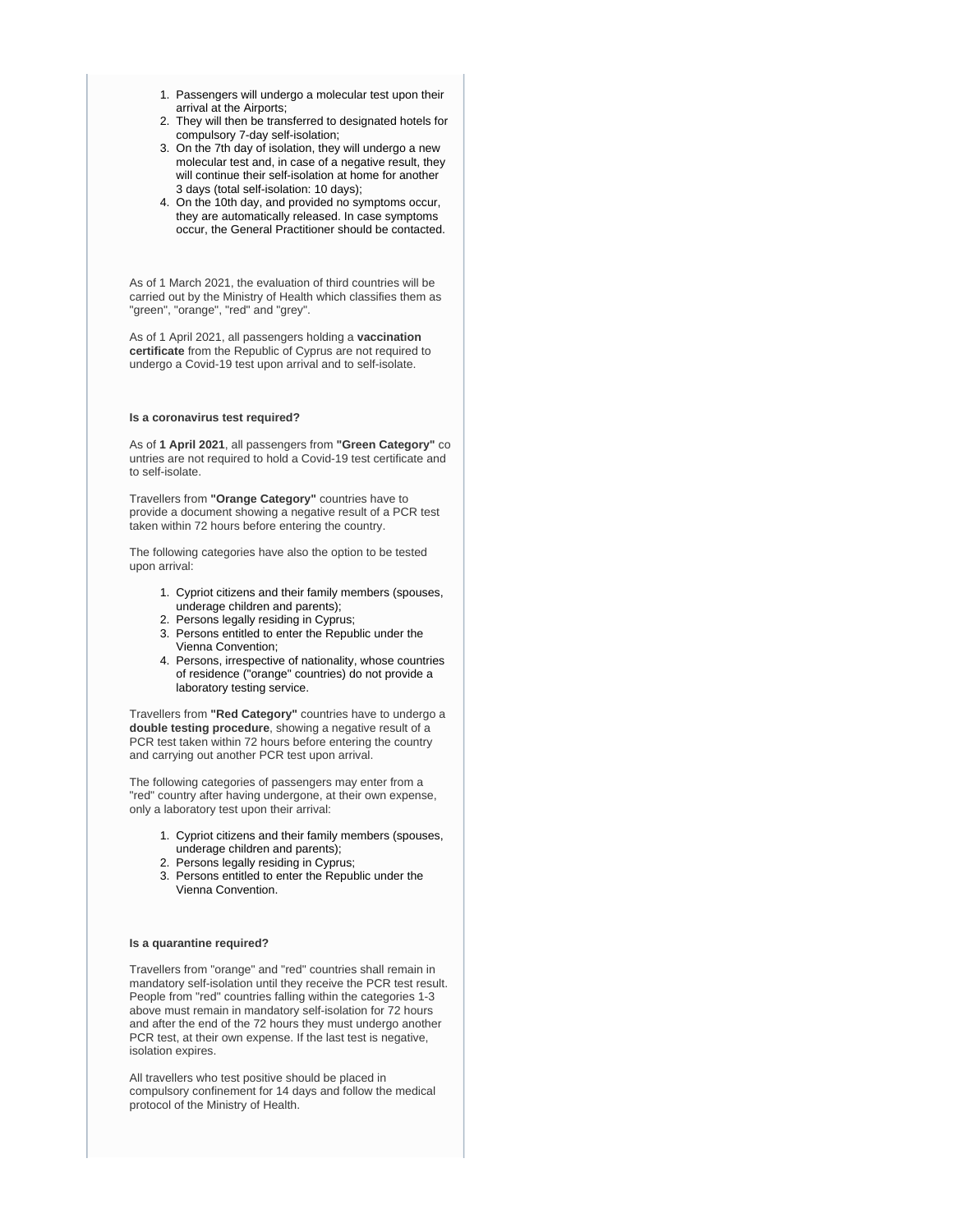For travellers from "grey" countries, quarantine measures apply, in accordance with the instructions of the Ministry of Health. Passengers shall remain in mandatory self-isolation /quarantine for a period of 14 days or alternatively, for a period of 10 days provided that they undergo another test (at their own expense) on the 10th day and the result is negative.

The test result must be sent to the following email address: [m](mailto:monada@mphs.moh.gov.cy) [onada@mphs.moh.gov.cy](mailto:monada@mphs.moh.gov.cy)

### **Mandatory Travel Documentation**

All passengers have to submit, within 24 hours before starting their journey, all the information and documents to obtain the [CyprusFlightPass](https://www.cyprusflightpass.gov.cy/).

The download forms for passengers travelling to Cyprus can be found at <https://cyprusflightpass.gov.cy/en/download-forms>

**Find out more:** [Epidemiological risk assessment \(19/04/2021\)](https://www.pio.gov.cy/coronavirus/uploads/19042021_epidemiological_assessmentEN.pdf)

## **May I transit this country?**

## **PARTIALLY**

As a general rule, passengers in transit in the EU+ area are exempted from temporary travel restriction.

EU citizens entering the EU from a third country, as well as their family members, irrespective of their nationality, are exempted from the travel restrictions regardless of whether or not they are returning to their country of nationality or residence.

Passengers travelling from a non-EU country to another non-EU country may transit through the international transit area of airports located in the Schengen area. Rules regarding airport transit visa requirements continue to apply.

# **General measures**

As of 10 January, a strict lockdown is applied. From 16 March, a curfew is in place and the movement of citizens is banned from 23:00 to 5:00 (with some exceptions).

The enterprises serving the public, as well as the offices of the public sector and the Local Authorities, should take the necessary measures to guarantee a minimum distance of 2 metres and the maximum presence of 1 person per 10 square metres for shops below 1000 square metres and of 1 person per 15 square metres for shops exceeding 1000 square metres.

## **Find out more:**

[FAQs on measures to contain the COVID-19 pandemic](https://www.pio.gov.cy/coronavirus/uploads/29012021_qandAs_revised_ENGL.pdf)

[Decree 12/2021](https://www.pio.gov.cy/coronavirus/uploads/31032021_PIO%20DECREE%20No%2012%20EN.pdf)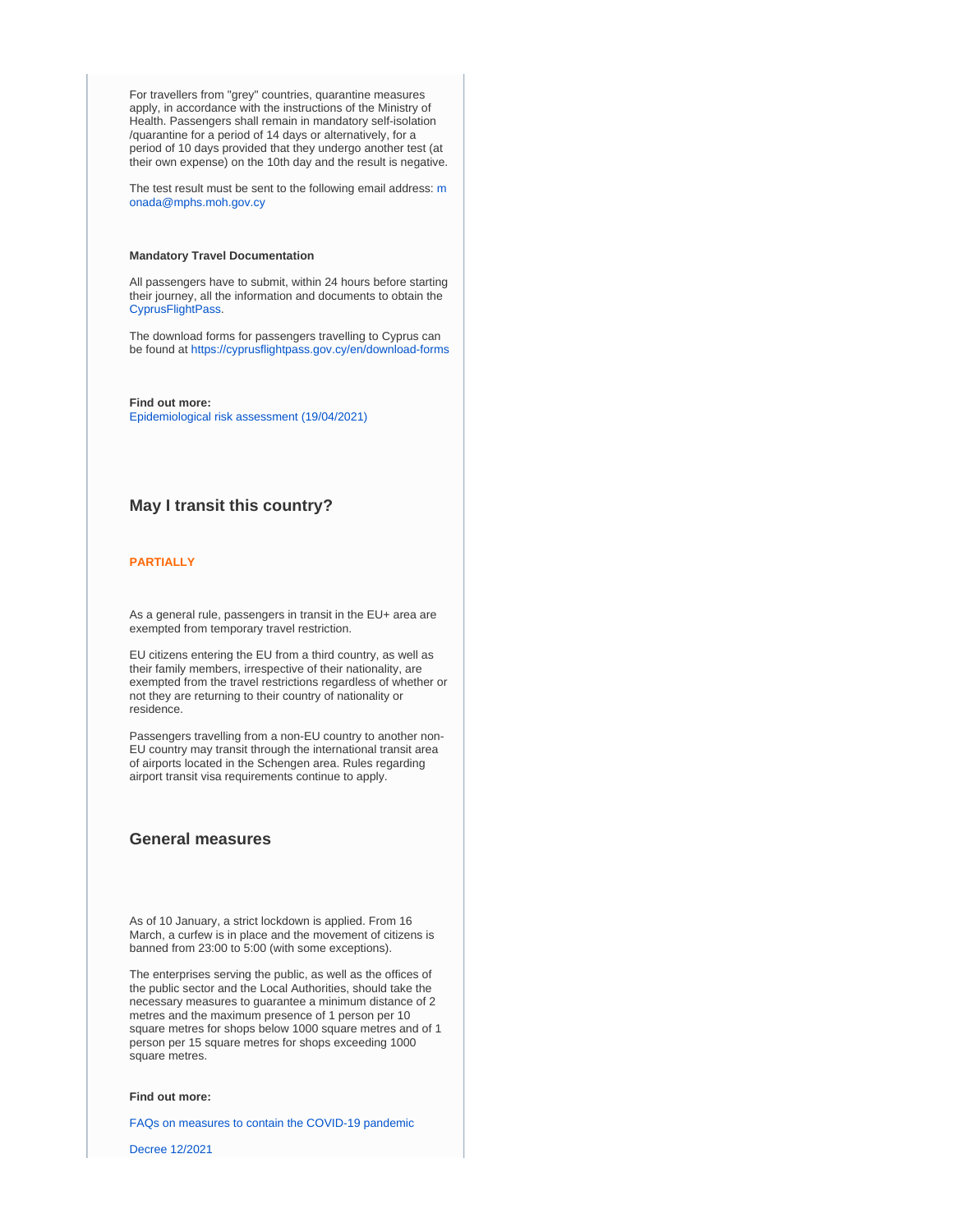# **Use of facemasks**

The use of a facemask is mandatory for people from the age of 12:

- in closed public spaces with more than 1 person;
- $\bullet$  in outdoor public places with more than 2 people;
- in any workplace that involves physical proximity with the public, in retail stores and for people delivering goods.

# **Physical Distancing**

Physical distancing measures of **2 metres outdoors** and **3 metres indoors** are in place.

**\_\_\_\_\_\_\_\_\_\_\_\_\_\_\_\_\_\_\_\_\_\_\_\_\_\_\_\_\_\_\_\_\_\_\_\_\_\_\_\_\_\_\_\_\_\_\_\_\_**

Source:<https://reopen.europa.eu/en/map/CYP/7001>

31.03.2021

**\_\_\_\_\_\_\_\_\_\_\_\_**

**From an EU Member State or Schengen Associated Country, may I enter this country without being subject to extraordinary restrictions?**

## **NO**

Cyprus implements the commonly agreed EU "traffic lights" approach to travel restrictions.

#### **Is a coronavirus test required?**

Travellers from **"Green Category"** countries are not required to provide a COVID-19 test certificate or self-isolate.

During the period **1-31 March 2021**, all passengers from countries of the "Green Category" will undergo a PCR laboratory test upon their arrival in Cyprus, the cost of which will be covered by the Republic of Cyprus. As of **1 April 2021**, no restriction will be in place.

Travellers from **"Orange Category"** countries are subject to the requirement for a **pre-departure negative PCR test**.

The test must be taken within **72 hours prior to arrival**.

The following categories may also be tested upon arrival: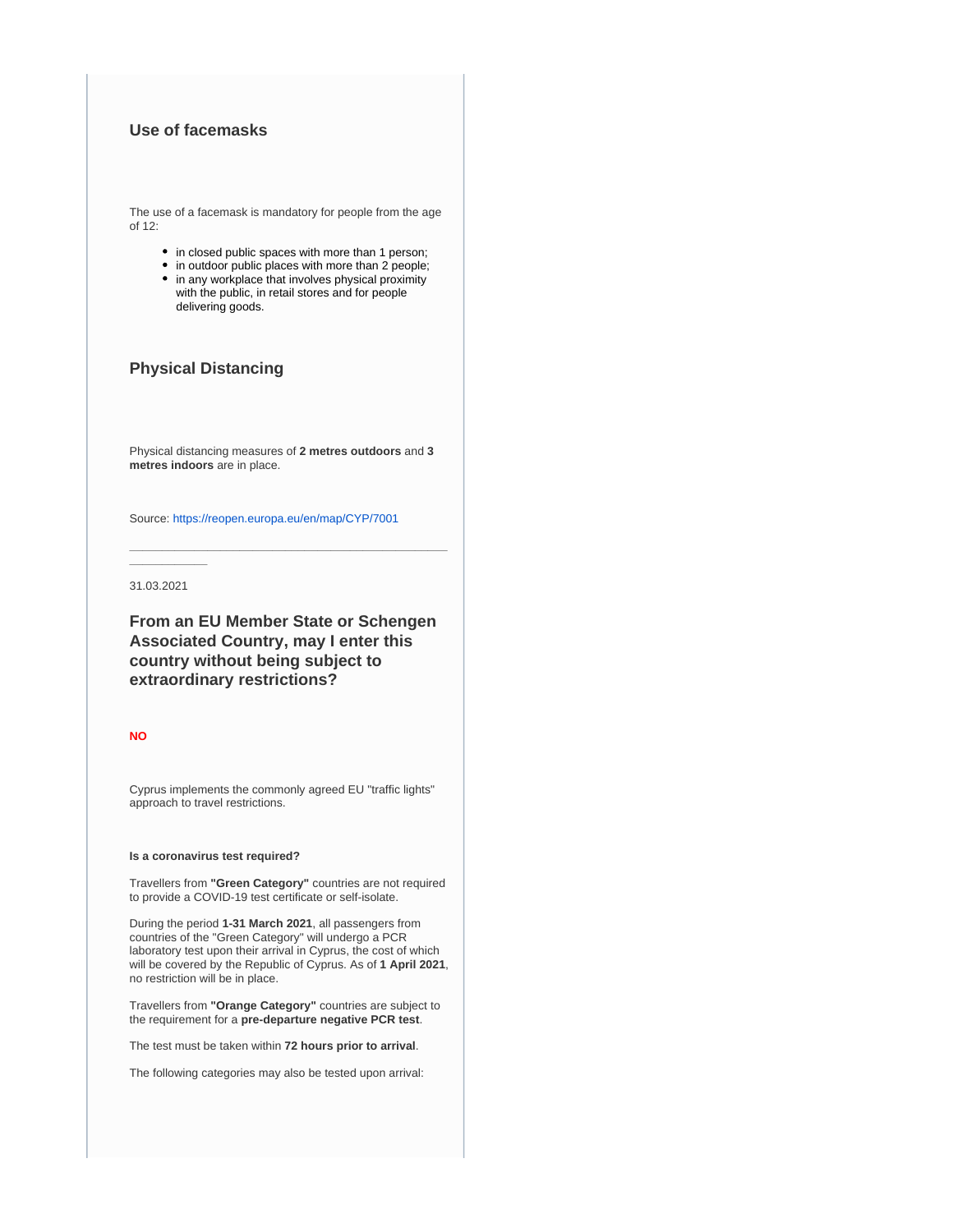- 1. Cypriot citizens and their family members (spouses, underage children and parents);
- 2. Persons legally residing in Cyprus;
- 3. Persons entitled to enter the Republic under the Vienna Convention;
- 4. Persons, irrespective of nationality, whose countries of residence ("orange" countries) do not provide a laboratory testing service.

Travellers from **"Red Category"** countries are subject to the requirement for a pre-departure negative PCR test. The test must be taken within 72 hours prior to arrival. Additionally, these travellers are subject to a second test upon their arrival.

The following categories of passengers may enter from a "Red Category" country after having taken, at their own expense, only a test upon their arrival:

- 1. Cypriot citizens and their family members (spouses, underage children and parents);
- 2. Persons legally residing in Cyprus;
- 3. Persons entitled to enter the Republic under the Vienna Convention.

### **Is a quarantine required?**

Travellers from "Orange" and "Red" countries shall remain in mandatory self-isolation until they receive the PCR test result.

People from "Red" countries falling within the categories 1-3 above must remain in mandatory self-isolation for 72 hours and, after the end of the 72 hours, they must undergo another PCR test, at their own expense. If the last test is negative, isolation is ended.

The test result [m](mailto:monada@mphs.moh.gov.cy)ust be sent to the following email address: m [onada@mphs.moh.gov.cy](mailto:monada@mphs.moh.gov.cy)

All travellers who test positive should be placed in compulsory confinement for **14 days** and follow the medical protocol of the Ministry of Health.

#### **Mandatory Travel Documentation**

All passengers have to submit, within 24 hours before starting their journey, all the information and documents required to obtain the [CyprusFlightPass](https://www.cyprusflightpass.gov.cy/).

The use of the platform is mandatory for anyone who wishes to travel to Cyprus. Only in case of technical problems or scheduled maintenance of the electronic platform, passengers will be allowed to fill in the required form in writing.

The download forms for passengers travelling to Cyprus can be found at <https://cyprusflightpass.gov.cy/en/download-forms>

### **Find out more:**

[Updated information on Country Categories](https://cyprusflightpass.gov.cy/en/country-categories) [Epidemiological risk assessment \(22/03/2021\)](https://www.pio.gov.cy/coronavirus/uploads/22032021_epidemiological_assessmentEN.pdf)

### **Contact point for Cyprus:**

A Covid-19 call centre is available from Monday to Sunday (8: 00 - 20:00) at 1474. This service provides direct, timely and comprehensive information regarding all governmental initiatives related to COVID-19.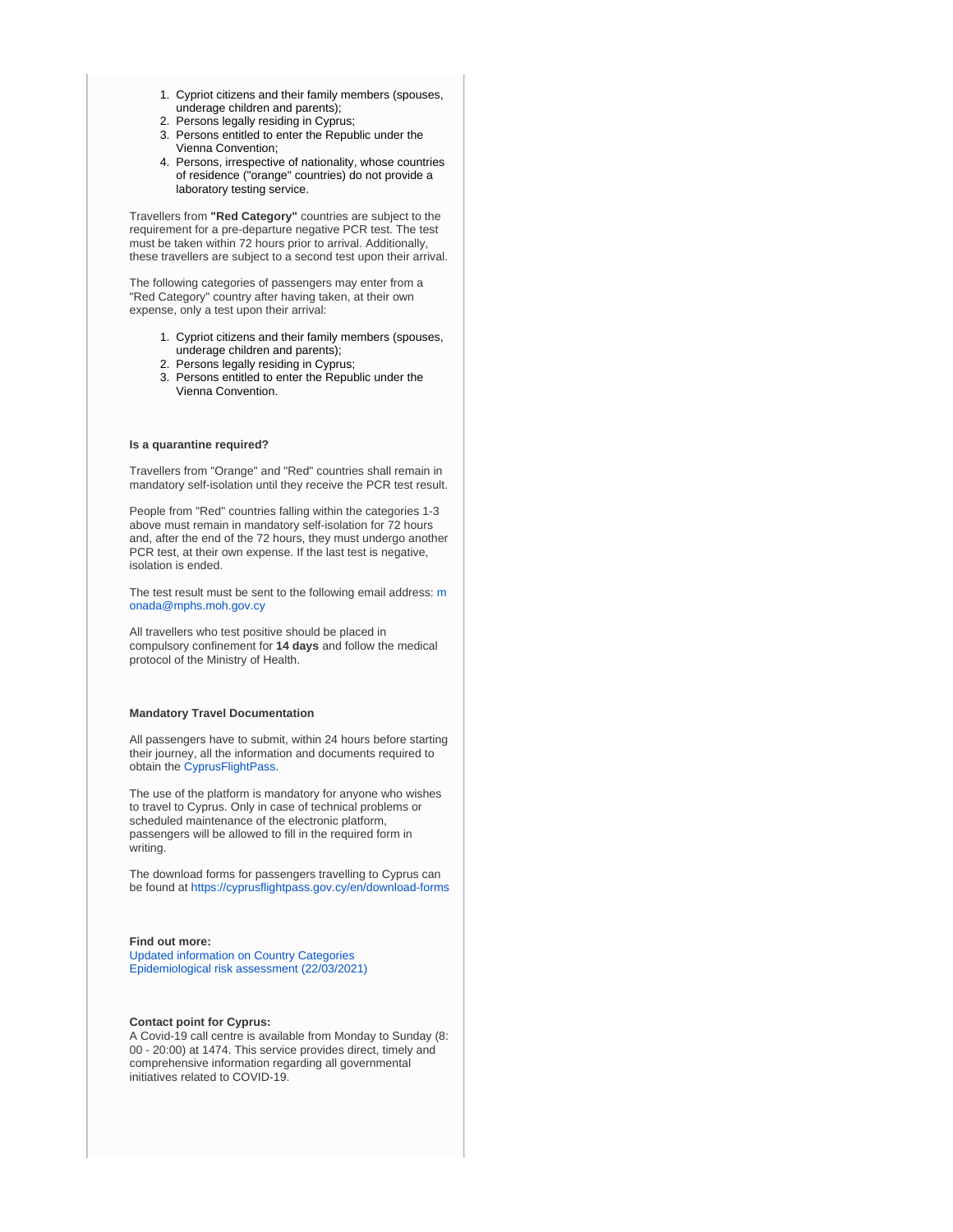**What are the rules to enter this country from outside an EU Member State or Schengen Associated country?**

#### **Specific measures for the new variant of coronavirus**

In the case of passengers arriving from the UK:

- 1. Passengers will undergo a molecular test upon their arrival at the Airports;
- 2. They will then be transferred to designated hotels for compulsory 7-day self-isolation;
- 3. On the 7th day of isolation, they will undergo a new molecular test and, in case of a negative result, they will continue their self-isolation at home for another 3 days (total self-isolation: 10 days);
- 4. On the 10th day, and provided no symptoms occur, they are automatically released. In case symptoms occur, the General Practitioner should be contacted.

As of 1 March 2021, the evaluation of third countries will be carried out by the Ministry of Health which classifies them as "green", "orange", "red" and "grey".

### **Is a coronavirus test required?**

Travellers coming from the **Green Category** countries are not required to hold a COVID-19 test certificate or self-isolate.

During the period **1-31 March 2021**, all passengers from countries of the "Green Category" will undergo a PCR laboratory test upon their arrival in Cyprus, the cost of which will be covered by the Republic of Cyprus. As of **1 April 2021**, no restriction will be in place.

Travellers from **countries** of the "Orange Category" have to provide a document showing a negative result of a PCR test taken within 72 hours before entering the country.

The following categories have also the option to be tested upon arrival:

- 1. Cypriot citizens and their family members (spouses, underage children and parents);
	- 2. Persons legally residing in Cyprus;
- 3. Persons entitled to enter the Republic under the Vienna Convention;
- 4. Persons, irrespective of nationality, whose countries of residence ("orange" countries) do not provide a laboratory testing service.

Travellers from **countries** of the "Red Category" have to undergo a **double testing procedure**, showing a negative result of a PCR test taken within 72 hours before entering the country and carrying out another PCR test upon arrival.

The following categories of passengers may enter from a "red" country after having undergone, at their own expense, only a laboratory test upon their arrival:

- 1. Cypriot citizens and their family members (spouses, underage children and parents);
- 2. Persons legally residing in Cyprus;
- 3. Persons entitled to enter the Republic under the Vienna Convention.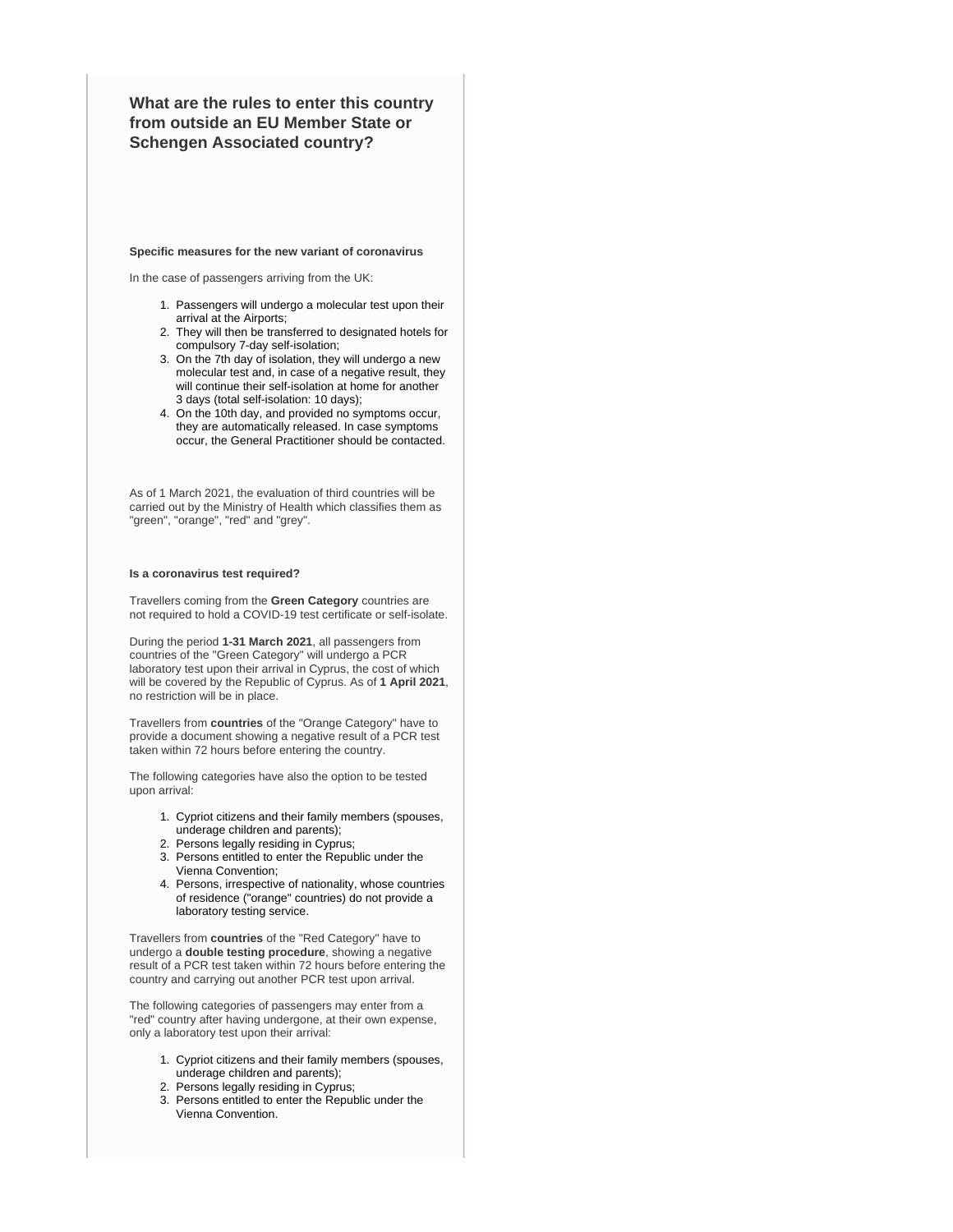#### **Is a quarantine required?**

Travellers from "orange" and "red" countries shall remain in mandatory self-isolation until they receive the PCR test result. People from "red" countries falling within the categories 1-3 above must remain in mandatory self-isolation for 72 hours and after the end of the 72 hours they must undergo another PCR test, at their own expense. If the last test is negative, isolation expires.

All travellers who test positive should be placed in compulsory confinement for 14 days and follow the medical protocol of the Ministry of Health.

For travellers from "grey" countries, quarantine measures apply, in accordance with the instructions of the Ministry of Health. Passengers shall remain in mandatory self-isolation /quarantine for a period of 14 days or alternatively, for a period of 10 days provided that they undergo another test (at their own expense) on the 10th day and the result is negative.

The test result [m](mailto:monada@mphs.moh.gov.cy)ust be sent to the following email address: m [onada@mphs.moh.gov.cy](mailto:monada@mphs.moh.gov.cy)

### **Mandatory Travel Documentation**

All passengers have to submit, within 24 hours before starting their journey, all the information and documents to obtain the [CyprusFlightPass](https://www.cyprusflightpass.gov.cy/).

The download forms for passengers travelling to Cyprus can be found at <https://cyprusflightpass.gov.cy/en/download-forms>

**Find out more:** [Epidemiological risk assessment \(22/03\)](https://www.pio.gov.cy/coronavirus/uploads/22032021_epidemiological_assessmentEN.pdf)

# **May I transit this country?**

### **PARTIALLY**

As a general rule, passengers in transit in the EU+ area are exempted from temporary travel restriction.

EU citizens entering the EU from a third country, as well as their family members, irrespective of their nationality, are exempted from the travel restrictions regardless of whether or not they are returning to their country of nationality or residence.

Passengers travelling from a non-EU country to another non-EU country may transit through the international transit area of airports located in the Schengen area. Rules regarding airport transit visa requirements continue to apply.

# **May I enter this country by sea transport?**

**PARTIALLY**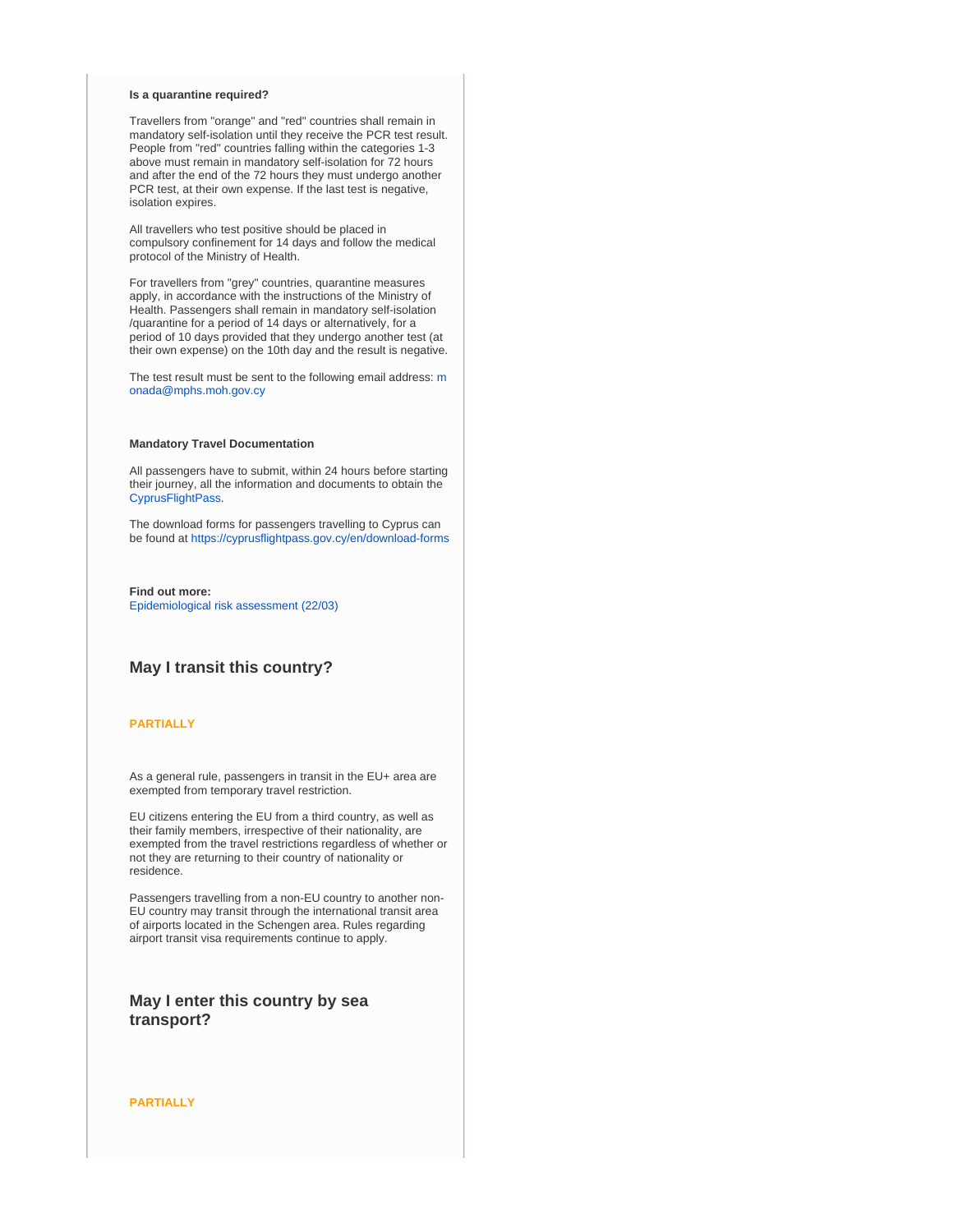All Ports shall operate only for commercial transactions and activities. The boarding of cruise ships is prohibited.

# **May I fly to this country?**

#### **Specific measures for the new variant of coronavirus**

from 18:00 of 21 December 2020, taking into account the information concerning the new strain of the SARS-CoV-2 virus and in an effort to safeguard Public Health, for precautionary reasons and until new clarifications are provided by the scientific community, the following measures apply to all passengers arriving at Larnaka and Pafos Airports from the UK:

- 1. Passengers may either present the negative result of a molecular test taken in the 72 hours before entering Cyprus or undergo a molecular test upon their arrival at the Airports or Larnaca and Paphos;
- 2. They will then be transferred to designated hotels for compulsory 7-day self-isolation (persons under the age of 18 may choose to self-isolate at their homes or to remain in isolation in the hotels if they are travelling with their parents or legal guardians);
- 3. On the 7th day of isolation, they will undergo a new molecular test and, in case of a negative result, they will continue their self-isolation at home for another 3 days (total self-isolation: 10 days).
- 4. On the 10th day, and provided no symptoms occur, they are automatically released. In case symptoms occur, the General Practitioner should be contacted for medical guidance and the relevant health protocol of the Ministry of Health shall be observed.

It is noted that the cost of transfer and hotel stay is undertaken by the State.

The samples taken from travellers who arrived from the UK during last week and who were found positive will be sent to the Cyprus Institute of Neurology and Genetics to be checked and to determine whether the new mutant strain of coronavirus is found. The Scientific Advisory Committee on Coronavirus, in accordance with the competent EU bodies, is closely monitoring the developments and any new recommendation or suggestion will be announced accordingly.

You can find the latest information on air travel regulations for this country on the **[IATA website](https://www.iatatravelcentre.com/international-travel-document-news/1580226297.htm)**.

You can also find information about **[air passenger rights](https://europa.eu/youreurope/citizens/travel/passenger-rights/air/index_en.htm)** on our portal for citizens.

# **General measures**

As of 10 January, a strict lockdown is applied. From 16 March, a curfew is in place and the movement of citizens is banned from 23:00 to 5:00 (with some exceptions).

The percentage of physical presence of employees in private service businesses decreases from 50% to 25%.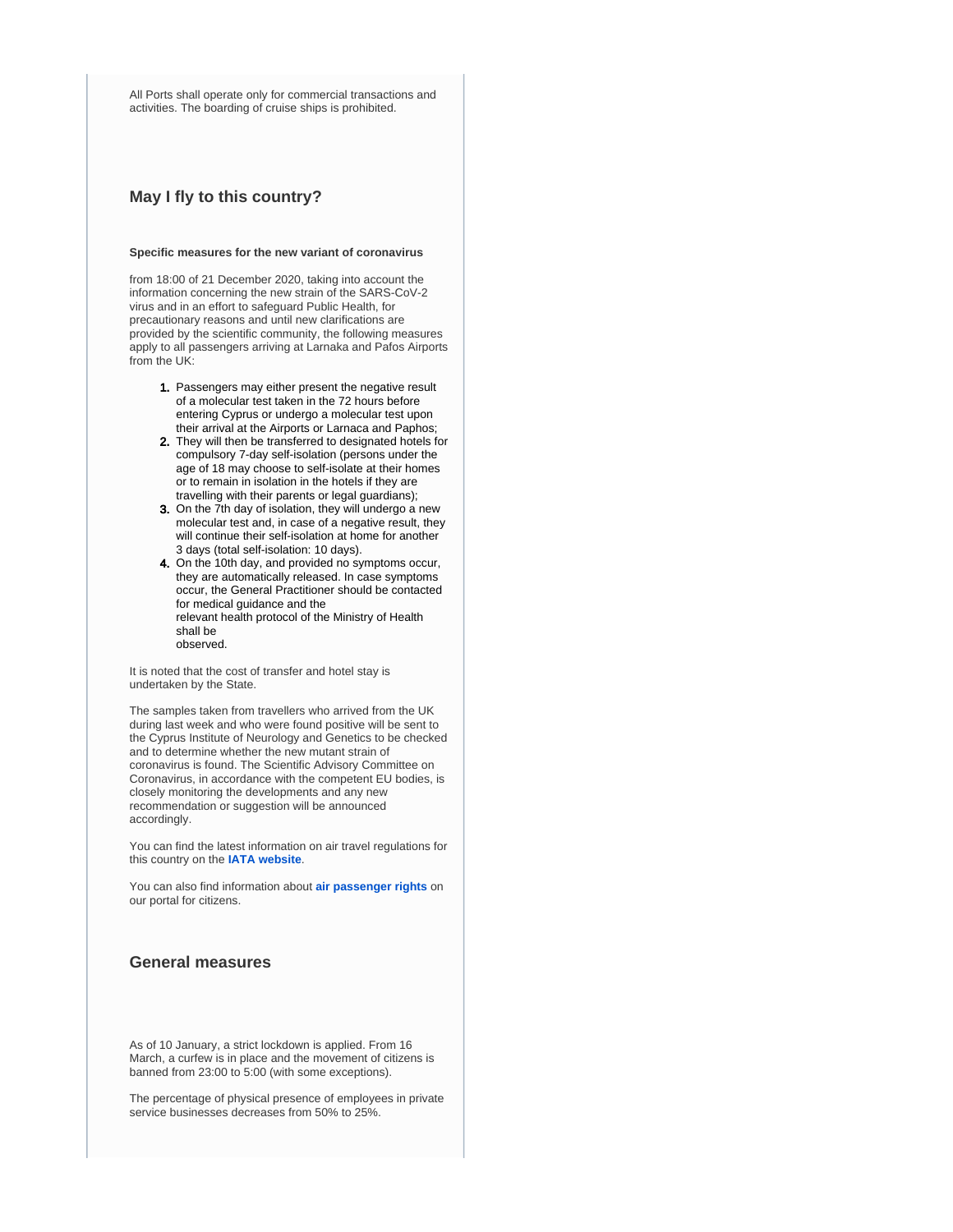The enterprises serving the public, as well as the offices of the public sector, and the Local Authorities, should take the necessary measures to guarantee a minimum distance of 2 metres and the maximum presence of 1 person per 10 square metres.

### **To know more:**

[FAQs on measures to contain the COVID-19 pandemic](https://www.pio.gov.cy/coronavirus/uploads/29012021_qandAs_revised_ENGL.pdf)

#### [Decree 11/2021](https://www.pio.gov.cy/coronavirus/uploads/12032021_DECREE%20No%2011%20EN.pdf)

[Health cover for temporary stays](https://europa.eu/youreurope/citizens/health/unplanned-healthcare/temporary-stays/index_en.htm)

# **Use of facemasks**

The use of a facemask is mandatory for people from the age of 12:

- in closed public spaces with more than 1 person;
- in outdoor public places with more than 2 people;
- in any workplace that involves physical proximity with the public, in retail stores and for people delivering goods.

# **Physical Distancing**

Physical distancing measures of **2 metres outdoors** and **3 metres indoors** are in place.

**\_\_\_\_\_\_\_\_\_\_\_\_\_\_\_\_\_\_\_\_\_\_\_\_\_\_\_\_\_\_\_\_\_\_\_\_\_\_\_\_\_\_\_\_\_\_\_\_\_**

Source:<https://reopen.europa.eu/en/map/CYP/7001>

22.01.2021

**\_\_\_\_\_\_\_\_\_\_\_\_**

**From an EU Member State or Schengen Associated Country, may I enter this country without being subject to extraordinary restrictions?**

### **PARTIALLY**

**Note:** Cyprus adopts [its own national classification of risk](https://cyprusflightpass.gov.cy/en/country-categories)  [areas](https://cyprusflightpass.gov.cy/en/country-categories), hence travel restrictions for Cyprus are not based on the common "EU Traffic Lights" map.

The classification of countries is available at **[cyprusflightpas](https://cyprusflightpass.gov.cy/en/country-categories) [s.gov.cy](https://cyprusflightpass.gov.cy/en/country-categories)** and is revised on a weekly basis, according to the evolution of the epidemiological situation.

**Category A**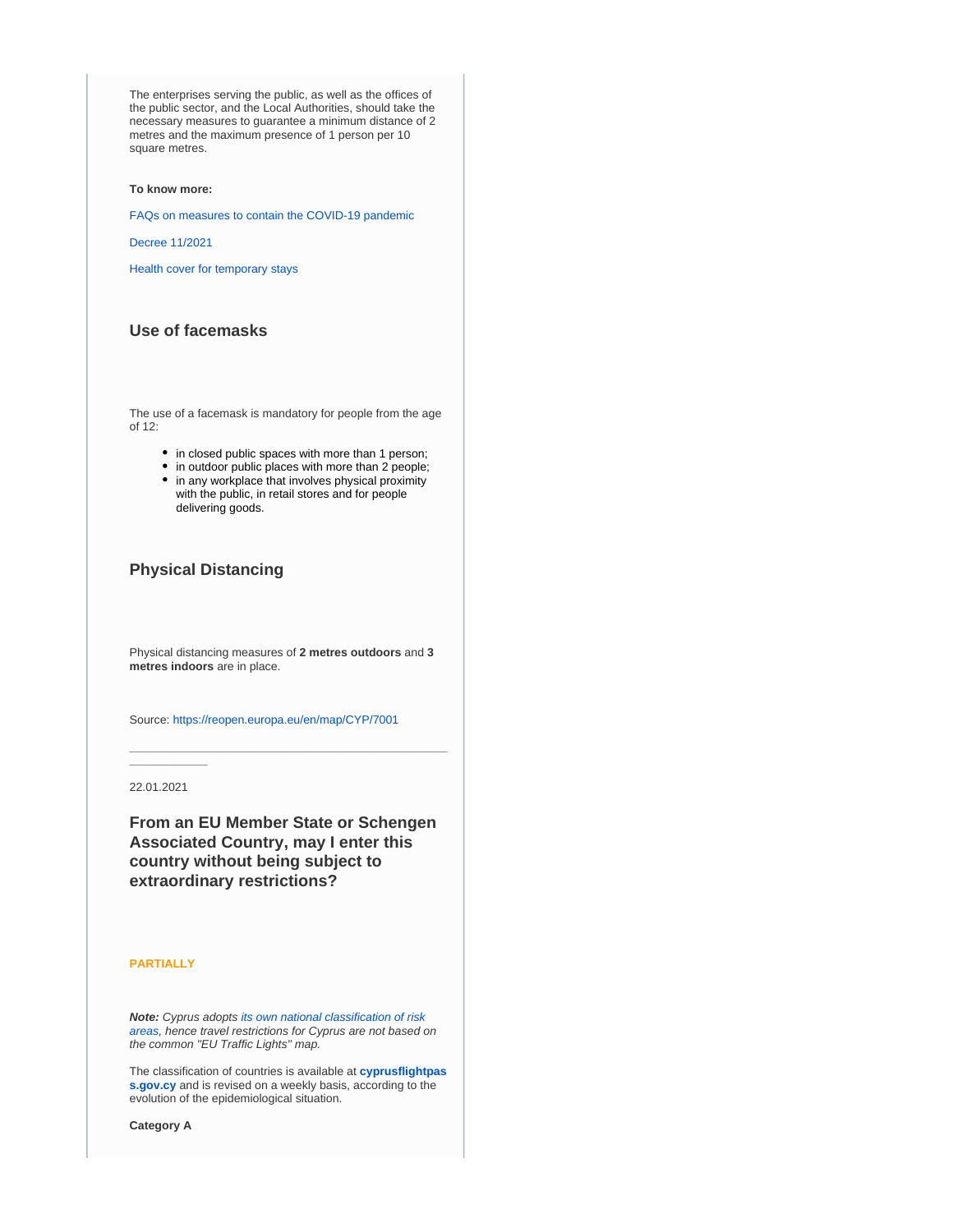Passengers from Category A countries are only asked to provide some specific information and a declaration.

### **Category B**

Travellers from a Category B country, or who have stayed in a Category B country in the 14 days before arrival to Cyprus, have to provide a document showing a negative PCR result for COVID-19 conducted within 72 hours before entering the country.

In the following cases, travellers have also the option to be tested upon arrival and should be in isolation until they receive the results:

- Cypriot citizens and their family members (foreign spouses and their minor children);
- persons legally residing in the Republic of Cyprus;
- persons from category B countries that are not in the position to offer a laboratory testing service (public or private) to those wishing to travel to Cyprus, provided that an announcement by the Ministry of Health of Cyprus grants this permission

### **Category C**

In case of travellers from a Category C country, or who have stayed in a Category C country in the 14 days before arrival to Cyprus, only the following categories are allowed to enter the territory:

- Cypriot citizens, permanently residing in the Republic of Cyprus and their family members (foreign spouses and their minor children);
- persons legally residing in the Republic of Cyprus; persons, regardless of nationality, having special
- permission as defined under the infectious Diseases Decree N.30 (Determination of Measures Against the Spread of the COVID-19 Coronavirus disease), as amended.
- patients, regardless of nationality, who received treatment by an approved private or public hospital /medical centre in the Republic and who are in need to continue such treatment;
- persons, regardless of nationality, whose presence in the Republic, due to their professional or scientific capacity, is approved by the competent medical body to reinforce the efforts against COVID-19;
- first-degree relatives of persons residing in the Republic and/or who are doing business in the Republic (spouse, children, parents) for reunion purposes.

The above-mentioned categories have the possibility either to provide a document showing a negative PCR result for COVID-19 conducted within 72 hours before entering the country or to be tested upon arrival at their own expenses.

Travellers from Category C countries have also to undergo a compulsory 14-days self-isolation, following the special precautions and preventive measures provided by the Ministry of Health. In addition, they have to submit to a second PCR test conducted on the 10th day of the period of self-isolation, at their own expenses. The result of the PCR test must be sent to the following email address: [monada@m](mailto:monada@mphs.moh.gov.cy) [phs.moh.gov.cy](mailto:monada@mphs.moh.gov.cy) and the self-isolation will come to an end on the 14th day, provided that the test result is negative.

All travellers who test positive for COVID-19 should be placed in compulsory confinement for 14 days and the medical protocol of the Ministry of Health shall be observed.

The prerequisites for passengers travelling to Cyprus from each country category can be found at: [https://cyprusflightpas](https://cyprusflightpass.gov.cy/en/download-forms) [s.gov.cy/en/download-forms](https://cyprusflightpass.gov.cy/en/download-forms)

Additional details can be found on the [Decree n.2/2021](https://www.pio.gov.cy/coronavirus/uploads/8012021_DECREE_EN.docx.pdf)

**Mandatory Travel Documentation**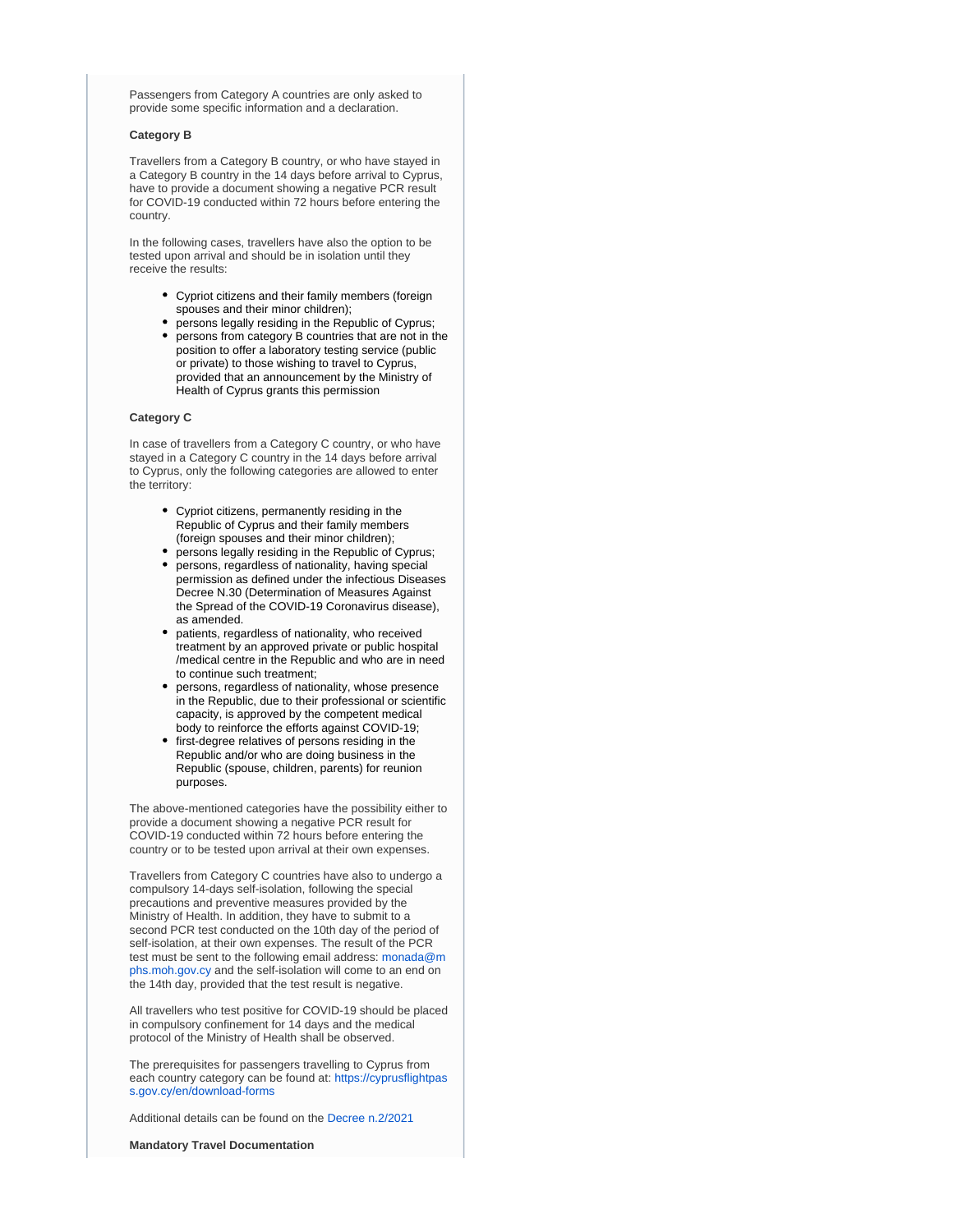All passengers travelling to the Republic of Cyprus have to submit, within 24 hours before starting their journey from the country of origin to the Republic of Cyprus (either via direct flight or with intermediate stops), all the information and documents required to obtain the [CyprusFlightPass.](https://www.cyprusflightpass.gov.cy/)

The use of the platform is obligatory for anyone who wishes to travel to Cyprus. Only in case of technical problems or scheduled maintenance of the electronic platform, which will be officially announced in the platform itself, passengers will be allowed to fill in the required form in writing.

# **What are the rules to enter this country from outside an EU Member State or Schengen Associated country?**

#### **Specific measures for the new variant of coronavirus**

from 21 December 2020, the following measures apply to all passengers arriving from the UK:

- 1. Passengers will undergo a molecular test upon their arrival at the Airports;
- 2. They will then be transferred to designated hotels for compulsory 7-day self-isolation (persons under the age of 18 may choose to self-isolate at their homes or to remain in isolation in the hotels if they are travelling with their parents or legal guardians);
- 3. On the 7th day of isolation, they will undergo a new molecular test and, in case of a negative result, they will continue their self-isolation at home for another 3 days (total self-isolation: 10 days);
- 4. On the 10th day, and provided no symptoms occur, they are automatically released. In case symptoms occur, the General Practitioner should be contacted for medical guidance.

Entry rules for Cyprus depend on the epidemiological situation in countries of origin and transit.

Travel restrictions have been lifted for residents of **Australia, Japan, New Zealand, South Korea, Singapore, Thailand** (C ategory A countries).

The categorisation of countries is available at **[cyprusflightpa](https://cyprusflightpass.gov.cy/en/country-categories) [ss.gov.cy](https://cyprusflightpass.gov.cy/en/country-categories)** and is revised on a weekly basis.

# **May I enter this country by sea transport?**

### PARTIALLY

 $\_$ 

All Ports shall operate only for commercial transactions and activities. The boarding of cruise ships is prohibited.

# **General measures**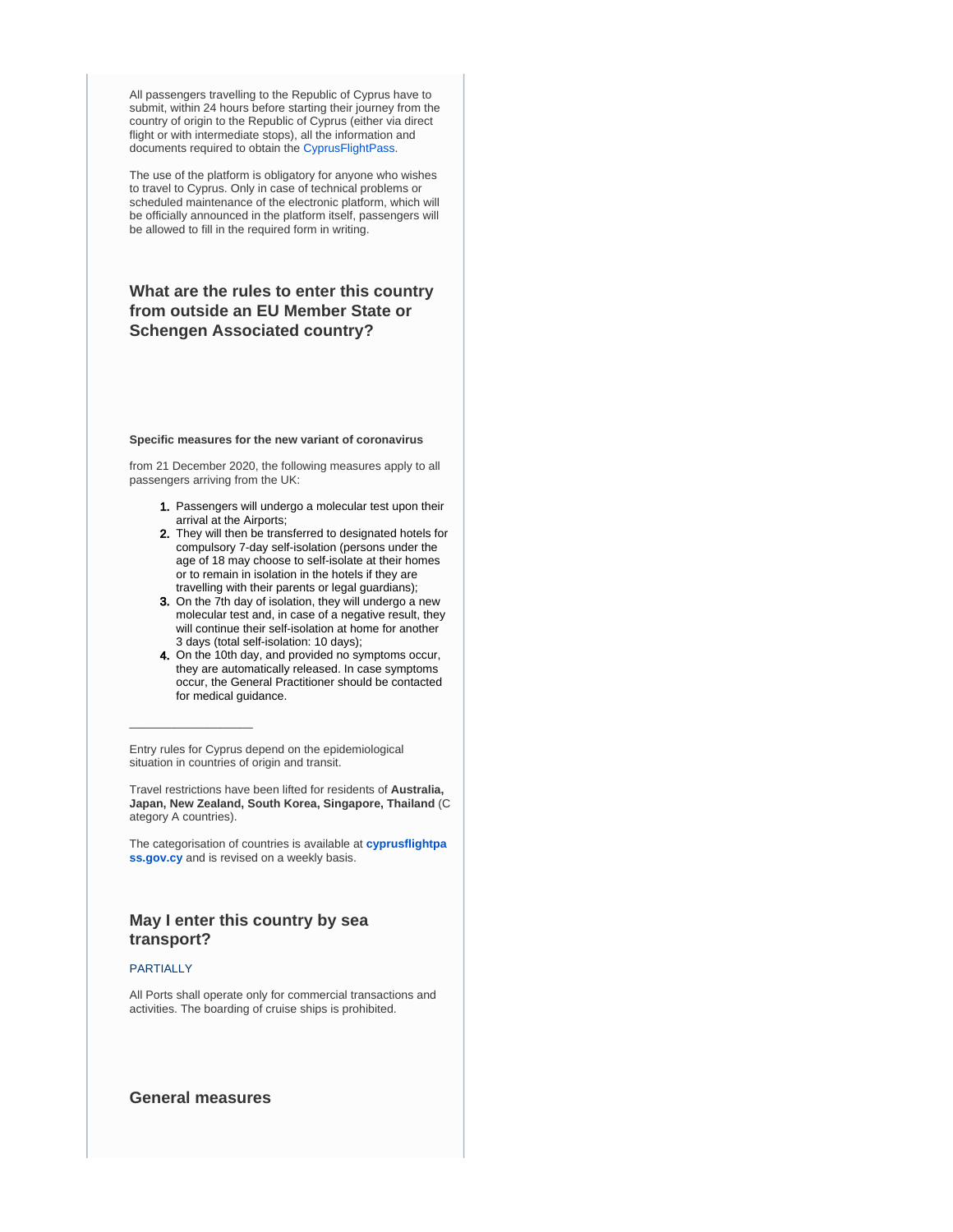As of 10 January 2021, a strict lockdown is applied.

A curfew is in place and **the movement of citizens is banned from 21:00 to 5:00.** The movement of persons during curfew hours is permitted for the following reasons:

- To move from/to the workplace, with the presentation of a form ("Form A"), completed and signed by the employer, which certifies the necessity for the movement during the aforementioned hours;
- For urgent reasons, such as going to a medical centre (or hospital or pharmacy), to a veterinarian for medical emergencies, and to provide assistance to people who are unable to care for themselves or who need to self-isolate.

Movement by exception will be permitted twice a day by sending a text message to 8998. Persons over the age of 65 may use "Form B" for their movement by exception. To move from/to the workplace, no text message is required, but the employee must present "Form A" signed by his/her employer.

A Covid-19 call centre is available from Monday to Sunday (8: 00 - 20:00) at 1474. This service provides direct, timely and comprehensive information regarding all governmental initiatives for dealing with COVID-19.

**To know more:**

[FAQs on measures to contain the COVID-19 pandemic](https://publications.gov.cy/assets/user/publications/2021/2021_991/HTML/index.html)

[Decree n.2/2021](https://www.pio.gov.cy/coronavirus/uploads/8012021_DECREE_EN.docx.pdf)

[Decree n.3/2021](https://www.pio.gov.cy/coronavirus/uploads/15012021_DECREE_ENGL.pdf)

[Health cover for temporary stays](https://europa.eu/youreurope/citizens/health/unplanned-healthcare/temporary-stays/index_en.htm)

# **Use of facemasks**

The use of a mask is mandatory for people from the age of  $12.$ 

- in closed public spaces;
- in outdoor public places;
- in any workplace that involves physical proximity with the public, in retail stores and for people delivering goods.

# **Physical Distancing**

Physical distancing measures of **2 metres outdoors** and **3 metres indoors** are in place.

**\_\_\_\_\_\_\_\_\_\_\_\_\_\_\_\_\_\_\_\_\_\_\_\_\_\_\_\_\_\_\_\_\_\_\_\_\_\_\_\_\_\_\_\_\_\_\_\_\_**

14.12.2020

**\_\_\_\_\_\_\_\_\_\_\_\_**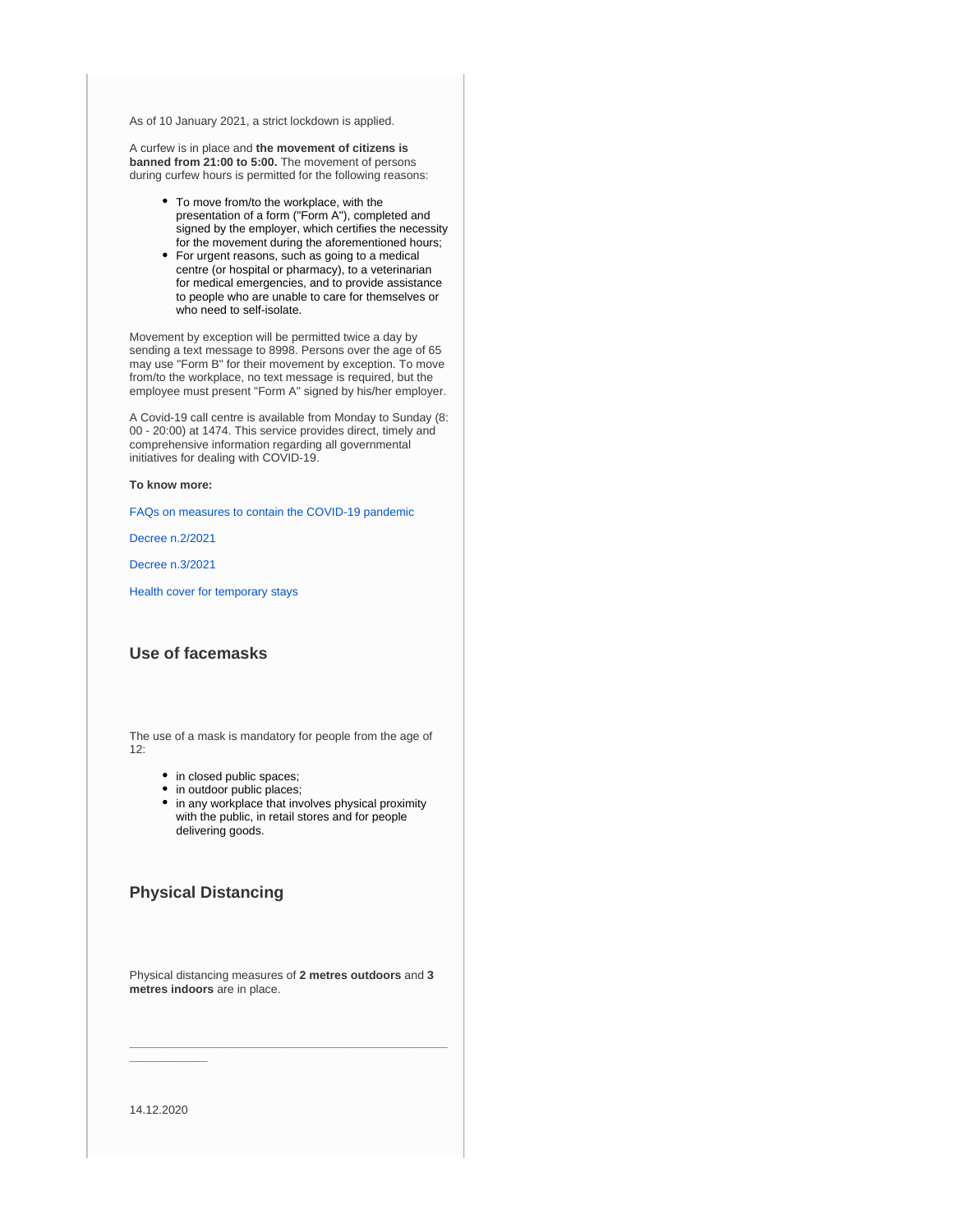# **What are the rules to enter this country from outside an EU Member State or Schengen Associated country?**

Entry rules for Cyprus depend on the epidemiological situation in countries of origin and transit.

Restrictions to non-essential travel has been lifted for residents of **Australia, Japan, New Zealand, South Korea, Singapore, Thailand.**

The categorisation of countries is available at **[cyprusflightpa](https://cyprusflightpass.gov.cy/en/country-categories) [ss.gov.cy](https://cyprusflightpass.gov.cy/en/country-categories)** and is revised on a weekly basis, according to the evolution of the epidemiological situation.

### **Category A**

Passengers from Category A countries are only asked to provide some specific information and a declaration.

### **Category B**

Travellers from a Category B country, or who have stayed in a Category B country in the 14 days before arrival to Cyprus, have to provide a document showing a negative PCR result for COVID-19 conducted within 72 hours before entering the country.

In the following cases, travellers have also the option to be tested upon arrival, at their own expenses:

- Cypriot citizens and their family members (foreign spouses and their minor children);

- persons legally residing in the Republic of Cyprus;

- persons allowed to enter the Republic of Cyprus under the Vienna Convention;

- persons from category B countries that are not in the position to offer a laboratory testing service (public or private) to those wishing to travel to Cyprus, provided that an announcement by the Ministry of Health of Cyprus grants this permission.

### **Category C**

Travellers from a Category C country, or who have stayed in a Category C country in the 14 days before arrival to Cyprus, have to provide a document showing a negative PCR result for COVID-19 conducted within 72 hours before entering the country.

In the following cases, travellers have also the option to be tested upon arrival, at their own expenses:

- Cypriot citizens, permanently residing in the Republic of Cyprus and their family members (foreign spouses and their minor children);

- persons legally residing in the Republic of Cyprus;

- persons allowed to enter the Republic of Cyprus under the Vienna Convention;

- persons, regardless of nationality, having a special permission as defined under the infectious Diseases Decree N.30 (Determination of Measures Against the Spread of the COVID-19 Coronavirus disease), as amended.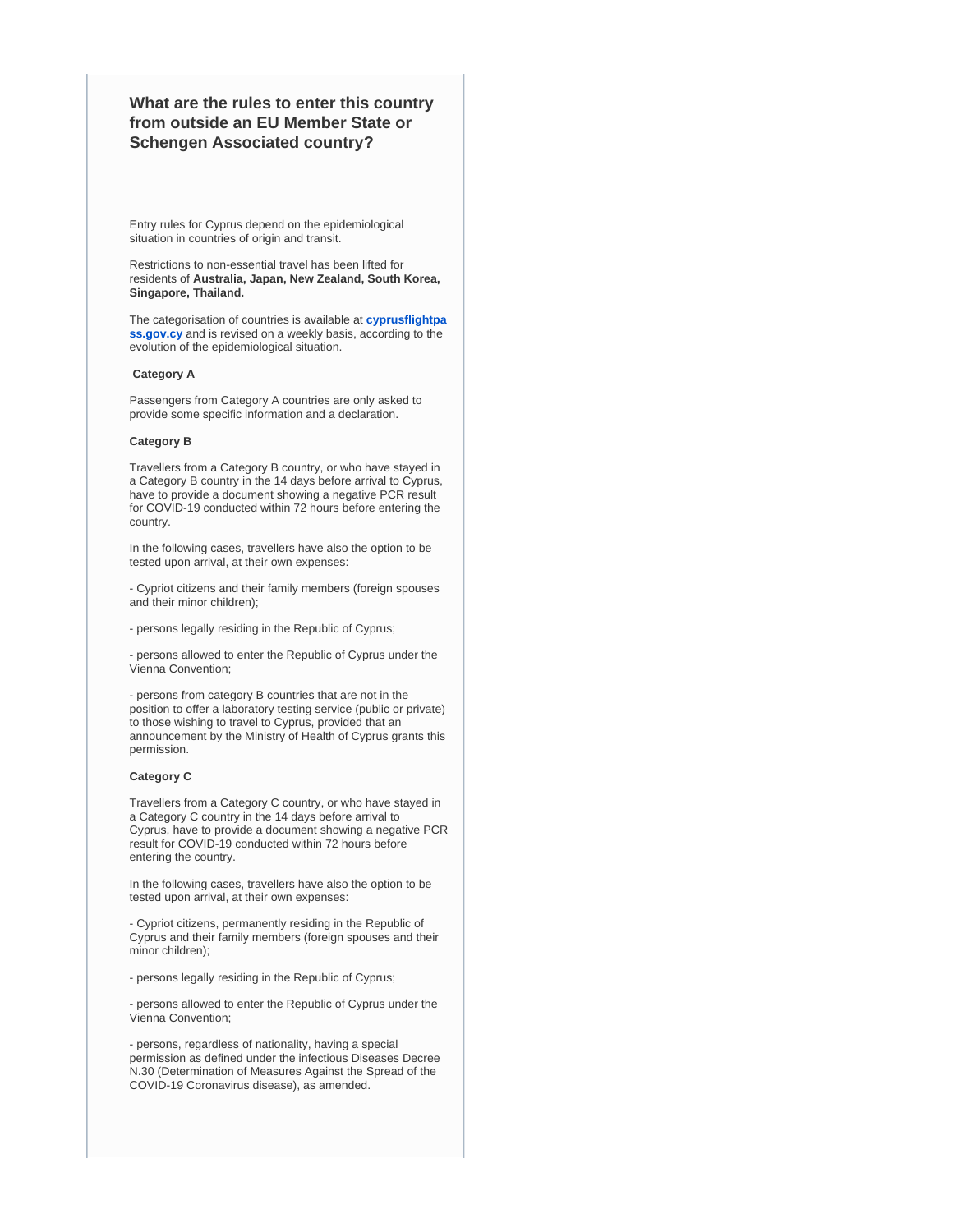Travellers from Category C countries have also to undergo a compulsory 14-days self-isolation, following the special precautions and preventive measures provided by the Ministry of Health. In addition, they have to submit to a second PCR test conducted 48 hours prior to the end of the period of self-isolation, at their own expenses. The result of the PCR test must be sent to the following email address: [mo](mailto:monada@mphs.moh.gov.cy) [nada@mphs.moh.gov.cy](mailto:monada@mphs.moh.gov.cy) and the self-isolation will come to an end on the 14th day, provided that the test result is negative.

The prerequisites for passengers travelling to Cyprus from each country category can be found at: [https://cyprusflightpas](https://cyprusflightpass.gov.cy/en/download-forms) [s.gov.cy/en/download-forms](https://cyprusflightpass.gov.cy/en/download-forms)

# **Mandatory Travel Documentation**

All passengers travelling to the Republic of Cyprus have to submit, within 24 hours before starting their journey from the country of origin to the Republic of Cyprus (either via direct flight or with intermediate stops), all the information and documents required to obtain the [CyprusFlightPass.](https://www.cyprusflightpass.gov.cy/)

The use of the platform is obligatory for anyone who wishes to travel to Cyprus. Consequently, when booking a flight, passengers have to be informed in advance by airlines, travel agents and/or internet booking platforms, before the final step of booking, that the acquisition of the CyprusFlightPass is necessary for their travel to the Republic of Cyprus.

Only in case of technical problems or scheduled maintenance of the electronic platform, which will be officially announced in the platform itself, passengers will be allowed to fill in the required form in writing.

**From an EU Member State or Schengen Associated Country, may I enter this country without being subject to extraordinary restrictions?**

**Partially**

## **Entry Restrictions**

Entry rules for Cyprus depend on the epidemiological situation in countries of origin and transit.

The categorisation of countries is available at **[cyprusflightpa](https://cyprusflightpass.gov.cy/en/country-categories) [ss.gov.cy](https://cyprusflightpass.gov.cy/en/country-categories)** and is revised on a weekly basis, according to the evolution of the epidemiological situation.

### **Category A**

Passengers from Category A countries are only asked to provide some specific information and a declaration.

### **Category B**

Travellers from a Category B country, or who have stayed in a Category B country in the 14 days before arrival to Cyprus, have to provide a document showing a negative PCR result for COVID-19 conducted within 72 hours before entering the country.

In the following cases, travellers have also the option to be tested upon arrival, at their own expenses:

- Cypriot citizens and their family members (foreign spouses and their minor children);

- persons legally residing in the Republic of Cyprus;

- persons allowed to enter the Republic of Cyprus under the Vienna Convention;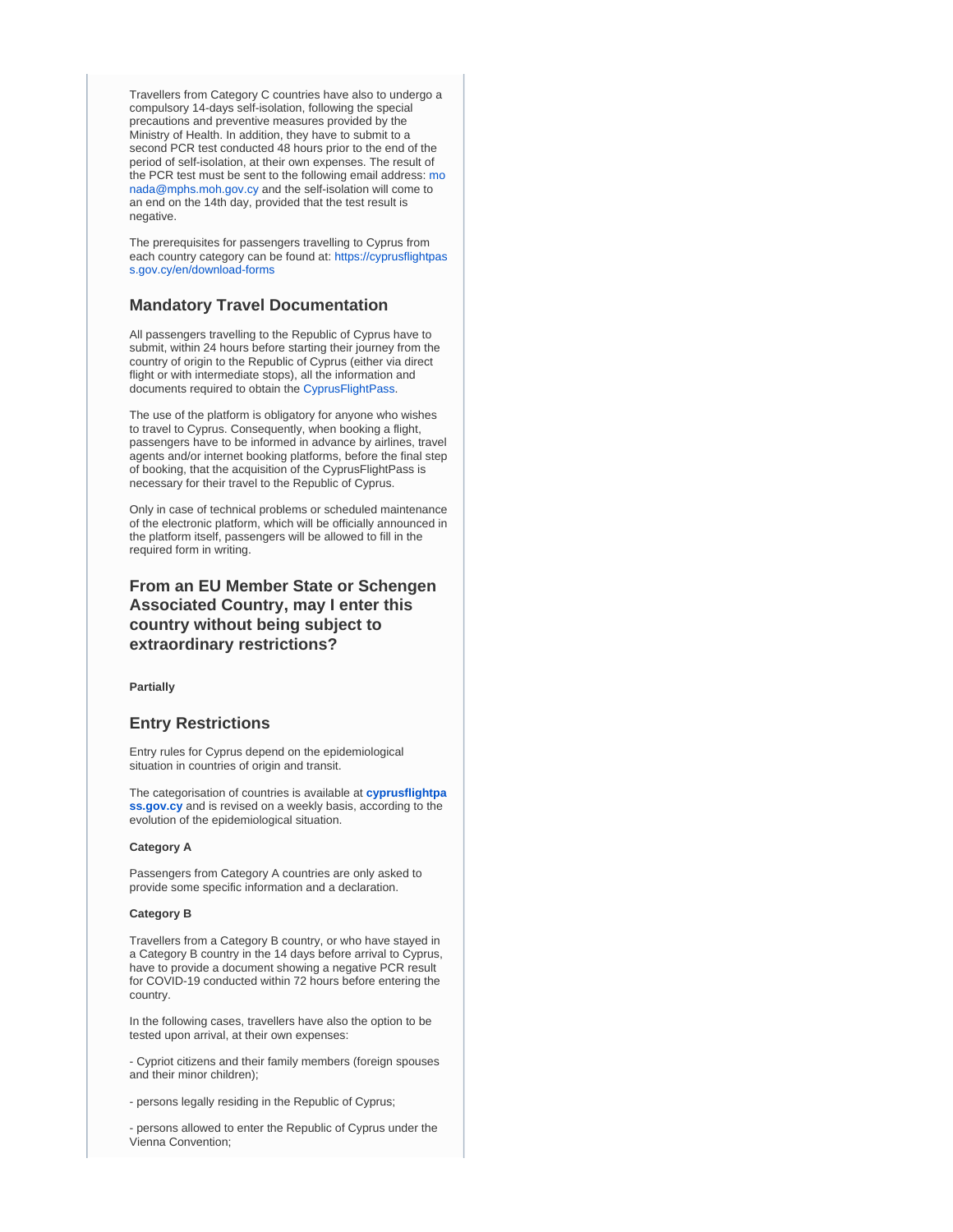- persons from category B countries that are not in the position to offer a laboratory testing service (public or private) to those wishing to travel to Cyprus, provided that an announcement by the Ministry of Health of Cyprus grants this permission.

#### **Category C**

Travellers from a Category C country, or who have stayed in a Category C country in the 14 days before arrival to Cyprus, have to provide a document showing a negative PCR result for COVID-19 conducted within 72 hours before entering the country.

In the following cases, travellers have also the option to be tested upon arrival, at their own expenses:

- Cypriot citizens, permanently residing in the Republic of Cyprus and their family members (foreign spouses and their minor children);

- persons legally residing in the Republic of Cyprus;

- persons allowed to enter the Republic of Cyprus under the Vienna Convention;

- persons, regardless of nationality, having a special permission as defined under the infectious Diseases Decree N.30 (Determination of Measures Against the Spread of the COVID-19 Coronavirus disease), as amended.

Travellers from Category C countries have also to undergo a compulsory 14-days self-isolation, following the special precautions and preventive measures provided by the Ministry of Health. In addition, they have to submit to a second PCR test conducted 48 hours prior to the end of the period of self-isolation, at their own expenses. The result of the PCR test must be sent to the following email address: [mo](mailto:monada@mphs.moh.gov.cy) [nada@mphs.moh.gov.cy](mailto:monada@mphs.moh.gov.cy) and the self-isolation will come to an end on the 14th day, provided that the test result is negative.

The prerequisites for passengers travelling to Cyprus from each country category can be found at: [https://cyprusflightpas](https://cyprusflightpass.gov.cy/en/download-forms) [s.gov.cy/en/download-forms](https://cyprusflightpass.gov.cy/en/download-forms)

# **Mandatory Travel Documentation**

All passengers travelling to the Republic of Cyprus have to submit, within 24 hours before starting their journey from the country of origin to the Republic of Cyprus (either via direct flight or with intermediate stops), all the information and documents required to obtain the [CyprusFlightPass.](https://www.cyprusflightpass.gov.cy/)

The use of the platform is obligatory for anyone who wishes to travel to Cyprus. Consequently, when booking a flight, passengers have to be informed in advance by airlines, travel agents and/or internet booking platforms, before the final step of booking, that the acquisition of the CyprusFlightPass is necessary for their travel to the Republic of Cyprus.

Only in case of technical problems or scheduled maintenance of the electronic platform, which will be officially announced in the platform itself, passengers will be allowed to fill in the required form in writing.

**\_\_\_\_\_\_\_\_\_\_\_\_\_\_\_\_\_\_\_\_\_\_\_\_\_\_\_\_\_\_\_\_\_\_\_\_\_\_\_\_\_\_\_\_\_\_\_\_\_**

### 02.10.2020

**\_\_\_\_\_\_\_\_\_\_\_\_**

**Third-country nationals coming from outside the EU and Norway, Switzerland, Iceland and Liechtenstein**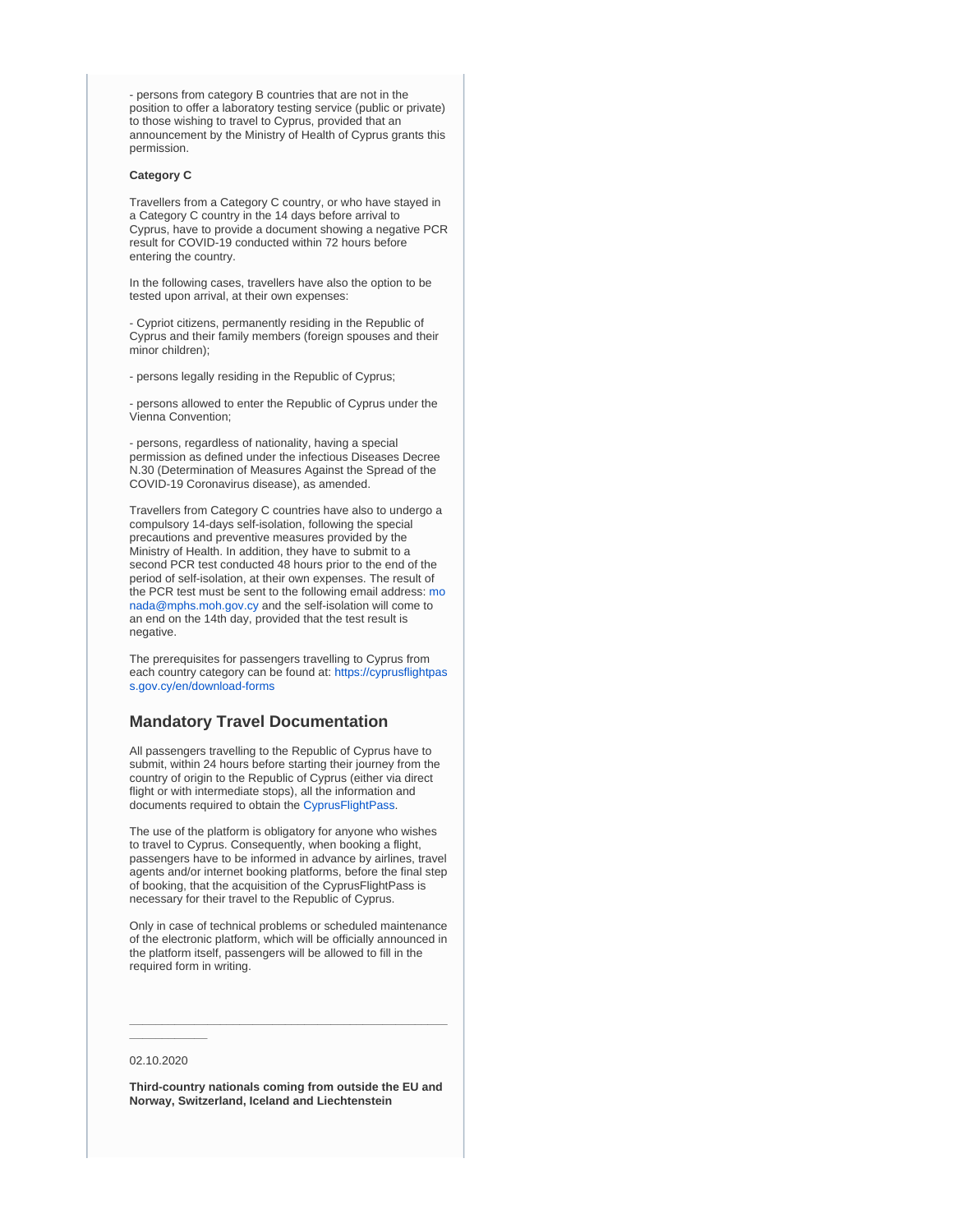Travellers from Australia, Korea, New Zealand and Thailand (Category A) are allowed to enter and are only asked to provide some specific information and a declaration.

Travellers from Canada, China, Georgia, Hong Kong, Japan, Rwanda,Uruguay (category B) have the option to perform the COVID-19 test upon arrival in Cyprus, at the price of 60 euros. Self-isolation is required until the result of the test is available.

The same applies to passengers travelling to Cyprus via category B countries with an overnight stay and belong to at least one of the following categories:

Cypriot citizens and their family members (foreign spouses, their minor children and their parents)Persons legally residing in the Republic of Cyprus Persons allowed to enter the Republic of Cyprus under the Vienna Convention Persons from category B countries that are not offering COVID-19 tests to those wishing to travel to the Republic of Cyprus.

Travellers from countries other than those mentioned in the first two categories (Category C) or who have stayed in a Category C country in the 14 days before arrival to Cyprus, and passengers travelling to Cyprus via intermediate countries of Category C with an overnight stay, are allowed to enter Cyprus and to perform the COVID-19 test only if they belong to one of the following categories:

Cypriot citizens, permanently residing in the Republic of Cyprus and their family members (foreign spouses, their minor children and their parents)Persons legally residing in the Republic of CyprusPersons allowed to enter the Republic of Cyprus under the Vienna Convention Persons, regardless of nationality, having a special permission as defined under the infectious Diseases Decree N.30 (Determination of Measures Against the Spread of the COVID-19 Coronavirus disease), as amended

The prerequisites for passengers travelling to Cyprus from each country category can be found at: [https://cyprusflightpas](https://cyprusflightpass.gov.cy/en/download-forms) [s.gov.cy/en/download-forms](https://cyprusflightpass.gov.cy/en/download-forms)

# **Entry Restrictions**

Entry rules for Cyprus depend on the epidemiological situation in countries of origin and transit.

The categorisation of countries is available at **[cyprusflightpa](https://cyprusflightpass.gov.cy/en/country-categories) [ss.gov.cy](https://cyprusflightpass.gov.cy/en/country-categories)** and is revised on a weekly basis, according to the evolution of the epidemiological situation.

#### **Category A**

Passengers from Category A countries are only asked to provide some specific information and a declaration.

#### **Category B**

Travellers from a Category B Country, or who have stayed in a Category B Country in the 14 days before arrival to Cyprus, have the option to perform the COVID-19 test upon arrival in Cyprus, at the price of 60 euros. Self-isolation is required until the result of the test is available.

The same applies to passengers travelling to Cyprus via intermediate Countries of Category B, with an overnight stay and belong to at least one of the following categories:

Cypriot citizens and their family members (foreign spouses, their minor children and their parents)Persons legally residing in the Republic of Cyprus Persons allowed to enter the Republic of Cyprus under the Vienna Convention Persons from category B countries that are not offering COVID-19 tests to those wishing to travel to the Republic of Cyprus

**Category C**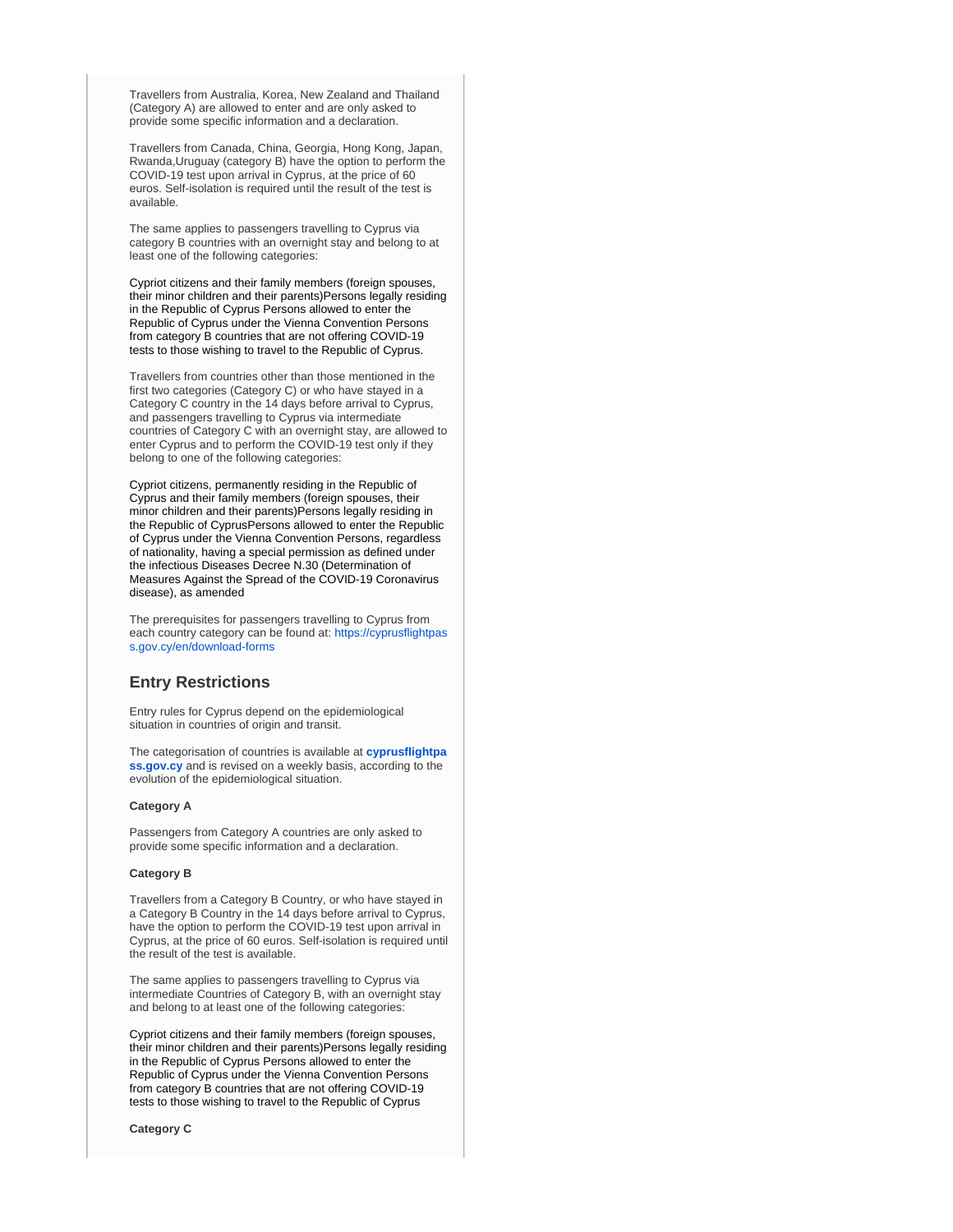Travellers from a Category C Country, or who have stayed in a Category C Country in the 14 days before arrival to Cyprus, and passengers travelling to Cyprus via intermediate countries of Category C with an overnight stay, are allowed to enter Cyprus and to perform the COVID-19 test only if they belong to one of the following categories:

Cypriot citizens, permanently residing in the Republic of Cyprus and their family members (foreign spouses, their minor children and their parents)Persons legally residing in the Republic of Cyprus Persons allowed to enter the Republic of Cyprus under the Vienna Convention Persons, regardless of nationality, having a special permission as defined under the infectious Diseases Decree N.30 (Determination of Measures Against the Spread of the COVID-19 Coronavirus disease), as amended

The prerequisites for passengers travelling to Cyprus from each country category can be found at: [https://cyprusflightpas](https://cyprusflightpass.gov.cy/en/download-forms) [s.gov.cy/en/download-forms](https://cyprusflightpass.gov.cy/en/download-forms)

\_\_\_\_\_\_\_\_\_\_\_\_\_\_\_\_\_\_\_\_\_\_\_\_\_\_\_\_\_\_\_\_\_\_\_\_\_\_\_\_\_\_\_\_\_\_\_\_\_ \_\_\_\_\_\_\_\_\_\_\_\_\_\_\_\_\_\_\_\_\_\_\_\_\_\_\_\_\_\_\_\_\_\_\_\_\_\_\_\_\_\_\_\_\_\_

28.08.2020

#### **Travelling to Cyprus**

Countries are divided in 3 categories, based on epidemiological criteria and data: Category A, Category B, and all other countries not belonging to either Category A or B (classified as Category C).

The categorisation of countries is available at **[https://cyprusfl](https://cyprusflightpass.gov.cy/en/country-categories) [ightpass.gov.cy/en/country-categories](https://cyprusflightpass.gov.cy/en/country-categories)** and is revised on a weekly basis, according to the evolution of the epidemiological situation.

#### **Rules and Exceptions**

Passengers from Category A countries are only asked to provide some specific information and a declaration.

Passengers from Category B and C countries will need to: - have undergone a test for Covid-19 at a certified lab, within 72 hours prior to their departure, and hold a certificate demonstrating the negative result to the test; - provide specific information and a declaration.

In the following cases, passengers travelling from Category B countries have the option to be tested - at their own expenses - upon their arrival at the Republic of Cyprus, if they didn't take the test for COVID-19 within 72 hours prior to their departure:

1. Cypriot citizens and their family members (foreign spouses, their minor children and their parents);

2. Persons legally residing in the Republic of Cyprus;

3. Persons allowed to enter the Republic of Cyprus under the Vienna Convention;

4. Persons, regardless of nationality, having a special permission by the Republic of Cyprus, as defined under the infectious Diseases (Determination of Measures Against the Spread of the Covid-19 Coronavirus disease) Decree (N.30), as amended;

5. Persons from countries in category B, whose authorities are not in a position to offer Covid-19 testing to those wishing to travel to the Republic of Cyprus, are allowed to perform the Covid-19 test upon their entry to the Republic of Cyprus.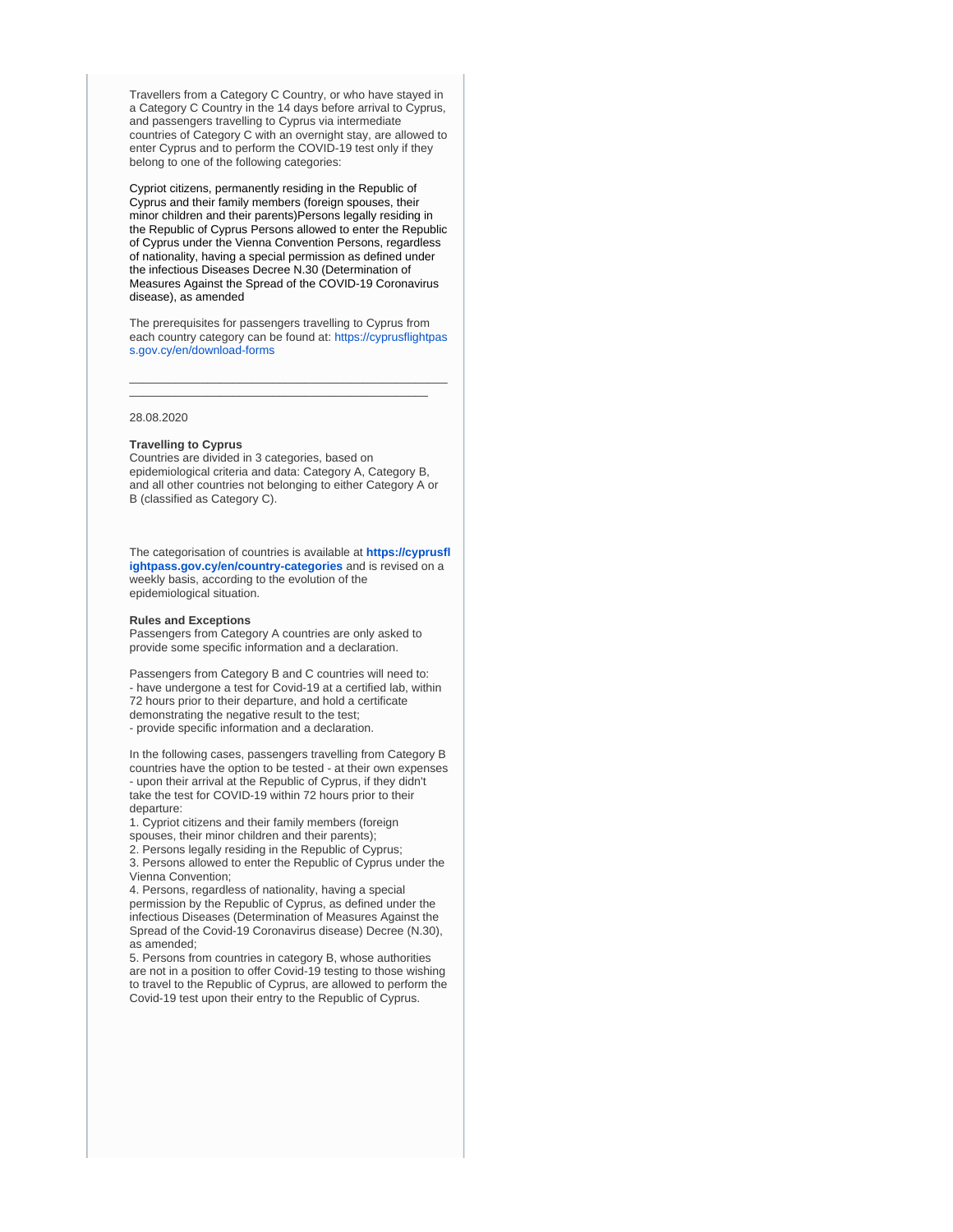Only the following passenger categories can travel to Cyprus from Category C countries:

1) Cypriot citizens permanently residing in the Republic, and their family members (foreign spouses, their minor children and their parents);

2) Persons legally residing in the Republic of Cyprus; 3) Persons allowed to enter the Republic in accordance with the Vienna Convention;

4) Persons of any nationality who are allowed to enter the Republic after obtaining special permission from the Republic of Cyprus, as defined under the infectious Diseases (Determination of Measures Against the Spread of the Covid-19 Coronavirus disease) Decree (N.30), as amended.

The above groups of passengers, travelling from Category B or C countries, will have the option of taking the test upon their arrival in Cyprus and pay for the cost of the test. Passengers should constantly visit the dedicated electronic platform to be informed of possible changes that will affect their trip. The prerequisites for passengers travelling to Cyprus from each country category can be found at: [https://cy](https://cyprusflightpass.gov.cy/en/download-forms) [prusflightpass.gov.cy/en/download-forms](https://cyprusflightpass.gov.cy/en/download-forms)

#### **Mandatory Travel Documentation**

All passengers travelling to the Republic of Cyprus have to submit, within 24 hours before starting their journey from the country of origin to the Republic of Cyprus (either via direct flight or with intermediate stops), all the information and documents required to obtain the [CyprusFlightPass.](https://www.cyprusflightpass.gov.cy/)

The use of the platform is obligatory for anyone who wishes to travel to Cyprus. Consequently, when booking a flight, passengers have to be informed in advance by airlines, travel agents and/or internet booking platforms, before the final step of booking, that the acquisition of the CyprusFlightPass is necessary for their travel to the Republic of Cyprus. Only in case of technical problems or scheduled maintenance of the electronic platform, which will be officially announced in the platform itself, passengers will be allowed to fill in the required form in writing.

[Documents you need to travel in Europe](https://europa.eu/youreurope/citizens/travel/entry-exit/index_en.htm)

Source:<https://reopen.europa.eu/en/map/CYP>

# **Source: European Commission**

22.07.2020

**Conditions to enter the country for foreign visitors (29.05.2020)**

Cyprus has published a protocol for the entry into the country for foreign visitors.

Further information: [https://www.pio.gov.cy/assets/pdf/newsroom/2020/05/29.](https://www.pio.gov.cy/assets/pdf/newsroom/2020/05/29.5.2020_COVID-19%20Destination%20Protocol%20-%20Cyprus.pdf) [5.2020...](https://www.pio.gov.cy/assets/pdf/newsroom/2020/05/29.5.2020_COVID-19%20Destination%20Protocol%20-%20Cyprus.pdf)

More info: <https://www.pio.gov.cy/coronavirus/en/>

Source: [https://ec.europa.eu/transport/home\\_en](https://ec.europa.eu/transport/home_en)

**Source: WCO/Department of Customs and Excise** G)

07.05.2020

**1. Measures aiming to Facilitate the Cross-border Movement of Relief and Essential Supplies**

1.1. Facilitation for the import of medical equipment.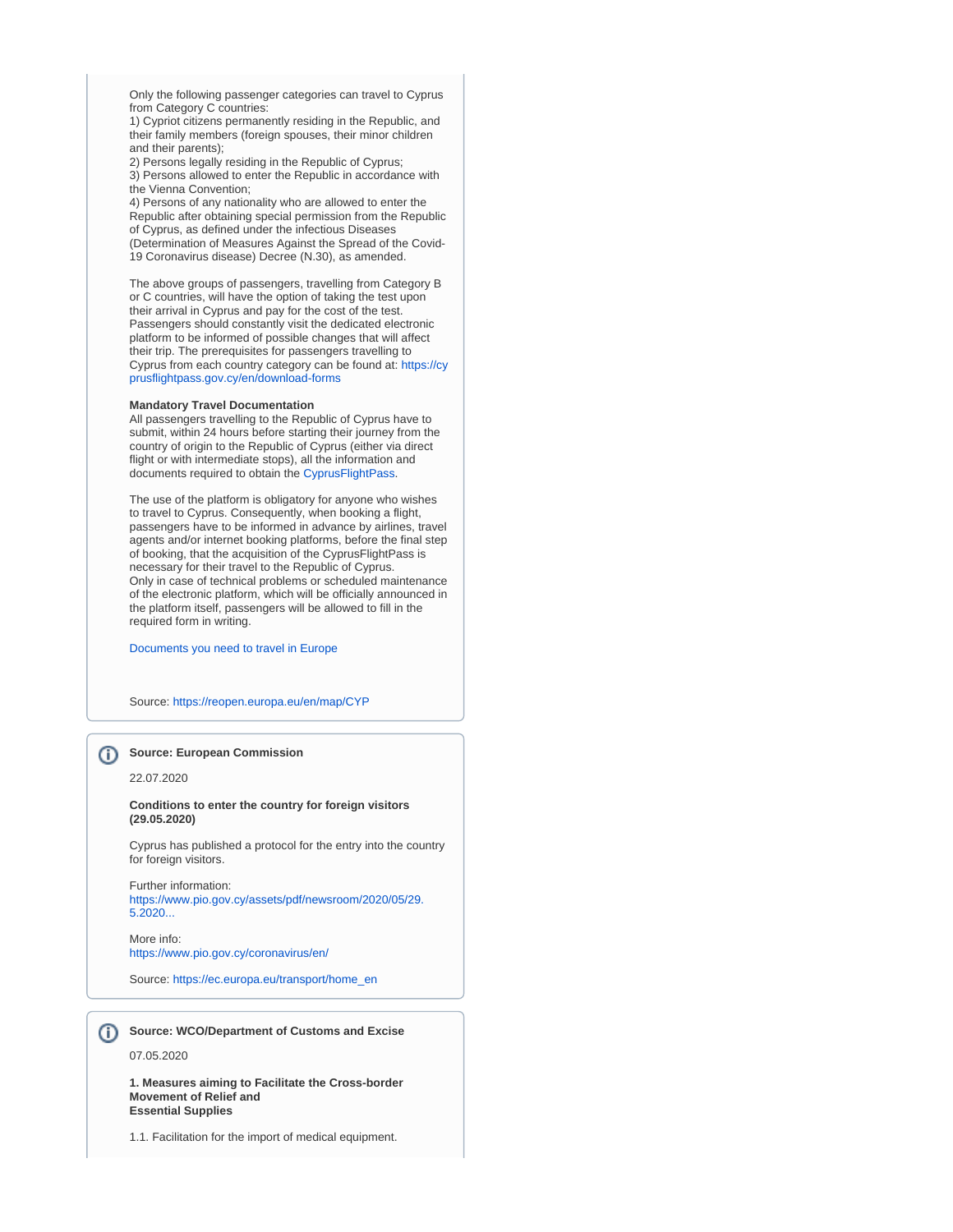1.2. Offer relaxation and facilitation according to the Commission's guidance: [https://ec.europa.eu/taxation\\_customs/covid-19-taxud](https://ec.europa.eu/taxation_customs/covid-19-taxud-response/guidance-customsissues-related-covid-19-emergency_en)[response/guidance-customsissues-related-covid-19](https://ec.europa.eu/taxation_customs/covid-19-taxud-response/guidance-customsissues-related-covid-19-emergency_en) [emergency\\_en](https://ec.europa.eu/taxation_customs/covid-19-taxud-response/guidance-customsissues-related-covid-19-emergency_en)

1.3. Automatic electronic notification for the release of cargo by the Customs Authorities to the Port Controlling Authorities.

**2. Measures aiming at Supporting the Economy and Sustaining Supply Chain Continuity**

2.1. For companies approved for deferred payment of excise duty and VAT, the legislation has been amended in order to allow the prolongation of the payments period.

2.2. On a temporary basis T2L copies instead of originals are accepted, as long as circumstances prevail making the timely presentation of originals impossible. However post-controls or other measures apply. In addition, upon request of the person concerned and if justified under the current specific circumstances, flexibility may be applied as regards the period of validity of the proof of customs status.

2.3. The period for taking goods out of the customs territory without the export or reexport declaration being invalidated by the customs office of export is prolonged. Under the current exceptional circumstances, the customs office of export should not initiate such invalidation, unless the declarant of the declaration concerned explicitly requests this.

2.4. Exceptionally during the crisis period and until further notice, when requiring the provision by importers of origin certificates issued for preferential purposes in the form of a copy, issued on paper or electronically are accepted. More specifically this applies

to:

- a copy, either in paper or in electronic form (scanned or available online), of the original certificate signed and stamped by the competent authorities as normally required;

- the certificate, not signed and stamped by the competent authorities as

normally required but with a digital signature of the competent authorities, or a copy of it, either in paper or in electronic form (scanned

or available on-line).

A copy of a certificate which is not issued in accordance with any of the

two possibilities mentioned above cannot be accepted, unless the

customs authorities of the importing country ascertain their issuance

and authenticity through other means (for instance, via communication

with the customs of the exporting country providing confirmation).

The above apply only to certificates that have been issued since the

start of the CoVid19 crisis where it has affected the possibility to issue

them in due form. For the purpose of this note, such situation is

deemed to exist from 1st March 2020.